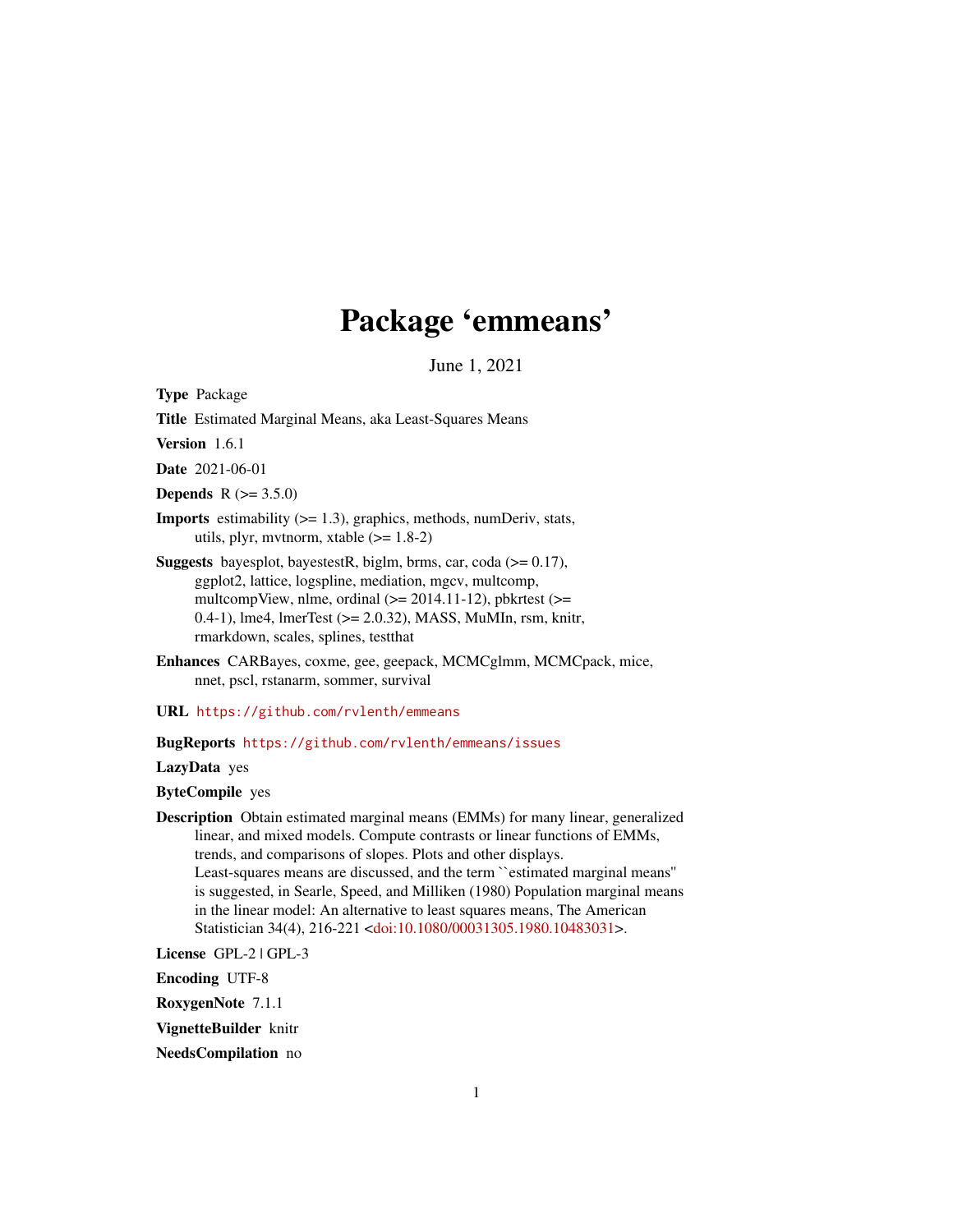Author Russell V. Lenth [aut, cre, cph], Paul Buerkner [ctb], Maxime Herve [ctb], Jonathon Love [ctb], Hannes Riebl [ctb], Henrik Singmann [ctb]

Maintainer Russell V. Lenth <russell-lenth@uiowa.edu>

Repository CRAN

Date/Publication 2021-06-01 05:00:06 UTC

# R topics documented:

|      | 3              |
|------|----------------|
|      | $\overline{4}$ |
|      | $\overline{5}$ |
|      | 6              |
|      | 8              |
|      | 9              |
|      | 11             |
|      | 14             |
|      | 17             |
|      | 19             |
|      | 20             |
|      | 24             |
|      | 25             |
|      | 29             |
|      | 30             |
|      | 31             |
|      | 34             |
|      | 36             |
|      | 40             |
|      | 41             |
|      | 42             |
|      | 43             |
|      | 44             |
|      | 46             |
|      | 48             |
|      | 49             |
|      | 49             |
|      | 50             |
|      | 51             |
|      | 52             |
|      | 53             |
|      | 55             |
| pwpp | 56             |
| qdrg | 58             |
|      | 60             |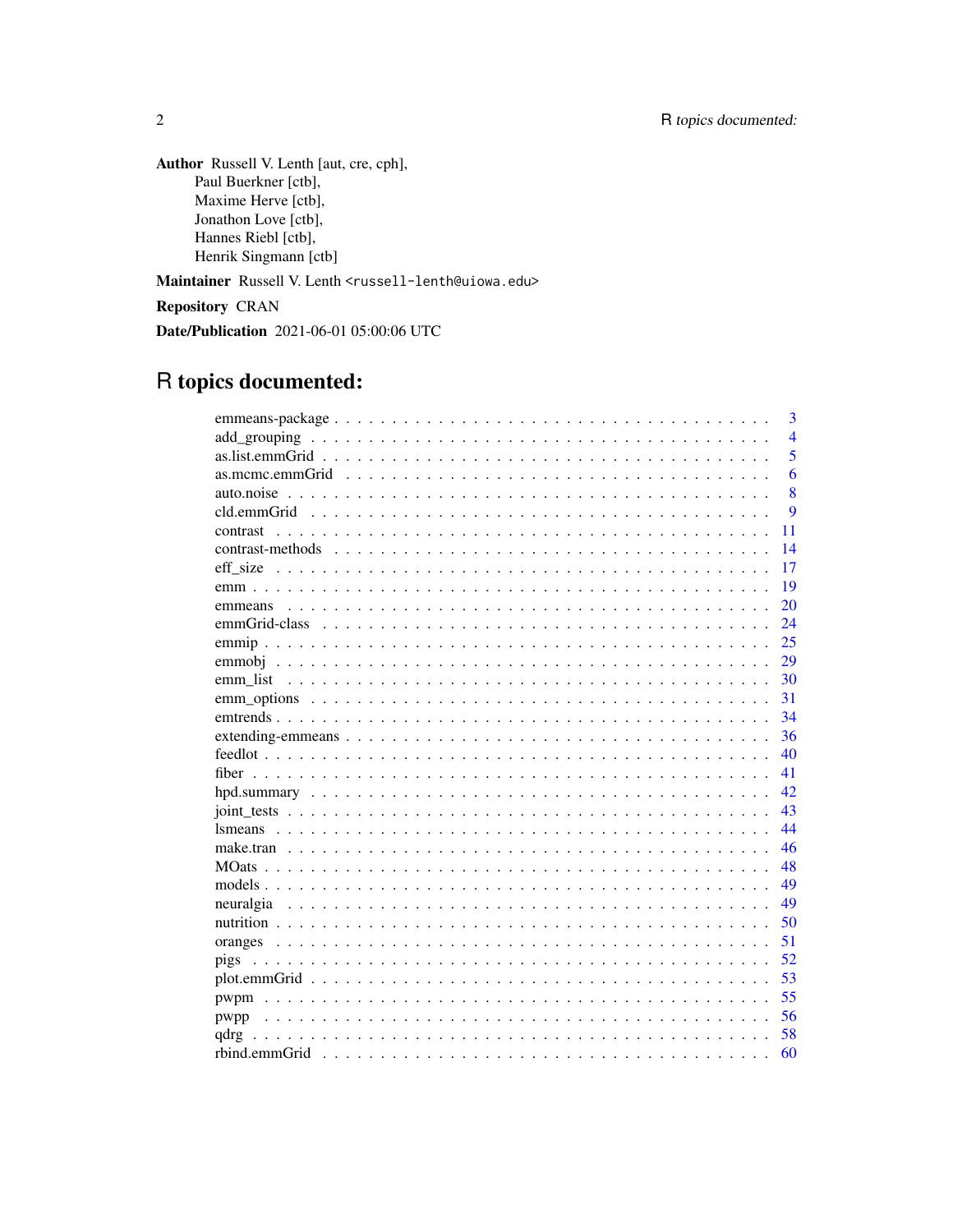# <span id="page-2-0"></span>emmeans-package 3

| Index | 84 |
|-------|----|
|       |    |
|       |    |
|       |    |
|       |    |
|       |    |
|       |    |
|       |    |

emmeans-package *Estimated marginal means (aka Least-squares means)*

# Description

This package provides methods for obtaining estimated marginal means (EMMs, also known as least-squares means) for factor combinations in a variety of models. Supported models include [generalized linear] models, models for counts, multivariate, multinomial and ordinal responses, survival models, GEEs, and Bayesian models. For the latter, posterior samples of EMMs are provided. The package can compute contrasts or linear combinations of these marginal means with various multiplicity adjustments. One can also estimate and contrast slopes of trend lines. Some graphical displays of these results are provided.

#### **Overview**

- Vignettes A number of vignettes are provided to help the user get acquainted with the emmeans package and see some examples.
- Concept Estimated marginal means (see Searle *et al.* 1980 are popular for summarizing linear models that include factors. For balanced experimental designs, they are just the marginal means. For unbalanced data, they in essence estimate the marginal means you *would* have observed that the data arisen from a balanced experiment. Earlier developments regarding these techniques were developed in a least-squares context and are sometimes referred to as "least-squares means". Since its early development, the concept has expanded far beyond least-squares settings.
- Reference grids The implementation in emmeans relies on our own concept of a *reference grid*, which is an array of factor and predictor levels. Predictions are made on this grid, and estimated marginal means (or EMMs) are defined as averages of these predictions over zero or more dimensions of the grid. The function [ref\\_grid](#page-61-1) explicitly creates a reference grid that can subsequently be used to obtain least-squares means. The object returned by ref\_grid is of class "emmGrid", the same class as is used for estimated marginal means (see below).

Our reference-grid framework expands slightly upon Searle *et al.*'s definitions of EMMs, in that it is possible to include multiple levels of covariates in the grid.

Models supported As is mentioned in the package description, many types of models are supported by the package. See [vignette\("models", "emmeans"\)](../doc/models.html) for full details. Some models may require other packages be installed in order to access all of the available features. For models not explicitly supported, it may still be possible to do basic post hoc analyses of them via the [qdrg](#page-57-1) function.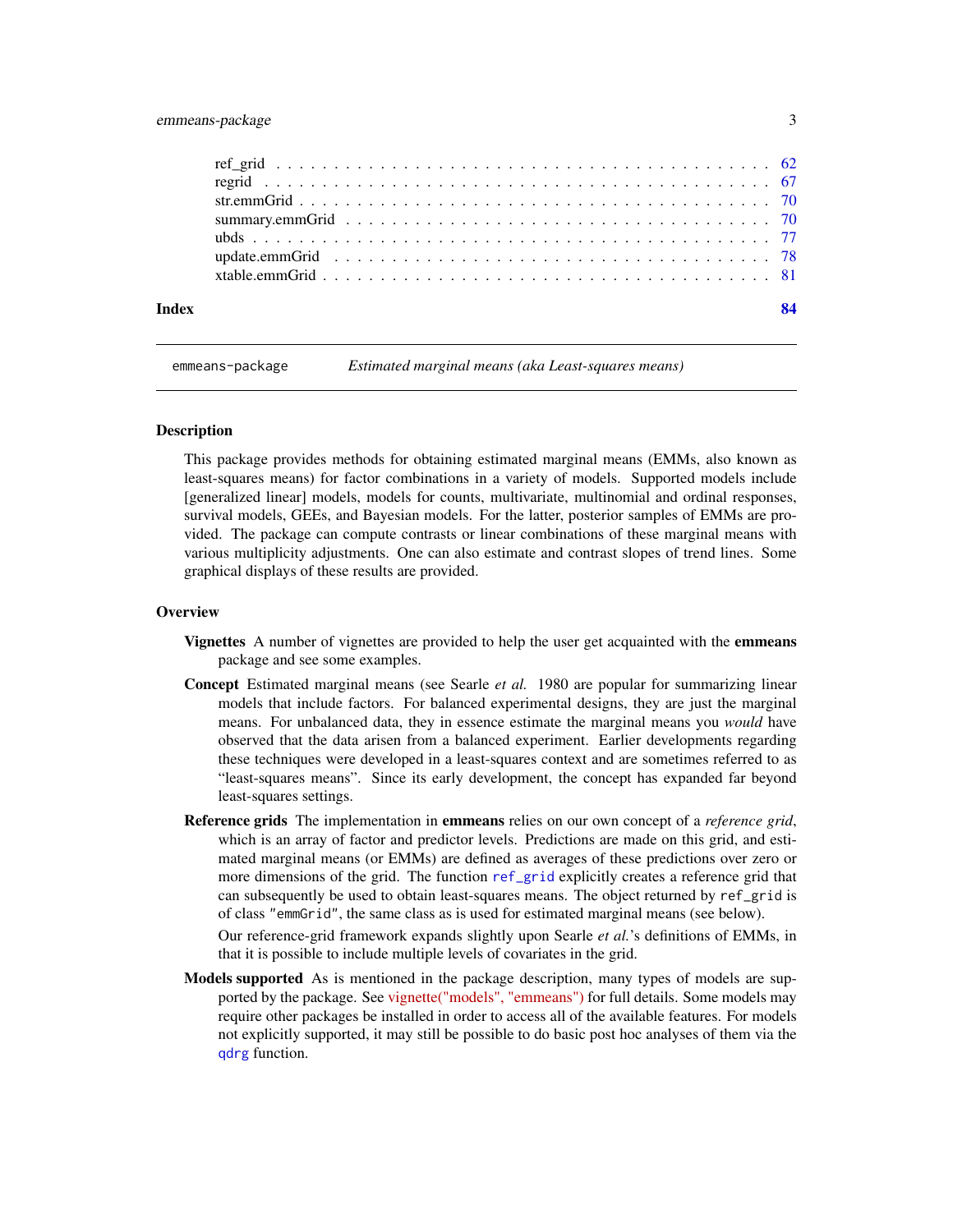- <span id="page-3-0"></span>Estimated marginal means The [emmeans](#page-19-1) function computes EMMs given a fitted model (or a previously constructed emmGrid object), using a specification indicating what factors to include. The [emtrends](#page-33-1) function creates the same sort of results for estimating and comparing slopes of fitted lines. Both return an emmGrid object.
- Summaries and analysis The [summary.emmGrid](#page-69-1) method may be used to display an emmGrid object. Special-purpose summaries are available via [confint.emmGrid](#page-69-2) and [test.emmGrid](#page-69-2), the latter of which can also do a joint test of several estimates. The user may specify by variables, multiplicity-adjustment methods, confidence levels, etc., and if a transformation or link function is involved, may reverse-transform the results to the response scale.
- Contrasts and comparisons The [contrast](#page-10-1) method for emmGrid objects is used to obtain contrasts among the estimates; several standard contrast families are available such as deviations from the mean, polynomial contrasts, and comparisons with one or more controls. Another emmGrid object is returned, which can be summarized or further analyzed. For convenience, a pairs.emmGrid method is provided for the case of pairwise comparisons.
- Graphs The [plot.emmGrid](#page-52-1) method will display side-by-side confidence intervals for the estimates, and/or "comparison arrows" whereby the \*P\* values of pairwise differences can be observed by how much the arrows overlap. The [emmip](#page-24-1) function displays estimates like an interaction plot, multi-paneled if there are by variables. These graphics capabilities require the lattice package be installed.
- **MCMC support** When a model is fitted using MCMC methods, the posterior chains(s) of parameter estimates are retained and converted into posterior samples of EMMs or contrasts thereof. These may then be summarized or plotted like any other MCMC results, using tools in, say coda or bayesplot.
- multcomp interface The [as.glht](#page-18-1) function and glht method for emmGrids provide an interface to the glht function in the **multcomp** package, thus providing for more exacting simultaneous estimation or testing. The package also provides an [emm](#page-18-2) function that works as an alternative to mcp in a call to glht.

add\_grouping *Add a grouping factor*

# Description

This function adds a grouping factor to an existing reference grid or other emmGrid object, such that the levels of an existing factor (call it the reference factor) are mapped to a smaller number of levels of the new grouping factor. The reference factor is then nested in the grouping factor. This facilitates obtaining marginal means of the grouping factor, and contrasts thereof.

#### Usage

add\_grouping(object, newname, refname, newlevs)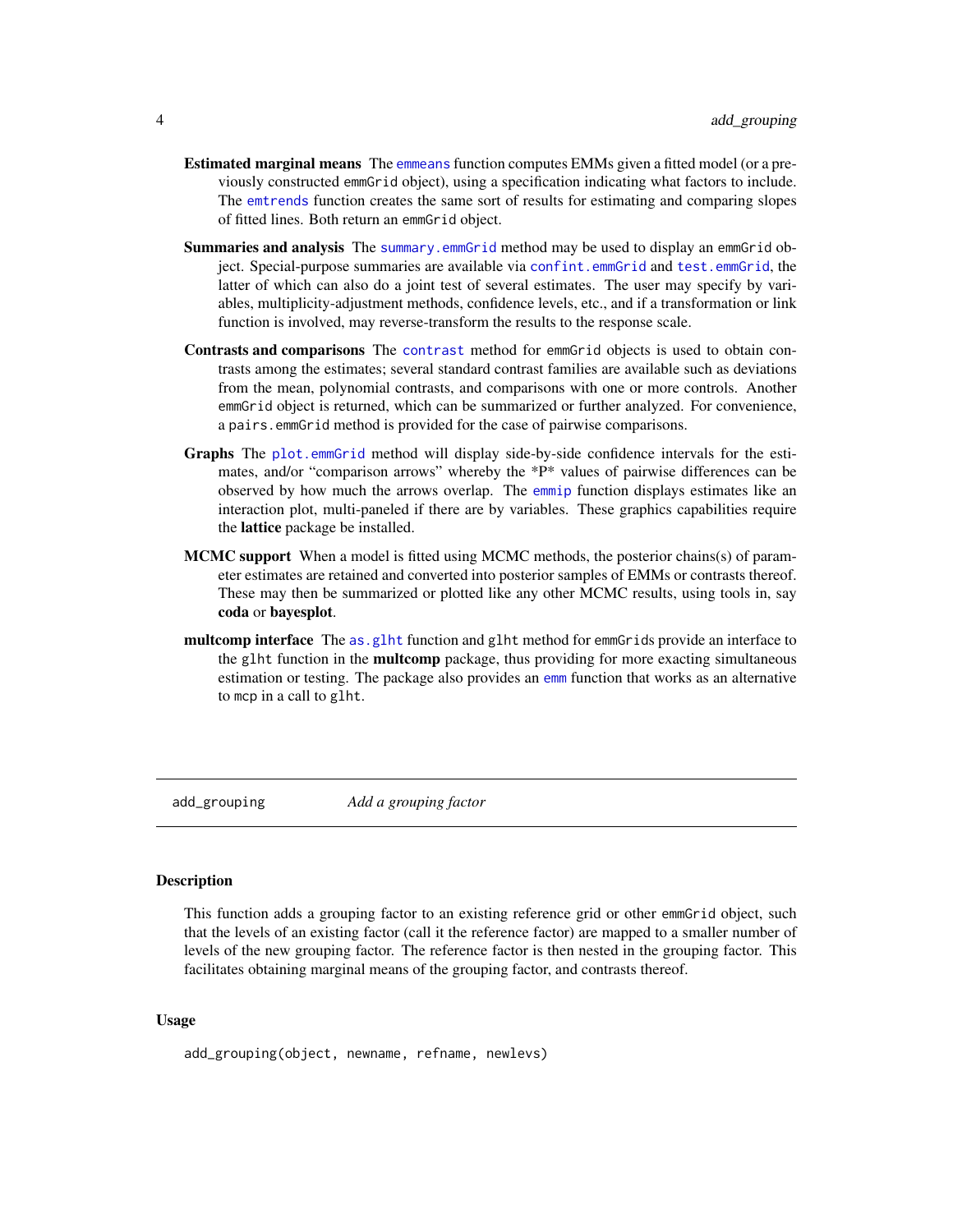# <span id="page-4-0"></span>as.list.emmGrid 5

#### **Arguments**

| object  | An emmGrid object                                                                                                                                                          |
|---------|----------------------------------------------------------------------------------------------------------------------------------------------------------------------------|
| newname | Character name of grouping factor to add (different from any existing factor in<br>the grid)                                                                               |
| refname | Character name of the reference factor                                                                                                                                     |
| newlevs | Character vector or factor of the same length as that of the levels for refname.<br>The grouping factor newname will have the unique values of newlevs as its lev-<br>els. |

# Value

A revised emmGrid object having an additional factor named newname, and a new nesting structure refname %in% newname

# Note

By default, the levels of newname will be ordered alphabetically. To dictate a different ordering of levels, supply newlevs as a factor having its levels in the required order.

# Examples

```
fiber.lm <- lm(strength \sim diameter + machine, data = fiber)
( frg <- ref_grid(fiber.lm) )
# Suppose the machines are two different brands
brands <- factor(c("FiberPro", "FiberPro", "Acme"), levels = c("FiberPro", "Acme"))
( gfrg <- add_grouping(frg, "brand", "machine", brands) )
emmeans(gfrg, "machine")
emmeans(gfrg, "brand")
```
as.list.emmGrid *Convert to and from* emmGrid *objects*

#### Description

These are useful utility functions for creating a compact version of an emmGrid object that may be saved and later reconstructed, or for converting old ref.grid or lsmobj objects into emmGrid objects.

# Usage

```
## S3 method for class 'emmGrid'
as.list(x, model.info.slot = FALSE, ...)as.emm_list(object, ...)
as.emmGrid(object, ...)
```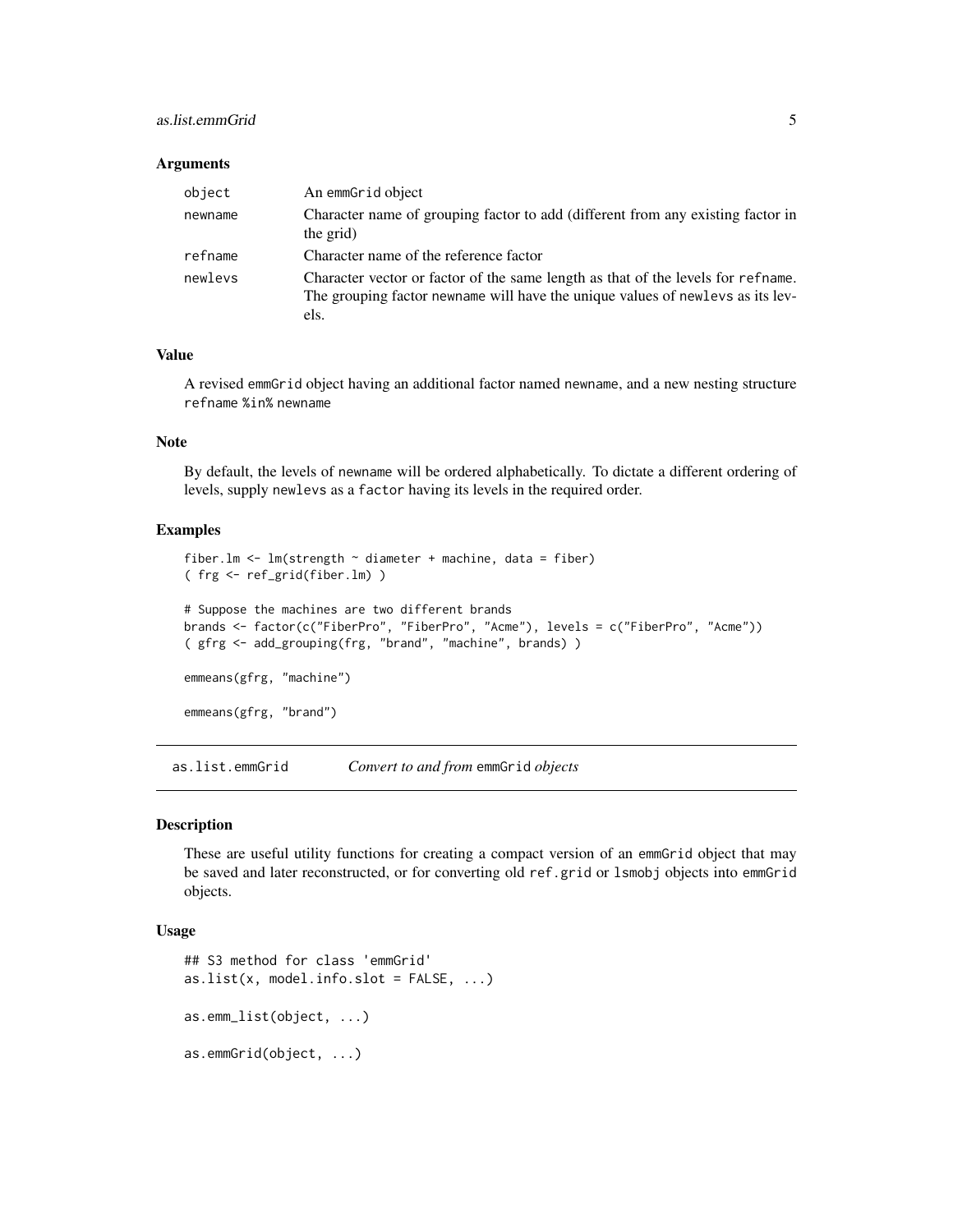#### <span id="page-5-0"></span>**Arguments**

| x               | An emmGrid object                                                                                                                                                                                                                                       |
|-----------------|---------------------------------------------------------------------------------------------------------------------------------------------------------------------------------------------------------------------------------------------------------|
| model.info.slot |                                                                                                                                                                                                                                                         |
|                 | Logical value: Include the model info slot? Set this to TRUE if you want to<br>preserve the original call and information needed by the submodel option. If<br>FALSE, only the nesting information (if any) is saved                                    |
| .               | In as . emmGrid, additional arguments passed to update. emmGrid before return-<br>ing the object. This argument is ignored in as. list. emmGrid                                                                                                         |
| object          | Object to be converted to class emmetrid. It may be a list returned by as list emmetrid,<br>or a ref. grid or 1 smobj object created by <b>emmeans</b> 's predecessor, the <b>Ismeans</b><br>package. An error is thrown if object cannot be converted. |

#### Details

An emmGrid object is an S4 object, and as such cannot be saved in a text format or saved without a lot of overhead. By using as.list, the essential parts of the object are converted to a list format that can be easily and compactly saved for use, say, in another session or by another user. Providing this list as the arguments for [emmobj](#page-28-1) allows the user to restore a working emmGrid object.

# Value

as.list.emmGrid returns an object of class list.

as.emm\_list returns an object of class emm\_list.

as.emmGrid returns an object of class emmGrid. However, in fact, both as.emmGrid and as.emm\_list check for an attribute in object to decide whether to return an emmGrid or emm\_list) object.

#### See Also

[emmobj](#page-28-1)

# Examples

```
pigs.lm <- lm(log(conc) ~ source + factor(percent), data = pigs)
pigs.sav <- as.list(ref_grid(pigs.lm))
pigs.anew <- as.emmGrid(pigs.sav)
emmeans(pigs.anew, "source")
```
<span id="page-5-1"></span>as.mcmc.emmGrid *Support for MCMC-based estimation*

#### <span id="page-5-2"></span>Description

When a model is fitted using Markov chain Monte Carlo (MCMC) methods, its reference grid contains a post.beta slot. These functions transform those posterior samples to posterior samples of EMMs or related contrasts. They can then be summarized or plotted using, e.g., functions in the coda package.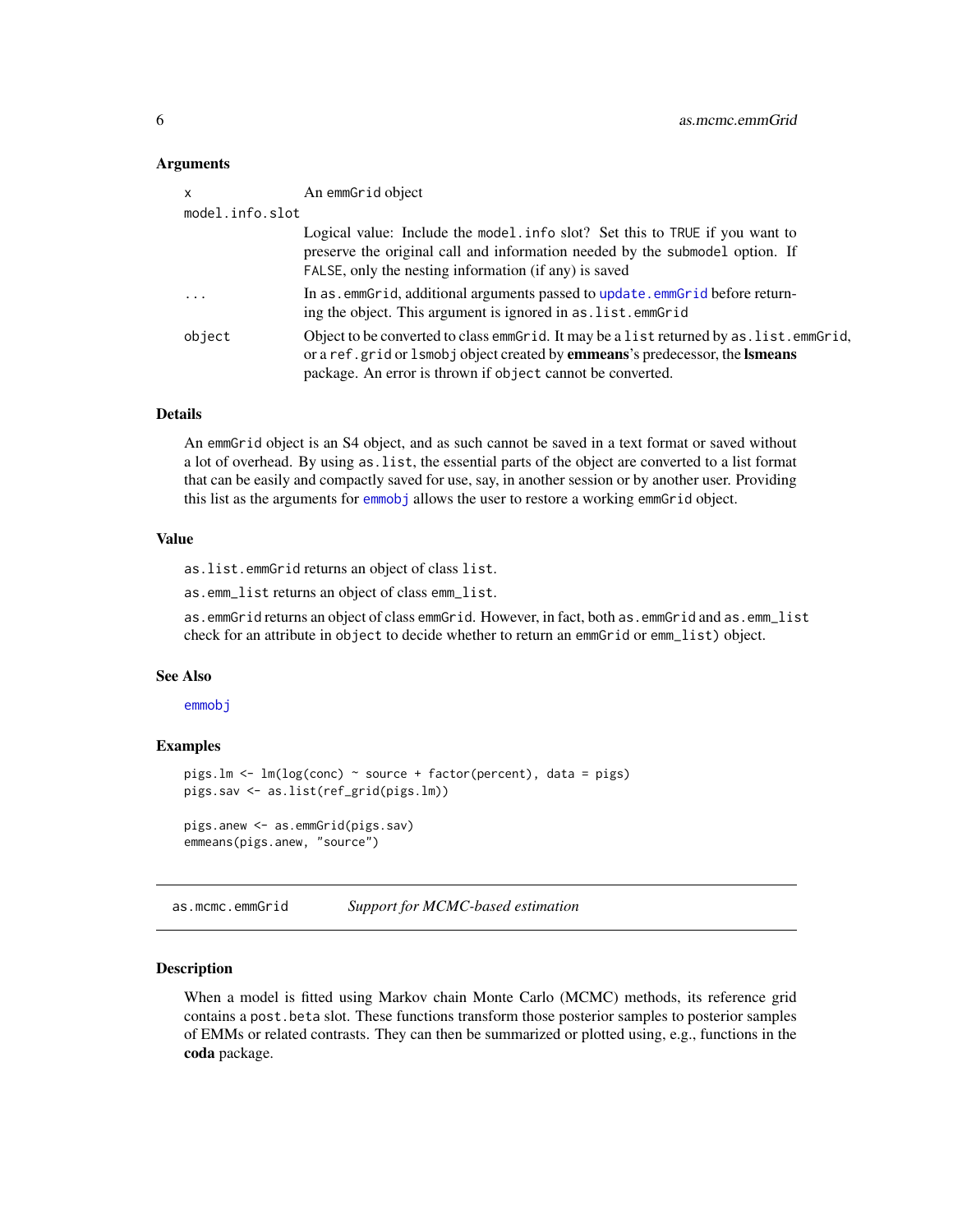# as.mcmc.emmGrid 7

# Usage

```
## S3 method for class 'emmGrid'
as.mcmc(x, names = TRUE, sep.chains = TRUE, likelihood,NE.include = FALSE, ...)## S3 method for class 'emmGrid'
as.mcmc.list(x, names = TRUE, ...)
```
# Arguments

| x          | An object of class emmGrid                                                                                                                                                                                                                                                                                             |
|------------|------------------------------------------------------------------------------------------------------------------------------------------------------------------------------------------------------------------------------------------------------------------------------------------------------------------------|
| names      | Logical scalar or vector specifying whether variable names are appended to lev-<br>els in the column labels for the as .mcmc or as .mcmc.list result $-e.g.,$ column<br>names of treat A and treat B versus just A and B. When there is more than one<br>variable involved, the elements of names are used cyclically. |
| sep.chains | Logical value. If TRUE, and there is more than one MCMC chain available, an<br>mome. List object is returned by as mome, with separate EMMs posteriors in<br>each chain.                                                                                                                                               |
| likelihood | Character value or function. If given, simulations are made from the corre-<br>sponding posterior predictive distribution. If not given, we obtain the posterior<br>distribution of the parameters in object. See Prediction section below.                                                                            |
| NE.include | Logical value. If TRUE, non-estimable columns are kept but returned as columns<br>of NA values (this may create errors or warnings in subsequent analyses using,<br>say, coda). If FALSE, non-estimable columns are dropped, and a warning is<br>issued. (If all are non-estimable, an error is thrown.)               |
| $\ddots$   | arguments passed to other methods                                                                                                                                                                                                                                                                                      |

# Value

An object of class [mcmc](#page-0-0) or [mcmc.list](#page-0-0).

#### Details

When the object's post.beta slot is non-trivial, as [mcmc](#page-0-0) will return an mcmc or [mcmc.list](#page-0-0) object that can be summarized or plotted using methods in the coda package. In these functions, post.beta is transformed by post-multiplying it by t(linfct), creating a sample from the posterior distribution of LS means. In as.mcmc, if sep.chains is TRUE and there is in fact more than one chain, an mcmc.list is returned with each chain's results. The as.mcmc.list method is guaranteed to return an mcmc.list, even if it comprises just one chain.

# Prediction

When likelihood is specified, it is used to simulate values from the posterior predictive distribution corresponding to the given likelihood and the posterior distribution of parameter values. Denote the likelihood function as  $f(y|\theta, \phi)$ , where y is a response,  $\theta$  is the parameter estimated in object, and  $\phi$  comprises zero or more additional parameters to be specified. If likelihood is a function, that function should take as its first argument a vector of  $\theta$  values (each corresponding to one row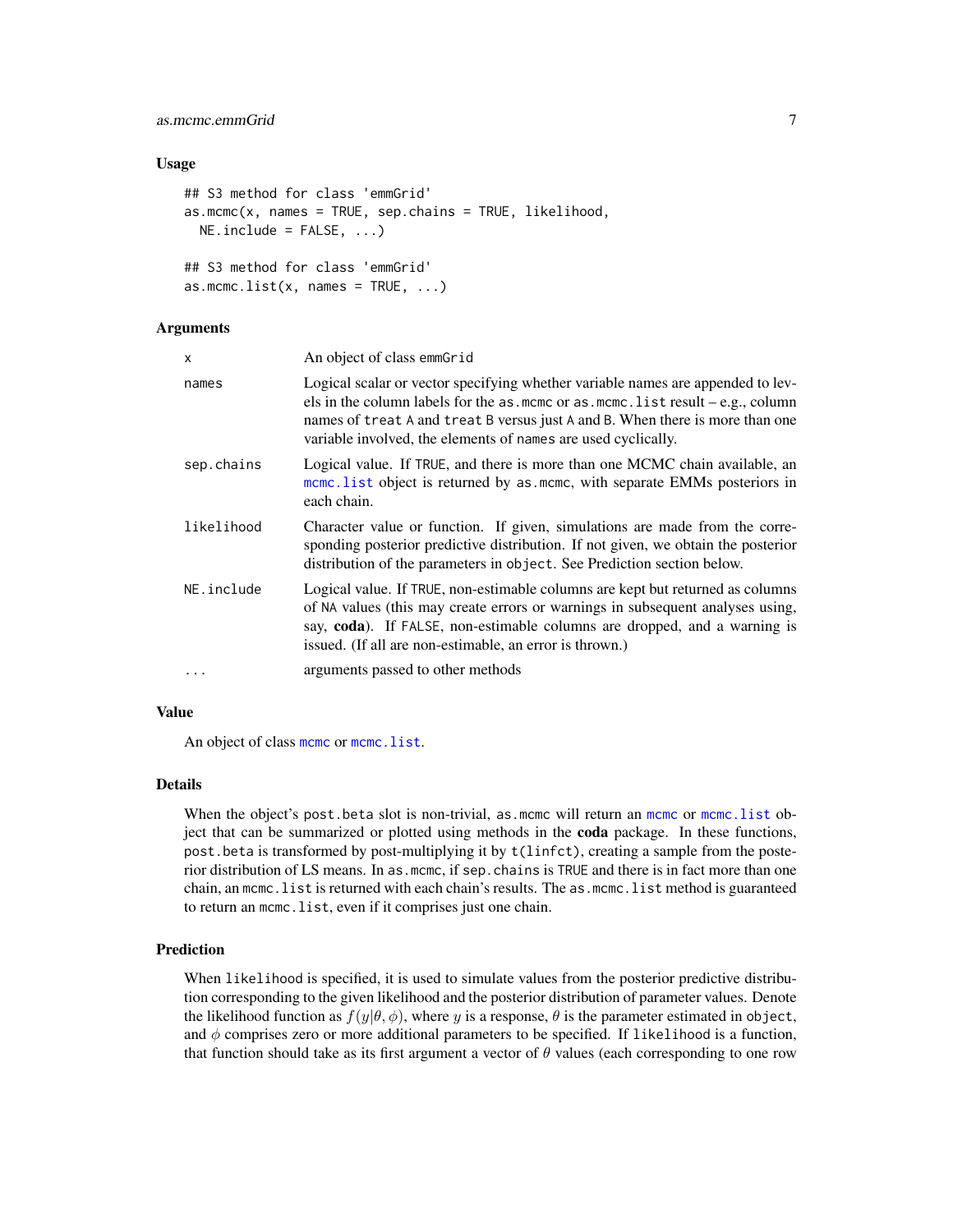<span id="page-7-0"></span>of object@grid). Any  $\phi$  values should be specified as additional named function arguments, and passed to likelihood via  $\dots$  This function should simulate values of  $y$ .

A few standard likelihoods are available by specifying likelihood as a character value. They are:

- "normal" The normal distribution with mean  $\theta$  and standard deviation specified by additional argument sigma
- "binomial" The binomial distribution with success probability  $theta$ , and number of trials specified by trials

"poisson" The Poisson distribution with mean  $theta$  (no additional parameters)

"gamma" The gamma distribution with scale parameter  $\theta$  and shape parameter specified by shape

# Examples

```
if(requireNamespace("coda")) {
 ### A saved reference grid for a mixed logistic model (see lme4::cbpp)
 cbpp.rg <- do.call(emmobj,
   readRDS(system.file("extdata", "cbpplist", package = "emmeans")))
 # Predictive distribution for herds of size 20
 # (perhaps a bias adjustment should be applied; see "sophisticated" vignette)
 pred.incidence <- coda::as.mcmc(regrid(cbpp.rg), likelihood = "binomial", trials = 20)
}
```
auto.noise *Auto Pollution Filter Noise*

# Description

Three-factor experiment comparing pollution-filter noise for two filters, three sizes of cars, and two sides of the car.

#### Usage

auto.noise

#### Format

A data frame with 36 observations on the following 4 variables.

noise Noise level in decibels (but see note) - a numeric vector.

size The size of the vehicle - an ordered factor with levels S, M, L.

type Type of anti-pollution filter - a factor with levels Std and Octel

side The side of the car where measurement was taken – a factor with levels L and R.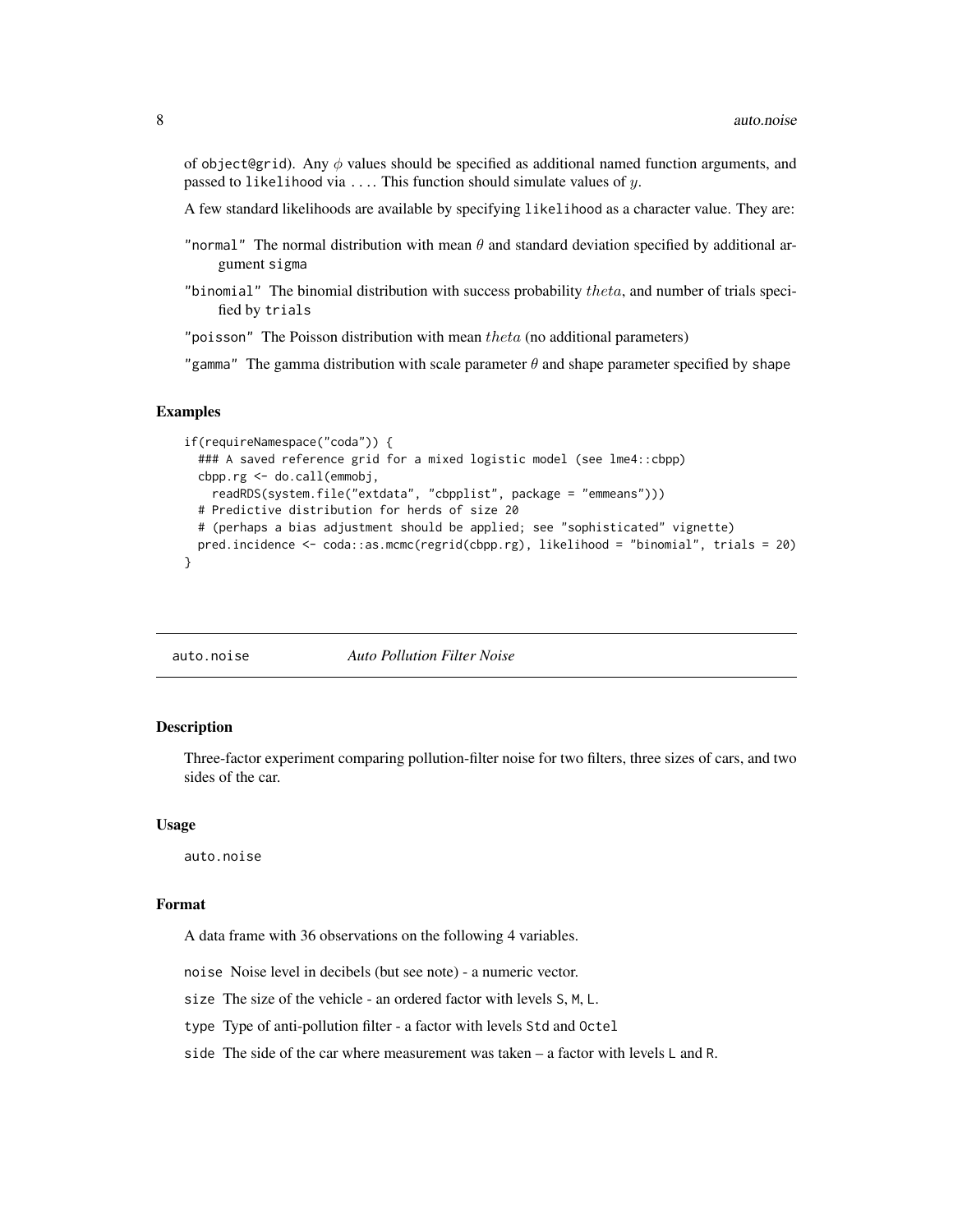#### <span id="page-8-0"></span>cld.emmGrid 9

# Details

The data are from a statement by Texaco, Inc., to the Air and Water Pollution Subcommittee of the Senate Public Works Committee on June 26, 1973. Mr. John McKinley, President of Texaco, cited an automobile filter developed by Associated Octel Company as effective in reducing pollution. However, questions had been raised about the effects of filters on vehicle performance, fuel consumption, exhaust gas back pressure, and silencing. On the last question, he referred to the data included here as evidence that the silencing properties of the Octel filter were at least equal to those of standard silencers.

# Note

While the data source claims that noise is measured in decibels, the values are implausible. I believe that these measurements are actually in tenths of dB (centibels?). Looking at the values in the dataset, note that every measurement ends in 0 or 5, and it is reasonable to believe that measurements are accurate to the nearest half of a decibel.

#### Source

The dataset was obtained from the Data and Story Library (DASL) at Carnegie-Mellon University. Apparently it has since been removed. The original dataset was altered by assigning meaningful names to the factors and sorting the observations in random order as if this were the run order of the experiment.

#### Examples

```
# (Based on belief that noise/10 is in decibel units)
noise.lm <- lm(noise/10 ~ size * type * side, data = auto.noise)
```
# Interaction plot of predictions emmip(noise.lm, type ~ size | side)

# Confidence intervals plot(emmeans(noise.lm, ~ size | side\*type))

<span id="page-8-1"></span>cld.emmGrid *Compact letter displays*

# Description

A method for multicomp::cld() is provided for users desiring to produce compact-letter displays (CLDs). This method uses the Piepho (2004) algorithm (as implemented in the multcompView package) to generate a compact letter display of all pairwise comparisons of estimated marginal means. The function obtains (possibly adjusted) P values for all pairwise comparisons of means, using the [contrast](#page-10-1) function with method = "pairwise". When a P value exceeds alpha, then the two means have at least one letter in common.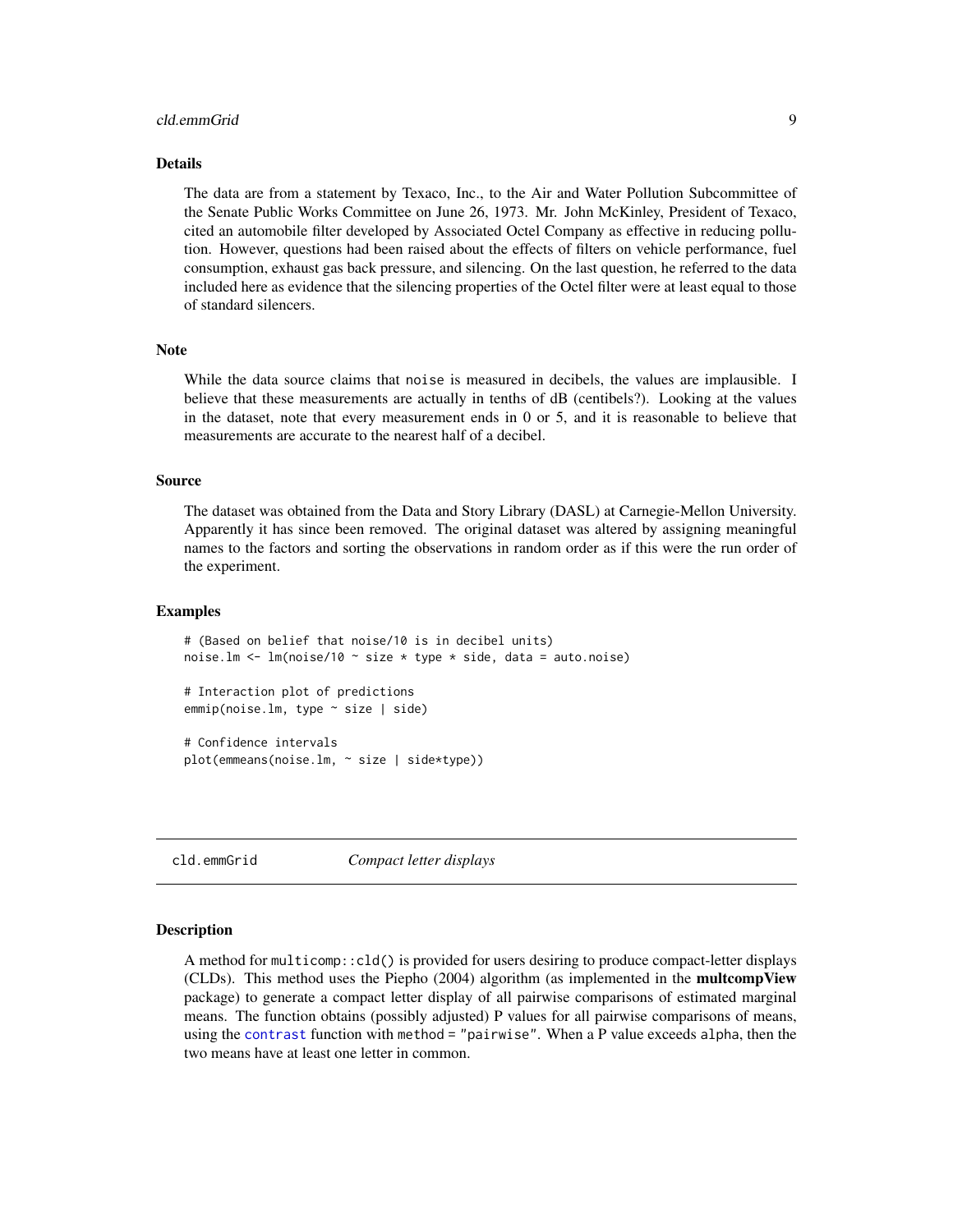# Usage

```
## S3 method for class 'emmGrid'
cld(object, details = FALSE, sort = TRUE, by,
  alpha = 0.05, Letters = c("1234567890", LETTERS, letters),
  reversed = FALSE, ...)
```
# **Arguments**

| object   | An object of class emmGrid                                                                                                                                                                                      |
|----------|-----------------------------------------------------------------------------------------------------------------------------------------------------------------------------------------------------------------|
| details  | Logical value determining whether detailed information on tests of pairwise<br>comparisons is displayed                                                                                                         |
| sort     | Logical value determining whether the EMMs are sorted before the comparisons<br>are produced. When TRUE, the results are displayed according to reversed.                                                       |
| by       | Character value giving the name or names of variables by which separate fam-<br>ilies of comparisons are tested. If NULL, all means are compared. If missing,<br>the object's by vars setting, if any, is used. |
| alpha    | Numeric value giving the significance level for the comparisons                                                                                                                                                 |
| Letters  | Character vector of letters to use in the display. Any strings of length greater<br>than 1 are expanded into individual characters                                                                              |
| reversed | Logical value (passed to multcompView::multcompLetters.) If TRUE, the or-<br>der of use of the letters is reversed. In addition, if both sort and reversed are<br>TRUE, the sort order of results is reversed.  |
| $\cdot$  | Arguments passed to contrast (for example, an adjust method)                                                                                                                                                    |

# Note

We warn that such displays encourage a poor practice in interpreting significance tests. CLDs are misleading because they visually group means with comparisons  $P >$  alpha as though they are equal, when in fact we have only failed to prove that they differ. As alternatives, consider [pwpp](#page-55-1) (graphical display of *P* values) or [pwpm](#page-54-1) (matrix display).

# References

Piepho, Hans-Peter (2004) An algorithm for a letter-based representation of all pairwise comparisons, Journal of Computational and Graphical Statistics, 13(2), 456-466.

```
if(requireNamespace("multcomp")) {
   pigs.lm <- lm(log(conc) ~ source + factor(percent), data = pigs)
   pigs.emm <- emmeans(pigs.lm, "percent", type = "response")
   multcomp::cld(pigs.emm, alpha = 0.10, Letters = LETTERS)
}
```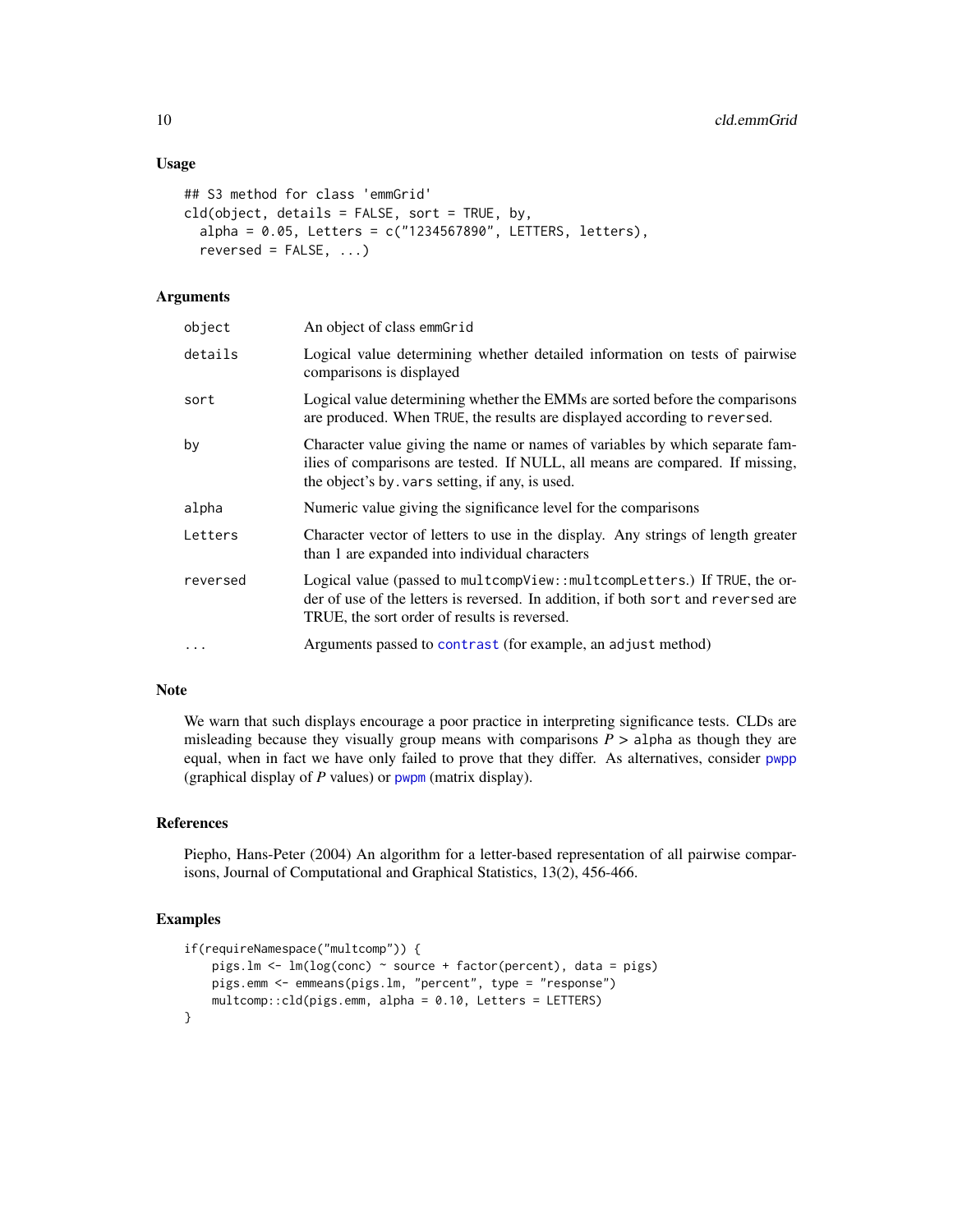<span id="page-10-1"></span><span id="page-10-0"></span>

#### <span id="page-10-2"></span>Description

These methods provide for follow-up analyses of emmGrid objects: Contrasts, pairwise comparisons, tests, and confidence intervals. They may also be used to compute arbitrary linear functions of predictions or EMMs.

### Usage

```
contrast(object, ...)
## S3 method for class 'emmGrid'
contrast(object, method = "eff", interaction = FALSE, by,
 offset = NULL, scale = NULL, name = "contrast",
 options = get_emm_option("contrast"), type, adjust, simple,
  combine = FALSE, ratios = TRUE, parents, ...)## S3 method for class 'emmGrid'
pairs(x, reverse = FALSE, ...)## S3 method for class 'emmGrid'
coef(object, ...)
```
# Arguments

| object        | An object of class emmGrid                                                                                                                                                                                                                                                                                                                                                                    |
|---------------|-----------------------------------------------------------------------------------------------------------------------------------------------------------------------------------------------------------------------------------------------------------------------------------------------------------------------------------------------------------------------------------------------|
| $\ddots$      | Additional arguments passed to other methods                                                                                                                                                                                                                                                                                                                                                  |
| method        | Character value giving the root name of a contrast method (e.g. "pairwise" –<br>see emmc-functions). Alternatively, a function of the same form, or a named<br>list of coefficients (for a contrast or linear function) that must each conform<br>to the number of results in each by group. In a multi-factor situation, the factor<br>levels are combined and treated like a single factor. |
| interaction   | Character vector, logical value, or list. If this is specified, method is ignored.<br>See the "Interaction contrasts" section below for details.                                                                                                                                                                                                                                              |
| by            | Character names of variable(s) to be used for "by" groups. The contrasts or<br>joint tests will be evaluated separately for each combination of these variables.<br>If object was created with by groups, those are used unless overridden. Use by<br>$=$ NULL to use no by groups at all.                                                                                                    |
| offset, scale | Numeric vectors of the same length as each by group. The scale values, if<br>supplied, multiply their respective linear estimates, and any offset values are<br>added. Scalar values are also allowed. (These arguments are ignored when<br>interaction is specified.)                                                                                                                        |
| name          | Character name to use to override the default label for contrasts used in table<br>headings or subsequent contrasts of the returned object.                                                                                                                                                                                                                                                   |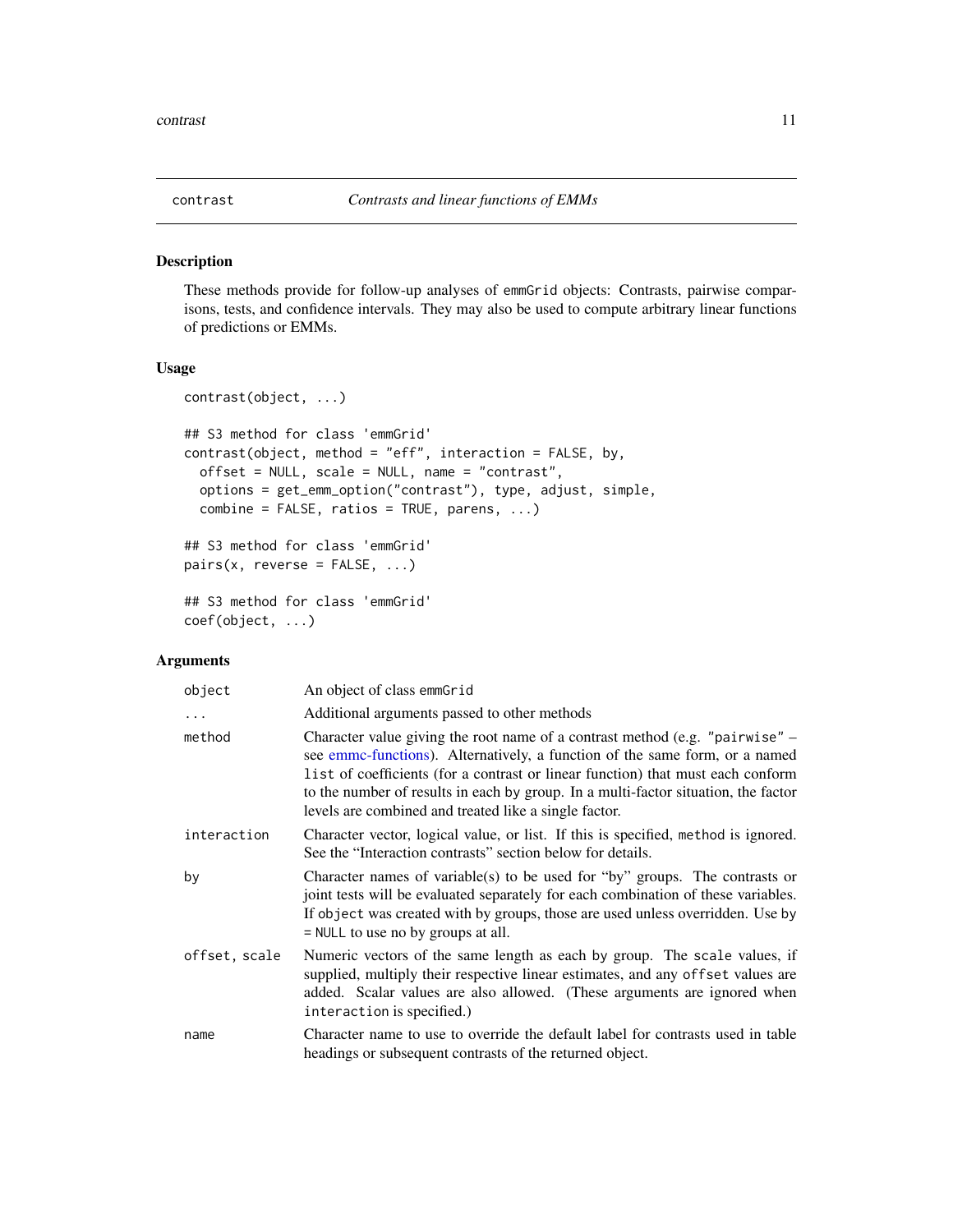| options | If non-NULL, a named list of arguments to pass to update.emmGrid, just after<br>the object is constructed.                                                                                                                                                                                                                                                                                                                                                                                                                                                                                                                                                                                                                                                                        |
|---------|-----------------------------------------------------------------------------------------------------------------------------------------------------------------------------------------------------------------------------------------------------------------------------------------------------------------------------------------------------------------------------------------------------------------------------------------------------------------------------------------------------------------------------------------------------------------------------------------------------------------------------------------------------------------------------------------------------------------------------------------------------------------------------------|
| type    | Character: prediction type (e.g., "response") – added to options                                                                                                                                                                                                                                                                                                                                                                                                                                                                                                                                                                                                                                                                                                                  |
| adjust  | Character: adjustment method (e.g., "bonferroni") – added to options                                                                                                                                                                                                                                                                                                                                                                                                                                                                                                                                                                                                                                                                                                              |
| simple  | Character vector or list: Specify the factor(s) not in by, or a list thereof. See the<br>section below on simple contrasts.                                                                                                                                                                                                                                                                                                                                                                                                                                                                                                                                                                                                                                                       |
| combine | Logical value that determines what is returned when simple is a list. See the<br>section on simple contrasts.                                                                                                                                                                                                                                                                                                                                                                                                                                                                                                                                                                                                                                                                     |
| ratios  | Logical value determining how log and logit transforms are handled. These<br>transformations are exceptional cases in that there is a valid way to back-transform<br>contrasts: differences of logs are logs of ratios, and differences of logits are odds<br>ratios. If ratios = TRUE and summarized with type = "response", contrast<br>results are back-transformed to ratios whenever we have true contrasts (coef-<br>ficients sum to zero). For other transformations, there is no natural way to<br>back-transform contrasts, so even when summarized with type = "response",<br>contrasts are computed and displayed on the linear-predictor scale. Similarly,<br>if ratios = FALSE, log and logit transforms are treated in the same way as any<br>other transformation. |
| parens  | character or NULL. If a character value, the labels for levels being contrasted<br>are parenthesized if they match the regular expression in parens[1] (via grep).<br>The default is emm_option("parens"). Optionally, parens may contain second<br>and third elements specifying what to use for left and right parentheses (default<br>"(" and ")"). Specify parens = NULL or parens = " $a^N$ " (which won't match<br>anything) to disable all parenthesization.                                                                                                                                                                                                                                                                                                               |
| X       | An emmGrid object                                                                                                                                                                                                                                                                                                                                                                                                                                                                                                                                                                                                                                                                                                                                                                 |
| reverse | Logical value - determines whether to use "pairwise" (if TRUE) or "revpairwise"<br>(if FALSE).                                                                                                                                                                                                                                                                                                                                                                                                                                                                                                                                                                                                                                                                                    |

# Value

contrast and pairs return an object of class emmGrid. Its grid will correspond to the levels of the contrasts and any by variables. The exception is that an [emm\\_list](#page-29-1) object is returned if simple is a list and complete is FALSE.

coef returns a data. frame containing the object's grid, along with columns named  $c.1, c.2, \ldots$ containing the contrast coefficients. If

#### Pairs method

The call pairs(object) is equivalent to contrast(object,method = "pairwise"); and pairs(object, reverse = TRUE) is the same as contrast(object,method = "revpairwise").

# Interaction contrasts

When interaction is specified, interaction contrasts are computed. Specifically contrasts are generated for each factor separately, one at a time; and these contrasts are applied to the object (the first time around) or to the previous result (subsequently). (Any factors specified in by are skipped.)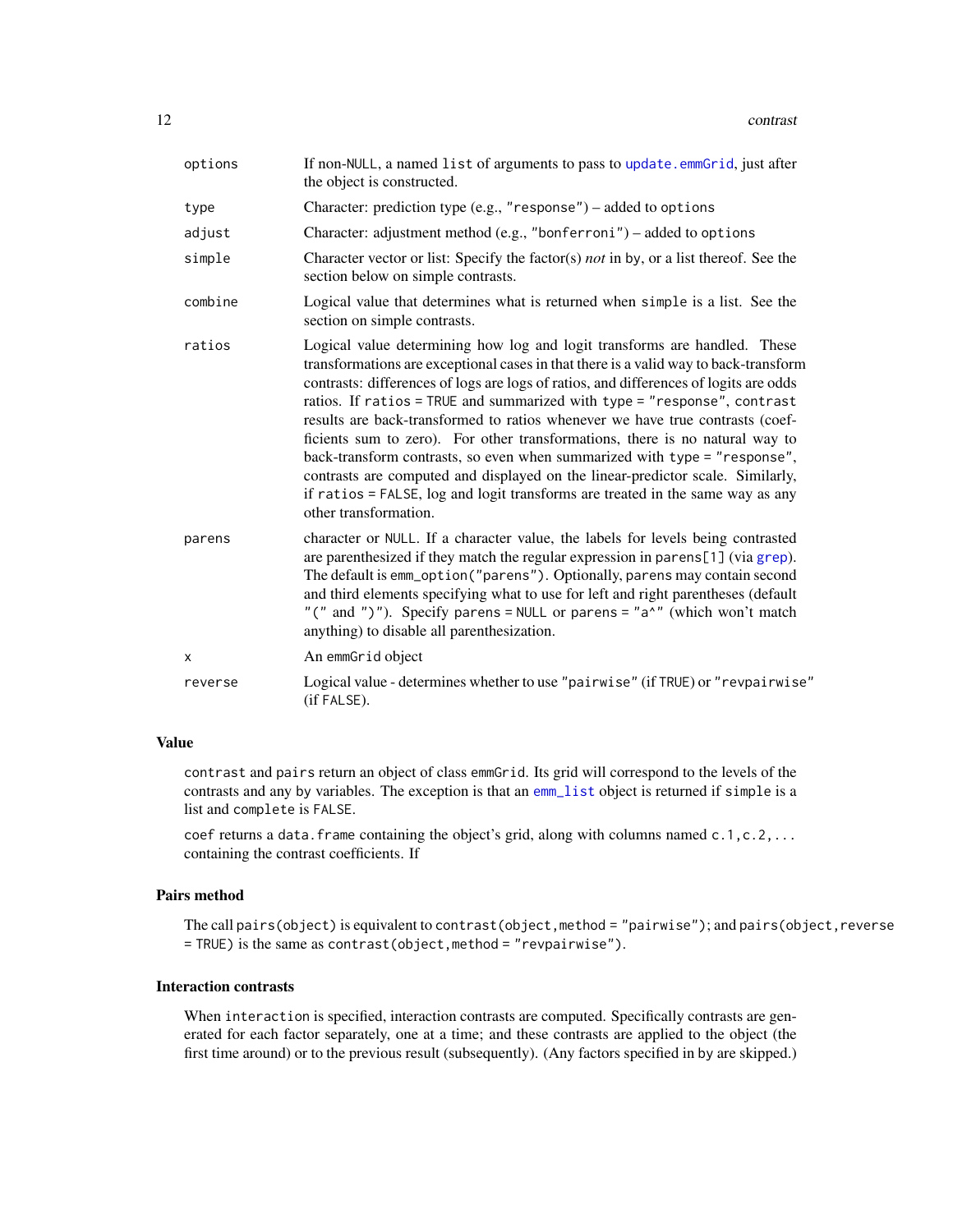#### contrast the contrast of the contrast of the contrast of the contrast of the contrast of the contrast of the contrast of the contrast of the contrast of the contrast of the contrast of the contrast of the contrast of the c

The final result comprises contrasts of contrasts, or, equivalently, products of contrasts for the factors involved. Any named elements of interaction are assigned to contrast methods; others are assigned in order of appearance in object@levels. The contrast factors in the resulting emmGrid object are ordered the same as in interaction.

interaction may be a character vector or list of valid contrast methods (as documented for the method argument). If the vector or list is shorter than the number needed, it is recycled. Alternatively, if the user specifies contrast = TRUE, the contrast specified in method is used for all factors involved.

#### Simple contrasts

simple is essentially the complement of by: When simple is a character vector, by is set to all the factors in the grid *except* those in simple. If simple is a list, each element is used in turn as simple, and assembled in an "emm\_list". To generate *all* simple main effects, use simple = "each" (this works unless there actually is a factor named "each"). Note that a non-missing simple will cause by to be ignored.

Ordinarily, when simple is a list or "each", the return value is an [emm\\_list](#page-29-1) object with each entry in correspondence with the entries of simple. However, with combine = TRUE, the elements are all combined into one family of contrasts in a single [emmGrid](#page-23-1) object using [rbind.emmGrid](#page-59-1).. In that case, the adjust argument sets the adjustment method for the combined set of contrasts.

# Note

When object has a nesting structure (this can be seen via  $str(object)$ ), then any grouping factors involved are forced into service as by variables, and the contrasts are thus computed separately in each nest. This in turn may lead to an irregular grid in the returned emmGrid object, which may not be valid for subsequent emmeans calls.

```
warp.lm \leq lm(breaks \sim wool*tension, data = warpbreaks)
warp.emm <- emmeans(warp.lm, ~ tension | wool)
contrast(warp.emm, "poly") # inherits 'by = "wool"' from warp.emm
pairs(warp.emm) # ditto
contrast(warp.emm, "eff", by = NULL) # contrasts of the 6 factor combs
pairs(warp.emm, simple = "wool") # same as pairs(warp.emm, by = "tension")
# Do all "simple" comparisons, combined into one family
pairs(warp.emm, simple = "each", combine = TRUE)
## Not run:
## Note that the following are NOT the same:
contrast(warp.emm, simple = c("wool", "tension"))
contrast(warp.emm, simple = list("wool", "tension"))
## The first generates contrasts for combinations of wool and tension
## (same as by = NULL)
## The second generates contrasts for wool by tension, and for
## tension by wool, respectively.
```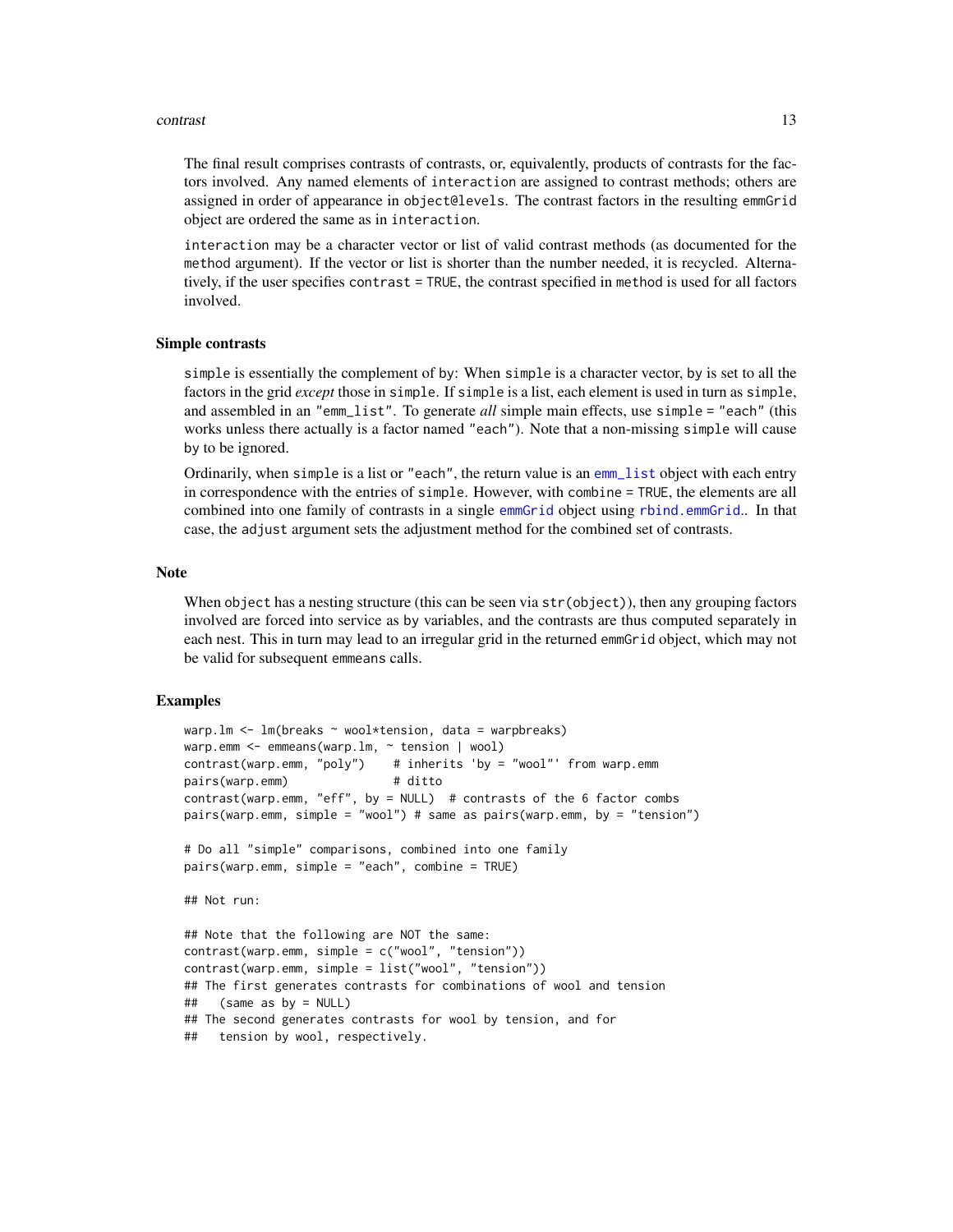```
## End(Not run)
# An interaction contrast for tension:wool
tw.emm <- contrast(warp.emm, interaction = c(tension = "poly", wool = "consec"),
                  by = NULLtw.emm # see the estimates
coef(tw.emm) # see the contrast coefficients
# Use of scale and offset
# an unusual use of the famous stack-loss data...
mod <- lm(Water.Temp ~ poly(stack.loss, degree = 2), data = stackloss)
(emm \leq emmeans(mod, "stack.loss", at = list(stack.loss = 10 \star (1:4))))
# Convert results from Celsius to Fahrenheit:
confint(contrast(emm, "identity", scale = 9/5, offset = 32))
```
contrast-methods *Contrast families*

# <span id="page-13-1"></span>Description

Functions with an extension of .emmc provide for named contrast families. One of the standard ones documented here may be used, or the user may write such a function.

#### Usage

```
pairwise.emmc(levs, exclude = integer(0), include, ...)
revpairwise.emmc(levs, exclude = integer(0), include, ...)
tukey.emmc(levs, reverse = FALSE, ...)
poly.emmc(levs, max.degree = min(6, k - 1), ...)
trt.vs.ctrl.emmc(levs, ref = 1, reverse = FALSE, exclude = integer(0),
  include, ...)
trt.vs. ctr11. emmc(levs, ref = 1, ...)trt.vs.ctrlk.emmc(levs, ref = length(levs), ...)
dunnett.emmc(levs, ref = 1, ...)
eff.emmc(levs, exclude = integer(0), include, ...)
del.eff.emmc(levs, exclude = integer(0), include, ...)
consec.emmc(levs, reverse = FALSE, exclude = integer(0), include, ...)
```
<span id="page-13-0"></span>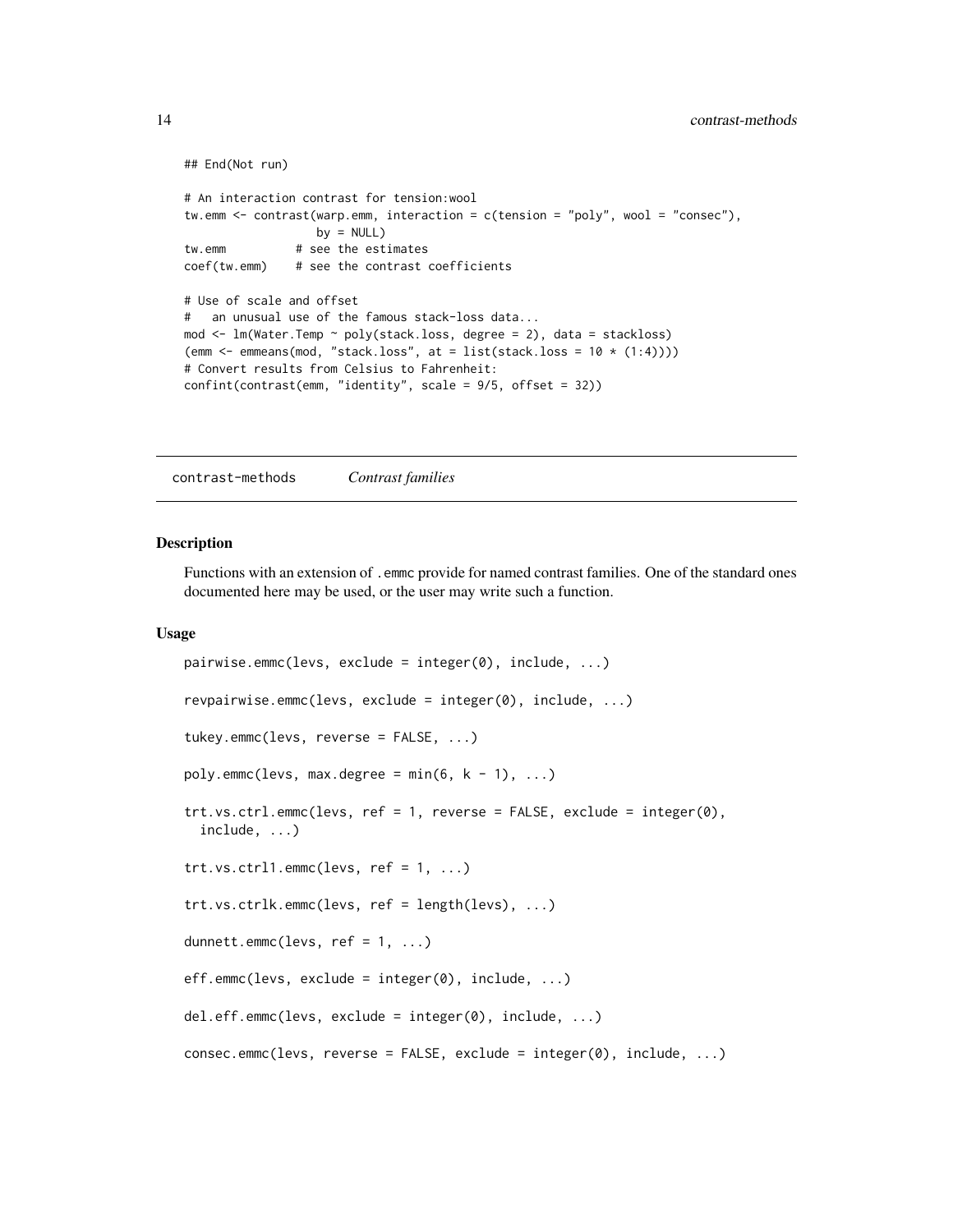```
mean_chg.emmc(levs, reverse = FALSE, exclude = integer(0), include, ...)
```

```
identity.emmc(levs, exclude = integer(0), include, ...)
```
# Arguments

| levs       | Vector of factor levels                                                                                                                                                                                    |
|------------|------------------------------------------------------------------------------------------------------------------------------------------------------------------------------------------------------------|
| exclude    | integer vector of indices, or character vector of levels to exclude from consider-<br>ation. These levels will receive weight 0 in all contrasts. Character levels must<br>exactly match elements of levs. |
| include    | integer or character vector of levels to include (the complement of exclude).<br>An error will result if the user specifies both exclude and include.                                                      |
| $\ddots$ . | Additional arguments, passed to related methods as appropriate                                                                                                                                             |
| reverse    | Logical value to determine the direction of comparisons                                                                                                                                                    |
| max.degree | Integer specifying the maximum degree of polynomial contrasts                                                                                                                                              |
| ref        | Integer(s) or character(s) specifying which level(s) to use as the reference. Char-<br>acter values must exactly match elements of levs.                                                                   |

#### Details

Each standard contrast family has a default multiple-testing adjustment as noted below. These adjustments are often only approximate; for a more exacting adjustment, use the interfaces provided to glht in the multcomp package.

pairwise.emmc, revpairwise.emmc, and tukey.emmc generate contrasts for all pairwise comparisons among estimated marginal means at the levels in levs. The distinction is in which direction they are subtracted. For factor levels A, B, C, D, pairwise.emmc generates the comparisons A-B, A-C, A-D, B-C, B-D, and C-D, whereas revpairwise.emmc generates B-A, C-A, C-B, D-A, D-B, and D-C. tukey.emmc invokes pairwise.emmc or revpairwise.emmc depending on reverse. The default multiplicity adjustment method is "tukey", which is only approximate when the standard errors differ.

poly.emmc generates orthogonal polynomial contrasts, assuming equally-spaced factor levels. These are derived from the [poly](#page-0-0) function, but an *ad hoc* algorithm is used to scale them to integer coefficients that are (usually) the same as in published tables of orthogonal polynomial contrasts. The default multiplicity adjustment method is "none".

trt.vs.ctrl.emmc and its relatives generate contrasts for comparing one level (or the average over specified levels) with each of the other levels. The argument ref should be the index(es) (not the labels) of the reference level(s).  $trt.vs.ctr11.$ emmc is the same as  $trt.vs.ctr1.$ emmc with a reference value of 1, and trt.vs.ctrlk.emmc is the same as trt.vs.ctrl with a reference value of length(levs). dunnett.emmc is the same as trt.vs.ctrl. The default multiplicity adjustment method is "dunnettx", a close approximation to the Dunnett adjustment. *Note* in all of these functions, it is illegal to have any overlap between the ref levels and the exclude levels. If any is found, an error is thrown.

consec.emmc and mean\_chg.emmc are useful for contrasting treatments that occur in sequence. For a factor with levels A, B, C, D, E, consec.emmc generates the comparisons B-A, C-B, and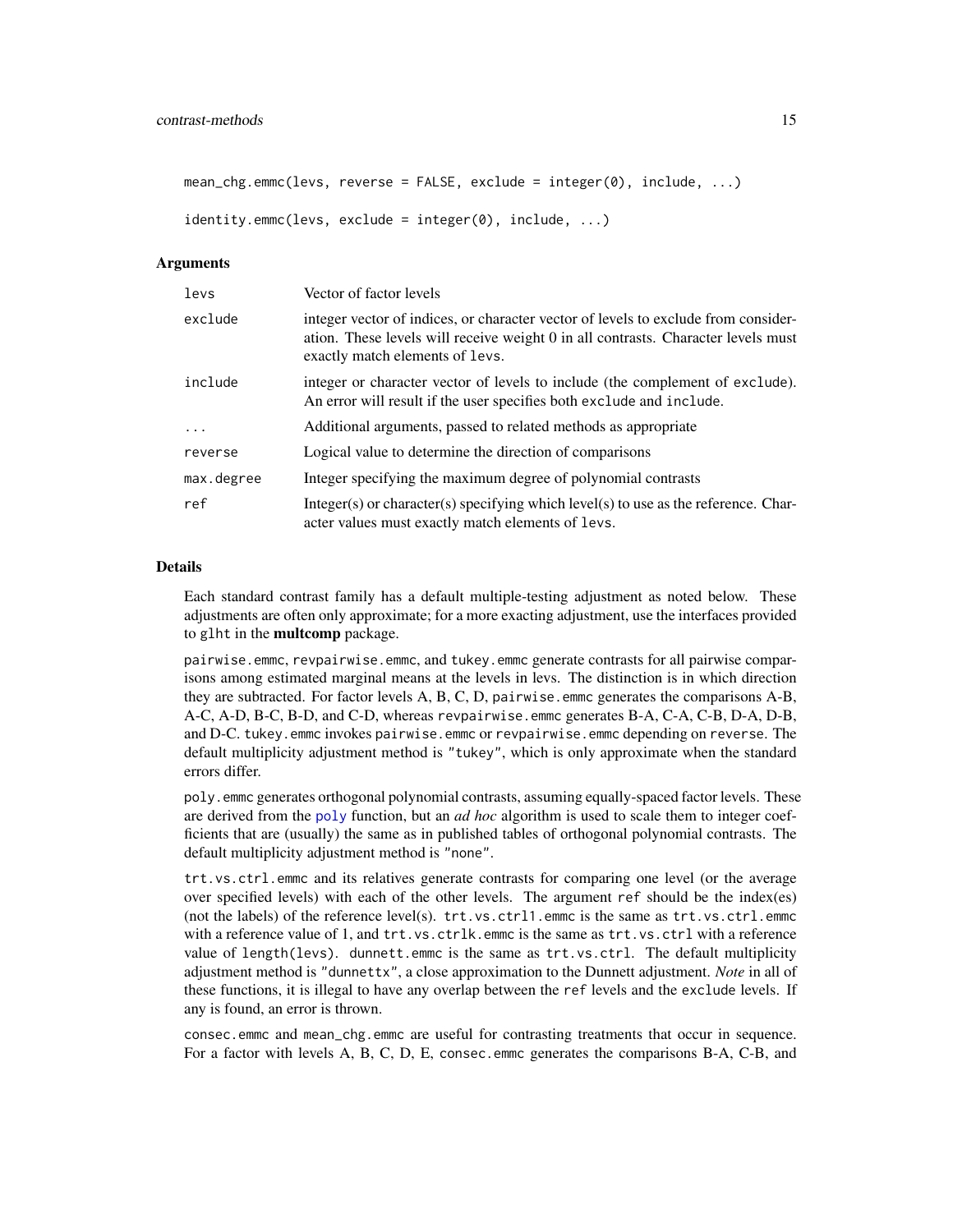D-C, while mean\_chg.emmc generates the contrasts  $(B+C+D)/3$  - A,  $(C+D)/2$  -  $(A+B)/2$ , and D - $(A+B+C)/3$ . With reverse = TRUE, these differences go in the opposite direction.

eff.emmc and del.eff.emmc generate contrasts that compare each level with the average over all levels (in eff.emmc) or over all other levels (in del.eff.emmc). These differ only in how they are scaled. For a set of k EMMs, del.eff.emmc gives weight 1 to one EMM and weight -1/(k-1) to the others, while eff.emmc gives weights (k-1)/k and -1/k respectively, as in subtracting the overall EMM from each EMM. The default multiplicity adjustment method is "fdr". This is a Bonferroni-based method and is slightly conservative; see [p.adjust](#page-0-0).

identity.emmc simply returns the identity matrix (as a data frame), minus any columns specified in exclude. It is potentially useful in cases where a contrast function must be specified, but none is desired.

#### Value

A data.frame, each column containing contrast coefficients for levs. The "desc" attribute is used to label the results in emmeans, and the "adjust" attribute gives the default adjustment method for multiplicity.

# Note

Caution is needed in cases where the user alters the ordering of results (e.g., using the the " $[\ldots]$ " operator), because the contrasts generated depend on the order of the levels provided. For example, suppose trt.vs.ctrl1 contrasts are applied to two by groups with levels ordered (Ctrl, T1, T2) and  $(T1, T2, Ctr)$  respectively, then the contrasts generated will be for  $(T1 - Ctrl, T2 - Ctrl)$  in the first group and (T2 - T1, Ctrl - T1) in the second group, because the first level in each group is used as the reference level.

```
warp.lm \leq lm(breaks \sim wool*tension, data = warpbreaks)
warp.emm \leq emmeans(warp.lm, \sim tension | wool)
contrast(warp.emm, "poly")
contrast(warp.emm, "trt.vs.ctrl", ref = "M")
# Compare only low and high tensions
# Note pairs(emm, ...) calls contrast(emm, "pairwise", ...)
pairs(warp.emm, exclude = 2)
# (same results using exclude = "M" or include = c("L", "H") or include = c(1,3))
### Setting up a custom contrast function
helmert.emmc <- function(levs, ...) {
   M <- as.data.frame(contr.helmert(levs))
   names(M) <- paste(levs[-1],"vs earlier")
   attr(M, "desc") <- "Helmert contrasts"
   M
}
contrast(warp.emm, "helmert")
## Not run:
# See what is used for polynomial contrasts with 6 levels
emmeans:::poly.emmc(1:6)
```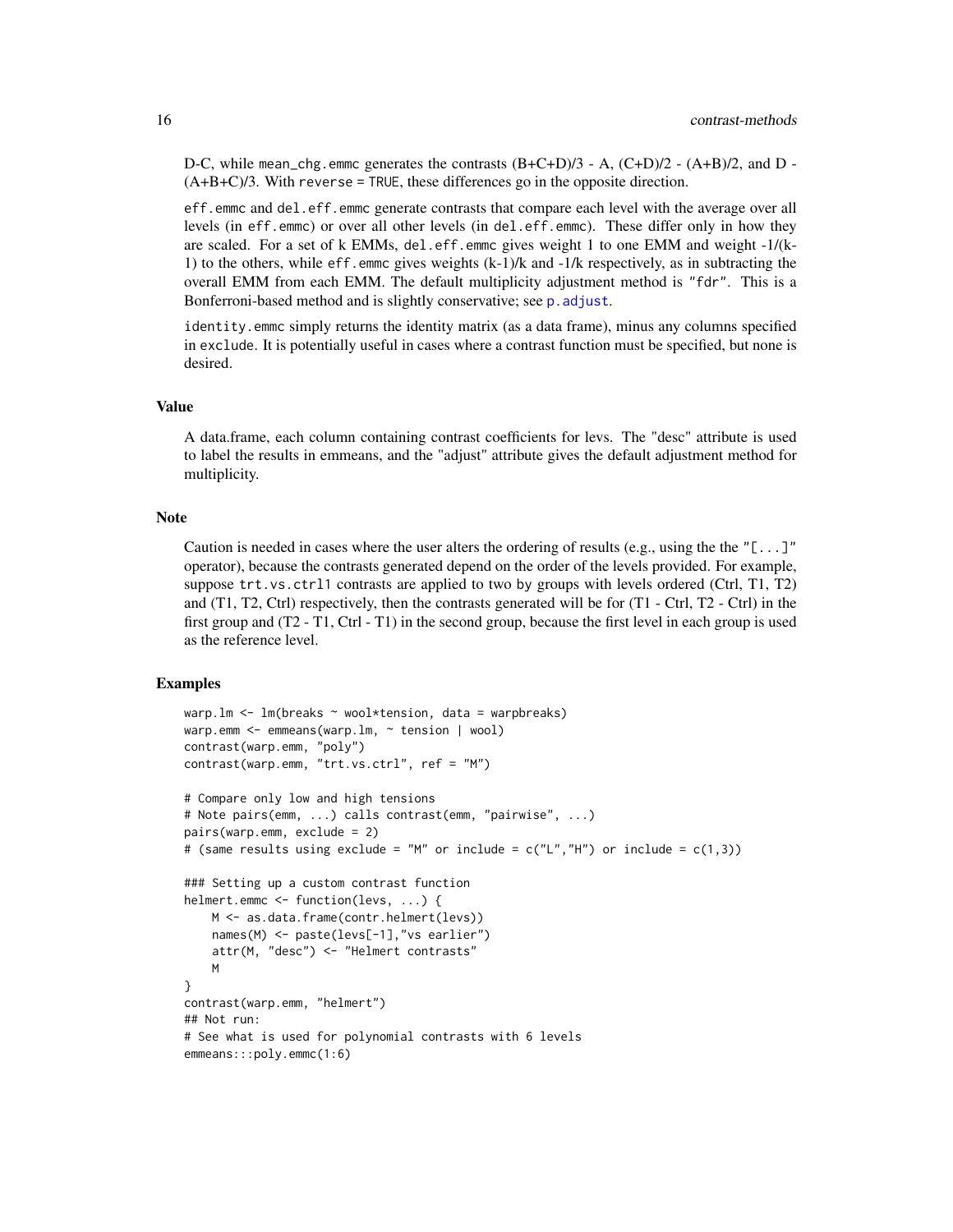<span id="page-16-0"></span>## End(Not run)

eff\_size *Calculate effect sizes and confidence bounds thereof*

# Description

Standardized effect sizes are typically calculated using pairwise differences of estimates, divided by the SD of the population providing the context for those effects. This function calculates effect sizes from an emmGrid object, and confidence intervals for them, accounting for uncertainty in both the estimated effects and the population SD.

# Usage

 $eff\_size(object, sigma, edf, method = "pairwise", ...)$ 

# Arguments

| object | an emmGrid object, typically one defining the EMMs to be contrasted. If instead,<br>class(object) == "emm_list", such as is produced by emmeans(model, pairwise<br>~ treatment), a message is displayed; the contrasts already therein are used;<br>and method is replaced by "identity".                                                                                                                                                                                              |
|--------|----------------------------------------------------------------------------------------------------------------------------------------------------------------------------------------------------------------------------------------------------------------------------------------------------------------------------------------------------------------------------------------------------------------------------------------------------------------------------------------|
| sigma  | numeric scalar, value of the population SD.                                                                                                                                                                                                                                                                                                                                                                                                                                            |
| edf    | numeric scalar that specifies the equivalent degrees of freedom for the sigma.<br>This is a way of specifying the uncertainty in sigma, in that we regard our es-<br>timate of sigma <sup><math>\lambda</math></sup> 2 as being proportional to a chi-square random variable with<br>edf degrees of freedom. (edf should not be confused with the df argument that<br>may be passed via $\dots$ to specify the degrees of freedom to use in t statistics and<br>confidence intervals.) |
| method | the contrast method to use to define the effects. This is passed to contrast after<br>the elements of object are scaled.                                                                                                                                                                                                                                                                                                                                                               |
|        | Additional arguments passed to contrast                                                                                                                                                                                                                                                                                                                                                                                                                                                |

#### Details

Any by variables specified in object will remain in force in the returned effects, unless overridden in the optional arguments.

For models having a single random effect, such as those fitted using [lm](#page-0-0); in that case, the stats: : sigma and stats::df.residual functions may be useful for specifying sigma and edf. For models with more than one random effect, sigma may be based on some combination of the random-effect variances.

Specifying edf can be rather unintuitive but is also relatively uncritical; but the smaller the value, the wider the confidence intervals for effect size. The value of sqrt(2/edf) can be interpreted as the relative accuracy of sigma; for example, with edf = 50,  $\sqrt(2/50) = 0.2$ , meaning that sigma is accurate to plus or minus 20 percent. Note in an example below, we tried two different edf values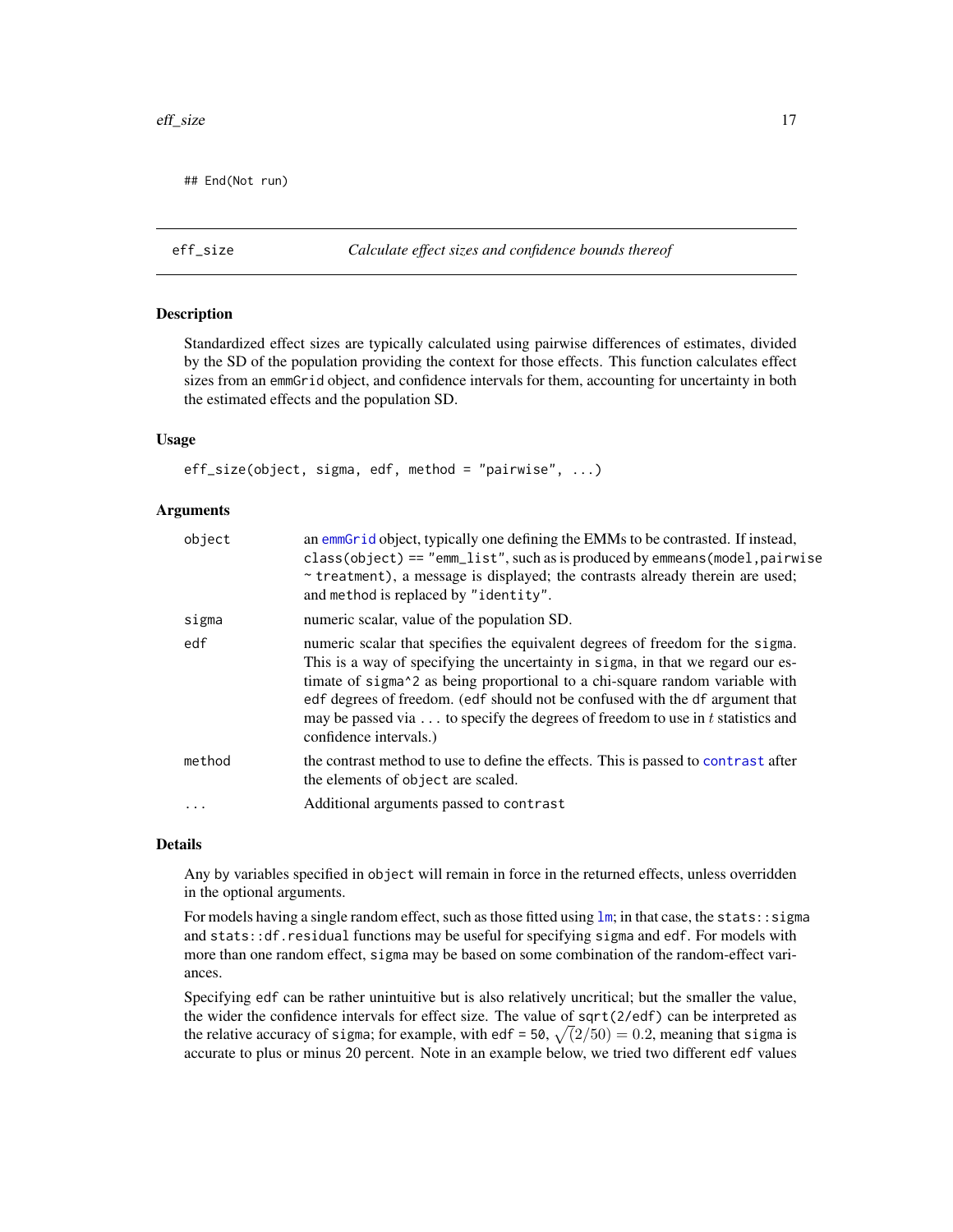as kind of a bracketing/sensitivity-analysis strategy. A value of Inf is allowable, in which case you are assuming that sigma is known exactly. Obviously, this narrows the confidence intervals for the effect sizes – unrealistically if in fact sigma is unknown.

#### Value

an [emmGrid](#page-23-1) object containing the effect sizes

# Computation

This function uses calls to [regrid](#page-66-1) to put the estimated marginal means (EMMs) on the log scale. Then an extra element is added to this grid for the log of sigma and its standard error (where we assume that sigma is uncorrelated with the log EMMs). Then a call to [contrast](#page-10-1) subtracts log{sigma} from each of the log EMMs, yielding values of log(EMM/sigma). Finally, the results are re-gridded back to the original scale and the desired contrasts are computed using method. In the log-scaling part, we actually rescale the absolute values and keep track of the signs.

#### **Note**

The effects are always computed on the scale of the *linear-predictor*; any response transformation or link function is completely ignored. If you wish to base the effect sizes on the response scale, it is *not* enough to replace object with regrid(object), because this back-transformation changes the SD required to compute effect sizes.

Disclaimer: There is substantial disagreement among practitioners on what is the appropriate sigma to use in computing effect sizes; or, indeed, whether *any* effect-size measure is appropriate for some situations. The user is completely responsible for specifying appropriate parameters (or for failing to do so).

```
fiber.lm <- lm(strength \sim diameter + machine, data = fiber)
emm <- emmeans(fiber.lm, "machine")
eff_size(emm, sigma = sigma(fiber.lm), edf = df.residual(fiber.lm))
# or equivalently:
eff_size(pairs(emm), sigma(fiber.lm), df.residual(fiber.lm), method = "identity")
### Mixed model example:
if (require(nlme)) {
 Oats.lme <- lme(yield ~ Variety + factor(nitro),
                  random = \sim 1 | Block / Variety,
                  data = 0ats)# Combine variance estimates
 VarCorr(Oats.lme)
 totSD <- sqrt(214.4724 + 109.6931 + 162.5590)
 # I figure edf is somewhere between 5 (Blocks df) and 51 (Resid df)
```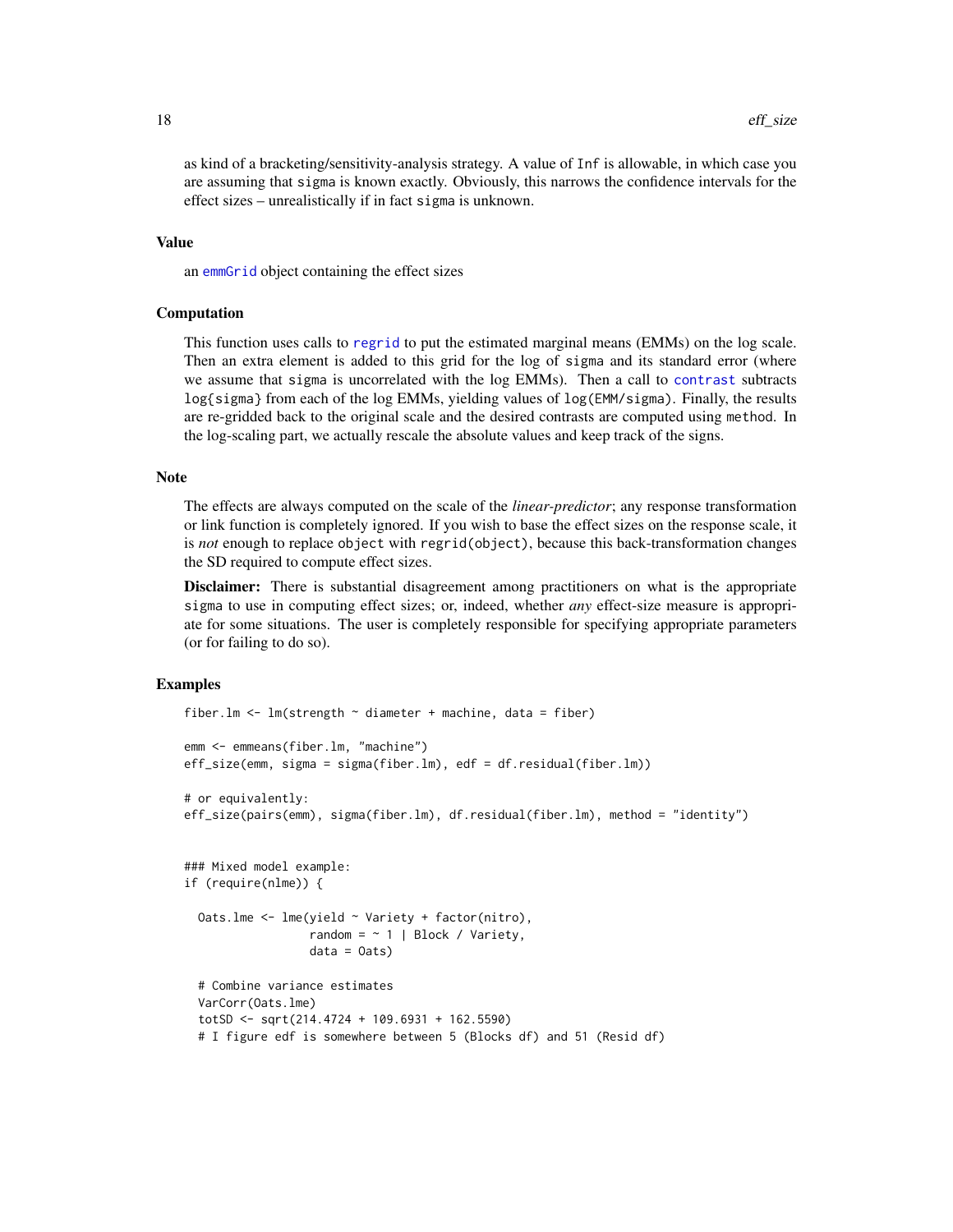```
emmV <- emmeans(Oats.lme, ~ Variety)
 print(eff_size(emmV, sigma = totSD, edf = 5))
 print(eff_size(emmV, sigma = totSD, edf = 51))
}
# Multivariate model for the same data:
MOats.lm <- lm(yield ~ Variety, data = MOats)
eff_size(emmeans(MOats.lm, "Variety"),
         sigma = sqrt(mean(sigma(MOats.lm)^2)), # RMS of sigma()
          edf = df.residual(MOats.lm))
# These results illustrate a sobering message that effect sizes are often
# not nearly as accurate as you may think.
```
<span id="page-18-2"></span>

emm *Support for* multcomp::glht

#### <span id="page-18-1"></span>Description

These functions and methods provide an interface between emmeans and the multcomp::glht function for simultaneous inference provided by the multcomp package.

#### Usage

```
emm(...)
as.glht(object, ...)
## S3 method for class 'emmGrid'
as.glht(object, ...)
```
# **Arguments**

| $\cdot$ $\cdot$ $\cdot$ | In emm, the specs, by, and contrarguments you would normally supply to   |
|-------------------------|--------------------------------------------------------------------------|
|                         | emmeans. Only specs is required. Otherwise, arguments that are passed to |
|                         | other methods.                                                           |
| obiect                  | An object of class emmGrid or emm_list                                   |

#### Details

emm is meant to be called only *from* "glht" as its second (linfct) argument. It works similarly to multcomp::mcp, except with specs (and optionally by and contr arguments) provided as in a call to [emmeans](#page-19-1).

# Value

emm returns an object of an intermediate class for which there is a multcomp::glht method.

as.glht returns an object of class glht or glht\_list according to whether object is of class emmGrid or emm\_list. See Details below for more on glht\_lists.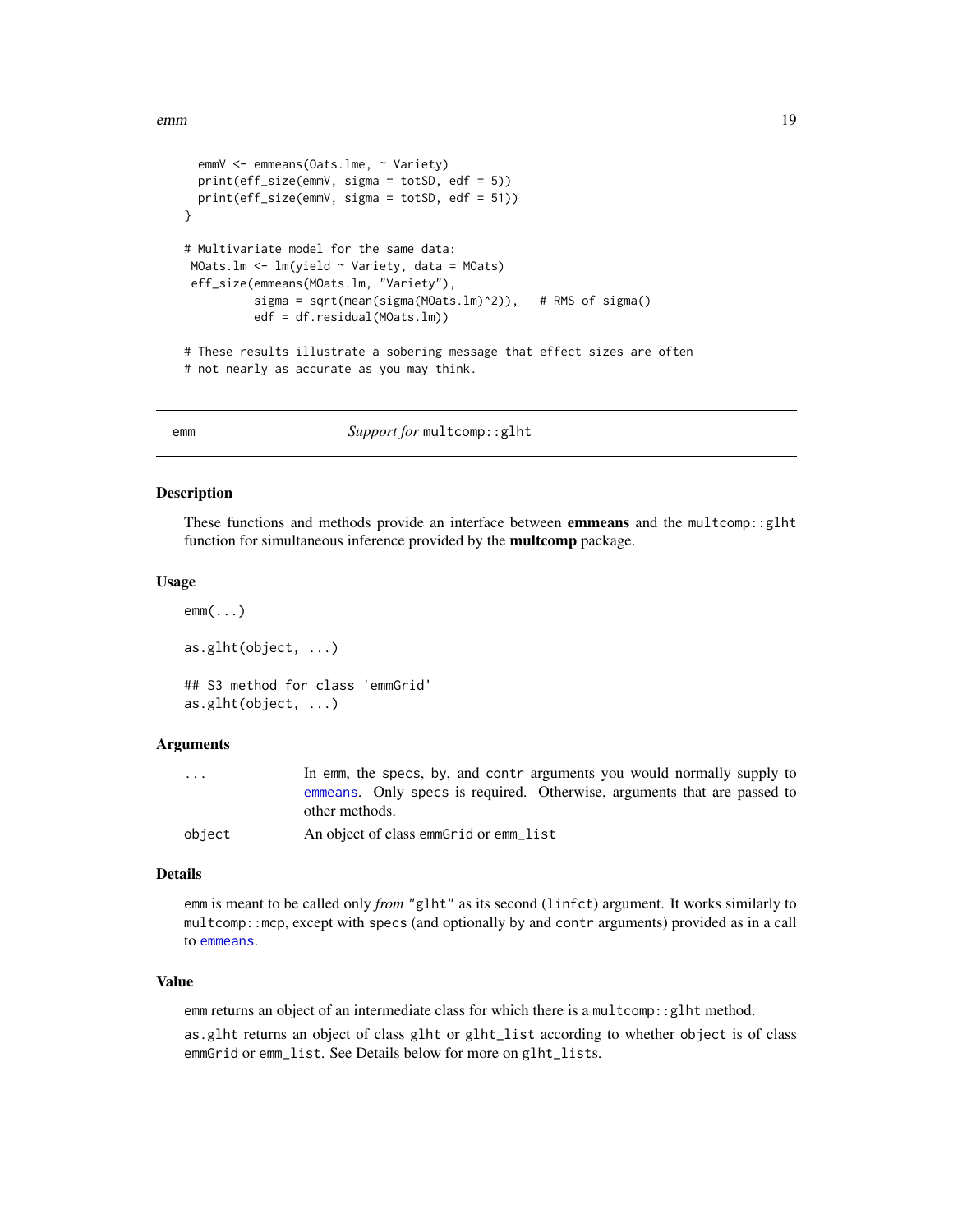# <span id="page-19-0"></span>Details

A glht\_list object is simply a list of glht objects. It is created as needed – for example, when there is a by variable. Appropriate convenience methods coef, confint, plot, summary, and vcov are provided, which simply apply the corresponding glht methods to each member.

# **Note**

The multivariate-t routines used by glht require that all estimates in the family have the same integer degrees of freedom. In cases where that is not true, a message is displayed that shows what df is used. The user may override this via the df argument.

# Examples

```
if(require(multcomp)) { # --- multcomp must be installed
warp.lm <- lm(breaks ~ wool*tension, data = warpbreaks)
# Using 'emm'
summary(glht(warp.lm, emm(pairwise ~ tension | wool)))
# Same, but using an existing 'emmeans' result
warp.emm <- emmeans(warp.lm, ~ tension | wool)
summary(as.glht(pairs(warp.emm)))
# Same contrasts, but treat as one family
summary(as.glht(pairs(warp.emm), by = NULL))
} # --- was tested only if multcomp is installed
```
<span id="page-19-1"></span>emmeans *Estimated marginal means (Least-squares means)*

# Description

Compute estimated marginal means (EMMs) for specified factors or factor combinations in a linear model; and optionally, comparisons or contrasts among them. EMMs are also known as leastsquares means.

# Usage

```
emmeans(object, specs, by = NULL, fac.reduce = function(coefs) apply(coefs,
  2, mean), contr, options = get_emm_option("emmeans"), weights, offset,
  trend, ..., tran)
```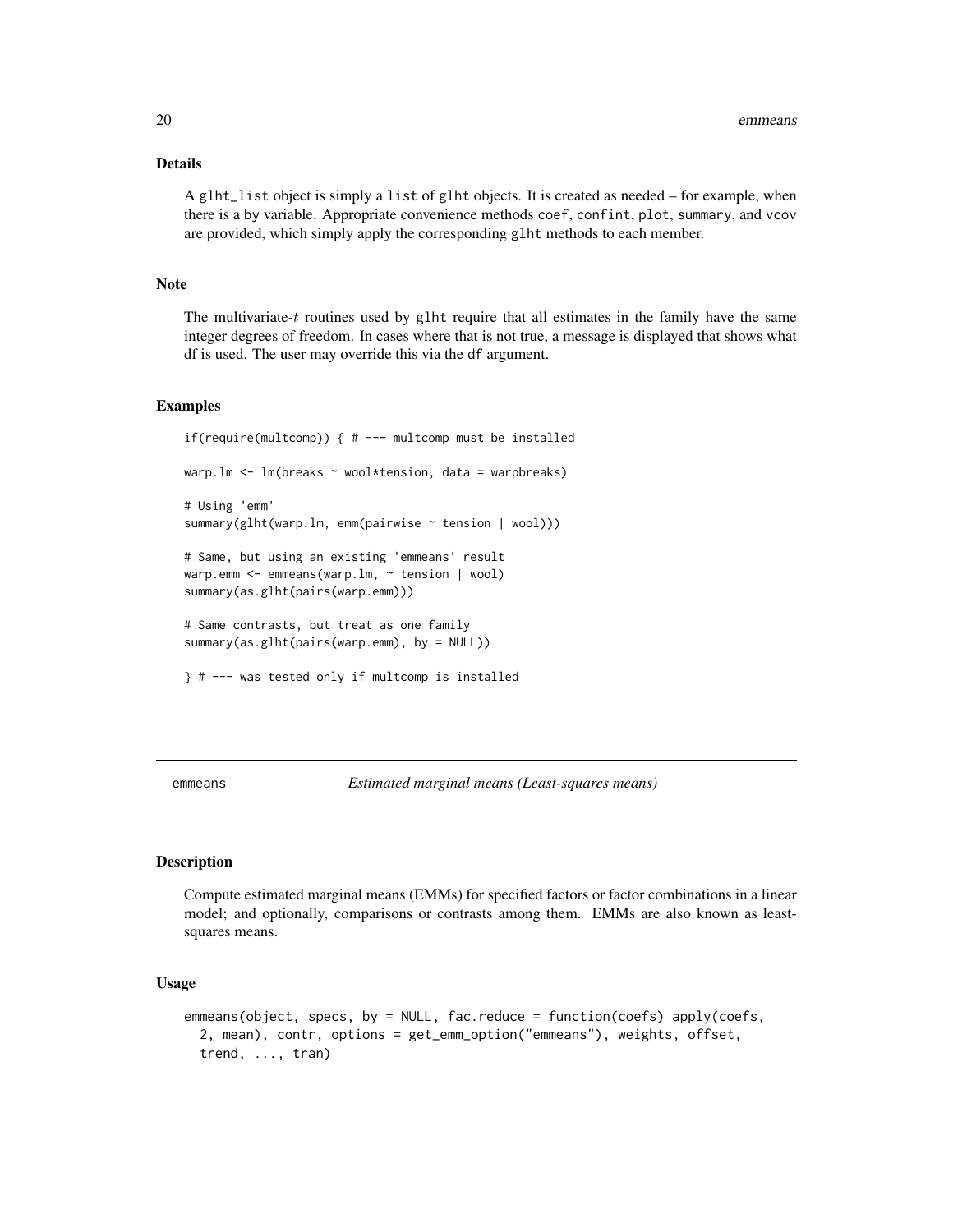#### emmeans 21

# Arguments

| object     | An object of class emmGrid; or a fitted model object that is supported, such as<br>the result of a call to 1m or 1mer. Many fitted-model objects are supported; see<br>vignette("models", "emmeans") for details.                                                                                                                                                                                                                                                                                                                                             |
|------------|---------------------------------------------------------------------------------------------------------------------------------------------------------------------------------------------------------------------------------------------------------------------------------------------------------------------------------------------------------------------------------------------------------------------------------------------------------------------------------------------------------------------------------------------------------------|
| specs      | A character vector specifying the names of the predictors over which EMMs<br>are desired. specs may also be a formula or a list (optionally named) of valid<br>specs. Use of formulas is described in the Overview section below.                                                                                                                                                                                                                                                                                                                             |
| by         | A character vector specifying the names of predictors to condition on.                                                                                                                                                                                                                                                                                                                                                                                                                                                                                        |
| fac.reduce | A function that combines the rows of a matrix into a single vector. This imple-<br>ments the "marginal averaging" aspect of EMMs. The default is the mean of<br>the rows. Typically if it is overridden, it would be some kind of weighted mean<br>of the rows. If fac. reduce is nonlinear, bizarre results are likely, and EMMs<br>will not be interpretable. NOTE: If the weights argument is non-missing,<br>fac.reduce is ignored.                                                                                                                       |
| contr      | A character value or list specifying contrasts to be added. See contrast.<br>NOTE: contr is ignored when specs is a formula.                                                                                                                                                                                                                                                                                                                                                                                                                                  |
| options    | If non-NULL, a named list of arguments to pass to update.emmGrid, just after<br>the object is constructed. (Options may also be included in $\dots$ ; see the 'options'<br>section below.)                                                                                                                                                                                                                                                                                                                                                                    |
| weights    | Character value, numeric vector, or numeric matrix specifying weights to use in<br>averaging predictions. See "Weights" section below.                                                                                                                                                                                                                                                                                                                                                                                                                        |
| offset     | Numeric vector or scalar. If specified, this adds an offset to the predictions,<br>or overrides any offset in the model or its reference grid. If a vector of length<br>differing from the number of rows in the result, it is subsetted or cyclically<br>recycled.                                                                                                                                                                                                                                                                                           |
| trend      | This is now deprecated. Use emtrends instead.                                                                                                                                                                                                                                                                                                                                                                                                                                                                                                                 |
| .          | When object is not already a "emmGrid" object, these arguments are passed to<br>ref_grid. Common examples are at, cov. reduce, data, codetype, transform,<br>df, nesting, and vcov Model-type-specific options (see vignette ("models",<br>"emmeans")), commonly mode, may be used here as well. In addition, if the<br>model formula contains references to variables that are not predictors, you must<br>provide a params argument with a list of their names.<br>These arguments may also be used in lieu of options. See the 'Options' section<br>below. |
| tran       | Placeholder to prevent it from being included in If non-missing, it is added<br>to 'options'. See the 'Options' section.                                                                                                                                                                                                                                                                                                                                                                                                                                      |

# Details

Users should also consult the documentation for [ref\\_grid](#page-61-1), because many important options for EMMs are implemented there, via the ... argument.

# Value

When specs is a character vector or one-sided formula, an object of class "emmGrid". A number of methods are provided for further analysis, including [summary.emmGrid](#page-69-1), [confint.emmGrid](#page-69-2),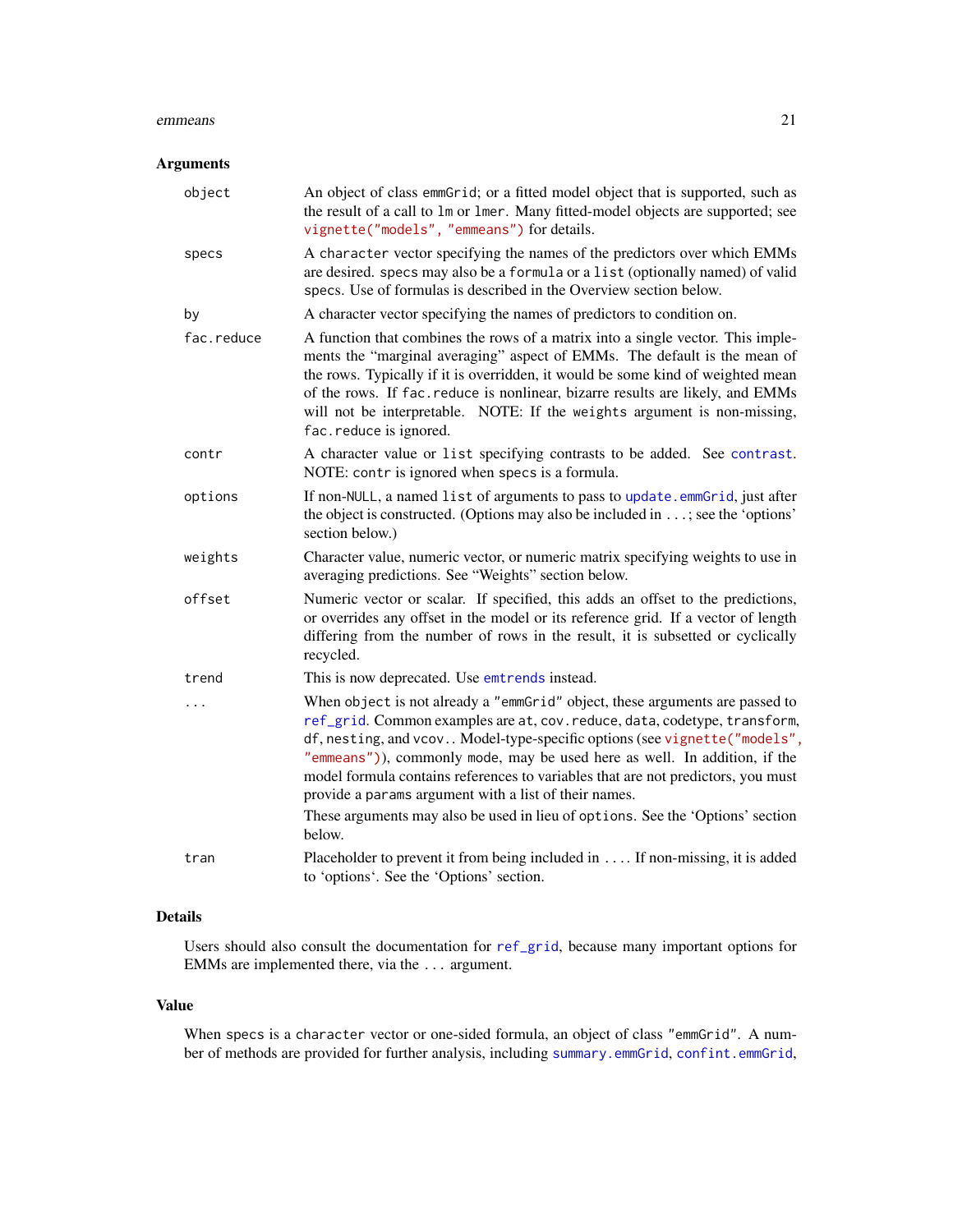[test.emmGrid](#page-69-2), [contrast.emmGrid](#page-10-2), and [pairs.emmGrid](#page-10-2). When specs is a list or a formula having a left-hand side, the return value is an [emm\\_list](#page-29-1) object, which is simply a list of emmGrid objects.

# **Overview**

Estimated marginal means or EMMs (sometimes called least-squares means) are predictions from a linear model over a *reference grid*; or marginal averages thereof. The [ref\\_grid](#page-61-1) function identifies/creates the reference grid upon which emmeans is based.

For those who prefer the terms "least-squares means" or "predicted marginal means", functions lsmeans and pmmeans are provided as wrappers. See [wrappers](#page-43-1).

If specs is a formula, it should be of the form  $\sim$  specs,  $\sim$  specs | by, contr  $\sim$  specs, or contr ~ specs | by. The formula is parsed and the variables therein are used as the arguments specs, by, and contr as indicated. The left-hand side is optional, but if specified it should be the name of a contrast family (e.g., pairwise). Operators like  $\star$  or : are needed in the formula to delineate names, but otherwise are ignored.

In the special case where the mean (or weighted mean) of all the predictions is desired, specify specs as  $\sim$  1 or "1".

A number of standard contrast families are provided. They can be identified as functions having names ending in .emmc – see the documentation for [emmc-functions](#page-13-1) for details – including how to write your own .emmc function for custom contrasts.

#### Weights

If weights is a vector, its length must equal the number of predictions to be averaged to obtain each EMM. If a matrix, each row of the matrix is used in turn, wrapping back to the first row as needed. When in doubt about what is being averaged (or how many), first call emmeans with weights = "show.levels".

If weights is a string, it should partially match one of the following:

"equal" Use an equally weighted average.

- "proportional" Weight in proportion to the frequencies (in the original data) of the factor combinations that are averaged over.
- "outer" Weight in proportion to each individual factor's marginal frequencies. Thus, the weights for a combination of factors are the outer product of the one-factor margins
- "cells" Weight according to the frequencies of the cells being averaged.
- "flat" Give equal weight to all cells with data, and ignore empty cells.
- "show.levels" This is a convenience feature for understanding what is being averaged over. Instead of a table of EMMs, this causes the function to return a table showing the levels that are averaged over, in the order that they appear.

Outer weights are like the 'expected' counts in a chi-square test of independence, and will yield the same results as those obtained by proportional averaging with one factor at a time. All except "cells" uses the same set of weights for each mean. In a model where the predicted values are the cell means, cell weights will yield the raw averages of the data for the factors involved. Using "flat" is similar to "cells", except nonempty cells are weighted equally and empty cells are ignored.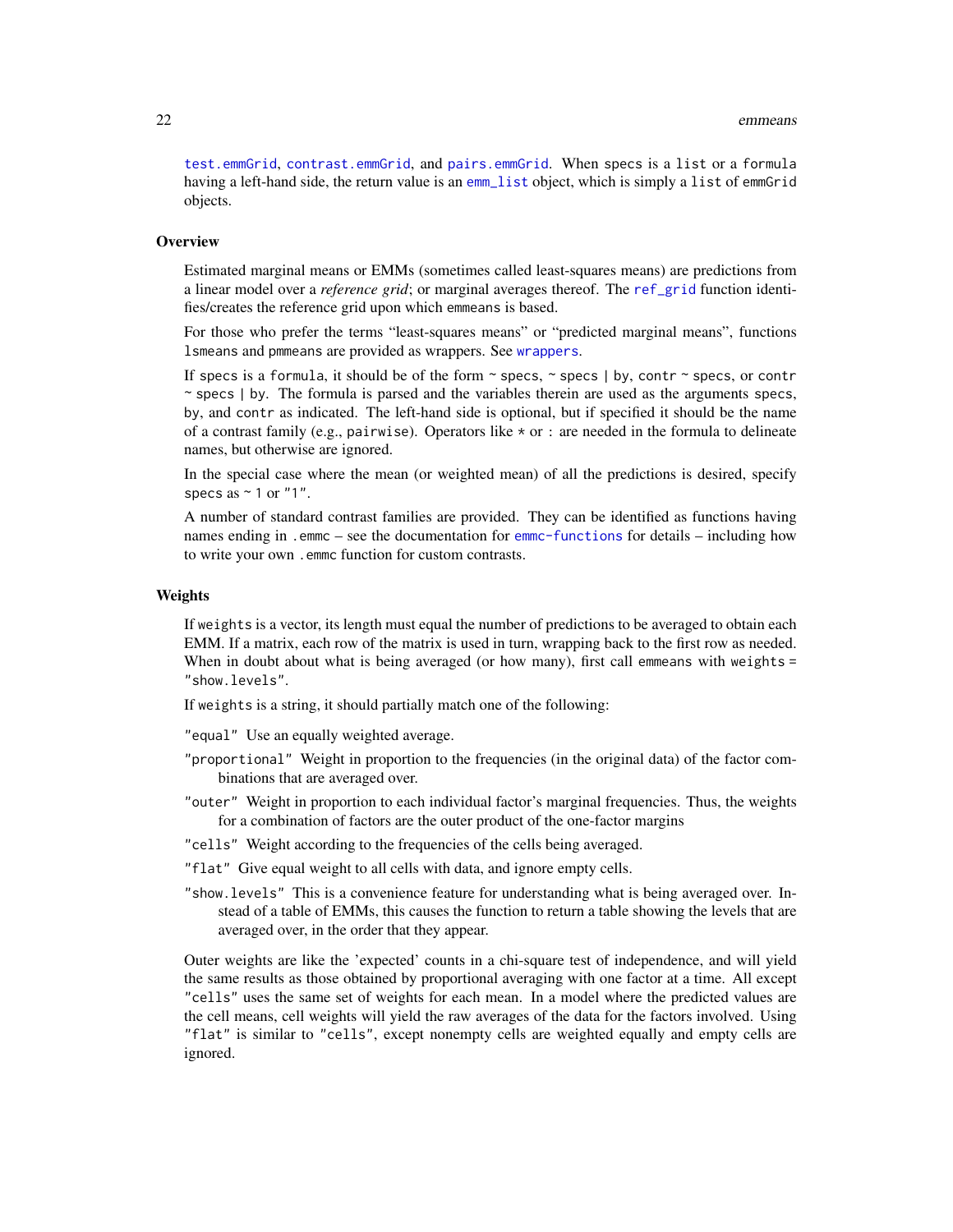#### emmeans 23

#### **Offsets**

Unlike in ref\_grid, an offset need not be scalar. If not enough values are supplied, they are cyclically recycled. For a vector of offsets, it is important to understand that the ordering of results goes with the first name in specs varying fastest. If there are any by factors, those vary slower than all the primary ones, but the first by variable varies the fastest within that hierarchy. See the examples.

# Options and ...

Arguments that could go in options may instead be included in ..., typically, arguments such as type, infer, etc. that in essence are passed to [summary.emmGrid](#page-69-1). Arguments in both places are overridden by the ones in ....

There is a danger that ... arguments could partially match those used by both ref\_grid and update.emmGrid, creating a conflict. If these occur, usually they can be resolved by providing complete (or at least longer) argument names; or by isolating non-ref\_grid arguments in options; or by calling ref\_grid separately and passing the result as object. See a not-run example below.

Also, when specs is a two-sided formula, or contr is specified, there is potential confusion concerning which ... arguments apply to the means, and which to the contrasts. When such confusion is possible, we suggest doing things separately (a call to emmeans with no contrasts, followed by a call to [contrast](#page-10-1)). We do treat for adjust as a special case: it is applied to the emmeans results *only* if there are no contrasts specified, otherwise it is passed to contrast.

#### See Also

[ref\\_grid](#page-61-1), [contrast](#page-10-1), [vignette\("models", "emmeans"\)](../doc/models.html)

```
warp.lm <- lm(breaks ~ wool ~ * tension, data = warphreaks)emmeans (warp.lm, ~ wool | tension)
# or equivalently emmeans(warp.lm, "wool", by = "tension")
# 'adjust' argument ignored in emmeans, passed to contrast part...
emmeans (warp.lm, poly \sim tension | wool, adjust = "sidak")
## Not run:
# 'adjust' argument NOT ignored ...
emmeans (warp.lm, \sim tension | wool, adjust = "sidak")
## End(Not run)
## Not run:
 ### Offsets: Consider a silly example:
 emmeans(warp.lm, \sim tension | wool, offset = c(17, 23, 47)) @ grid
 # note that offsets are recycled so that each level of tension receives
 # the same offset for each wool.
 # But using the same offsets with ~ wool | tension will probably not
 # be what you want because the ordering of combinations is different.
```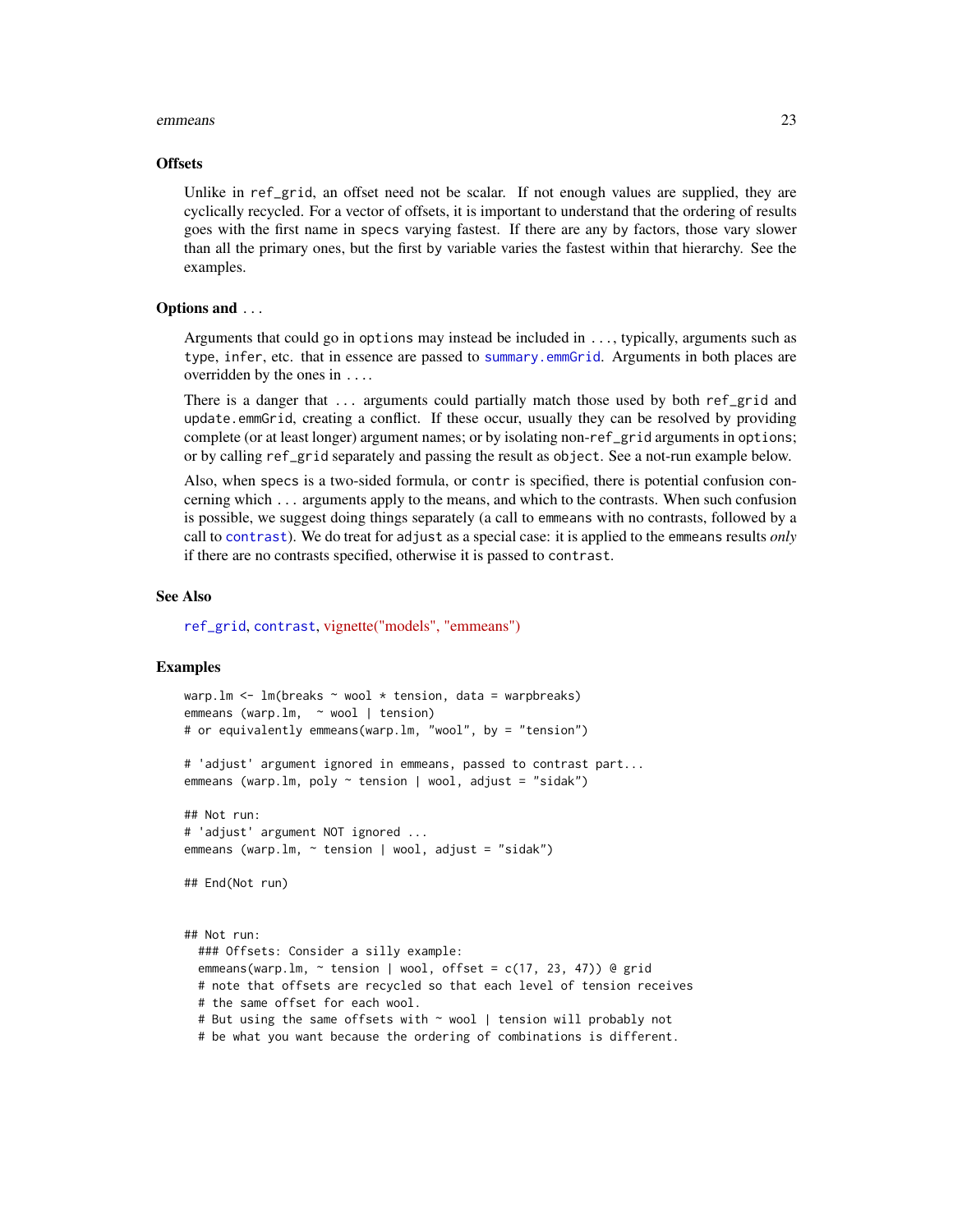```
### Conflicting arguments...
 # This will error because 'tran' is passed to both ref_grid and update
 emmeans(some.model, "treatment", tran = "log", type = "response")
 # Use this if the response was a variable that is the log of some other variable
 # (Keep 'tran' from being passed to ref_grid)
 emmeans(some.model, "treatment", options = list(tran = "log"), type = "response")
 # This will re-grid the result as if the response had been log-transformed
 # ('transform' is passed only to ref_grid, not to update)
 emmeans(some.model, "treatment", transform = "log", type = "response")
## End(Not run)
```
<span id="page-23-1"></span>emmGrid-class *The* emmGrid *class*

# Description

The emmGrid class encapsulates linear functions of regression parameters, defined over a grid of predictors. This includes reference grids and grids of marginal means thereof (aka estimated marginal means). Objects of class 'emmGrid' may be used independently of the underlying model object. Instances are created primarily by [ref\\_grid](#page-61-1) and [emmeans](#page-19-1), and several related functions.

#### **Slots**

- model.info list. Contains the elements call (the call that produced the model), terms (its terms object), and xlev (factor-level information)
- roles list. Contains at least the elements predictors, responses, and multresp. Each is a character vector of names of these variables.
- grid data.frame. Contains the combinations of the variables that define the reference grid. In addition, there is an auxiliary column named ".wgt." holding the observed frequencies or weights for each factor combination (excluding covariates). If the model has one or more [offset\(](#page-0-0)) calls, there is an another auxiliary column named ".offset.". Auxiliary columns are not considered part of the reference grid. (However, any variables included in offset calls *are* in the reference grid.)
- levels list. Each entry is a character vector with the distinct levels of each variable in the reference grid. Note that grid is obtained by applying the function [expand.grid](#page-0-0) to this list
- matlevs list. Like levels but has the levels of any matrices in the original dataset. Matrix columns are always concatenated and treated as a single variable for purposes of the reference grid
- linfct matrix. Each row consists of the linear function of the regression coefficients for predicting its corresponding element of the reference grid. The rows of this matrix go in one-to-one correspondence with the rows of grid, and the columns with elements of bhat.
- bhat numeric. The regression coefficients. If there is a multivariate response, the matrix of coefficients is flattened to a single vector, and linfct and V redefined appropriately. Important: bhat must *include* any NA values produced as a result of collinearity in the predictors. These are taken care of later in the estimability check.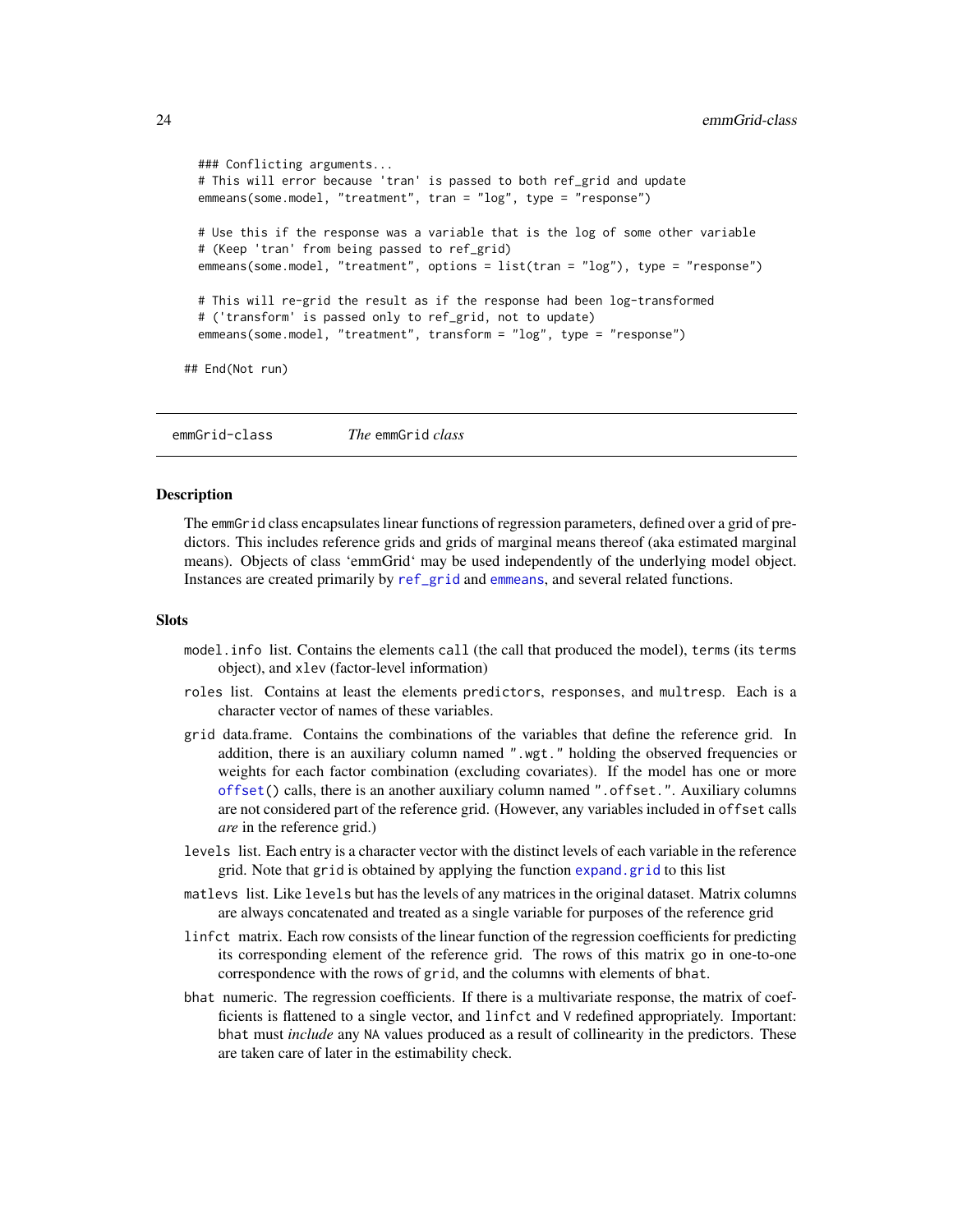- <span id="page-24-0"></span>nbasis matrix. The basis for the non-estimable functions of the regression coefficients. Every EMM will correspond to a linear combination of rows of linfct, and that result must be orthogonal to all the columns of nbasis in order to be estimable. If everything is estimable, nbasis should be a 1 x 1 matrix of NA.
- V matrix. The symmetric variance-covariance matrix of bhat
- dffun function having two arguments. dffun(k,dfargs) should return the degrees of freedom for the linear function sum(k\*bhat), or NA if unavailable
- dfargs list. Used to hold any additional information needed by dffun.
- misc list. Additional information used by methods. These include at least the following: estName (the label for the estimates of linear functions), and the default values of infer, level, and adjust to be used in the [summary.emmGrid](#page-69-1) method. Elements in this slot may be modified if desired using the [update.emmGrid](#page-77-1) method.
- post.beta matrix. A sample from the posterior distribution of the regression coefficients, if MCMC methods were used; or a 1 x 1 matrix of NA otherwise. When it is non-trivial, the [as.mcmc.emmGrid](#page-5-1) method returns post.beta %\*% t(linfct), which is a sample from the posterior distribution of the EMMs.

# Methods

All methods for these objects are S3 methods except for show. They include [\[.emmGrid](#page-59-2), [as.glht.emmGrid](#page-18-1), [as.mcmc.emmGrid](#page-5-1), [as.mcmc.list.emmGrid](#page-5-2) (see coda), [cld.emmGrid](#page-8-1) (see multcomp), [coef.emmGrid](#page-10-2), [confint.emmGrid](#page-69-2), [contrast.emmGrid](#page-10-2), [pairs.emmGrid](#page-10-2), [plot.emmGrid](#page-52-1), [predict.emmGrid](#page-69-2), [print.emmGrid](#page-69-3), [rbind.emmGrid](#page-59-1), show.emmGrid, [str.emmGrid](#page-69-4), [summary.emmGrid](#page-69-1), [test.emmGrid](#page-69-2), [update.emmGrid](#page-77-1), [vcov.emmGrid](#page-69-3), and [xtable.emmGrid](#page-80-1)

<span id="page-24-1"></span>

emmip *Interaction-style plots for estimated marginal means*

# **Description**

Creates an interaction plot of EMMs based on a fitted model and a simple formula specification.

#### Usage

```
emmip(object, formula, ...)
## Default S3 method:
emmip(object, formula, type, CIs = FALSE, PIs = FALSE,
  style, engine = get_emm_option("graphics.engine"), plotit = TRUE,
  nesting.order = FALSE, ...)
emmip_ggplot(emms, style = "factor", dodge = 0.1, xlab = labs$xlab,
 ylab = labs$ylab, tlab = labs$tlab, facetlab = "label_context", scale,
  dotarg = list(), linearg = list(), CIarg = list(lwd = 2, alpha = 0.5),
 PIarg = list(lwd = 1.25, alpha = 0.33), ...
```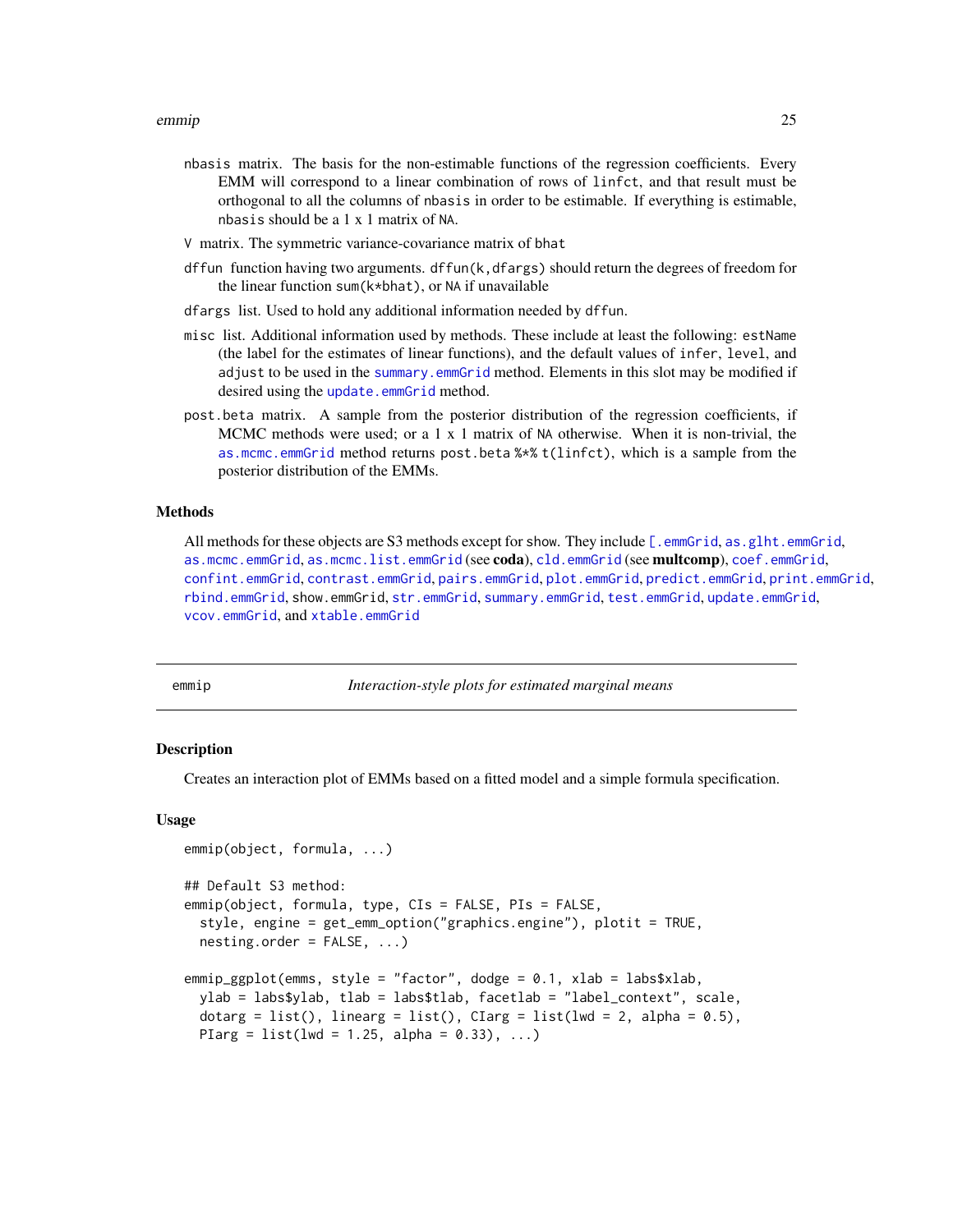```
emmip_lattice(emms, style = "factor", xlab = labs$xlab, ylab = labs$ylab,
 tlab = labs$tlab, pch = c(1, 2, 6, 7, 9, 10, 15:20), lty = 1,
 col = NULL, ...
```
# Arguments

| object        | An object of class emmGrid, or a fitted model of a class supported by the em-<br>means package                                                                                                                                                                                                                                                                                                                                                                                                                                                                                     |
|---------------|------------------------------------------------------------------------------------------------------------------------------------------------------------------------------------------------------------------------------------------------------------------------------------------------------------------------------------------------------------------------------------------------------------------------------------------------------------------------------------------------------------------------------------------------------------------------------------|
| formula       | Formula of the form trace. factors ~ x. factors   by. factors. The EMMs<br>are plotted against x. factor for each level of trace. factors. by. factors<br>is optional, but if present, it determines separate panels. Each element of this<br>formula may be a single factor in the model, or a combination of factors using<br>the $*$ operator.                                                                                                                                                                                                                                  |
| $\cdots$      | Additional arguments passed to emmeans (when object is not already an emmGrid<br>object), predict.emmGrid, emmip_ggplot, or emmip_lattice.                                                                                                                                                                                                                                                                                                                                                                                                                                         |
| type          | As in predict.emmGrid, this determines whether we want to inverse-transform<br>the predictions (type = "response") or not (any other choice). The default is<br>"link", unless the "predict.type" option is in force; see emm_options. In<br>addition, the user may specify type = "scale" to create a transformed scale for<br>the vertical axis based on object's response transformation or link function.                                                                                                                                                                      |
| CIs           | Logical value. If TRUE, confidence intervals (or HPD intervals for Bayesian<br>models) are added to the plot (works only with engine = "ggplot").                                                                                                                                                                                                                                                                                                                                                                                                                                  |
| PIs           | Logical value. If TRUE, prediction intervals are added to the plot (works only<br>with engine = "ggplot"). If both CIs and CIs are TRUE, the prediction inter-<br>vals will be somewhat longer, lighter, and thinner than the confidence intervals.<br>Additional parameters to predict.emmGrid (e.g., sigma) may be passed via<br>For Bayesian models, PIs require frequentist = TRUE and a value for<br>sigma.                                                                                                                                                                   |
| style         | Optional character value. This has an effect only when the horizontal variable is<br>a single numeric variable. If style is unspecified or "numeric", the horizontal<br>scale will be numeric and curves are plotted using lines (and no symbols). With<br>style = "factor", the horizontal variable is treated as the levels of a factor<br>(equally spaced along the horizontal scale), and curves are plotted using lines<br>and symbols. When the horizontal variable is character or factor, or a combina-<br>tion of more than one predictor, "factor" style is always used. |
| engine        | Character value matching "ggplot" (default), "lattice", or "none". The<br>graphics engine to be used to produce the plot. These require, respectively,<br>the <b>ggplot2</b> or <b>lattice</b> package to be installed. Specifying "none" is equivalent<br>to setting $plotit = FALSE$ .                                                                                                                                                                                                                                                                                           |
| plotit        | Logical value. If TRUE, a graphical object is returned; if FALSE, a data.frame is<br>returned containing all the values used to construct the plot.                                                                                                                                                                                                                                                                                                                                                                                                                                |
| nesting.order | Logical value. If TRUE, factors that are nested are presented in order according<br>to their nesting factors, even if those nesting factors are not present in formula.<br>If FALSE, only the variables in formula are used to order the variables.                                                                                                                                                                                                                                                                                                                                |
| emms          | A data. frame created by calling emmip with plotit = FALSE. Certain variables<br>and attributes are expected to exist in this data frame; see the section detailing<br>the rendering functions.                                                                                                                                                                                                                                                                                                                                                                                    |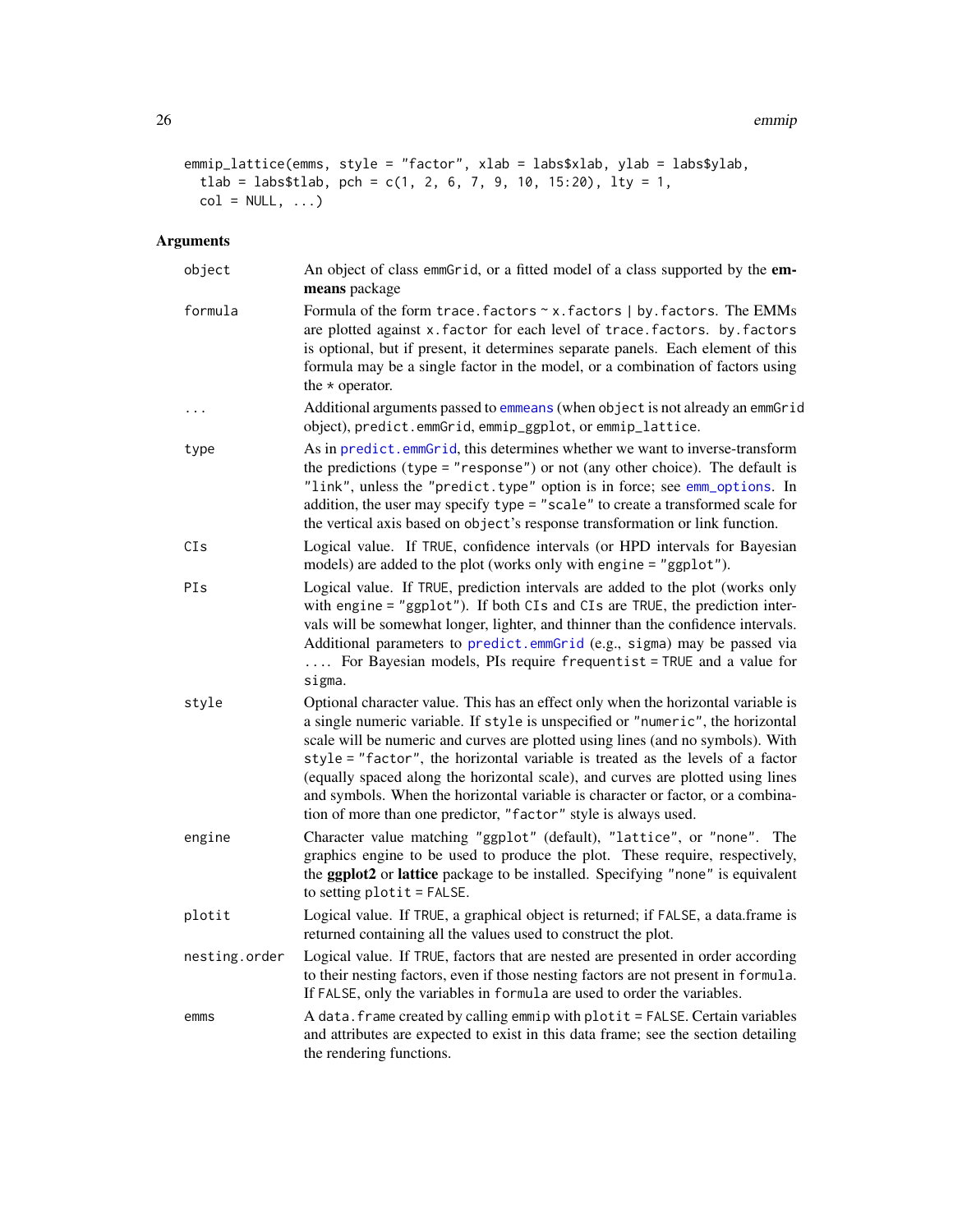#### emmip 27

| dodge            | Numerical amount passed to ggplot2:: position_dodge by which points and<br>intervals are offset so they do not collide.                                                                                                                                                                                                 |
|------------------|-------------------------------------------------------------------------------------------------------------------------------------------------------------------------------------------------------------------------------------------------------------------------------------------------------------------------|
| xlab, ylab, tlab |                                                                                                                                                                                                                                                                                                                         |
|                  | Character labels for the horizontal axis, vertical axis, and traces (the different<br>curves), respectively. The emmip function generates these automatically and<br>provides therm via the labs attribute, but the user may override these if desired.                                                                 |
| facetlab         | Labeller for facets (when by variables are in play). Use "label_value" to show<br>just the factor levels, or "label_both" to show both the factor names and factor<br>levels. The default of "label_context" decides which based on how many by<br>factors there are. See the documentation for ggplot2::label_context. |
| scale            | If not missing, an object of class scales: : trans specifying a (usually) nonlin-<br>ear scaling for the vertical axis. For example, scales = scales::log_trans()<br>specifies a logarithmic scale. For fine-tuning purposes, additional arguments to<br>ggplot2::scale_y_continuous may be included in                 |
| dotarg           | list of arguments passed to geom_point to customize appearance of points                                                                                                                                                                                                                                                |
| linearg          | list of arguments passed to geom_line to customize appearance of lines                                                                                                                                                                                                                                                  |
| CIarg, PIarg     | lists of arguments passed to geom_linerange to customize appearance of in-<br>tervals                                                                                                                                                                                                                                   |
| pch              | The plotting characters to use for each group (i.e., levels of trace. factors).<br>They are recycled as needed.                                                                                                                                                                                                         |
| lty              | The line types to use for each group. Recycled as needed.                                                                                                                                                                                                                                                               |
| col              | The colors to use for each group, recycled as needed. If not specified, the default<br>trellis colors are used.                                                                                                                                                                                                         |

# Value

If plotit = FALSE, a data.frame (actually, a summary\_emm object) with the table of EMMs that would be plotted. The variables plotted are named xvar and yvar, and the trace factor is named tvar. This data frame has an added "labs" attribute containing the labels xlab, ylab, and tlab for these respective variables. The confidence limits are also included, renamed LCL and UCL.

If plotit = TRUE, the function returns an object of class "ggplot" or a "trellis", depending on engine.

### Details

If object is a fitted model, [emmeans](#page-19-1) is called with an appropriate specification to obtain estimated marginal means for each combination of the factors present in formula (in addition, any arguments in ... that match at, trend, cov.reduce, or fac.reduce are passed to emmeans). Otherwise, if object is an emmGrid object, its first element is used, and it must contain one estimate for each combination of the factors present in formula.

# Rendering functions

The functions emmip\_ggplot and emmip\_lattice are called when plotit == TRUE to render the plots; but they may also be called later on an object saved via plotit = FALSE (or engine = "none"). The functions require that emms contains variables xvar, yvar, and tvar, and attributes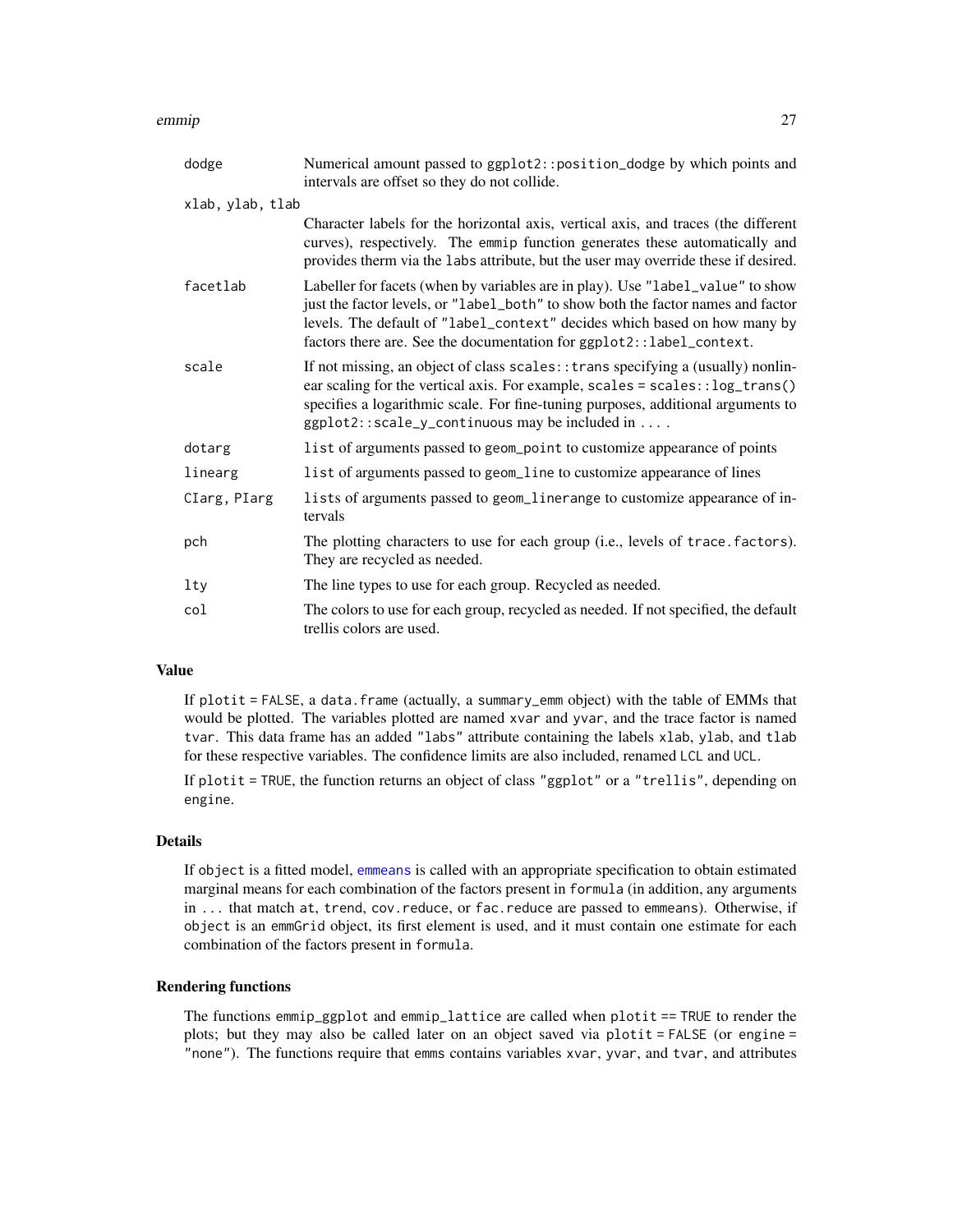"labs" and "vars". Confidence intervals are plotted if variables LCL and UCL exist; and prediction intervals are plotted if LPL and UPL exist. Finally, it must contain the variables named in attr(emms,"vars").

#### Note

Conceptually, this function is equivalent to [interaction.plot](#page-0-0) where the summarization function is thought to return the EMMs.

#### See Also

[emmeans](#page-19-1), [interaction.plot](#page-0-0).

```
#--- Three-factor example
noise.lm = lm(noise \sim size * type * side, data = auto.noise)# Separate interaction plots of size by type, for each side
emmip(noise.lm, type ~ size | side)
# One interaction plot, using combinations of size and side as the x factor
# ... with added confidence intervals and some formatting changes
emmip(noise.lm, type \sim side \star size, CIs = TRUE,
    linearg = list(linetype = "dashed"), CIarg = list(lwd = 1, alpha = 1))# One interaction plot using combinations of type and side as the trace factor
emmip(noise.lm, type * side * size)
# Individual traces in panels
emmip(noise.lm, ~ size | type * side)
# Example for the 'style' argument
fib.lm = lm(\text{strength} \sim \text{machine} \times \text{sqrt} (diameter), data = fiber)
fib.rg = ref_{grid}(fib.lm, at = list(diameter = c(3.5, 4, 4.5, 5, 5.5, 6)^2))
emmip(fib.rg, machine ~ diameter) # curves (because diameter is numeric)
emmip(fib.rg, machine \sim diameter, style = "factor") # points and lines
# For an example using extra ggplot2 code, see 'vignette("messy-data")',
# in the section on nested models.
### Options with transformations or link functions
neuralgia.glm <- glm(Pain ~ Treatment * Sex + Age, family = binomial(),
                     data = neuralgia)
# On link scale:
emmip(neuralgia.glm, Treatment ~ Sex)
# On response scale:
emmip(neuralgia.glm, Treatment ~ Sex, type = "response")
# With transformed axis scale and custom scale divisions
```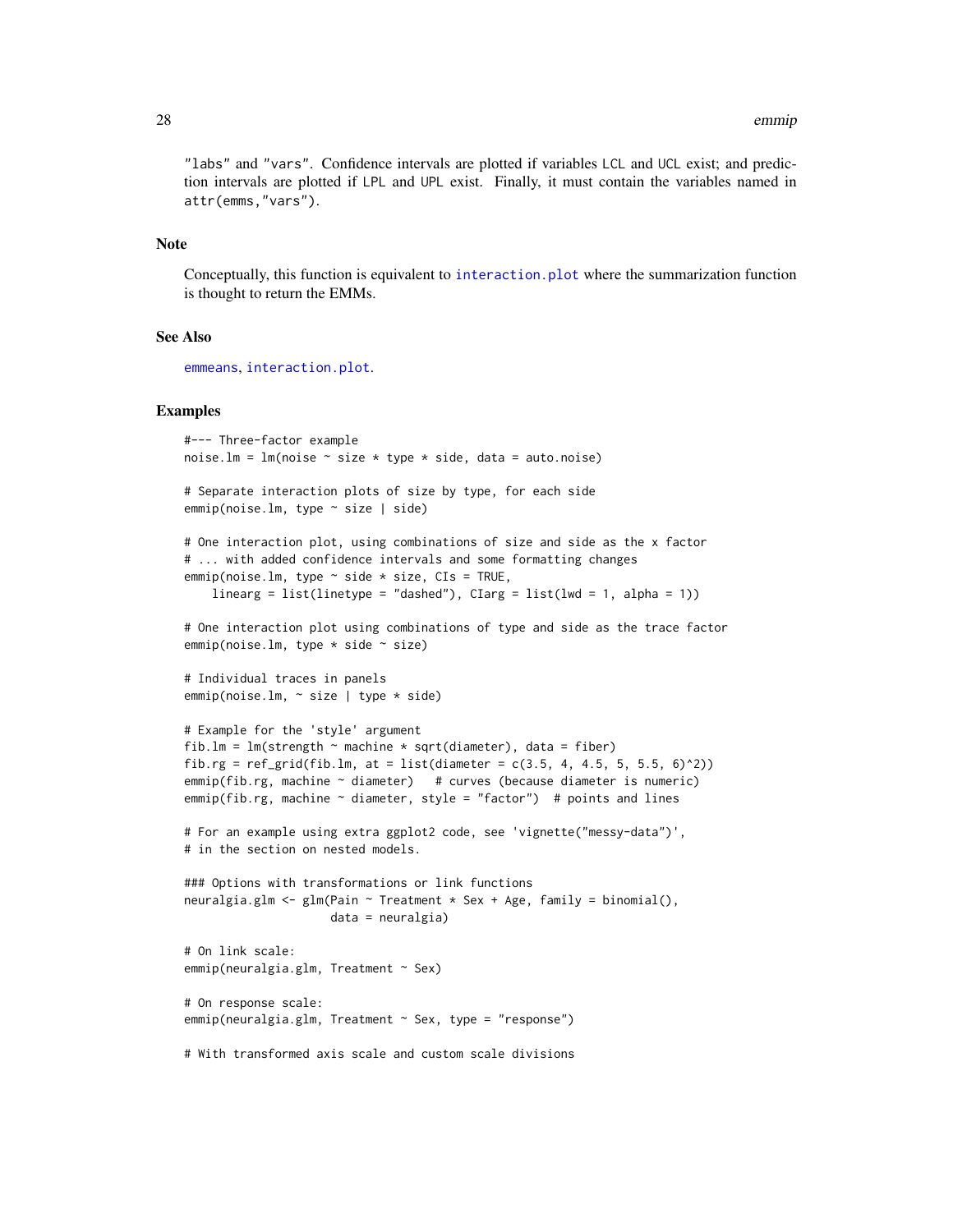```
emmip(neuralgia.glm, Treatment ~ Sex, type = "scale",
    breaks = seq(0.10, 0.90, by = 0.10)
```
# <span id="page-28-1"></span>emmobj *Construct an* emmGrid *object from scratch*

# Description

This allows the user to incorporate results obtained by some analysis into an emmGrid object, enabling the use of emmGrid methods to perform related follow-up analyses.

# Usage

```
emmobj(bhat, V, levels, linfct = diag(length(bhat)), df = NA, dffun,
  dfargs = list(), post.beta = matrix(NA), nesting = NULL, \dots)
```
# **Arguments**

| bhat       | Numeric. Vector of regression coefficients                                                                                                                                                                                                  |
|------------|---------------------------------------------------------------------------------------------------------------------------------------------------------------------------------------------------------------------------------------------|
| V          | Square matrix. Covariance matrix of bhat                                                                                                                                                                                                    |
| levels     | Named list or vector. Levels of factor(s) that define the estimates defined by<br>linfct. If not a list, we assume one factor named "level"                                                                                                 |
| linfct     | Matrix. Linear functions of bhat for each combination of levels.                                                                                                                                                                            |
| df         | Numeric value or function with arguments $(x, dfargs)$ . If a number, that is<br>used for the degrees of freedom. If a function, it should return the degrees of<br>freedom for $sum(x * bhat)$ , with any additional parameters in dfargs. |
| dffun      | Overrides df if specified. This is a convenience to match the slot names of the<br>returned object.                                                                                                                                         |
| dfargs     | List containing arguments for df. This is ignored if df is numeric.                                                                                                                                                                         |
| post.beta  | Matrix whose columns comprise a sample from the posterior distribution of the<br>regression coefficients (so that typically, the column averages will be bhat). A<br>1 x 1 matrix of NA indicates that such a sample is unavailable.        |
| nesting    | Nesting specification as in ref_grid. This is ignored if model. info is supplied.                                                                                                                                                           |
| $\ddots$ . | Arguments passed to update.emmGrid                                                                                                                                                                                                          |
|            |                                                                                                                                                                                                                                             |

# Details

The arguments must be conformable. This includes that the length of bhat, the number of columns of linfct, and the number of columns of post.beta must all be equal. And that the product of lengths in levels must be equal to the number of rows of linfct. The grid slot of the returned object is generated by [expand.grid](#page-0-0) using levels as its arguments. So the rows of linfct should be in corresponding order.

The functions qdrg and [emmobj](#page-28-1) are close cousins, in that they both produce emmGrid objects. When starting with summary statistics for an existing grid, emmobj is more useful, while qdrg is more useful when starting from an unsupported fitted model.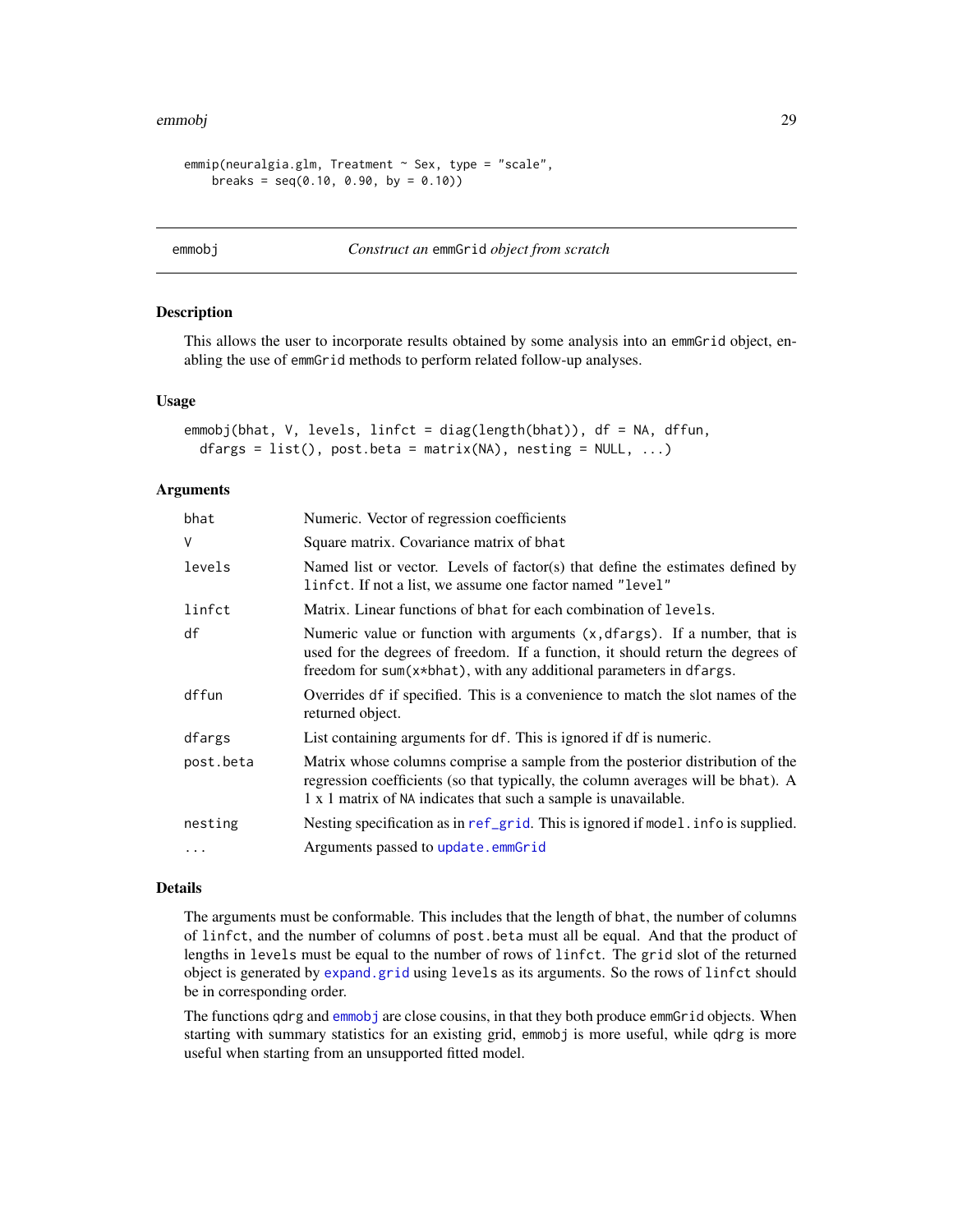#### <span id="page-29-0"></span>Value

An emmGrid object

# See Also

[qdrg](#page-57-1), an alternative that is useful when starting with a fitted model not supported in **emmeans**.

# Examples

```
# Given summary statistics for 4 cells in a 2 x 2 layout, obtain
# marginal means and comparisons thereof. Assume heteroscedasticity
# and use the Satterthwaite method
levels \le list(trt = c("A", "B"), dose = c("high", "low"))
ybar <- c(57.6, 43.2, 88.9, 69.8)
s <- c(12.1, 19.5, 22.8, 43.2)
n <- c(44, 11, 37, 24)
se2 = s^2 / nSatt.df <- function(x, dfargs)
    sum(x * dfargs$v)^2 / sum((x * dfargs$v)^2 / (dfargs$n - 1))
expt.rg \leftarrow \text{emmobj}(\text{bhat} = \text{ybar}, V = \text{diag}(se2),levels = levels, linfct = diag(c(1, 1, 1, 1)),df = Satt.df, dfargs = list(v = se2, n = n), estName = "mean")plot(expt.rg)
( trt.emm <- emmeans(expt.rg, "trt") )
( dose.emm <- emmeans(expt.rg, "dose") )
rbind(pairs(trt.emm), pairs(dose.emm), adjust = "mvt")
```
<span id="page-29-1"></span>

emm\_list *The* emm\_list *class*

#### **Description**

An emm\_list object is simply a list of [emmGrid](#page-23-1) objects. Such a list is returned, for example, by [emmeans](#page-19-1) with a two-sided formula or a list as its specs argument.

#### Details

Methods for emm\_list objects include summary, coef, confint, contrast, pairs, plot, print, and test. These are all the same as those methods for emmGrid objects, with an additional which argument (integer) to specify which members of the list to use. The default is which = seq\_along(object); i.e., the method is applied to every member of the emm\_list object. The exception is plot, where only the which[1]th element is plotted.

As an example, to summarize a single member – say the second one – of an emm\_list, one may use summary(object,which = 2), but it is probably preferable to directly summarize it using summary(object[[2]]).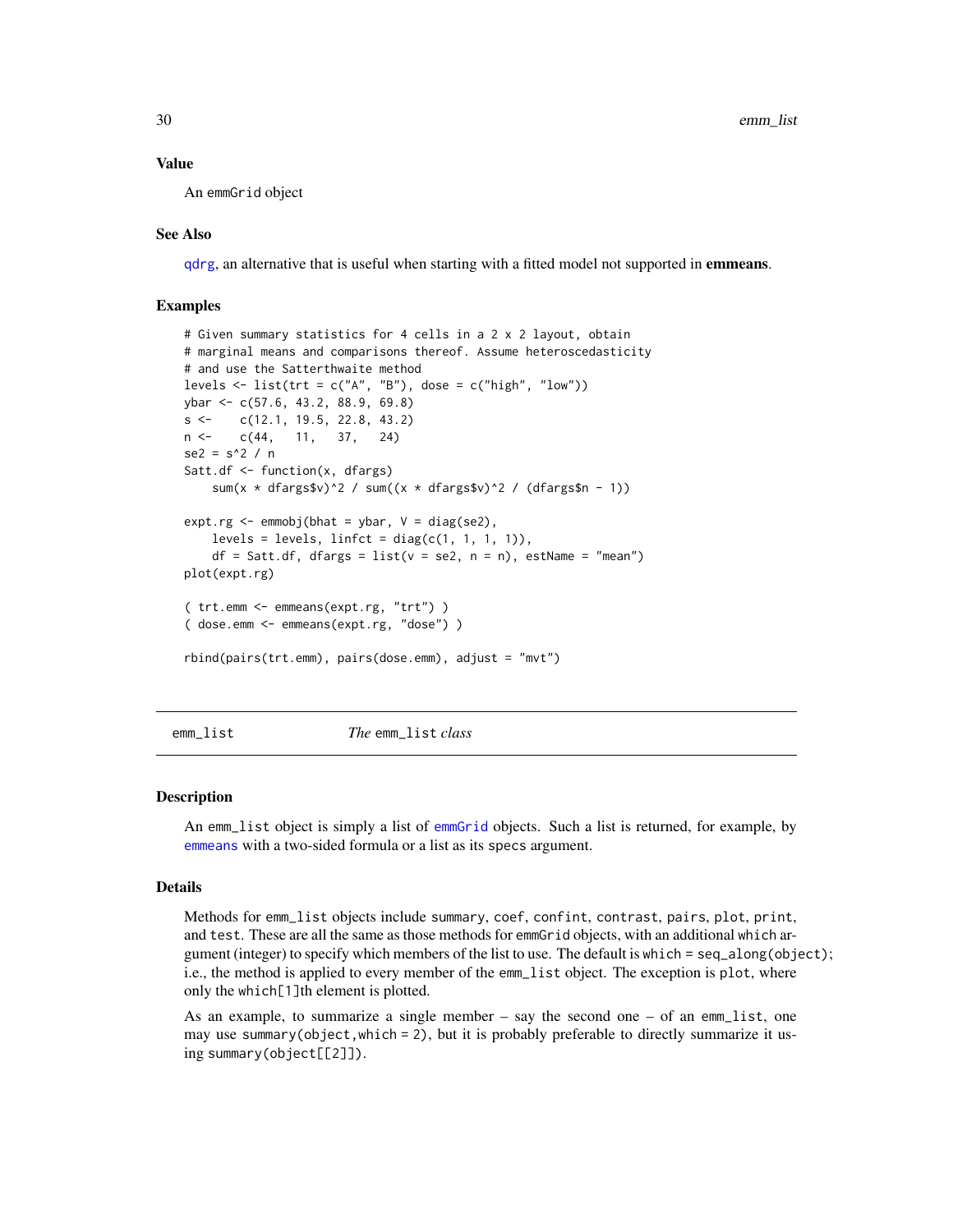# <span id="page-30-0"></span>emm\_options 31

#### Note

No export option is provided for printing an emm\_list (see [print.emmGrid](#page-69-3)). If you wish to export these objects, you must do so separately for each element in the list. #'

#### <span id="page-30-1"></span>emm\_options *Set or change emmeans options*

# Description

Use emm\_options to set or change various options that are used in the **emmeans** package. These options are set separately for different contexts in which emmGrid objects are created, in a named list of option lists.

# Usage

```
emm_options(..., disable)
get_emm_option(x, default = emm_defaults[[x]])
emm_defaults
```
# Arguments

| $\ddots$ | Option names and values (see Details)                                                                                                                                                                                                                                                                                                                             |
|----------|-------------------------------------------------------------------------------------------------------------------------------------------------------------------------------------------------------------------------------------------------------------------------------------------------------------------------------------------------------------------|
| disable  | If non-missing, this will reset all options to their defaults if disable tests TRUE<br>(but first save them for possible later restoration). Otherwise, all previously<br>saved options are restored. This is important for bug reporting; please see the<br>section below on reproducible bugs. When disable is specified, the other argu-<br>ments are ignored. |
| x        | Character value - the name of an option to be queried                                                                                                                                                                                                                                                                                                             |
| default  | Value to return if x is not found                                                                                                                                                                                                                                                                                                                                 |

# Format

An object of class list of length 20.

#### Details

emmeans's options are stored as a list in the system option "emmeans". Thus, emm\_options(foo = bar) is the same as options (emmeans =  $list(...,foo = bar))$  where  $...$  represents any previously existing options. The list emm\_defaults contains the default values in case the corresponding element of system option emmeans is NULL.

Currently, the following main list entries are supported:

ref\_grid A named list of defaults for objects created by [ref\\_grid](#page-61-1). This could affect other objects as well. For example, if emmeans is called with a fitted model object, it calls ref\_grid and this option will affect the resulting emmGrid object.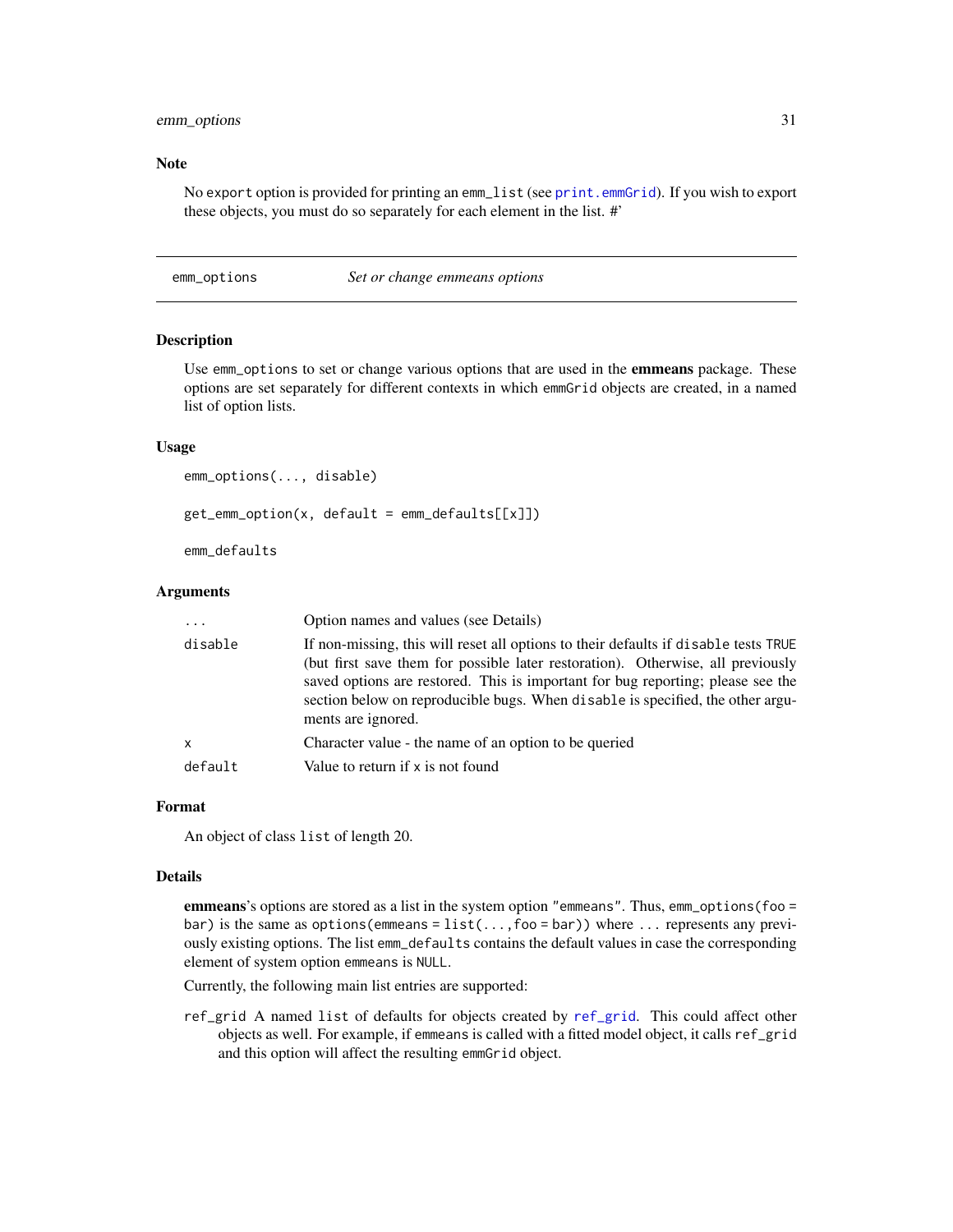emmeans A named list of defaults for objects created by [emmeans](#page-19-1) or [emtrends](#page-33-1).

contrast A named list of defaults for objects created by [contrast.emmGrid](#page-10-2) or [pairs.emmGrid](#page-10-2).

- summary A named list of defaults used by the methods [summary.emmGrid](#page-69-1), [predict.emmGrid](#page-69-2), [test.emmGrid](#page-69-2), [confint.emmGrid](#page-69-2), and [emmip](#page-24-1). The only option that can affect the latter four is "predict.method".
- sep A character value to use as a separator in labeling factor combinations. Such labels are potentially used in several places such as [contrast](#page-10-1) and [plot.emmGrid](#page-52-1) when combinations of factors are compared or plotted. The default is " ".
- parens Character vector that determines which labels are parenthesized when they are contrasted. The first element is a regular expression, and the second and third elements are used as left and right parentheses. See details for the parens argument in [contrast](#page-10-1). The default will parenthesize labels containing the four arithmetic operators, using round parentheses.
- cov.keep The default value of cov.keep in [ref\\_grid](#page-61-1). Defaults to "2", i.e., two-level covariates are treated like factors.
- graphics.engine A character value matching c("ggplot","lattice"), setting the default engine to use in [emmip](#page-24-1) and [plot.emmGrid](#page-52-1). Defaults to "ggplot".
- msg.interaction A logical value controlling whether or not a message is displayed when emmeans averages over a factor involved in an interaction. It is probably not appropriate to do this, unless the interaction is weak. Defaults to TRUE.
- msg.nesting A logical value controlling whether or not to display a message when a nesting structure is auto-detected. The existence of such a structure affects computations of EMMs. Sometimes, a nesting structure is falsely detected – namely when a user has omitted some main effects but included them in interactions. This does not change the model fit, but it produces a different parameterization that is picked up when the reference grid is constructed. Defaults to TRUE.
- simplify.names A logical value controlling whether to simplify (when possible) names in the model formula that refer to datasets – for example, should we simplify a predictor name like "data\$trt" to just "trt"? Defaults to TRUE.
- opt.digits A logical value controlling the precision with which summaries are printed. If TRUE (default), the number of digits displayed is just enough to reasonably distinguish estimates from the ends of their confidence intervals; but always at least 3 digits. If FALSE, the system value getOption("digits") is used.
- back.bias.adj A logical value controlling whether we try to adjust bias when back-transforming. If FALSE, we use naive back transformation. If TRUE *and* sigma *is available*, a second-order adjustment is applied to estimate the mean on the response scale.
- enable.submodel A logical value. If TRUE, enables support for selected model classes to implement the submodel option. If FALSE, this support is disabled. Setting this option to FALSE could save excess memory consumption.

Some other options have more specific purposes:

- estble.tol Tolerance for determining estimability in rank-deficient cases. If absent, the value in emm\_defaults\$estble.tol) is used.
- save.ref\_grid Logical value of TRUE if you wish the latest reference grid created to be saved in .Last.ref\_grid. The default is FALSE.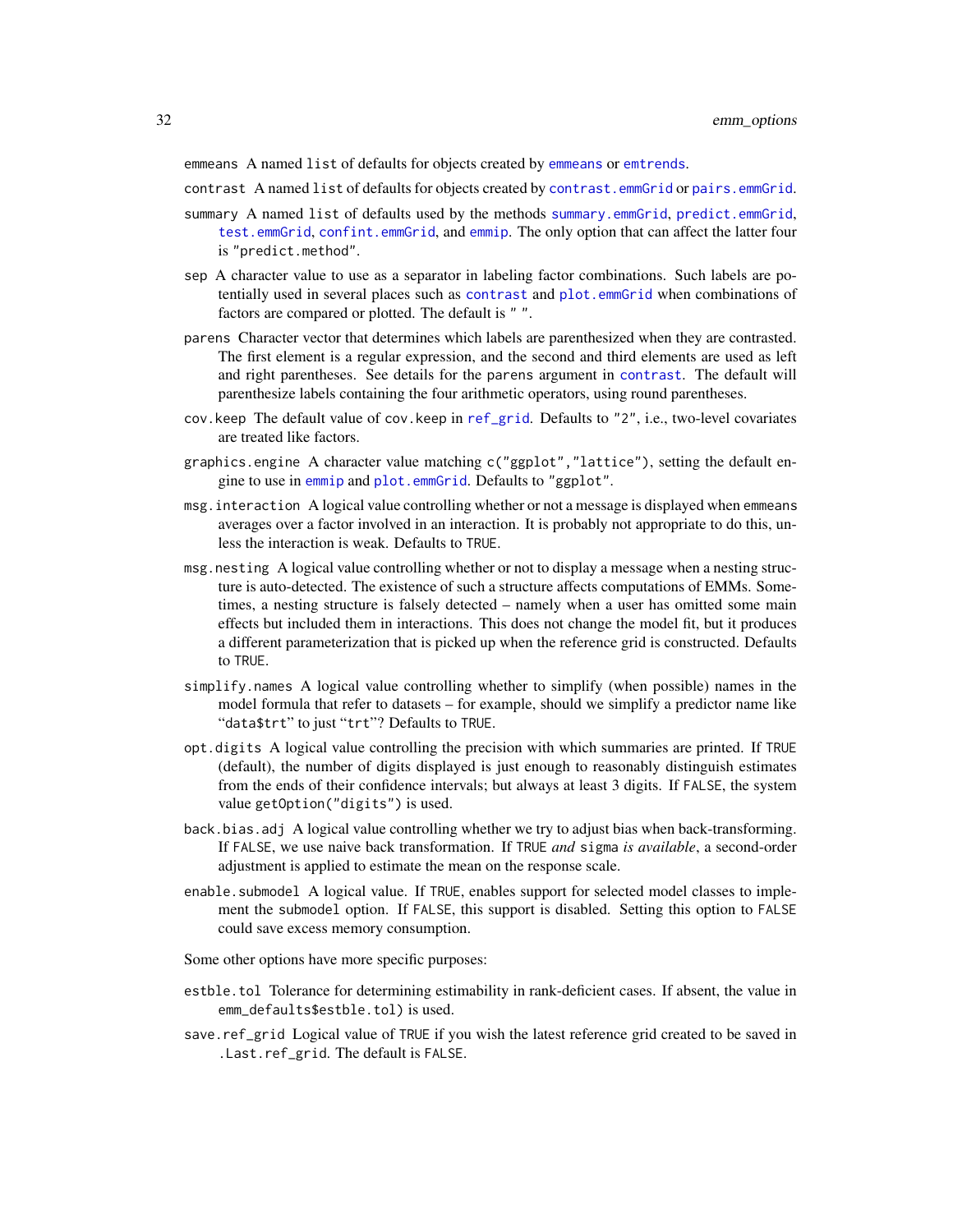Options for lme4::lmerMod models Options lmer.df, disable.pbkrtest, pbkrtest.limit, disable.lmerTest, and lmerTest.limit options affect how degrees of freedom are computed for lmerMod objects produced by the lme4 package). See that section of the "models" vignette for details.

# Value

emm\_options returns the current options (same as the result of 'getOption("emmeans")') – invisibly, unless called with no arguments.

get\_emm\_option returns the currently stored option for x, or its default value if not found.

#### Reproducible bugs

Most options set display attributes and such that are not likely to be associated with bugs in the code. However, some other options (e.g., cov.keep) are essentially configuration settings that may affect how/whether the code runs, and the settings for these options may cause subtle effects that may be hard to reproduce. Therefore, when sending a bug report, please create a reproducible example and make sure the bug occurs with all options set at their defaults. This is done by preceding it with emm\_options(disable = TRUE).

By the way, disable works like a stack (LIFO buffer), in that disable = TRUE is equivalent to emm\_options(saved.opts = emm\_options()) and emm\_options(disable = FALSE) is equivalent to options(emmeans = get\_emm\_option("saved.opts")). To completely erase all options, use options(emmeans = NULL)

#### See Also

[update.emmGrid](#page-77-1)

```
## Not run:
emm_options(ref_grid = list(level = .90),
            contrast = list(infer = c(TRUE, FALSE)).estble.tol = <math>1e-6</math>)# Sets default confidence level to .90 for objects created by ref.grid
# AS WELL AS emmeans called with a model object (since it creates a
# reference grid). In addition, when we call 'contrast', 'pairs', etc.,
# confidence intervals rather than tests are displayed by default.
## End(Not run)
## Not run:
emm_options(disable.pbkrtest = TRUE)
# This forces use of asymptotic methods for lmerMod objects.
# Set to FALSE or NULL to re-enable using pbkrtest.
## End(Not run)
# See tolerance being used for determining estimability
get_emm_option("estble.tol")
## Not run:
```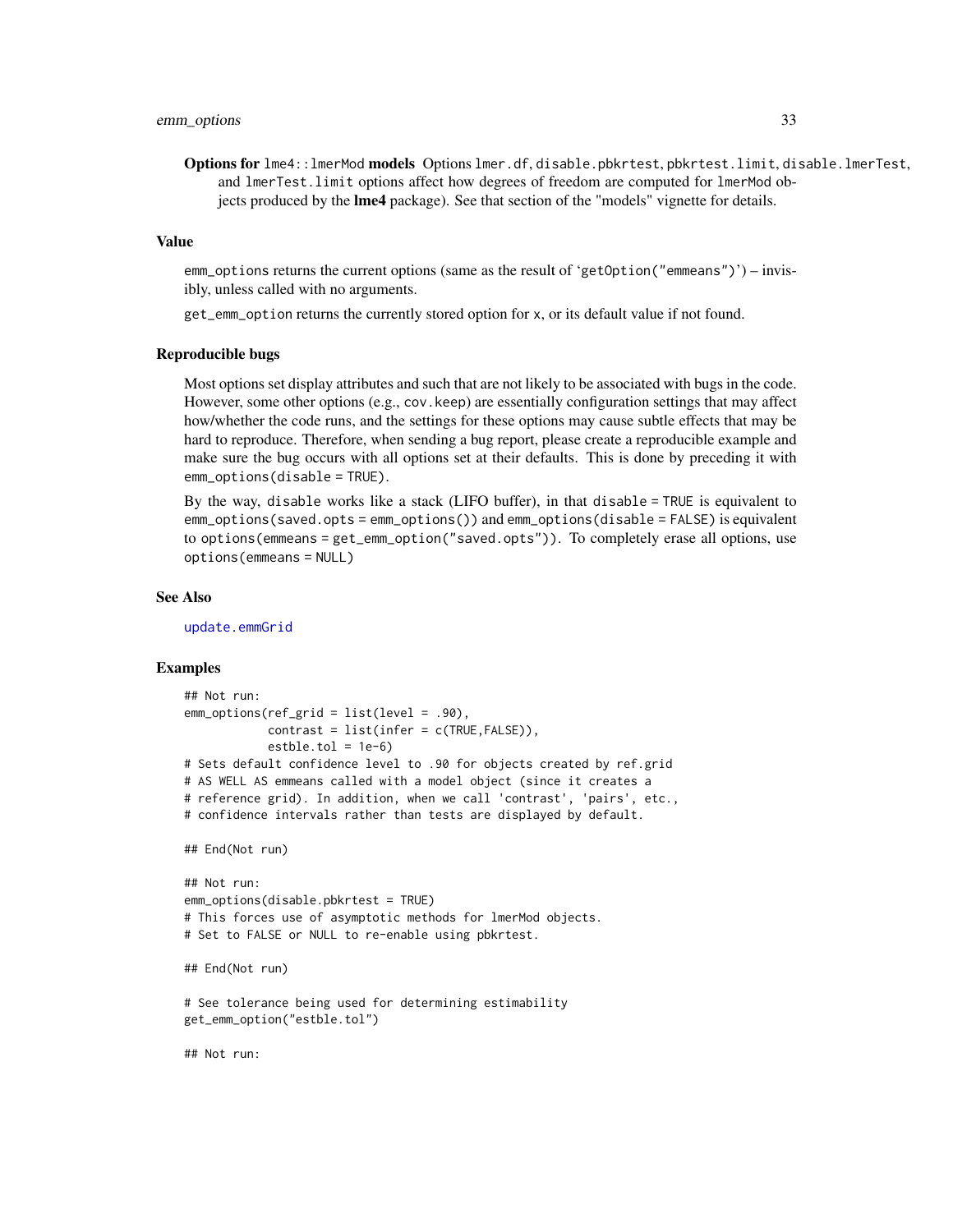34 emtrends

```
# Set all options to their defaults
emm_options(disable = TRUE)
# ... and perhaps follow with code for a minimal reproducible bug,
# which may include emm_options() clls if they are pertinent ...
# restore options that had existed previously
emm_options(disable = FALSE)
## End(Not run)
```
<span id="page-33-1"></span>emtrends *Estimated marginal means of linear trends*

# Description

The emtrends function is useful when a fitted model involves a numerical predictor  $x$  interacting with another predictor a (typically a factor). Such models specify that  $x$  has a different trend depending on a; thus, it may be of interest to estimate and compare those trends. Analogous to the [emmeans](#page-19-1) setting, we construct a reference grid of these predicted trends, and then possibly average them over some of the predictors in the grid.

# Usage

emtrends(object, specs, var, delta.var =  $0.001 * rng$ , max.degree =  $1, ...$ )

# Arguments

| object     | A supported model object ( <i>not</i> a reference grid)                                                                                                                                                                                                                                                                                                                                                                                                                                                                                  |
|------------|------------------------------------------------------------------------------------------------------------------------------------------------------------------------------------------------------------------------------------------------------------------------------------------------------------------------------------------------------------------------------------------------------------------------------------------------------------------------------------------------------------------------------------------|
| specs      | Specifications for what marginal trends are desired $-$ as in emmeans. If specs is<br>missing or NULL, emmeans is not run and the reference grid for specified trends<br>is returned.                                                                                                                                                                                                                                                                                                                                                    |
| var        | Character value giving the name of a variable with respect to which a difference<br>quotient of the linear predictors is computed. In order for this to be useful, var<br>should be a numeric predictor that interacts with at least one factor in specs.<br>Then instead of computing EMMs, we compute and compare the slopes of the<br>var trend over levels of the specified other predictor(s). As in EMMs, marginal<br>averages are computed for the predictors in specs and by. See also the "Gener-<br>alizations" section below. |
| delta.var  | The value of h to use in forming the difference quotient $(f(x+h) - f(x))/h$ .<br>Changing it (especially changing its sign) may be necessary to avoid numerical<br>problems such as logs of negative numbers. The default value is 1/1000 of the<br>range of var over the dataset.                                                                                                                                                                                                                                                      |
| max.degree | Integer value. The maximum degree of trends to compute (this is capped at 5). If<br>greater than 1, an additional factor degree is added to the grid, with correspond-<br>ing numerical derivatives of orders $1, 2, \ldots$ , max. degree as the estimates.                                                                                                                                                                                                                                                                             |
|            | Additional arguments passed to ref_grid or emmeans as appropriate. See De-<br>tails.                                                                                                                                                                                                                                                                                                                                                                                                                                                     |

<span id="page-33-0"></span>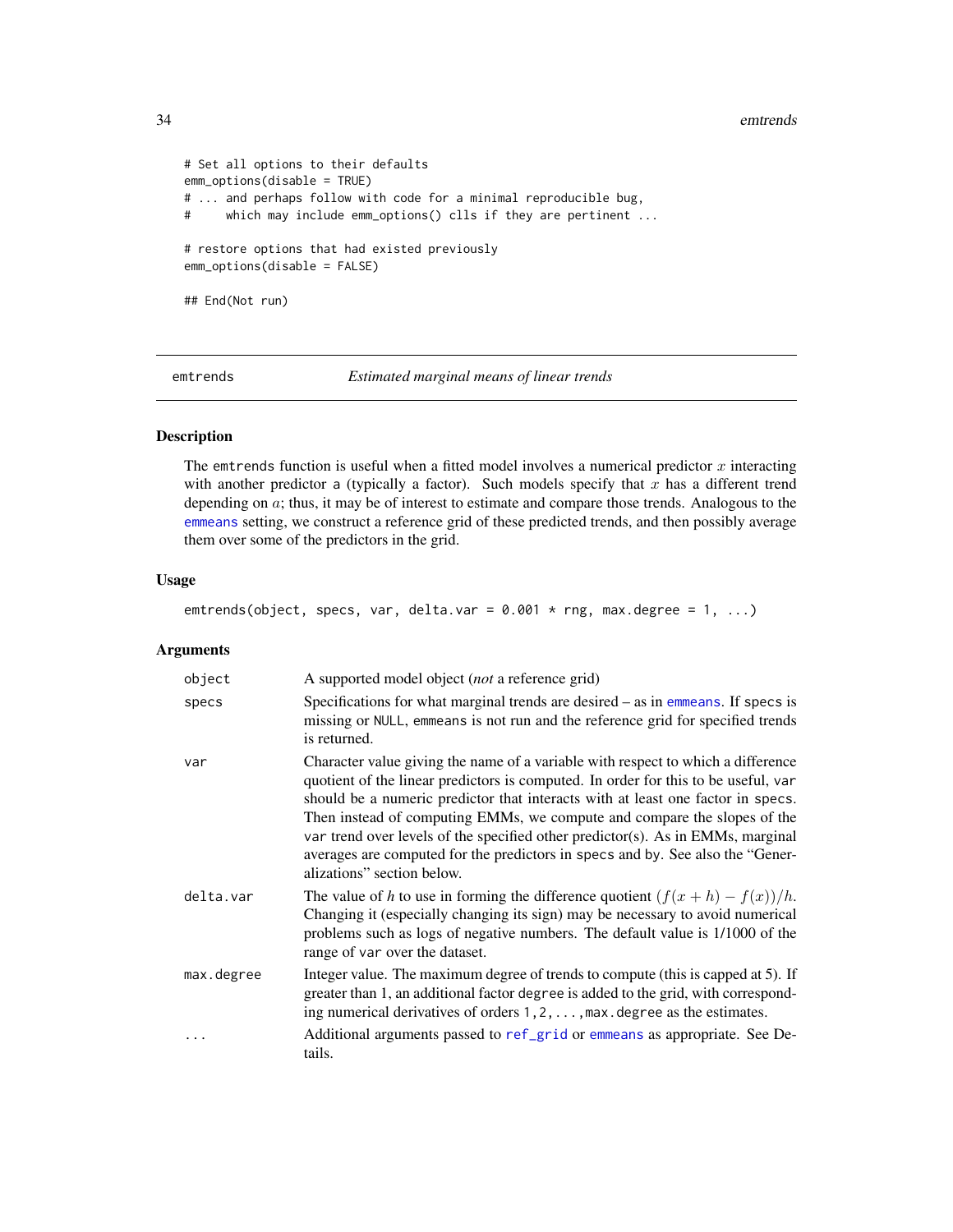#### emtrends 35

#### Details

The function works by constructing reference grids for object with various values of var, and then calculating difference quotients of predictions from those reference grids. Finally, [emmeans](#page-19-1) is called with the given specs, thus computing marginal averages as needed of the difference quotients. Any ... arguments are passed to the ref\_grid and [emmeans](#page-19-1); examples of such optional arguments include optional arguments (often mode) that apply to specific models; ref\_grid options such as data, at, cov.reduce, mult.names, nesting, or transform; and emmeans options such as weights (but please avoid trend or offset.

# Value

An emmGrid or emm\_list object, according to specs. See [emmeans](#page-19-1) for more details on when a list is returned.

# Generalizations

Instead of a single predictor, the user may specify some monotone function of one variable, e.g.,  $var = "log(dose)"$ . If so, the chain rule is applied. Note that, in this example, if object contains log(dose) as a predictor, we will be comparing the slopes estimated by that model, whereas specifying var = "dose" would perform a transformation of those slopes, making the predicted trends vary depending on dose.

#### Note

In earlier versions of emtrends, the first argument was named model rather than object. (The name was changed because of potential mis-matching with a mode argument, which is an option for several types of models.) For backward compatibility, model still works *provided all arguments are named*.

It is important to understand that trends computed by emtrends are *not* equivalent to polynomial contrasts in a parallel model where var is regarded as a factor. That is because the model object here is assumed to fit a smooth function of var, and the estimated trends reflect *local* behavior at particular value(s) of var; whereas when var is modeled as a factor and polynomial contrasts are computed, those contrasts represent the *global* pattern of changes over *all* levels of var.

See the pigs.poly and pigs. fact examples below for an illustration. The linear and quadratic trends depend on the value of percent, but the cubic trend is constant (because that is true of a cubic polynomial, which is the underlying model). The cubic contrast in the factorial model has the same P value as for the cubic trend, again because the cubic trend is the same everywhere.

#### See Also

[emmeans](#page-19-1), [ref\\_grid](#page-61-1)

```
fiber.lm <- lm(strength ~ diameter*machine, data=fiber)
# Obtain slopes for each machine ...
( fiber.emt <- emtrends(fiber.lm, "machine", var = "diameter") )
# ... and pairwise comparisons thereof
pairs(fiber.emt)
```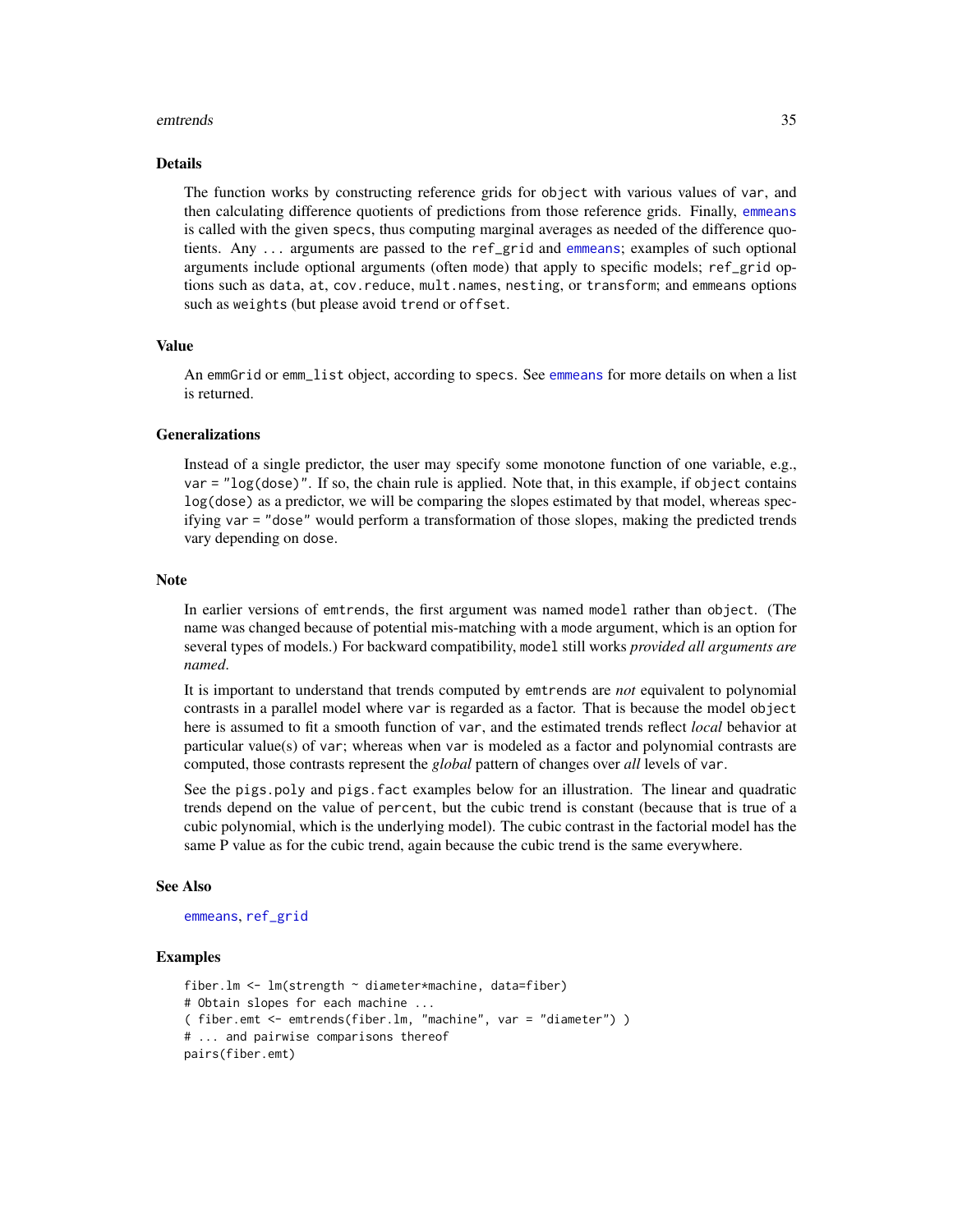```
# Suppose we want trends relative to sqrt(diameter)...
emtrends(fiber.lm, ~ machine | diameter, var = "sqrt(diameter)",
         at = list(diameter = c(20, 30)))
# Obtaining a reference grid
mtcars.lm <- lm(mpg ~ poly(disp, degree = 2) * (factor(cyl) + factor(am)), data = mtcars)
# Center trends at mean disp for each no. of cylinders
mtcTrends.rg <- emtrends(mtcars.lm, var = "disp",
                          cov.\nreduce = disp \sim factor(cyl))summary(mtcTrends.rg) # estimated trends at grid nodes
emmeans(mtcTrends.rg, "am", weights = "prop")
### Higher-degree trends ...
pigs.poly <- lm(conc ~ poly(percent, degree = 3), data = pigs)
emt <- emtrends(pigs.poly, ~ degree | percent, "percent", max.degree = 3,
                at = list(percent = c(9, 13.5, 18)))# note: 'degree' is an extra factor created by 'emtrends'
summary(emt, infer = c(TRUE, TRUE))
# Compare above results with poly contrasts when 'percent' is modeled as a factor ...
pigs.fact <- lm(conc ~ factor(percent), data = pigs)
emm <- emmeans(pigs.fact, "percent")
contrast(emm, "poly")
# Some P values are comparable, some aren't! See Note in documentation
```
extending-emmeans *Support functions for model extensions*

# Description

This documents the methods that [ref\\_grid](#page-61-1) calls. A user or package developer may add **emmeans** support for a model class by writing recover\_data and emm\_basis methods for that class. (Users in need for a quick way to obtain results for a model that is not supported may be better served by the [qdrg](#page-57-1) function.)

# Usage

```
recover_data(object, ...)
## S3 method for class 'call'
recover_data(object, trms, na.action, data = NULL, params = "pi", frame, ...)
emm_basis(object, trms, xlev, grid, ...)
```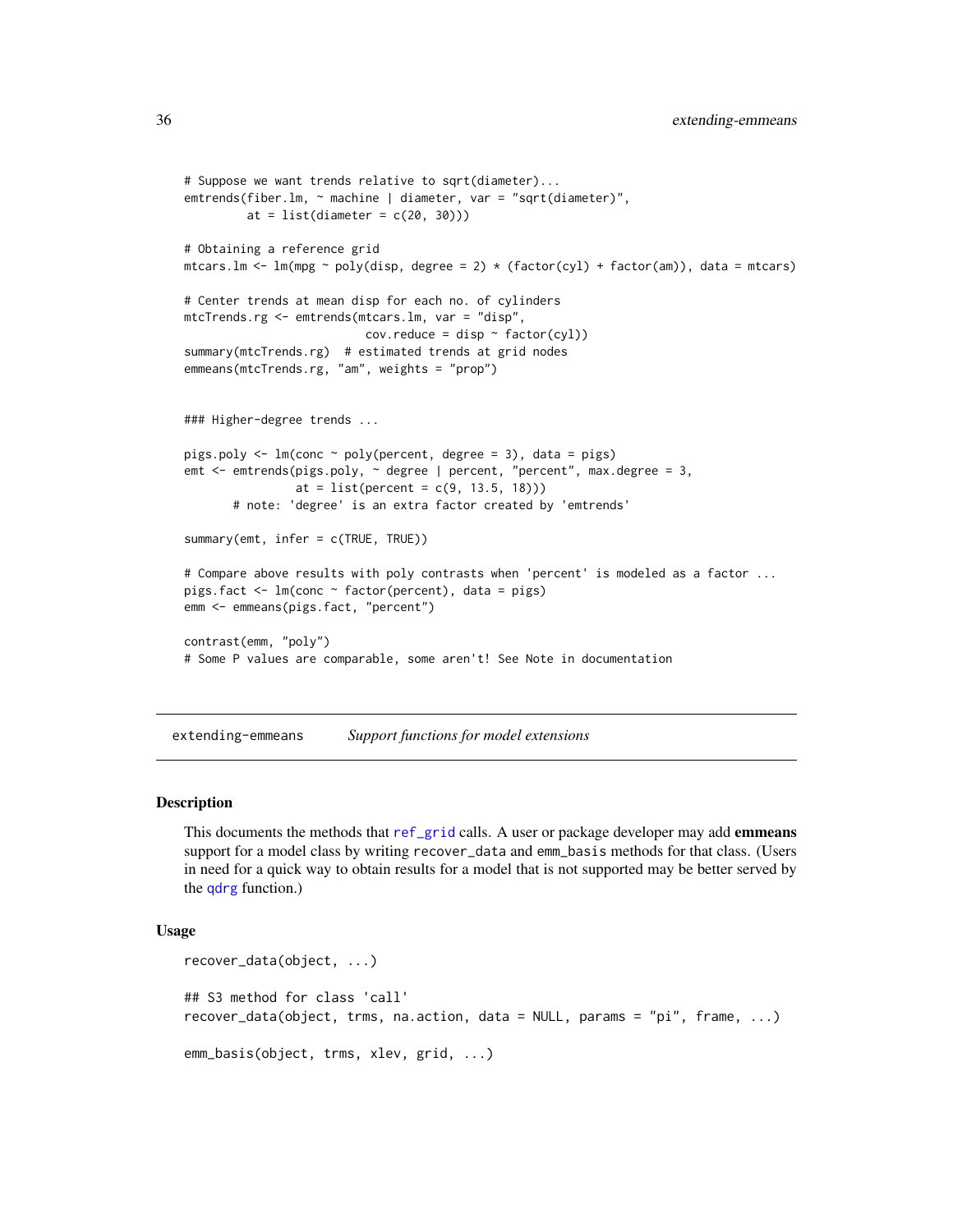.recover\_data(object, ...)

.emm\_basis(object, trms, xlev, grid, ...)

.emm\_register(classes, pkgname)

# Arguments

| object               | An object of the same class as is supported by a new method.                                                                                                                                                                                                                                                                                                                                                                                                                                                                                                                   |
|----------------------|--------------------------------------------------------------------------------------------------------------------------------------------------------------------------------------------------------------------------------------------------------------------------------------------------------------------------------------------------------------------------------------------------------------------------------------------------------------------------------------------------------------------------------------------------------------------------------|
| $\ddot{\phantom{0}}$ | Additional parameters that may be supported by the method.                                                                                                                                                                                                                                                                                                                                                                                                                                                                                                                     |
| trms                 | The terms component of object (typically with the response deleted, e.g. via<br>delete.response)                                                                                                                                                                                                                                                                                                                                                                                                                                                                               |
| na.action            | Integer vector of indices of observations to ignore; or NULL if none                                                                                                                                                                                                                                                                                                                                                                                                                                                                                                           |
| data                 | Data frame. Usually, this is NULL. However, if non-null, this is used in place of<br>the reconstructed dataset. It must have all of the predictors used in the model,<br>and any factor levels must match those used in fitting the model.                                                                                                                                                                                                                                                                                                                                     |
| params               | Character vector giving the names of any variables in the model formula that<br>are not predictors. For example, a spline model may involve a local variable<br>knots that is not a predictor, but its value is needed to fit the model. Names<br>of parameters not actually used are harmless, and the default value "pi" (the<br>only numeric constant in base R) is provided in case the model involves it. An<br>example involving splines may be found at https://github.com/rvlenth/<br>emmeans/issues/180.                                                              |
| frame                | Optional data. frame. Many model objects contain the model frame used when<br>fitting the model. In cases where there are no predictor transformations, this<br>model frame has all the original predictor values and so is usable for recovering<br>the data. Thus, if frame is non-missing and data is NULL, a check is made<br>on trms and if there are no function calls, we use data = frame. This can be<br>helpful because it provides a modicum of security against the possibility that the<br>original data used when fitting the model has been altered or removed. |
| xlev                 | Named list of factor levels (excluding ones coerced to factors in the model for-<br>mula)                                                                                                                                                                                                                                                                                                                                                                                                                                                                                      |
| grid                 | A data. frame (provided by ref_grid) containing the predictor settings needed<br>in the reference grid                                                                                                                                                                                                                                                                                                                                                                                                                                                                         |
| classes              | Character names of one or more classes to be registered. The package must<br>contain the functions recover_data.foo and emm_basis.foo for each class<br>foo listed in classes.                                                                                                                                                                                                                                                                                                                                                                                                 |
| pkgname              | Character name of package providing the methods (usually should be the second<br>argument of .onLoad)                                                                                                                                                                                                                                                                                                                                                                                                                                                                          |

# Value

The recover\_data method must return a [data.frame](#page-0-0) containing all the variables that appear as predictors in the model, and attributes "call", "terms", "predictors", and "responses". (recover\_data.call will provide these attributes.)

The emm\_basis method should return a list with the following elements: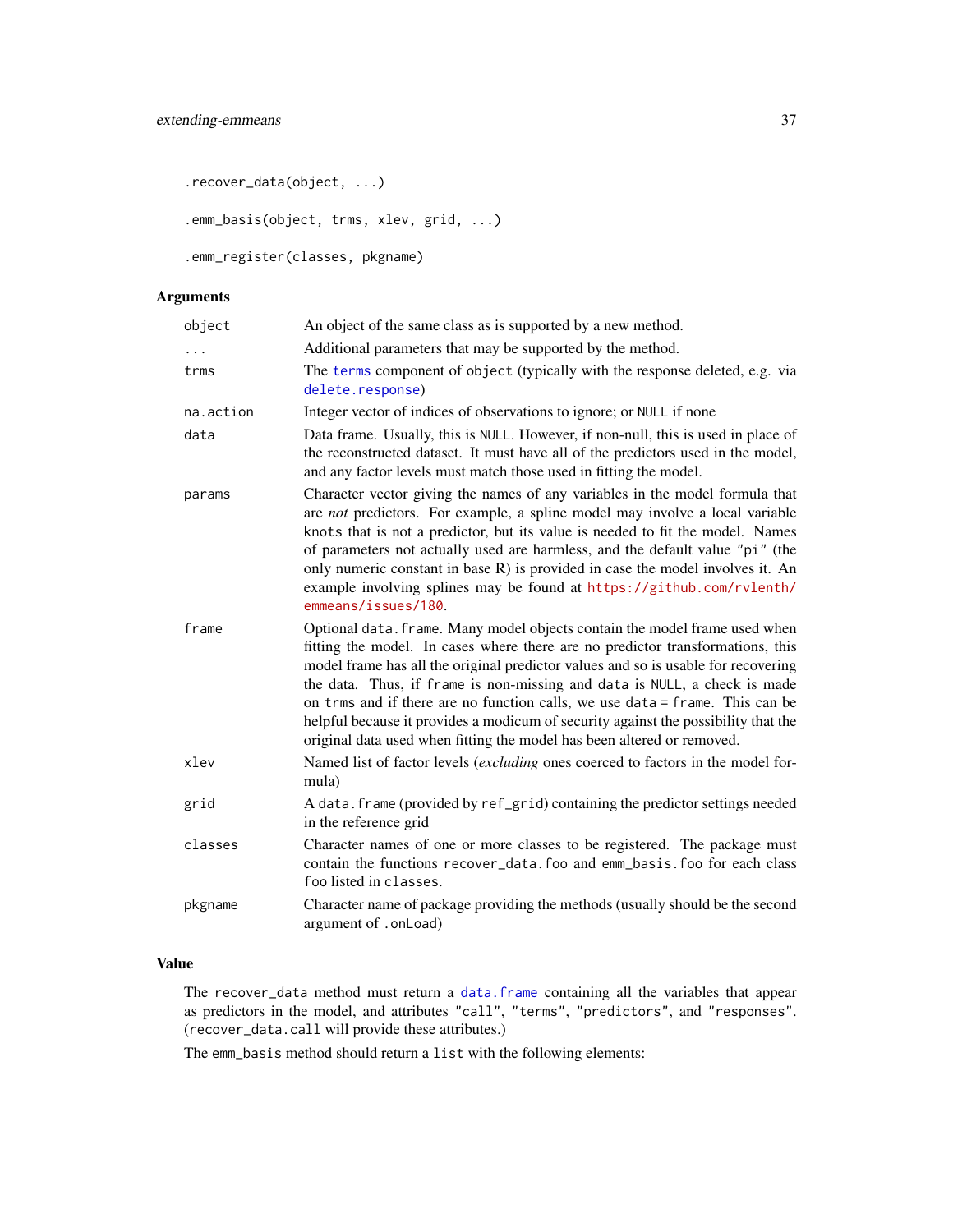- X The matrix of linear functions over grid, having the same number of rows as grid and the number of columns equal to the length of bhat.
- bhat The vector of regression coefficients for fixed effects. This should *include* any NAs that result from rank deficiencies.
- nbasis A matrix whose columns form a basis for non-estimable functions of beta, or a 1x1 matrix of NA if there is no rank deficiency.

V The estimated covariance matrix of bhat.

- **dffun** A function of (k,dfargs) that returns the degrees of freedom associated with sum(k  $*$ bhat).
- dfargs A list containing additional arguments needed for dffun.

.recover\_data and .emm\_basis are hidden exported versions of recover\_data and emm\_basis, respectively. They run in **emmeans**'s namespace, thus providing access to all existing methods.

# Details

To create a reference grid, the ref\_grid function needs to reconstruct the data used in fitting the model, and then obtain a matrix of linear functions of the regression coefficients for a given grid of predictor values. These tasks are performed by calls to recover\_data and emm\_basis respectively. A vignette giving details and examples is available via [vignette\("xtending", "emmeans"\)](../doc/xtending.html)

To extend **emmeans**'s support to additional model types, one need only write S3 methods for these two functions. The existing methods serve as helpful guidance for writing new ones. Most of the work for recover\_data can be done by its method for class "call", providing the terms component and na.action data as additional arguments. Writing an emm\_basis method is more involved, but the existing methods (e.g., emmeans:::emm\_basis.lm) can serve as models. Certain recover\_data and emm\_basis methods are exported from emmeans. (To find out, do methods("recover\_data").) If your object is based on another model-fitting object, it may be that all that is needed is to call one of these exported methods and perhaps make modifications to the results. Contact the developer if you need others of these exported.

If the model has a multivariate response, bhat needs to be "flattened" into a single vector, and X and V must be constructed consistently.

In models where a non-full-rank result is possible (often, you can tell by seeing if there is a singular.ok argument in the model-fitting function), [summary.emmGrid](#page-69-0) and its relatives check the estimability of each prediction, using the nonest. basis function in the **estimability** package.

The models already supported are detailed in [the "models" vignette.](../doc/models.html) Some packages may provide additional emmeans support for its object classes.

# Communication between methods

If the recover\_data method generates information needed by emm\_basis, that information may be incorporated by creating a "misc" attribute in the returned recovered data. That information is then passed as the misc argument when ref\_grid calls emm\_basis.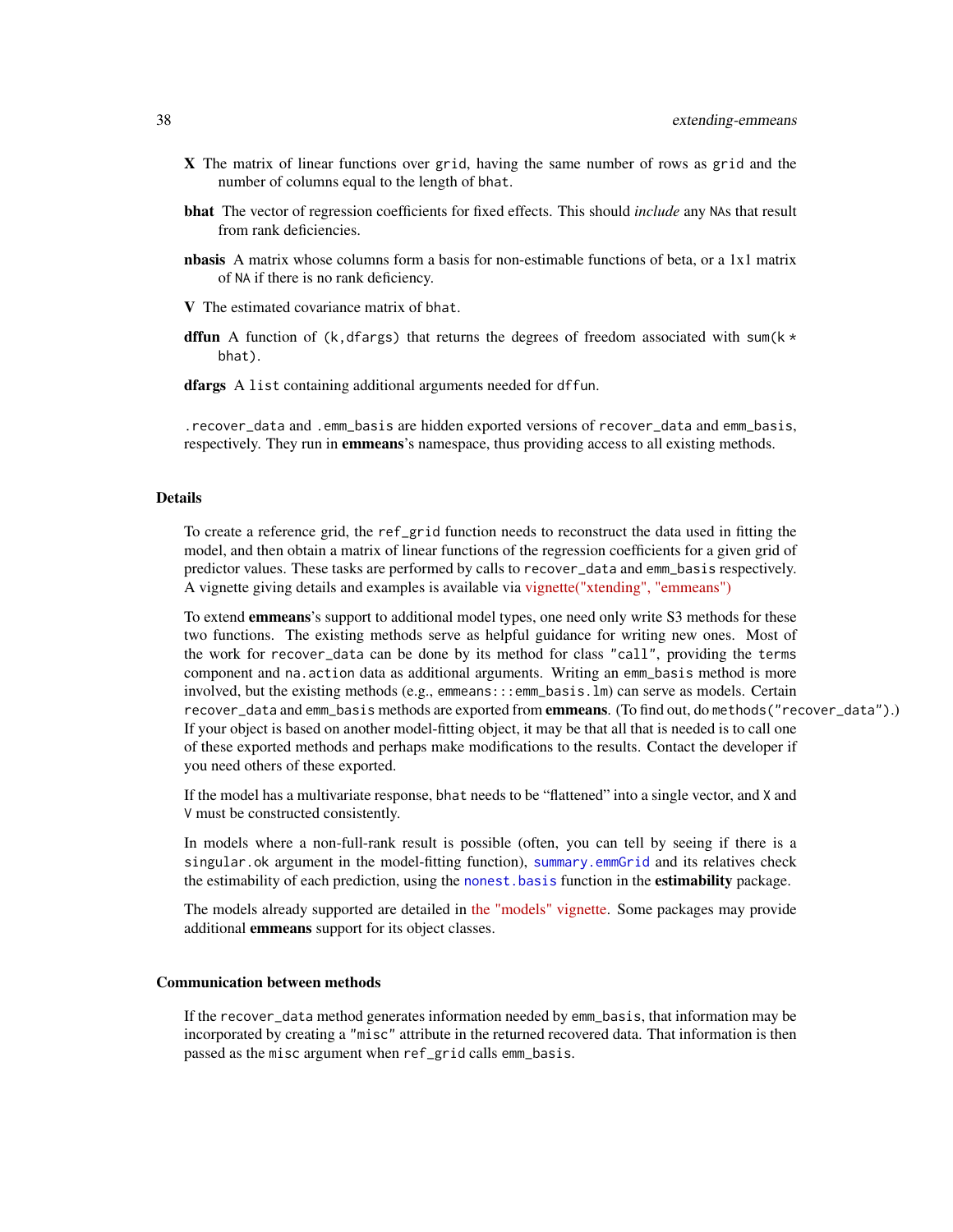### Optional hooks

Some models may need something other than standard linear estimates and standard errors. If so, custom functions may be pointed to via the items misc\$estHook, misc\$vcovHook and misc\$postGridHook. If just the name of the hook function is provided as a character string, then it is retrieved using [get](#page-0-0).

The estHook function should have arguments '(object,do.se,tol,...)' where object is the emmGrid object, do.se is a logical flag for whether to return the standard error, and tol is the tolerance for assessing estimability. It should return a matrix with 3 columns: the estimates, standard errors (NA when do.se==FALSE), and degrees of freedom (NA for asymptotic). The number of rows should be the same as 'object@linfct'. The vcovHook function should have arguments  $'(\text{object},\text{tol},\ldots)'$  as described. It should return the covariance matrix for the estimates. Finally, postGridHook, if present, is called at the very end of ref\_grid; it takes one argument, the constructed object, and should return a suitably modified emmGrid object.

### Registering S3 methods for a model class

The .emm\_register function is provided as a convenience to conditionally register your S3 methods for a model class, recover\_data.foo and emm\_basis.foo, where foo is the class name. Your package should implement an . onLoad function and call . emm\_register if emmeans is installed. See the example.

### Note

Without an explicit data argument, recover\_data returns the *current version* of the dataset. If the dataset has changed since the model was fitted, then this will not be the data used to fit the model. It is especially important to know this in simulation studies where the data are randomly generated or permuted, and in cases where several datasets are processed in one step (e.g., using dplyr). In those cases, users should be careful to provide the actual data used to fit the model in the data argument.

#### See Also

[Vignette on extending emmeans](../doc/xtending.html)

### Examples

```
## Not run:
#--- If your package provides recover_data and emm_grid methods for class 'mymod',
#--- put something like this in your package code -- say in zzz.R:
  .onLoad = function(libname, pkgname) {
    if (requireNamespace("emmeans", quietly = TRUE))
      emmeans::.emm_register("mymod", pkgname)
 }
```
## End(Not run)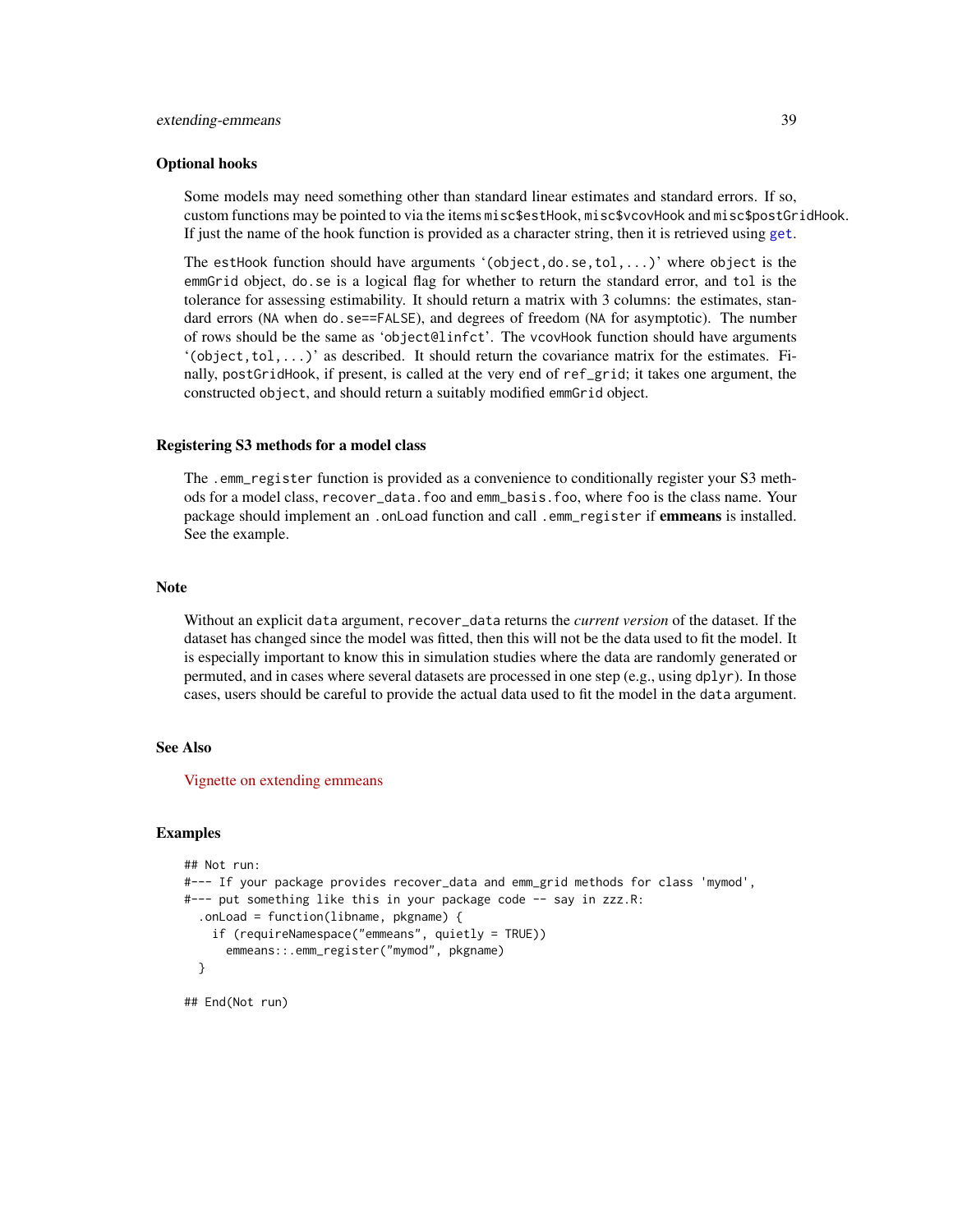This is an unbalanced analysis-of-covariance example, where one covariate is affected by a factor. Feeder calves from various herds enter a feedlot, where they are fed one of three diets. The weight of the animal at entry is the covariate, and the weight at slaughter is the response.

### Usage

feedlot

### Format

A data frame with 67 observations and 4 variables:

- herd a factor with levels 9 16 3 32 24 31 19 36 34 35 33, designating the herd that a feeder calf came from.
- diet a factor with levels Low Medium High: the energy level of the diet given the animal.

swt a numeric vector: the weight of the animal at slaughter.

ewt a numeric vector: the weight of the animal at entry to the feedlot.

# Details

The data arise from a Western Regional Research Project conducted at New Mexico State University. Calves born in 1975 in commercial herds entered a feedlot as yearlings. Both diets and herds are of interest as factors. The covariate, ewt, is thought to be dependent on herd due to different genetic backgrounds, breeding history, etc. The levels of herd ordered to similarity of genetic background.

Note: There are some empty cells in the cross-classification of herd and diet.

### Source

Urquhart NS (1982) Adjustment in covariates when one factor affects the covariate. *Biometrics* 38, 651-660.

### Examples

feedlot.lm  $\leq$  lm(swt  $\sim$  ewt + herd\*diet, data = feedlot)

# Obtain EMMs with a separate reference value of ewt for each # herd. This reproduces the last part of Table 2 in the reference emmeans(feedlot.lm,  $\sim$  diet | herd, cov.reduce = ewt  $\sim$  herd)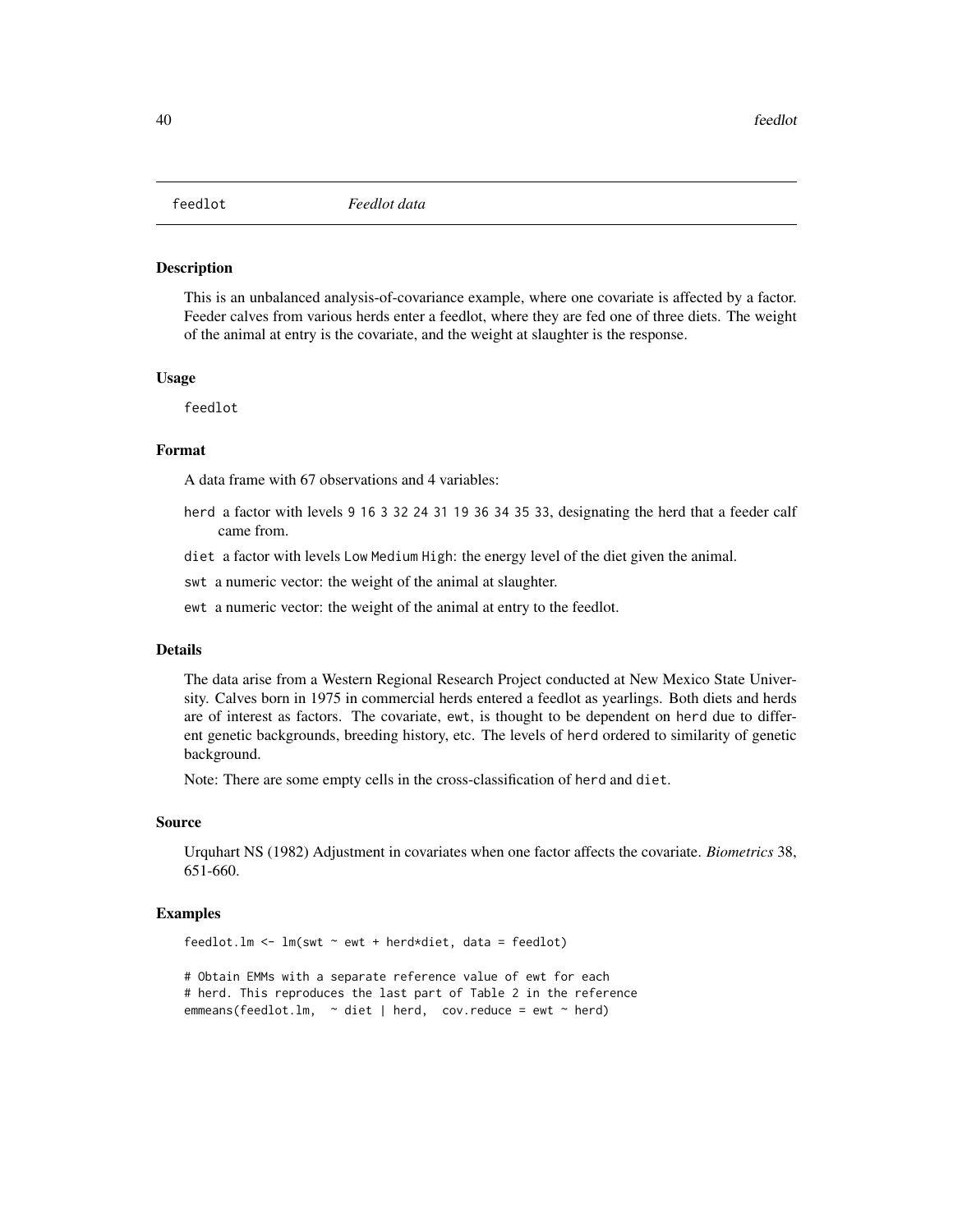Fiber data from Montgomery Design (8th ed.), p.656 (Table 15.10). Useful as a simple analysis-ofcovariance example.

# Usage

fiber

# Format

A data frame with 15 observations and 3 variables:

machine a factor with levels A B C. This is the primary factor of interest.

strength a numeric vector. The response variable.

diameter a numeric vector. A covariate.

# Details

The goal of the experiment is to compare the mean breaking strength of fibers produced by the three machines. When testing this, the technician also measured the diameter of each fiber, and this measurement may be used as a concomitant variable to improve precision of the estimates.

### Source

Montgomery, D. C. (2013) *Design and Analysis of Experiments* (8th ed.). John Wiley and Sons, ISBN 978-1-118-14692-7.

### Examples

fiber.lm <- lm(strength ~ diameter + machine, data=fiber) ref\_grid(fiber.lm)

```
# Covariate-adjusted means and comparisons
emmeans(fiber.lm, pairwise ~ machine)
```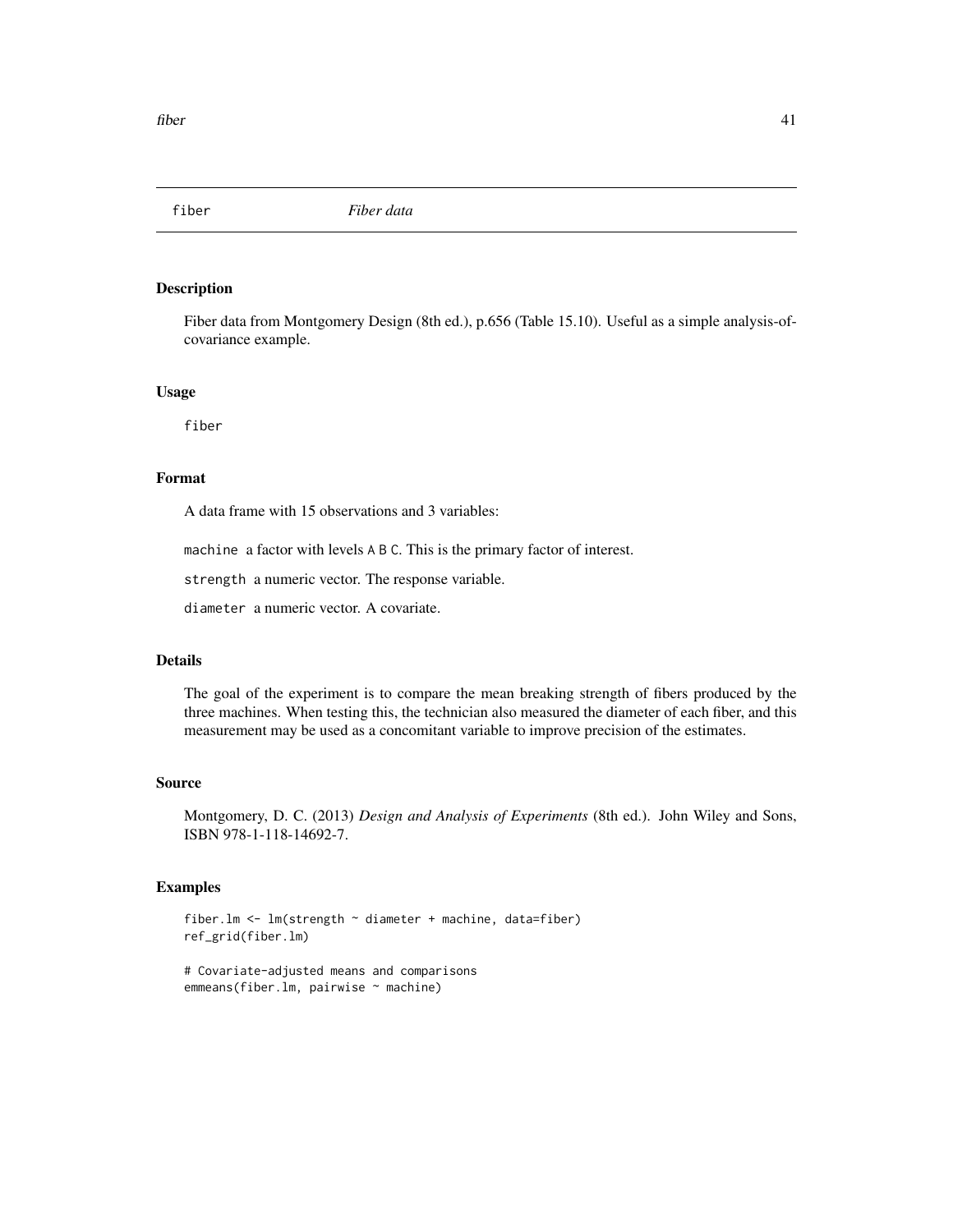<span id="page-41-0"></span>

This function computes point estimates and HPD intervals for each factor combination in object@emmGrid. While this function may be called independently, it is called automatically by the S3 method [summary.emmGrid](#page-69-0) when the object is based on a Bayesian model. (Note: the level argument, or its default, is passed as prob).

# Usage

```
hpd.summary(object, prob, by, type, point.est = median,
 bias.adjust = get_emm_option("back.bias.adj"), sigma, ...)
```
# Arguments

| object      | an emmGrid object having a non-missing post.beta slot                                                                                                                                                                                                                        |
|-------------|------------------------------------------------------------------------------------------------------------------------------------------------------------------------------------------------------------------------------------------------------------------------------|
| prob        | numeric probability content for HPD intervals (note: when not specified, the<br>current level option is used; see emm_options)                                                                                                                                               |
| by          | factors to use as by variables                                                                                                                                                                                                                                               |
| type        | prediction type as in summary.emmGrid                                                                                                                                                                                                                                        |
| point.est   | function to use to compute the point estimates from the posterior sample for<br>each grid point                                                                                                                                                                              |
| bias.adjust | Logical value for whether to adjust for bias in back-transforming (type = "response").<br>This requires a value of sigma to exist in the object or be specified.                                                                                                             |
| sigma       | Error SD assumed for bias correction (when type = "response". If not speci-<br>fied, object@misc\$sigma is used, and an error is thrown if it is not found. Note:<br>sigma may be a vector, as long as it conforms to the number of observations in<br>the posterior sample. |
| $\cdots$    | required but not used                                                                                                                                                                                                                                                        |

# Value

an object of class summary\_emm

# See Also

summary.emmGrid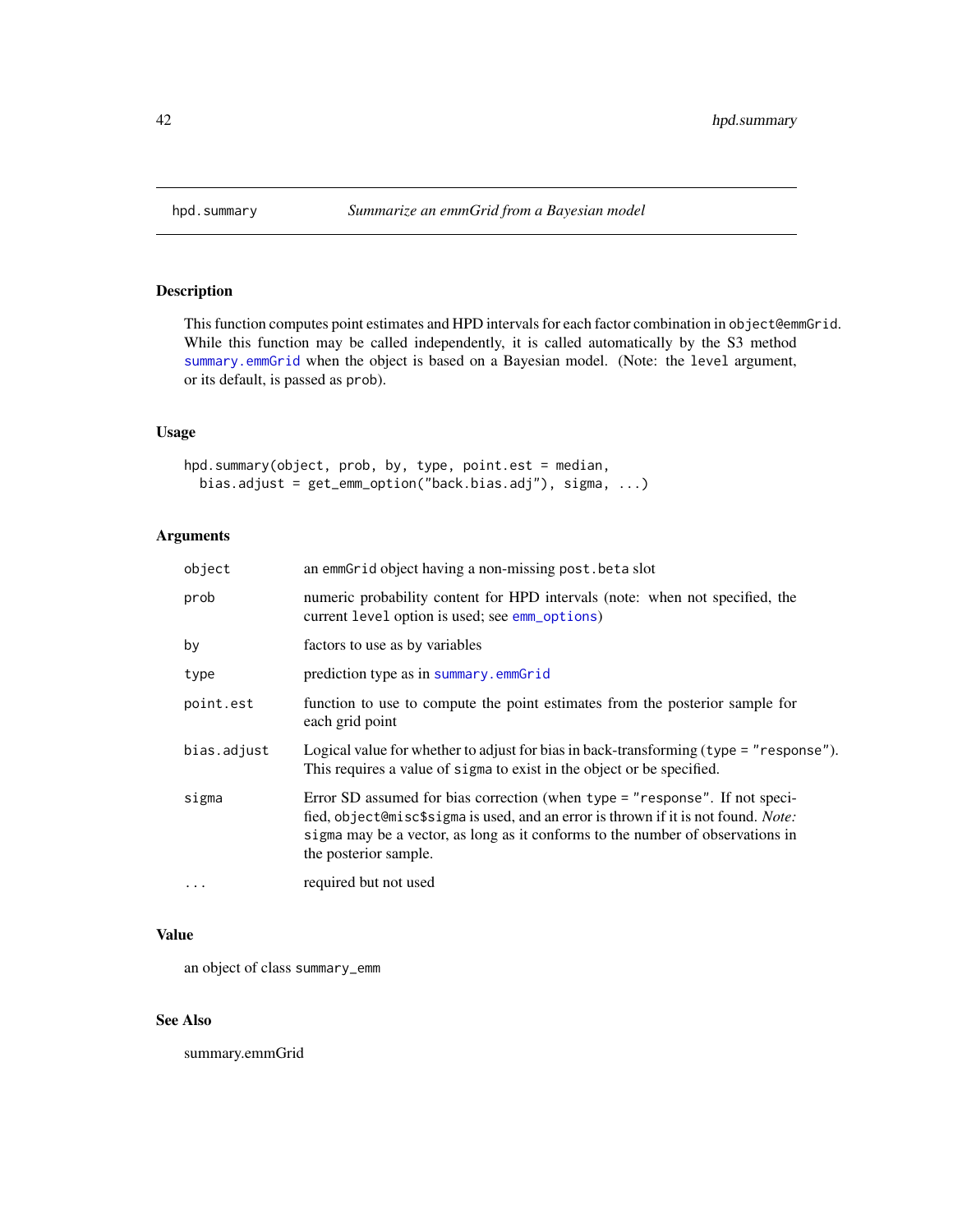### joint\_tests 43

### Examples

```
if(require("coda")) {
 # Create an emmGrid object from a system file
 cbpp.rg <- do.call(emmobj,
      readRDS(system.file("extdata", "cbpplist", package = "emmeans")))
 hpd.summary(emmeans(cbpp.rg, "period"))
}
```
<span id="page-42-0"></span>

joint\_tests *Compute joint tests of the terms in a model*

# Description

This function produces an analysis-of-variance-like table based on linear functions of predictors in a model or emmGrid object. Specifically, the function constructs, for each combination of factors (or covariates reduced to two or more levels), a set of (interaction) contrasts via [contrast](#page-10-0), and then tests them using [test](#page-69-1) with joint = TRUE. Optionally, one or more of the predictors may be used as by variable(s), so that separate tables of tests are produced for each combination of them.

# Usage

```
joint_tests(object, by = NULL, show0df = FALSE, cov.reduce = range, ...)
```
### Arguments

| object, cov.reduce |                                                                                                                                    |
|--------------------|------------------------------------------------------------------------------------------------------------------------------------|
|                    | object is a fitted model or an emmetrial. If a fitted model, it is replaced by<br>$ref\_grid(object, cov.readuce = cov.readuce, )$ |
| by                 | character names of by variables. Separate sets of tests are run for each combi-<br>nation of these.                                |
| show0df            | logical value; if TRUE, results with zero numerator degrees of freedom are dis-<br>played, if FALSE they are skipped               |
| $\cdot$            | additional arguments passed to ref_grid and emmeans                                                                                |

#### Details

In models with only factors, no covariates, we believe these tests correspond to "type III" tests a la SAS, as long as equal-weighted averaging is used and there are no estimability issues. When covariates are present and interact with factors, the results depend on how the covariate is handled in constructing the reference grid. See the example at the end of this documentation. The point that one must always remember is that joint\_tests always tests contrasts among EMMs, in the context of the reference grid, whereas type III tests are tests of model coefficients – which may or may not have anything to do with EMMs or contrasts.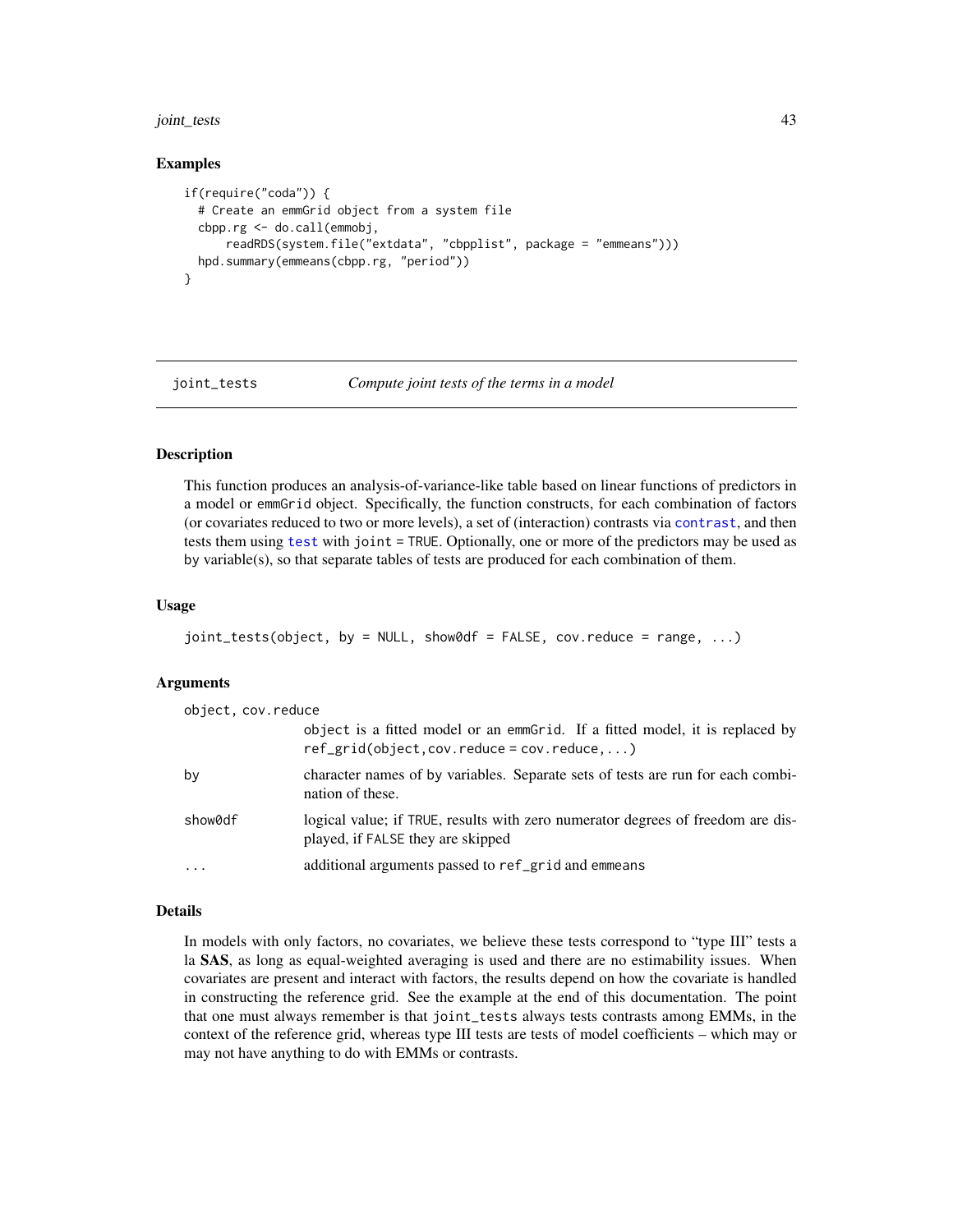#### Value

a summary\_emm object (same as is produced by [summary.emmGrid](#page-69-0)). All effects for which there are no estimable contrasts are omitted from the results.

# See Also

#### [test](#page-69-1)

### Examples

```
pigs.lm <- lm(log(conc) ~ source * factor(percent), data = pigs)
joint_tests(pigs.lm) ## will be same as type III ANOVA
joint_tests(pigs.lm, weights = "outer") ## differently weighted
joint_tests(pigs.lm, by = "source") ## separate joint tests of 'percent'
### Comparisons with type III tests
toy = data.frame(treat = rep(c("A", "B"), c(4, 6)),female = c(1, 0, 0, 1, 0, 0, 0, 1, 1, 0),resp = c(17, 12, 14, 19, 28, 26, 26, 34, 33, 27))
toy.fac = lm(resp \sim treat * factor(female), data = toy)
toy.cov = lm(resp \sim treat * female, data = toy)# (These two models have identical fitted values and residuals)
joint_tests(toy.fac)
joint_tests(toy.cov) # female is regarded as a 2-level factor by default
joint\_tests(toy.cov, at = list(female = 0.5))joint\_tests(toy.cov, cov.keep = 0) # i.e., female = mean(toy$female)
joint_tests(toy.cov, at = list(female = 0))
# -- Compare with SAS output -- female as factor --
## Source DF Type III SS Mean Square F Value Pr > F
## treat 1 488.8928571 488.8928571 404.60 <.0001
## female 1 78.8928571 78.8928571 65.29 0.0002
## treat*female 1 1.7500000 1.7500000 1.45 0.2741
#
# -- Compare with SAS output -- female as covariate --
## Source DF Type III SS Mean Square F Value Pr > F
## treat 1 252.0833333 252.0833333 208.62 <.0001
## female 1 78.8928571 78.8928571 65.29 0.0002
## female*treat 1 1.7500000 1.7500000 1.45 0.2741
```
lsmeans *Wrappers for alternative naming of EMMs*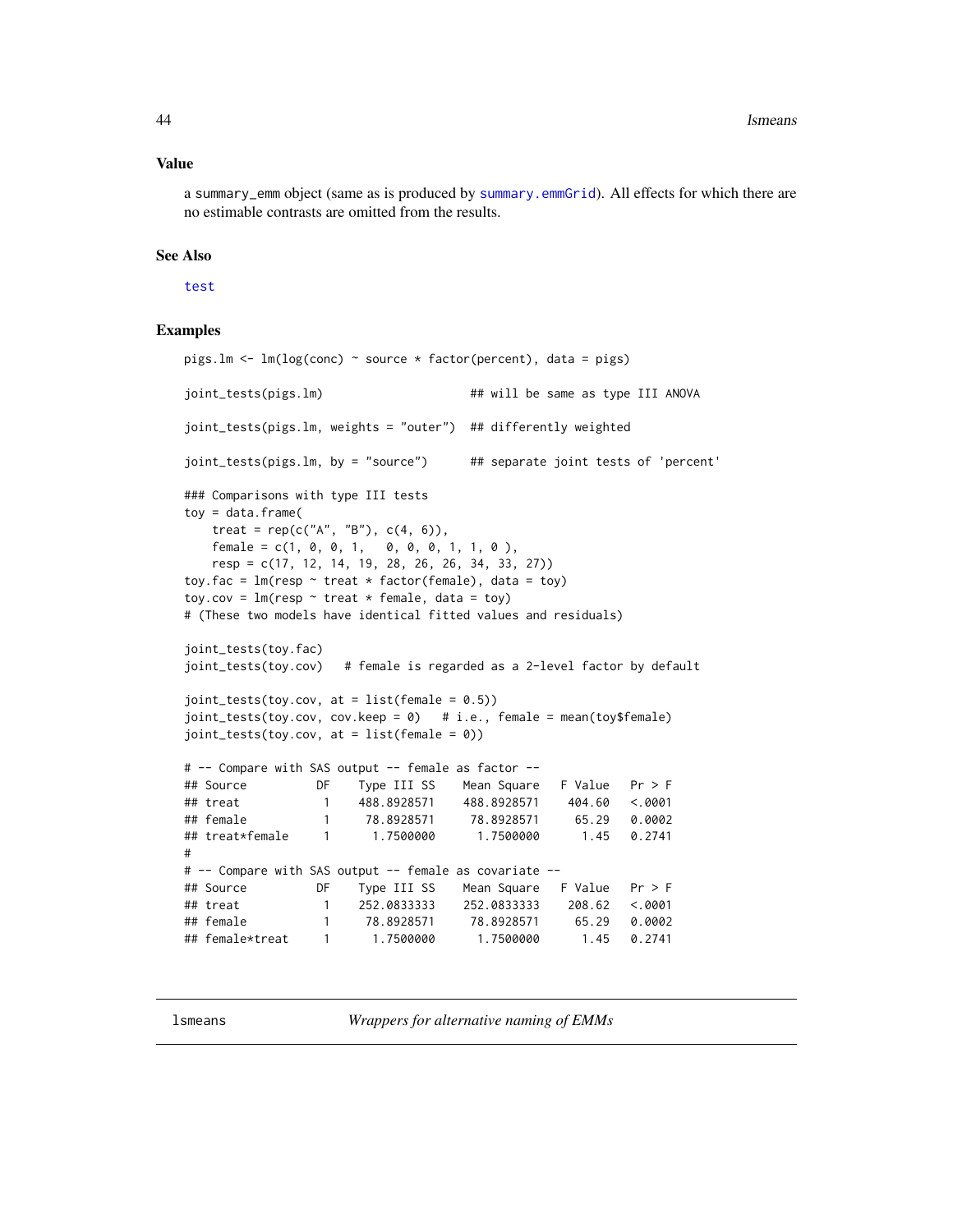### lsmeans and the set of the set of the set of the set of the set of the set of the set of the set of the set of the set of the set of the set of the set of the set of the set of the set of the set of the set of the set of t

# Description

These are wrappers for [emmeans](#page-19-0) and related functions to provide backward compatibility, or for users who may prefer to use other terminology than "estimated marginal means" – namely "leastsquares means" or "predicted marginal means".

### Usage

```
lsmeans(...)
pmmeans(...)
lstrends(...)
pmtrends(...)
lsmin(...)pmmip(...)
lsm(\ldots)pmm(\ldots)lsmobj(...)
pmmobj(...)
lsm.options(...)
get.lsm.option(x, default = emm_defaults[[x]])
```
# Arguments

| $\cdot$ $\cdot$ $\cdot$ | Arguments passed to the corresponding emxxxx function |
|-------------------------|-------------------------------------------------------|
| $\mathsf{x}$            | Character name of desired option                      |
| default                 | default value to return if x not found                |

# Details

For each function with ls*xxxx* or pm*xxxx* in its name, the same function named em*xxxx* is called. Any estimator names or list items beginning with "em" are replaced with "ls" or "pm" before the results are returned

# Value

The result of the call to em*xxxx*, suitably modified.

get.lsm.option and lsm.options remap options from and to corresponding options in the lsmeans options system.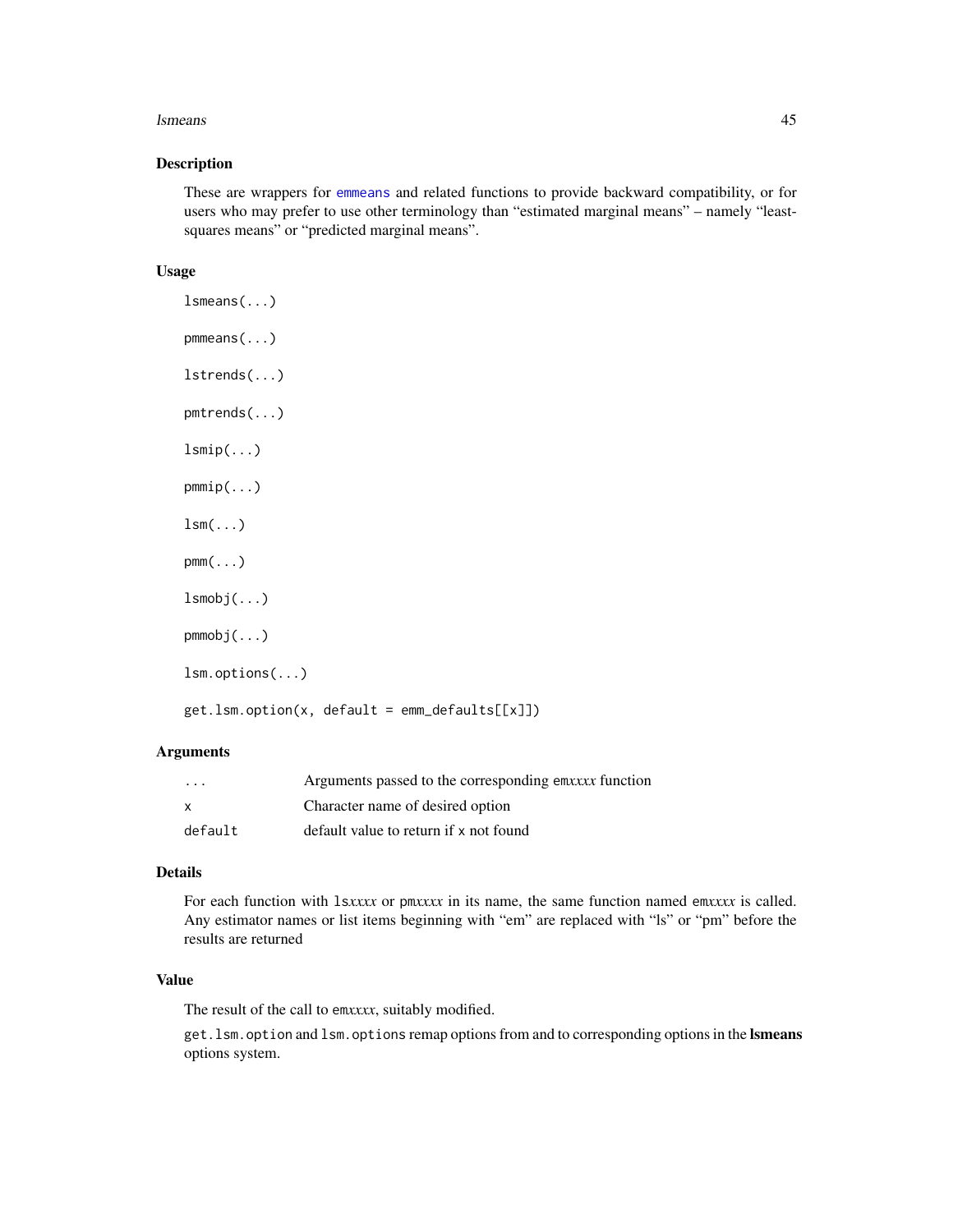### See Also

```
emmeans, emtrends, emmip, emm, emmobj, emm_options, get_emm_option
```
#### Examples

```
pigs.lm <- lm(log(conc) ~ source + factor(percent), data = pigs)
lsmeans(pigs.lm, "source")
```
<span id="page-45-0"></span>

make.tran *Response-transformation extensions*

### Description

The make. tran function creates the needed information to perform transformations of the response variable, including inverting the transformation and estimating variances of back-transformed predictions via the delta method. make.tran is similar to [make.link](#page-0-0), but it covers additional transformations. The result can be used as an environment in which the model is fitted, or as the tran argument in [update.emmGrid](#page-77-0) (when the given transformation was already applied in an existing model).

### Usage

```
make.tran(type = c("genlog", "power", "boxcox", "sympower", "asin.sqrt",
  "bcnPower", "scale"), param = 1, y, ...)
```
# Arguments

| type  | The name of the transformation. See Details.                                                                                                                                                                      |
|-------|-------------------------------------------------------------------------------------------------------------------------------------------------------------------------------------------------------------------|
| param | Numeric parameter needed for the transformation. Optionally, it may be a vector<br>of two numeric values; the second element specifies an alternative base or origin<br>for certain transformations. See Details. |
| y,    | Used only with type = "scale". These parameters are passed to scale to de-<br>termine param.                                                                                                                      |

### Details

The functions [emmeans](#page-19-0), [ref\\_grid](#page-61-0), and related ones automatically detect response transformations that are recognized by examining the model formula. These are log, log2, log10, log1p, sqrt, logit, probit, cauchit, cloglog; as well as (for a response variable y) asin(sqrt(y)), asinh(sqrt(y)), and sqrt(y) + sqrt(y+1). In addition, any constant multiple of these (e.g.,  $2*sqrt(y)$  is auto-detected and appropriately scaled (see also the tran.mult argument in [update.emmGrid](#page-77-0)).

A few additional character strings may be supplied as the tran argument in [update.emmGrid](#page-77-0): "identity", "1/mu^2", "inverse", "reciprocal", "log10", "log2", "asin.sqrt", and "asinh.sqrt".

More general transformations may be provided as a list of functions and supplied as the tran argument as documented in [update.emmGrid](#page-77-0). The make.tran function returns a suitable list of functions for several popular transformations. Besides being usable with update, the user may use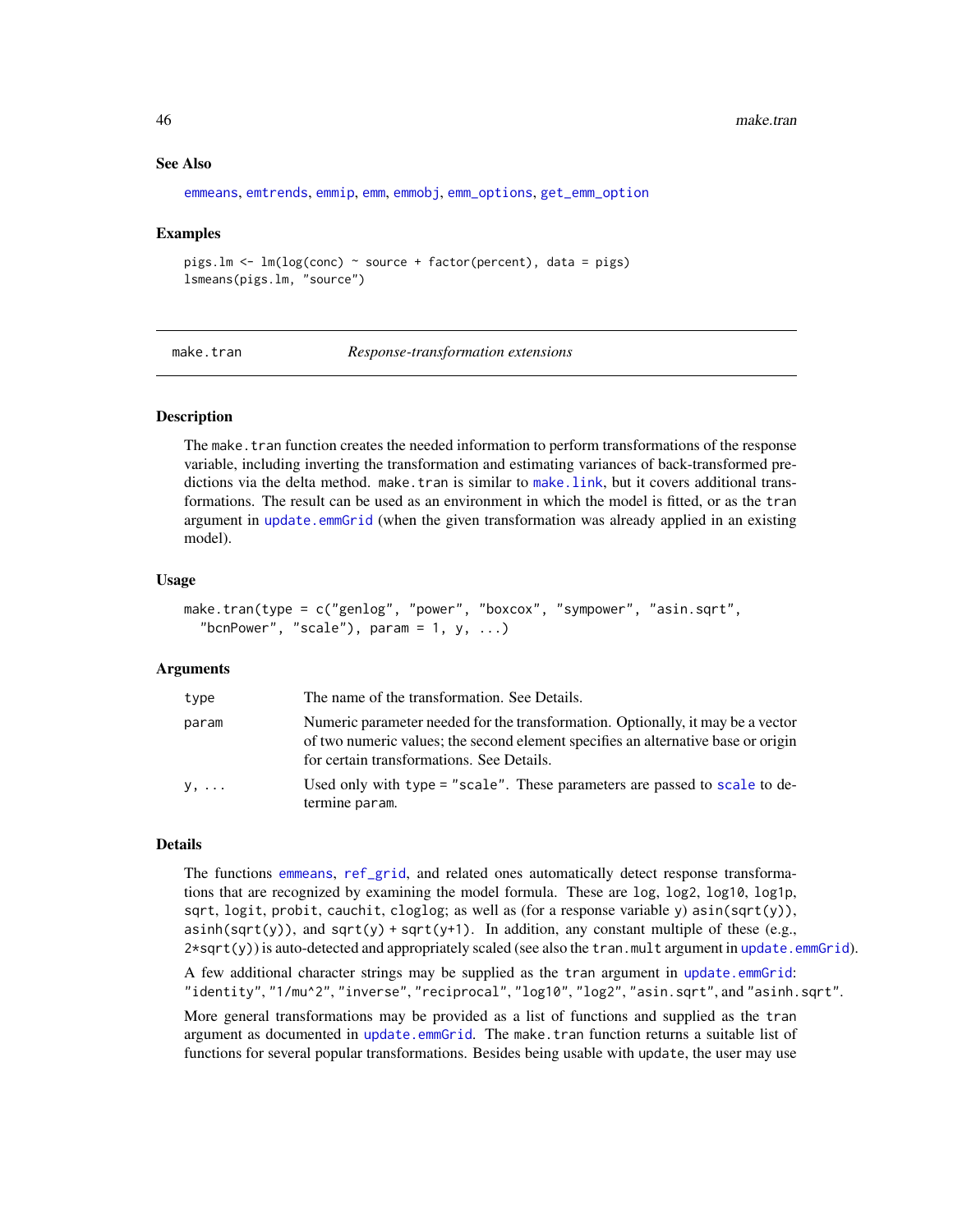this list as an enclosing environment in fitting the model itself, in which case the transformation is auto-detected when the special name linkfun (the transformation itself) is used as the response transformation in the call. See the examples below.

Most of the transformations available in "make.tran" require a parameter, specified in param; in the following discussion, we use p to denote this parameter, and y to denote the response variable. The type argument specifies the following transformations:

"genlog" Generalized logarithmic transformation:  $log(y + p)$ , where  $y > -p$ 

- "power" Power transformation:  $y^p$ , where  $y > 0$ . When  $p = 0$ , "log" is used instead
- "boxcox" The Box-Cox transformation (unscaled by the geometric mean):  $(y^p 1)/p$ , where  $y > 0$ . When  $p = 0$ ,  $log(y)$  is used.
- "sympower" A symmetrized power transformation on the whole real line:  $abs(y)^p * sign(y)$ . There are no restrictions on y, but we require  $p > 0$  in order for the transformation to be monotone and continuous.
- "asin.sqrt" Arcsin-square-root transformation:  $sin^{(-1)}(y/p)^{1/2}$ . Typically, the parameter p is equal to 1 for a fraction, or 100 for a percentage.
- "bcnPower" Box-Cox with negatives allowed, as described for the bcnPower function in the car package. It is defined as the Box-Cox transformation  $(z^p - 1)/p$  of the variable  $z = y + (y^2 + 1)/p$  $(g^2)^{(1/2)}$ . This requires param to have two elements: the power p and the offset  $g > 0$ .
- "scale" This one is a little different than the others, in that param is ignored; instead, param is determined by calling  $scale(y, \ldots)$ . The user should give as y the response variable in the model to be fitted to its scaled version.

The user may include a second element in param to specify an alternative origin (other than zero) for the "power", "boxcox", or "sympower" transformations. For example, 'type = "power", param  $= c(1.5, 4)$ ' specifies the transformation  $(y - 4)^{1}$ .5. In the "genpower" transformation, a second param element may be used to specify a base other than the default natural logarithm. For example, 'type = "genlog", param =  $c(.5,10)$ ' specifies the  $log10(y + .5)$  transformation. In the "bcnPower" transformation, the second element is required and must be positive.

For purposes of back-transformation, the 'sqrt(y) + sqrt(y+1)' transformation is treated exactly the same way as '2\*sqrt(y)', because both are regarded as estimates of  $2\sqrt{\mu}$ .

### Value

A list having at least the same elements as those returned by [make.link](#page-0-0). The linkfun component is the transformation itself.

### Note

The genlog transformation is technically unneeded, because a response transformation of the form  $log(y + c)$  is now auto-detected by [ref\\_grid](#page-61-0).

We modify certain make. Link results in transformations where there is a restriction on valid prediction values, so that reasonable inverse predictions are obtained, no matter what. For example, if a sqrt transformation was used but a predicted value is negative, the inverse transformation is zero rather than the square of the prediction. A side effect of this is that it is possible for one or both confidence limits, or even a standard error, to be zero.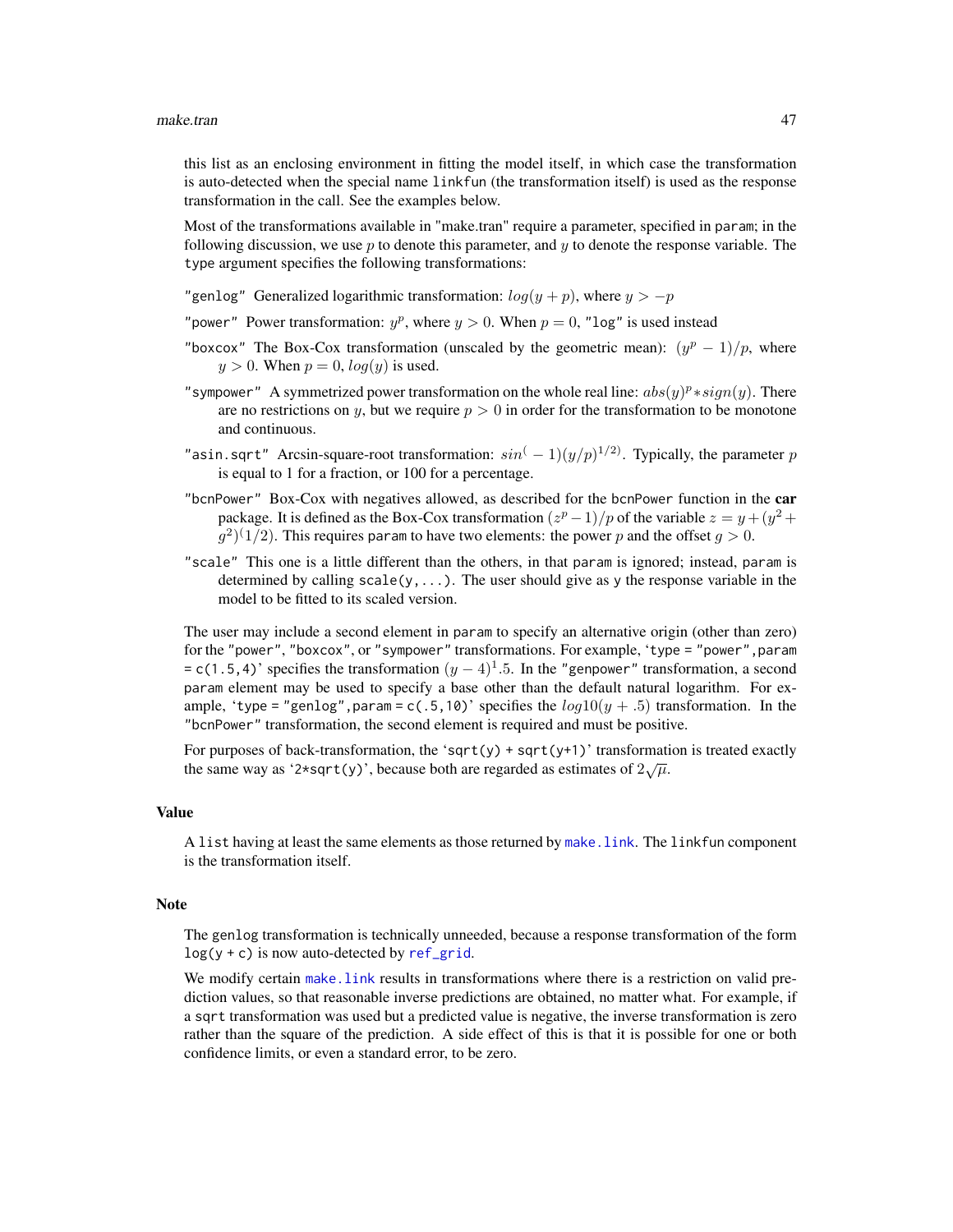### Examples

```
# Fit a model using an oddball transformation:
bctran <- make.tran("boxcox", 0.368)
warp.bc <- with(bctran,
    lm(linkfun(breaks) ~ wool ~ \star tension, data = warphreaks))# Obtain back-transformed LS means:
emmeans(warp.bc, ~ tension | wool, type = "response")
### Using a scaled response...
# Case where it is auto-detected:
fib.lm \leq lm(scale(strength) \sim diameter + machine, data = fiber)
ref_grid(fib.lm)
# Case where scaling is not auto-detected -- and what to do about it:
fib.aov <- aov(scale(strength) ~ diameter + Error(machine), data = fiber)
fib.rg \le suppressWarnings(ref_grid(fib.aov, at = list(diameter = c(20, 30))))
# Scaling was not retrieved, so we can do:
fib.rg = update(fib.rg, tran = make.tran("scale", y = fiber$strength))
emmeans(fib.rg, "diameter")
## Not run:
### An existing model 'mod' was fitted with a y^(2/3) transformation...
  ptran = make.tran("power", 2/3)
  emmeans(mod, "treatment", tran = ptran)
## End(Not run)
```
MOats *Oats data in multivariate form*

### Description

This is the Oats dataset provided in the nlme package, but it is rearranged as one multivariate observation per plot.

# Usage

MOats

### Format

A data frame with 18 observations and 3 variables

Variety a factor with levels Golden Rain, Marvellous, Victory

Block an ordered factor with levels  $VI < V < III < IV < II < I$ 

yield a matrix with 4 columns, giving the yields with nitrogen concentrations of 0, .2, .4, and .6.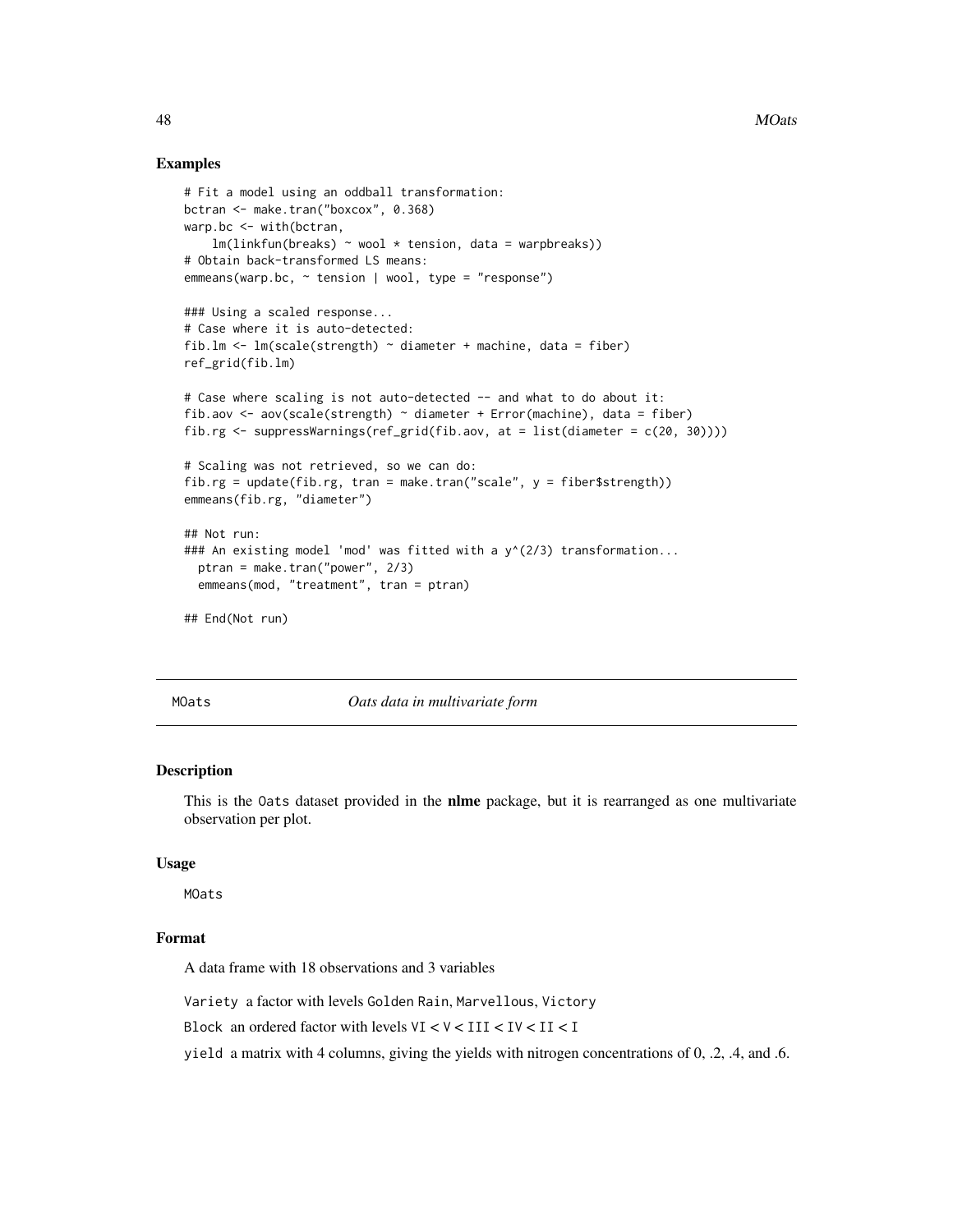### models 49

# Details

These data arise from a split-plot experiment reported by Yates (1935) and used as an example in Pinheiro and Bates (2000) and other texts. Six blocks were divided into three whole plots, randomly assigned to the three varieties of oats. The whole plots were each divided into 4 split plots and randomized to the four concentrations of nitrogen.

### Source

The dataset [Oats](#page-0-0) in the nlme package.

### References

Pinheiro, J. C. and Bates D. M. (2000) *Mixed-Effects Models in S and S-PLUS*, Springer, New York. (Appendix A.15)

Yates, F. (1935) Complex experiments, *Journal of the Royal Statistical Society* Suppl. 2, 181-247

#### Examples

```
MOats.lm <- lm (yield ~ Block + Variety, data = MOats)
MOats.rg <- ref_grid (MOats.lm, mult.name = "nitro")
emmeans(MOats.rg, ~ nitro | Variety)
```
models *Models supported in* emmeans

#### **Description**

Documentation for models has been moved to a vignette. To access it, use [vignette\("models",](../doc/models.html) ["emmeans"\)](../doc/models.html).

neuralgia *Neuralgia data*

#### Description

These data arise from a study of analgesic effects of treatments of elderly patients who have neuralgia. Two treatments and a placebo are compared. The response variable is whether the patient reported pain or not. Researchers recorded the age and gender of 60 patients along with the duration of complaint before the treatment began.

### Usage

neuralgia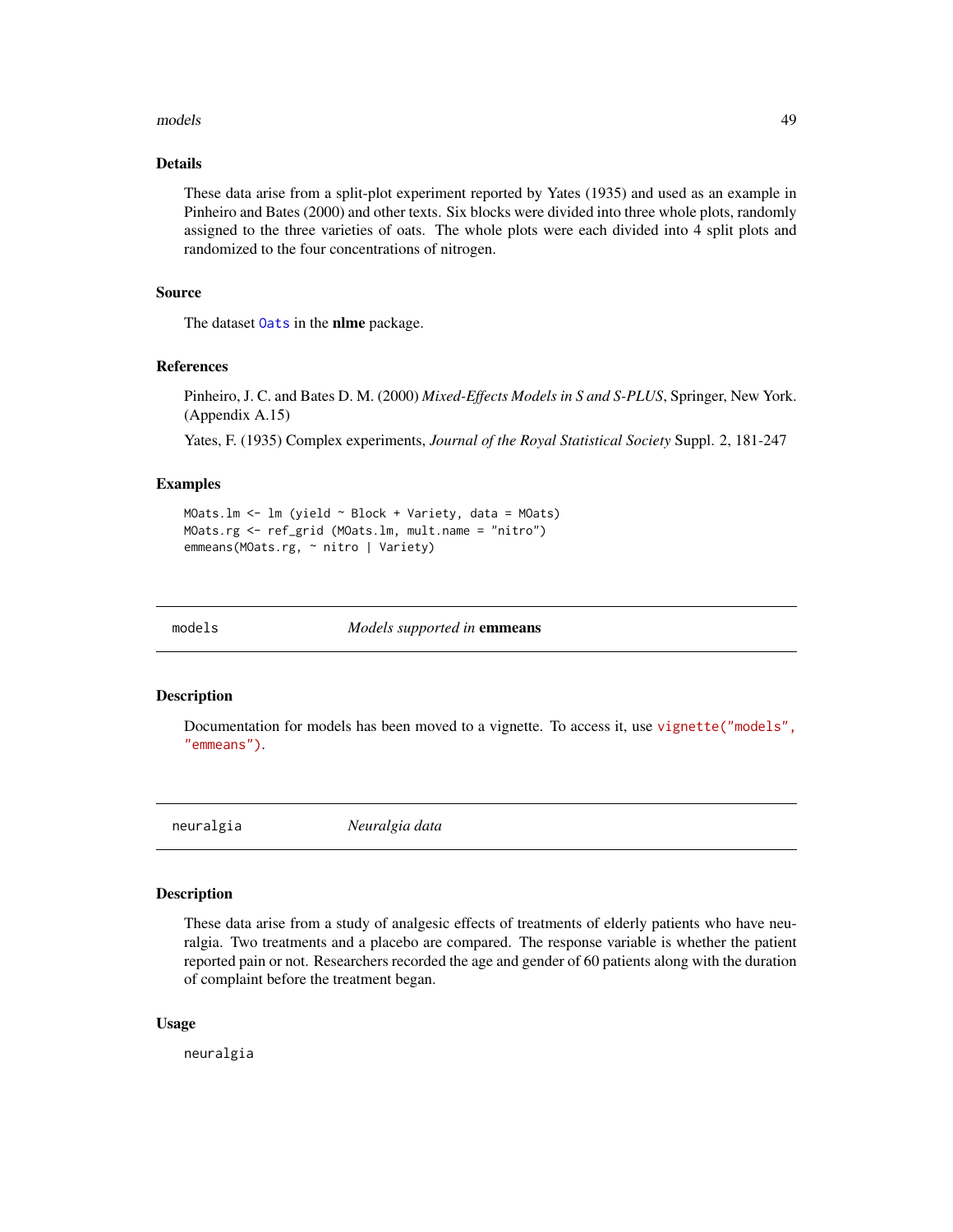50 nutrition

### Format

A data frame with 60 observations and 5 variables:

Treatment Factor with 3 levels A, B, and P. The latter is placebo

Sex Factor with two levels F and M

Age Numeric covariate – patient's age in years

Duration Numeric covariate – duration of the condition before beginning treatment

Pain Binary response factor with levels No and Yes

### Source

Cai, Weijie (2014) *Making Comparisons Fair: How LS-Means Unify the Analysis of Linear Models*, SAS Institute, Inc. Technical paper 142-2014, page 12, [http://support.sas.com/resources/](http://support.sas.com/resources/papers/proceedings14/SAS060-2014.pdf) [papers/proceedings14/SAS060-2014.pdf](http://support.sas.com/resources/papers/proceedings14/SAS060-2014.pdf)

#### Examples

```
# Model and analysis shown in the SAS report:
neuralgia.glm <- glm(Pain \sim Treatment * Sex + Age, family = binomial(),
  data = neuralgia)
pairs(emmeans(neuralgia.glm, ~ Treatment, at = list(Sex = "F")),
    reverse = TRUE, type = "response", adjust = "bonferroni")
```
nutrition *Nutrition data*

# Description

This observational dataset involves three factors, but where several factor combinations are missing. It is used as a case study in Milliken and Johnson, Chapter 17, p.202. (You may also find it in the second edition, p.278.)

#### Usage

nutrition

# Format

A data frame with 107 observations and 4 variables:

age a factor with levels 1, 2, 3, 4. Mother's age group.

- group a factor with levels FoodStamps, NoAid. Whether or not the family receives food stamp assistance.
- race a factor with levels Black, Hispanic, White. Mother's race.
- gain a numeric vector (the response variable). Gain score (posttest minus pretest) on knowledge of nutrition.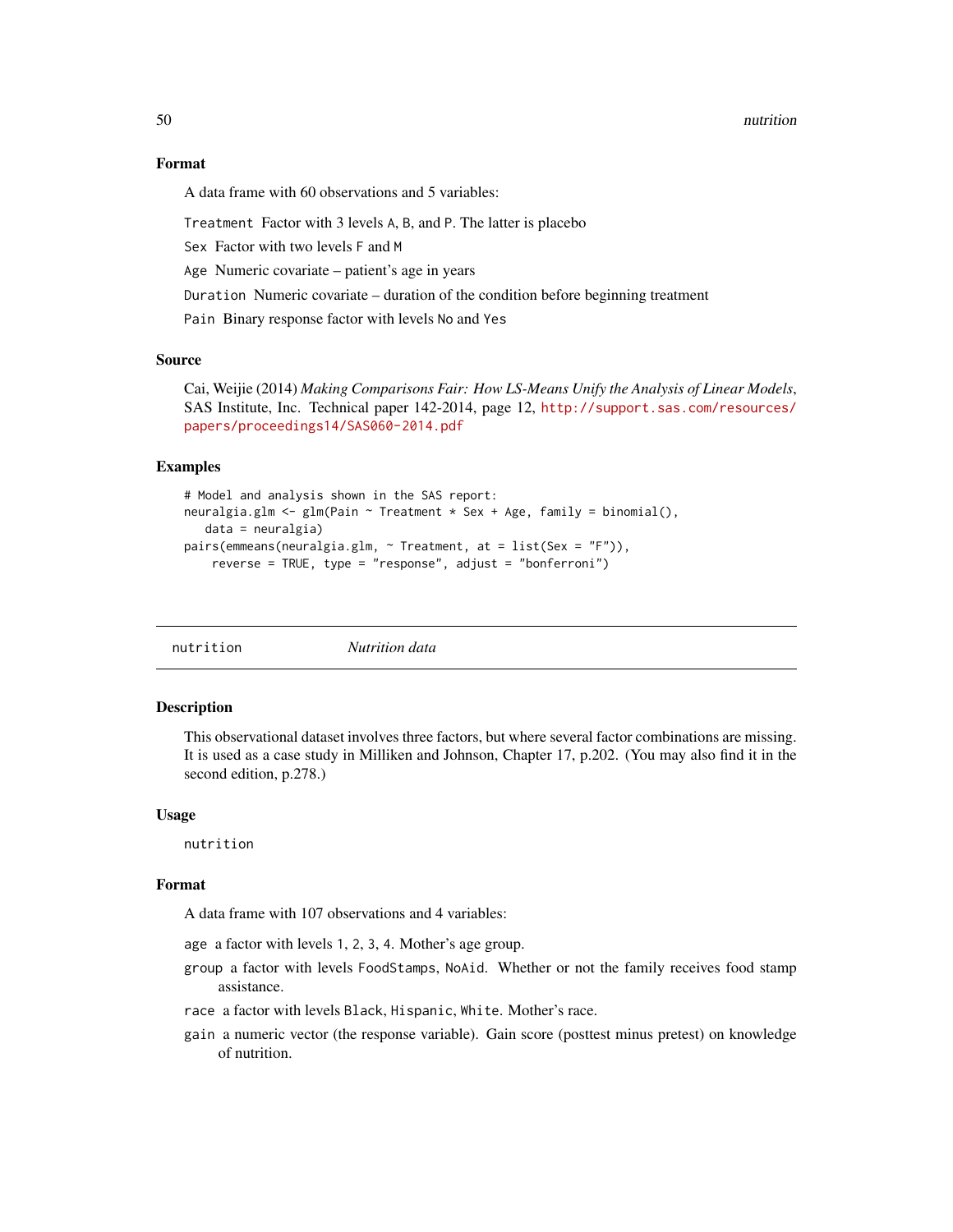### oranges 51

# Details

A survey was conducted by home economists "to study how much lower-socioeconomic-level mothers knew about nutrition and to judge the effect of a training program designed to increase their knowledge of nutrition." This is a messy dataset with several empty cells.

### Source

Milliken, G. A. and Johnson, D. E. (1984) *Analysis of Messy Data – Volume I: Designed Experiments*. Van Nostrand, ISBN 0-534-02713-7.

### Examples

```
nutr.aov <- aov(gain \sim (group + age + race)^2, data = nutrition)
# Summarize predictions for age group 3
nutr.emm \leq emmeans(nutr.aov, \sim race * group, at = list(age="3"))
emmip(nutr.emm, race ~ group)
# Hispanics seem exceptional; but this doesn't test out due to very sparse data
pairs(nutr.emm, by = "group")
pairs(nutr.emm, by = "race")
```

| oranges | Sales of oranges |  |
|---------|------------------|--|
|         |                  |  |

### Description

This example dataset on sales of oranges has two factors, two covariates, and two responses. There is one observation per factor combination.

### Usage

oranges

# Format

A data frame with 36 observations and 6 variables:

store a factor with levels 1 2 3 4 5 6. The store that was observed.

day a factor with levels 1 2 3 4 5 6. The day the observation was taken (same for each store).

price1 a numeric vector. Price of variety 1.

price2 a numeric vector. Price of variety 2.

sales1 a numeric vector. Sales (per customer) of variety 1.

sales2 a numeric vector. Sales (per customer) of variety 2.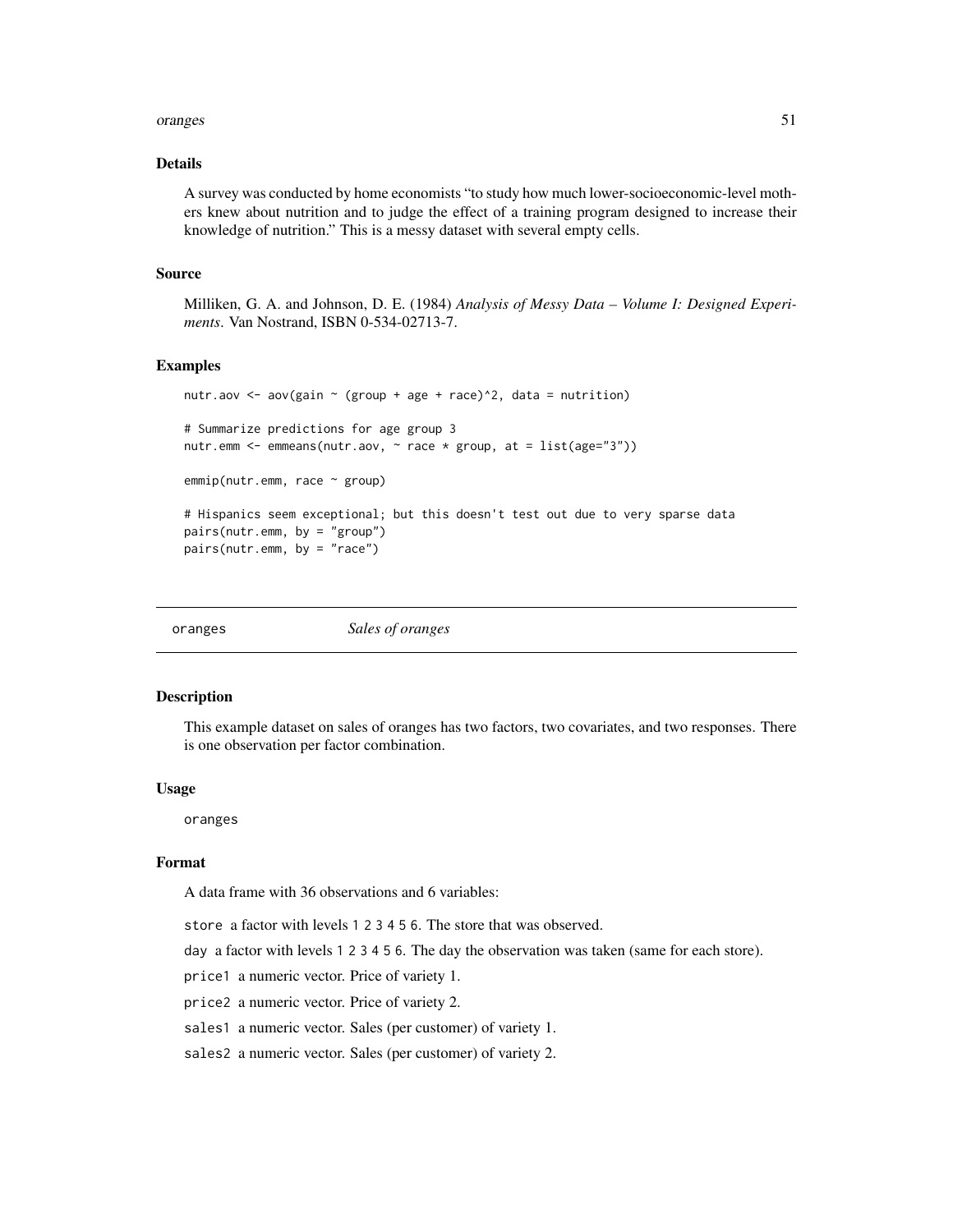# Source

This is (or once was) available as a SAS sample dataset.

### References

Littell, R., Stroup W., Freund, R. (2002) *SAS For Linear Models* (4th edition). SAS Institute. ISBN 1-59047-023-0.

### Examples

```
# Example on p.244 of Littell et al.
oranges.lm <- lm(sales1 ~ price1*day, data = oranges)
emmeans(oranges.lm, "day")
# Example on p.246 of Littell et al.
emmeans(oranges.lm, "day", at = list(price1 = 0))
# A more sensible model to consider, IMHO (see vignette("interactions"))
org.mlm <- lm(cbind(sales1, sales2) ~ price1 * price2 + day + store,
              data = oranges)
```
pigs *Effects of dietary protein on free plasma leucine concentration in pigs*

#### Description

A two-factor experiment with some observations lost

### Usage

pigs

# Format

A data frame with 29 observations and 3 variables:

source Source of protein in the diet (factor with 3 levels: fish meal, soybean meal, dried skim milk)

percent Protein percentage in the diet (numeric with 4 values: 9, 12, 15, and 18)

conc Concentration of free plasma leucine, in mcg/ml

#### Source

Windels HF (1964) PhD thesis, Univ. of Minnesota. (Reported as Problem 10.8 in Oehlert G (2000) *A First Course in Design and Analysis of Experiments*, licensed under Creative Commons, <http://users.stat.umn.edu/~gary/Book.html>.) Observations 7, 22, 23, 31, 33, and 35 have been omitted, creating a more notable imbalance.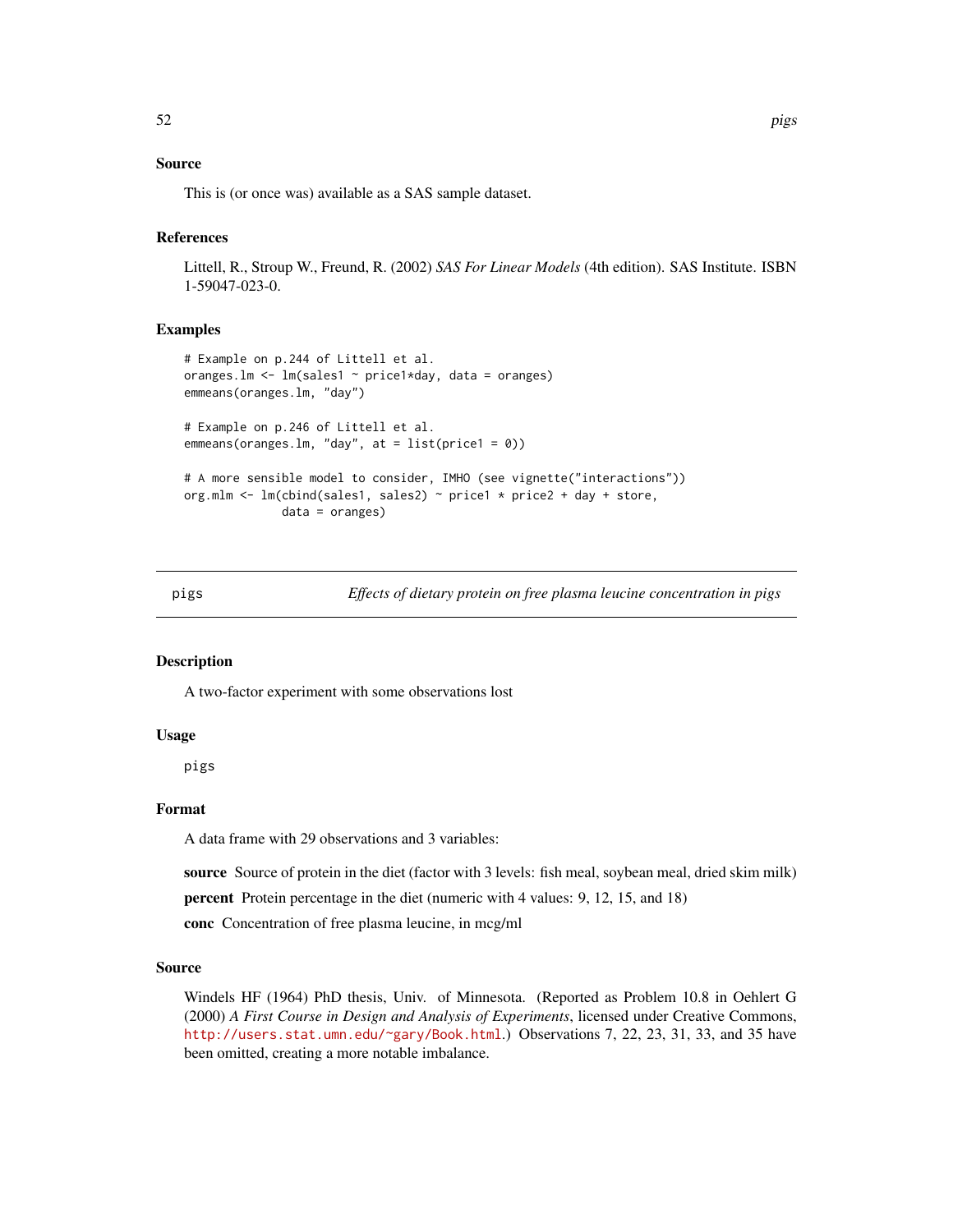# plot.emmGrid 53

# Examples

```
pigs.lm <- lm(log(conc) ~ source + factor(percent), data = pigs)
emmeans(pigs.lm, "source")
```
plot.emmGrid *Plot an* emmGrid *or* summary\_emm *object*

# Description

Methods are provided to plot EMMs as side-by-side CIs, and optionally to display "comparison arrows" for displaying pairwise comparisons.

### Usage

```
## S3 method for class 'emmGrid'
plot(x, y, type, CIs = TRUE, PIs = FALSE,comparisons = FALSE, colors = c("black", "blue", "blue", "red"),
  alpha = 0.05, adjust = "tukey", int.adjust = "none", intervals,
 frequentist, ...)
## S3 method for class 'summary_emm'
plot(x, y, horizontal = TRUE, CIs = TRUE, xlab, ylab,
```

```
layout, scale = NULL, colors = c("black", "blue", "blue", "red"),
intervals, plotit = TRUE, ...)
```
# Arguments

| $\mathsf{x}$ | Object of class emmGrid or summary_emm                                                                                                                                                                                                                                                                                                                                                                                                                             |
|--------------|--------------------------------------------------------------------------------------------------------------------------------------------------------------------------------------------------------------------------------------------------------------------------------------------------------------------------------------------------------------------------------------------------------------------------------------------------------------------|
| У            | (Required but ignored)                                                                                                                                                                                                                                                                                                                                                                                                                                             |
| type         | Character value specifying the type of prediction desired (matching "linear.predictor",<br>"link", or "response"). See details under summary.emmGrid. In addition, the<br>user may specify type = "scale", in which case a transformed scale (e.g., a<br>log scale) is displayed based on the transformation or link function used. Ad-<br>ditional customization of this scale is available through including arguments to<br>$ggplot2::scale_x_{continuous} in $ |
| CIs          | Logical value. If TRUE, confidence intervals are plotted for each estimate.                                                                                                                                                                                                                                                                                                                                                                                        |
| PIS          | Logical value. If TRUE, prediction intervals are plotted for each estimate. If<br>objecct is a Bayesian model, this requires frequentist = TRUE and sigma =<br>(some value). Note that the PIs option is <i>not</i> available with summary_emm ob-<br>jects – only for emmGrid objects. Also, prediction intervals are not available<br>with engine $=$ "lattice".                                                                                                 |
| comparisons  | Logical value. If TRUE, "comparison arrows" are added to the plot, in such a way<br>that the degree to which arrows overlap reflects as much as possible the signifi-<br>cance of the comparison of the two estimates. (A warning is issued if this can't<br>be done.) Note that comparison arrows are not available with 'summary_emm'<br>objects.                                                                                                                |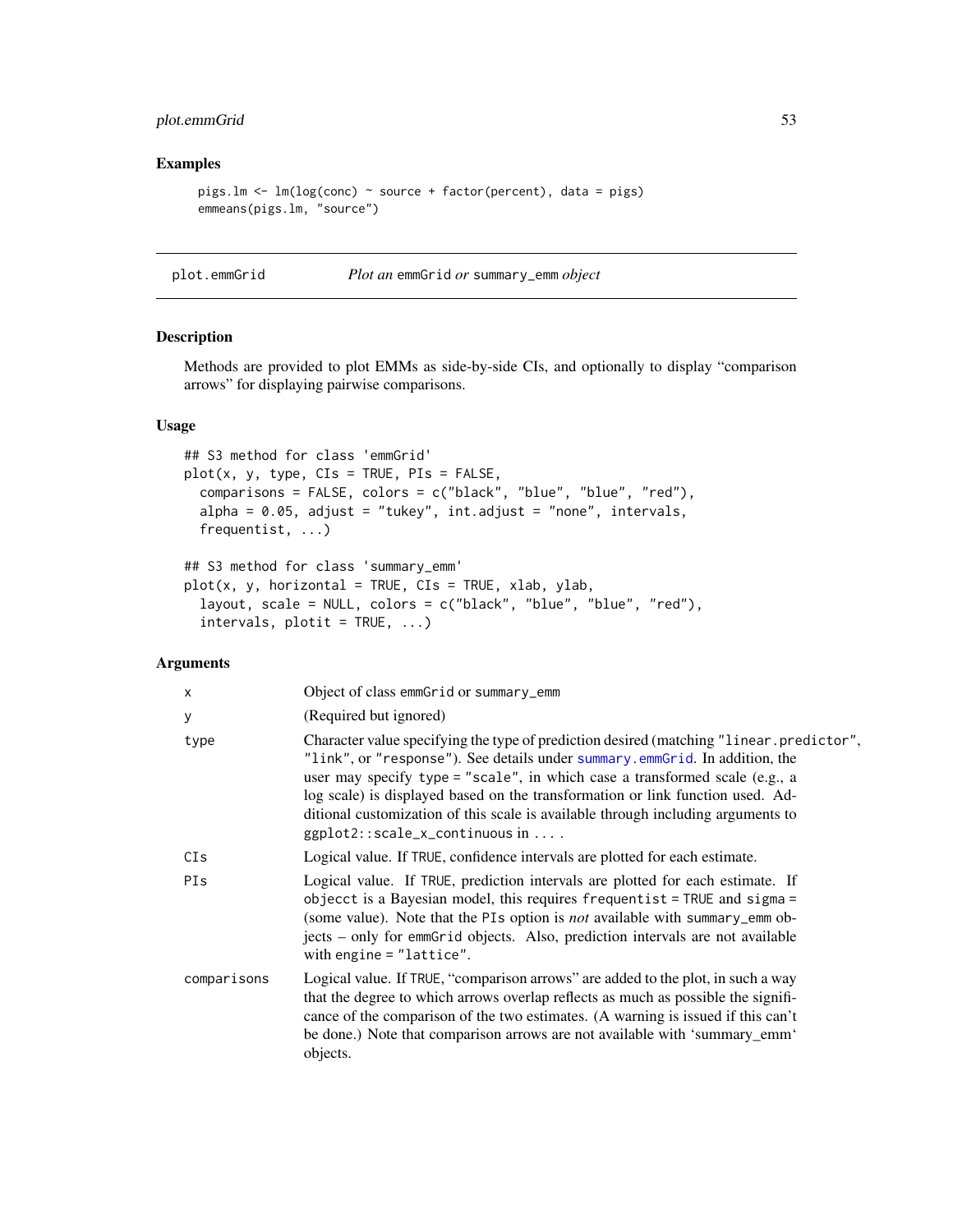| colors      | Character vector of color names to use for estimates, CIs, PIs, and comparison<br>arrows, respectively. CIs and PIs are rendered with some transparency, and<br>colors are recycled if the length is less than four; so all plot elements are visible<br>even if a single color is specified. |
|-------------|-----------------------------------------------------------------------------------------------------------------------------------------------------------------------------------------------------------------------------------------------------------------------------------------------|
| alpha       | The significance level to use in constructing comparison arrows                                                                                                                                                                                                                               |
| adjust      | Character value: Multiplicity adjustment method for comparison arrows only.                                                                                                                                                                                                                   |
| int.adjust  | Character value: Multiplicity adjustment method for the plotted confidence in-<br>tervals only.                                                                                                                                                                                               |
| intervals   | If specified, it is used to set CIs. This is the previous argument name for CIs<br>and is provided for backward compatibility.                                                                                                                                                                |
| frequentist | Logical value. If there is a posterior MCMC sample and frequentist is non-<br>missing and TRUE, a frequentist summary is used for obtaining the plot data,<br>rather than the posterior point estimate and HPD intervals. This argument is<br>ignored when it is not a Bayesian model.        |
|             | Additional arguments passed to update.emmGrid, predict.emmGrid, or dotplot                                                                                                                                                                                                                    |
| horizontal  | Logical value specifying whether the intervals should be plotted horizontally or<br>vertically                                                                                                                                                                                                |
| xlab        | Character label for horizontal axis                                                                                                                                                                                                                                                           |
| ylab        | Character label for vertical axis                                                                                                                                                                                                                                                             |
| layout      | Numeric value passed to dotplot when engine == "lattice".                                                                                                                                                                                                                                     |
| scale       | Object of class trans (in the scales package) to specify a nonlinear scale. This<br>is used in lieu of type = "scale" when plotting a summary_emm object created<br>with type = "response". This is ignored with other types of summaries.                                                    |
| plotit      | Logical value. If TRUE, a graphical object is returned; if FALSE, a data.frame is<br>returned containing all the values used to construct the plot.                                                                                                                                           |

# Value

If plotit = TRUE, a graphical object is returned.

If  $plotit = FALSE$ , a data. frame with the table of EMMs that would be plotted. In the latter case, the estimate being plotted is named the emmean, and any factors involved have the same names as in the object. Confidence limits are named lower.CL and upper.CL, prediction limits are named lpl and upl, and comparison-arrow limits are named lcmpl and ucmpl. There is also a variable named pri.fac which contains the factor combinations that are *not* among the by variables.

### Details

If any by variables are in force, the plot is divided into separate panels. For "summary\_emm" objects, the ... arguments in plot are passed *only* to dotplot, whereas for "emmGrid" objects, the object is updated using ... before summarizing and plotting.

In plots with comparisons = TRUE, the resulting arrows are only approximate, and in some cases may fail to accurately reflect the pairwise comparisons of the estimates – especially when estimates having large and small standard errors are intermingled in just the wrong way. Note that the maximum and minimum estimates have arrows only in one direction, since there is no need to compare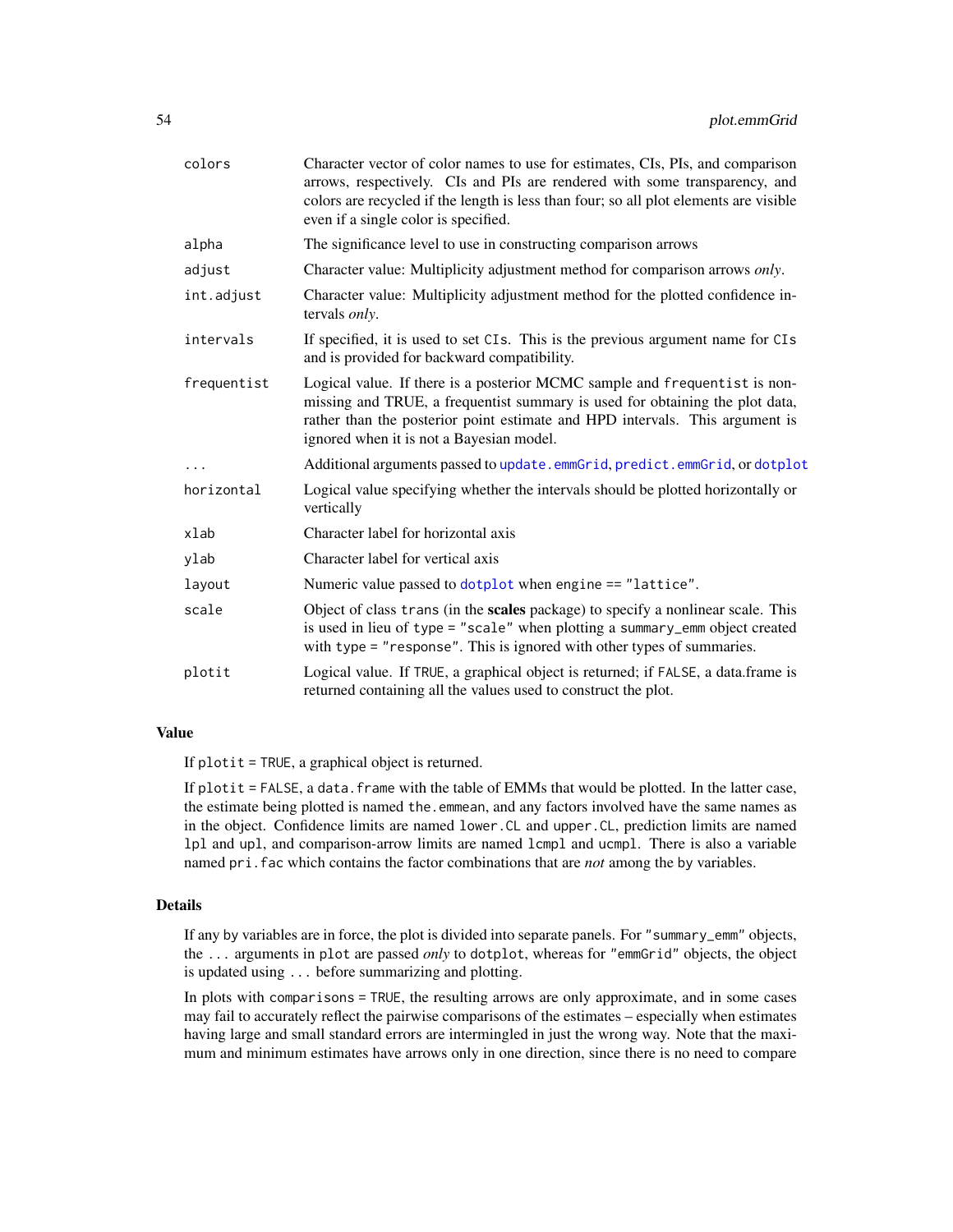### pwpm 55

them with anything higher or lower, respectively. See the [vignette\("xplanations", "emmeans"\)](../doc/xplanations.html#arrows) for details on how these are derived.

If adjust or int.adjust are not supplied, they default to the internal adjust setting saved in  $pairs(x)$  and x respectively (see [update.emmGrid](#page-77-0)).

### Examples

```
warp.lm \leq lm(breaks \sim wool \star tension, data = warpbreaks)
warp.emm <- emmeans(warp.lm, ~ tension | wool)
plot(warp.emm)
plot(warp.emm, by = NULL, comparisons = TRUE, adjust = "mvt",
     horizontal = FALSE, colors = "darkgreen")
### Using a transformed scale
pigs.lm <- lm(log(conc + 2) ~ source * factor(percent), data = pigs)
pigs.emm <- emmeans(pigs.lm, ~ percent | source)
plot(pigs.emm, type = "scale", breaks = seq(20, 100, by = 10))# Based on a summary.
# To get a transformed axis, must specify 'scale'; but it does not necessarily
# have to be the same as the actual response transformation
pigs.ci <- confint(pigs.emm, type = "response")
plot(pigs.ci, scale = scales::log10_trans())
```
<span id="page-54-0"></span>pwpm *Pairwise P-value matrix (plus other statistics)*

# Description

This function presents results from emmeans and pairwise comparisons thereof in a compact way. It displays a matrix (or matrices) of estimates, pairwise differences, and P values. The user may opt to exclude any of these via arguments means, diffs, and pvals, respectively. To control the direction of the pairwise differences, use reverse; and to control what appears in the upper and lower triangle(s), use flip. Optional arguments are passed to contrast.emmGrid and/or summary.emmGrid, making it possible to control what estimates and tests are displayed.

# Usage

```
pwpm(emm, by, reverse = FALSE, pvals = TRUE, means = TRUE,
  diffs = TRUE, flip = FALSE, digits, \ldots)
```
#### Arguments

| emm | An emmGrid object                                                                                                                                                                                                                                                                                                 |
|-----|-------------------------------------------------------------------------------------------------------------------------------------------------------------------------------------------------------------------------------------------------------------------------------------------------------------------|
| bv  | Character vector of variable(s) in the grid to condition on. These will create<br>different matrices, one for each level or level-combination. If missing, by is set<br>to emm@misc\$by.vars. Grid factors not in by are the <i>primary</i> factors: whose<br>levels or level combinations are compared pairwise. |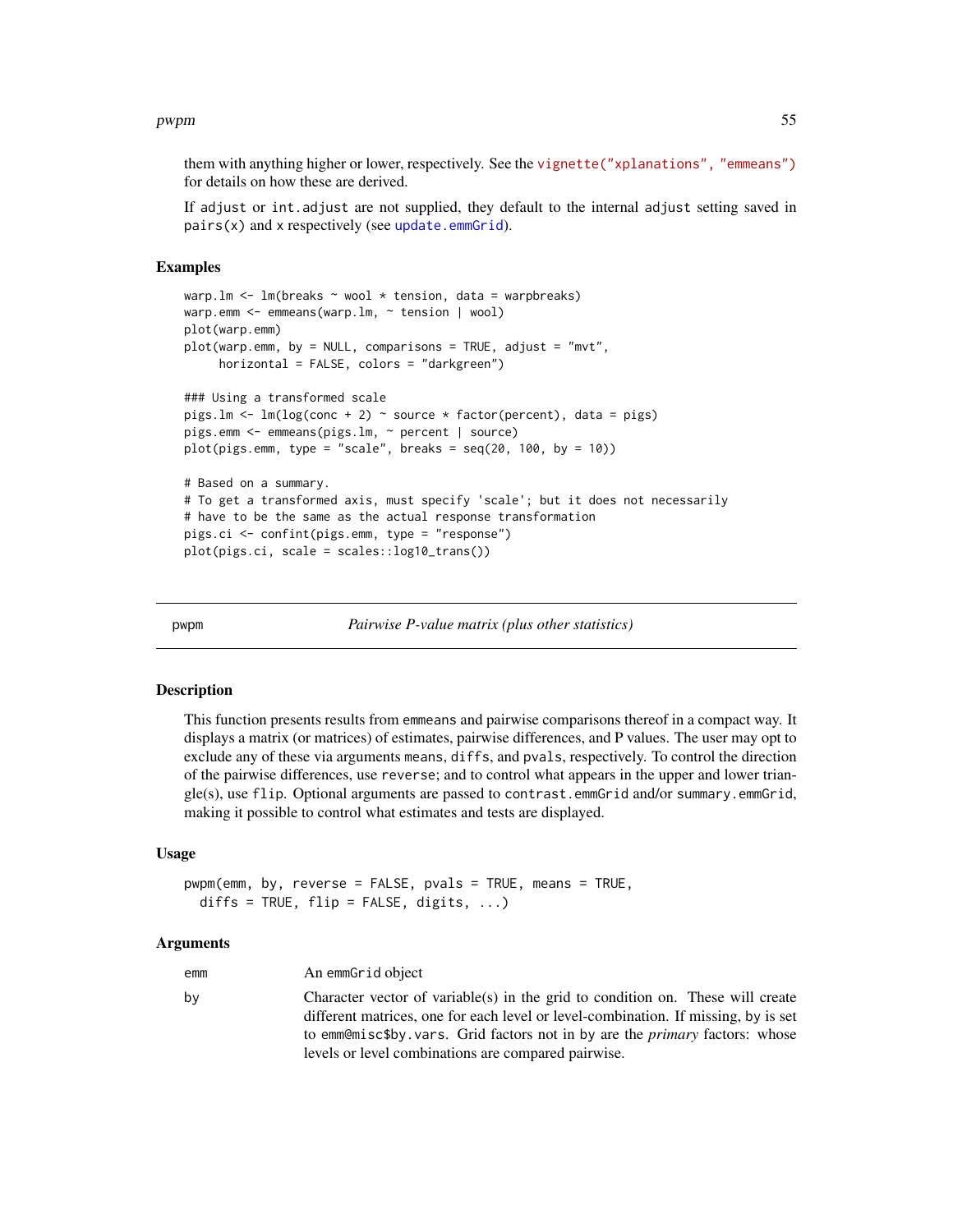| reverse   | Logical value passed to pairs.emmGrid. Thus, FALSE specifies "pairwise"<br>comparisons (earlier vs. later), and TRUE specifies "revpairwise" comparisons<br>(later vs. earlier).              |
|-----------|-----------------------------------------------------------------------------------------------------------------------------------------------------------------------------------------------|
| pvals     | Logical value. If TRUE, the pairwise differences of the EMMs are included in<br>each matrix according to flip.                                                                                |
| means     | Logical value. If TRUE, the estimated marginal means (EMMs) from emm are<br>included in the matrix diagonal(s).                                                                               |
| diffs     | Logical value. If TRUE, the pairwise differences of the EMMs are included in<br>each matrix according to flip.                                                                                |
| flip      | Logical value that determines where P values and differences are placed. FALSE<br>places the P values in the upper triangle and differences in the lower, and TRUE<br>does just the opposite. |
| digits    | Integer. Number of digits to display. If missing, an optimal number of digits is<br>determined.                                                                                               |
| $\ddotsc$ | Additional arguments passed to contrast.emmGrid and summary.emmGrid. You<br>should <i>not</i> include method here, because pairwise comparisons are always used.                              |

# Value

A matrix or 'list' of matrices, one for each 'by' level.

### See Also

A graphical display of essentially the same results is available from [pwpp](#page-55-0)

### Examples

warp.lm <- lm(breaks ~ wool \* tension, data = warpbreaks) warp.emm <- emmeans(warp.lm, ~ tension | wool)

pwpm(warp.emm)

# use dot options to specify noninferiority tests pwpm(warp.emm, by = NULL, side = ">", delta = 5, adjust = "none")

<span id="page-55-0"></span>pwpp *Pairwise P-value plot*

# Description

Constructs a plot of P values associated with pairwise comparisons of estimated marginal means.

# Usage

```
pwpp(emm, method = "pairwise", by, sort = TRUE, values = TRUE,
 rows = ".", xlab, ylab, xsub = "", plim = numeric(0), add.space = 0,
 aes, ...)
```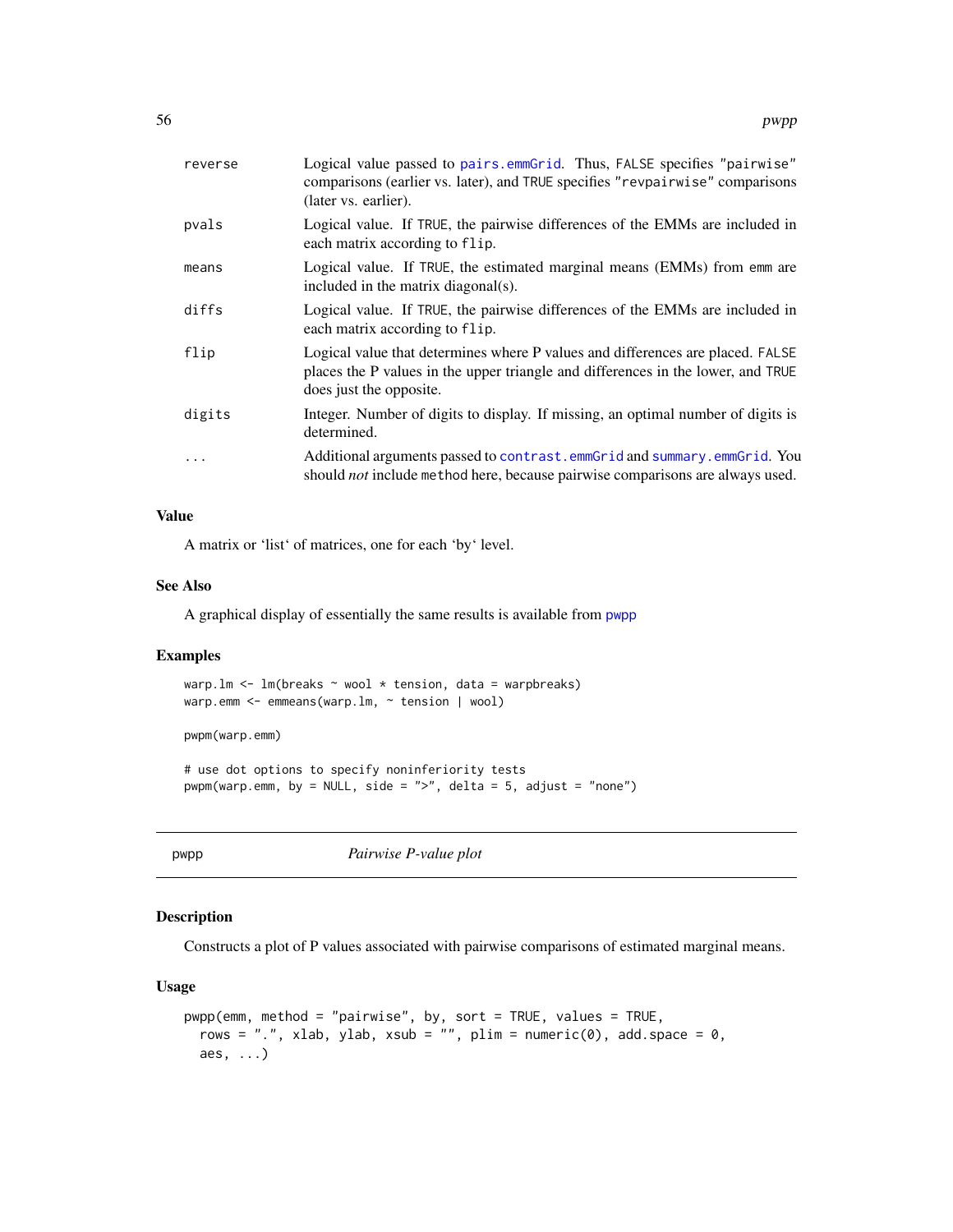### $pwpp$  57

# Arguments

| emm       | An emmGrid object                                                                                                                                                                                                                                                                                                                                                                                                           |
|-----------|-----------------------------------------------------------------------------------------------------------------------------------------------------------------------------------------------------------------------------------------------------------------------------------------------------------------------------------------------------------------------------------------------------------------------------|
| method    | Character or list. Passed to contrast, and defines the contrasts to be dis-<br>played. Any contrast method may be used, provided that each contrast in-<br>cludes one coefficient of 1, one coefficient of $-1$ , and the rest 0. That is, calling<br>contrast(object, method) produces a set of comparisons, each with one esti-<br>mate minus another estimate.                                                           |
| by        | Character vector of variable(s) in the grid to condition on. These will create<br>different panels, one for each level or level-combination. Grid factors not in<br>by are the primary factors: whose levels or level combinations are compared<br>pairwise.                                                                                                                                                                |
| sort      | Logical value. If TRUE, levels of the factor combinations are ordered by their<br>marginal means. If FALSE, they appear in order based on the existing ordering<br>of the factor levels involved. Note that the levels are ordered the same way in<br>all panels, and in many cases this implies that the means in any particular panel<br>will <i>not</i> be ordered even when sort = TRUE.                                |
| values    | Logical value. If TRUE, the values of the EMMs are included in the plot. When<br>there are several side-by-side panels due to by variable(s), the labels showing<br>values start stealing a lot of space from the plotting area; in those cases, it may<br>be desirable to specify FALSE or use rows so that some panels are vertically<br>stacked.                                                                         |
| rows      | Character vector of which by variable(s) are used to define rows of the panel<br>layout. Those variables in by not included in rows define columns in the array<br>of panels. A "." indicates that only one row is used, so all panels are stacked<br>side-by-side.                                                                                                                                                         |
| xlab      | Character label to use in place of the default for the P-value axis.                                                                                                                                                                                                                                                                                                                                                        |
| ylab      | Character label to use in place of the default for the primary-factor axis.                                                                                                                                                                                                                                                                                                                                                 |
| xsub      | Character label used as caption at the lower right of the plot.                                                                                                                                                                                                                                                                                                                                                             |
| plim      | numeric vector of value(s) between 0 and 1. These are included among the<br>observed p values so that the range of tick marks includes at least the range of<br>plim. Choosing plim = $c(0, 1)$ will ensure the widest possible range.                                                                                                                                                                                      |
| add.space | Numeric value to adjust amount of space used for value labels. Positioning of<br>value labels is tricky, and depends on how many panels and the physical size<br>of the plotting region. This parameter allows the user to adjust the position.<br>Changing it by one unit should shift the position by about one character width<br>(right if positive, left if negative). Note that this interacts with aes\$label below. |
| aes       | optional named list of lists. Entries considered are point, segment, and label,<br>and contents are passed to the respective ggplot2:: geom_xxx() functions. These<br>affect rendering of points, line segments joining them, and value labels. Defaults<br>are point = list(size = 2), segment = list(), and label = list(size = 2.5).                                                                                     |
|           | Additional arguments passed to contrast and summary. emmGrid, as well as to<br>geom_segment and geom_label                                                                                                                                                                                                                                                                                                                  |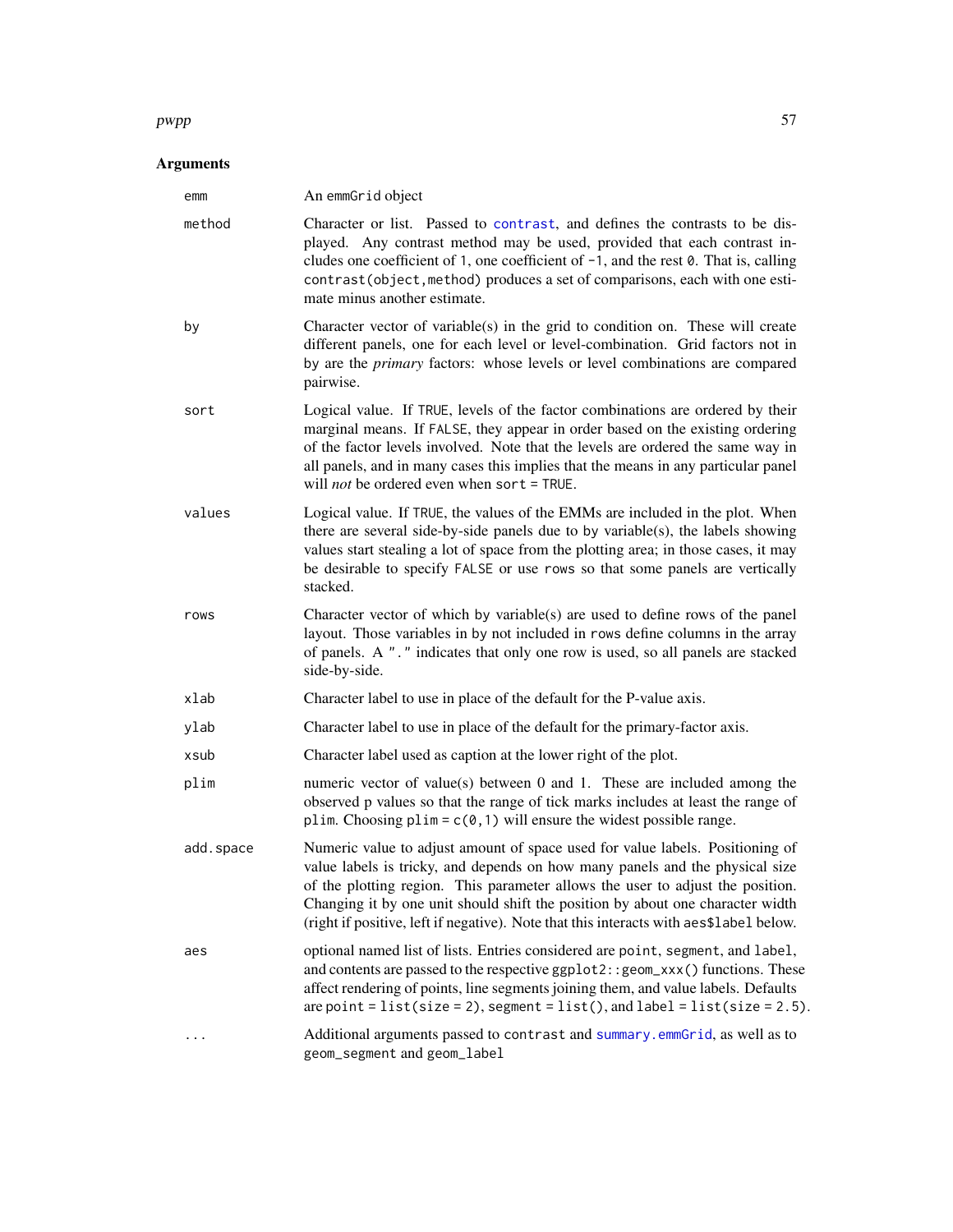Factor levels (or combinations thereof) are plotted on the vertical scale, and P values are plotted on the horizontal scale. Each P value is plotted twice – at vertical positions corresponding to the levels being compared – and connected by a line segment. Thus, it is easy to visualize which P values are small and large, and which levels are compared. In addition, factor levels are color-coded, and the points and half-line segments appear in the color of the other level. The P-value scale is nonlinear, so as to stretch-out smaller P values and compress larger ones. P values smaller than 0.0004 are altered and plotted in a way that makes them more distinguishable from one another.

If xlab, ylab, and xsub are not provided, reasonable labels are created. xsub is used to note special features; e.g., equivalence thresholds or one-sided tests.

#### Note

The **ggplot2** and scales packages must be installed in order for pwpp to work.

Additional plot aesthetics are available by adding them to the returned object; see the examples

### See Also

A numerical display of essentially the same results is available from [pwpm](#page-54-0)

#### Examples

```
pigs.lm <- lm(log(conc) ~ source * factor(percent), data = pigs)
e^{m m} = emmeans(pigs.lm, \sim percent | source)
pwpp(emm)
pwp(\text{emm}, \text{method} = "trt.vs.ctr11", type = "response", side = ">")# custom aesthetics:
my.aes <- list(point = list(shape = "square"),
               segment = list(linetype = "dashed", color = "red"),
               label = list(family = "serif", fontface = "italic"))
my.pal <- c("darkgreen", "blue", "magenta", "orange")
pwpp(emm, aes = my.aes) + ggplot2::scale_color_manual(values = my.pal)
```
<span id="page-57-0"></span>

qdrg *Quick and dirty reference grid*

# Description

This function may make it possible to compute a reference grid for a model object that is otherwise not supported.

#### Usage

```
qdrg(formula, data, coef, mcmc, vcov, object, df, subset, weights, contrasts,
 link, qr, ...)
```
 $58$  qdrg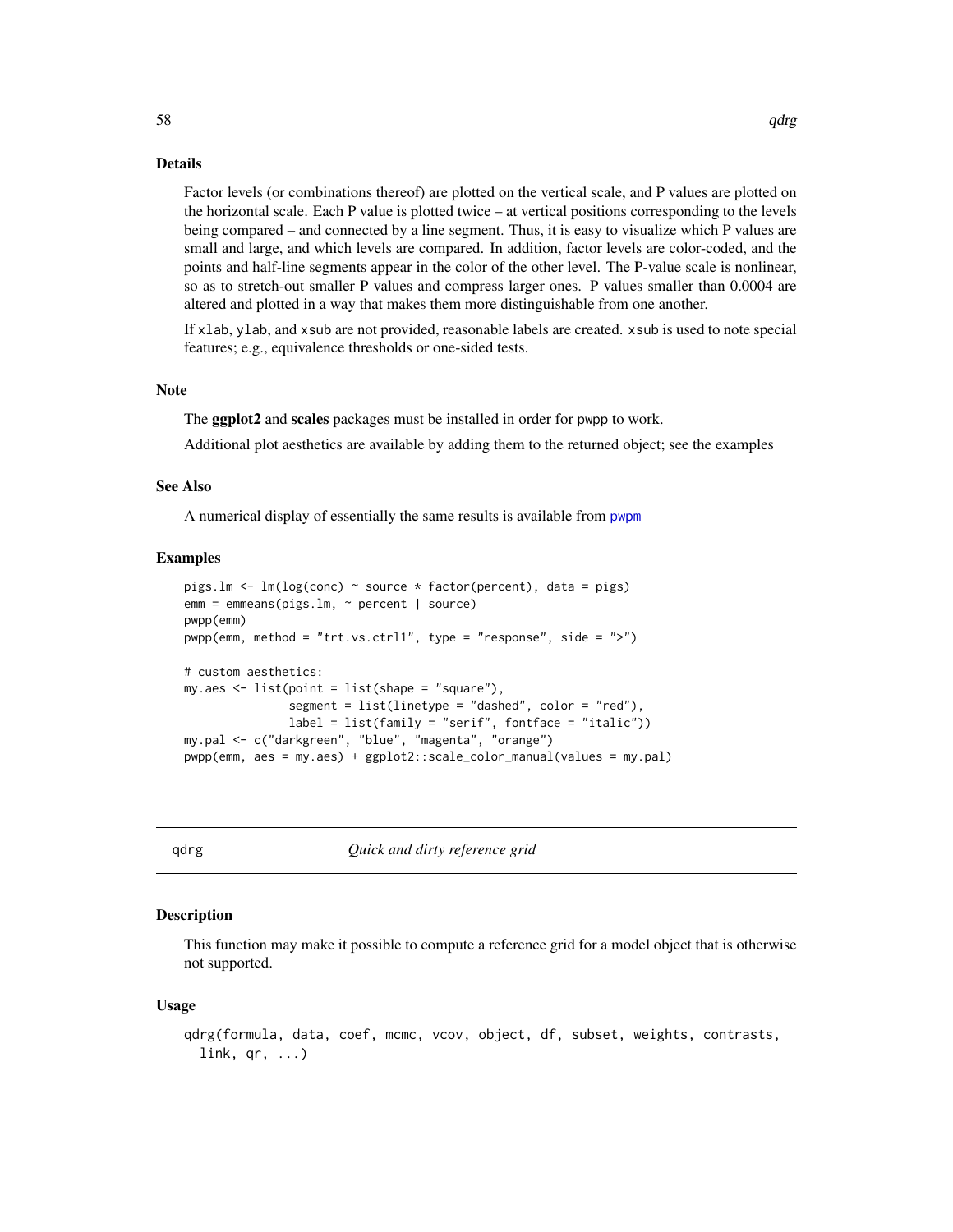# qdrg 59 September 2006 September 2006 September 2006 September 2006 September 2006 September 2006 September 20

# Arguments

| formula     | Formula for the fixed effects                                                                                                               |
|-------------|---------------------------------------------------------------------------------------------------------------------------------------------|
| data        | Dataset containing the variables in the model                                                                                               |
| coef        | Fixed-effect regression coefficients (must conform to formula)                                                                              |
| mcmc        | Posterior sample of fixed-effect coefficients                                                                                               |
| <b>VCOV</b> | Variance-covariance matrix of the fixed effects                                                                                             |
| object      | Optional model object. If provided, it is used to set certain other arguments, if<br>not specified. See Details.                            |
| df          | Error degrees of freedom                                                                                                                    |
| subset      | Subset of data used in fitting the model                                                                                                    |
| weights     | Weights used in fitting the model                                                                                                           |
| contrasts   | List of contrasts specified in fitting the model                                                                                            |
| link        | Link function (character or list) used, if a generalized linear model. (Note: re-<br>sponse transformations are auto-detected from formula) |
| qr          | QR decomposition of the model matrix; needed only if there are NAs in coef.                                                                 |
| .           | Optional arguments passed to ref_grid                                                                                                       |

### Details

If object is specified, it is used to try to obtain certain other arguments, as detailed below. The user should ensure that these defaults will work. The default values for the arguments are as follows:

- formula: Required unless obtainable via formula(object)
- data: Required if variables are not in parent.frame() or obtainable via object\$data
- coef: coef(object)
- mcmc: object\$sample
- vcov: vcov(object)
- df: Set to Inf if not available in object\$df.residual
- subset: NULL (so that all observations in data are used)
- contrasts: NULL (so that getOption("contrasts") is used)

The functions [qdrg](#page-57-0) and emmobj are close cousins, in that they both produce emmGrid objects. When starting with summary statistics for an existing grid, emmobj is more useful, while qdrg is more useful when starting from a fitted model.

# Value

An emmGrid object constructed from the arguments

# See Also

[emmobj](#page-28-0) for an alternative way to construct an emmGrid.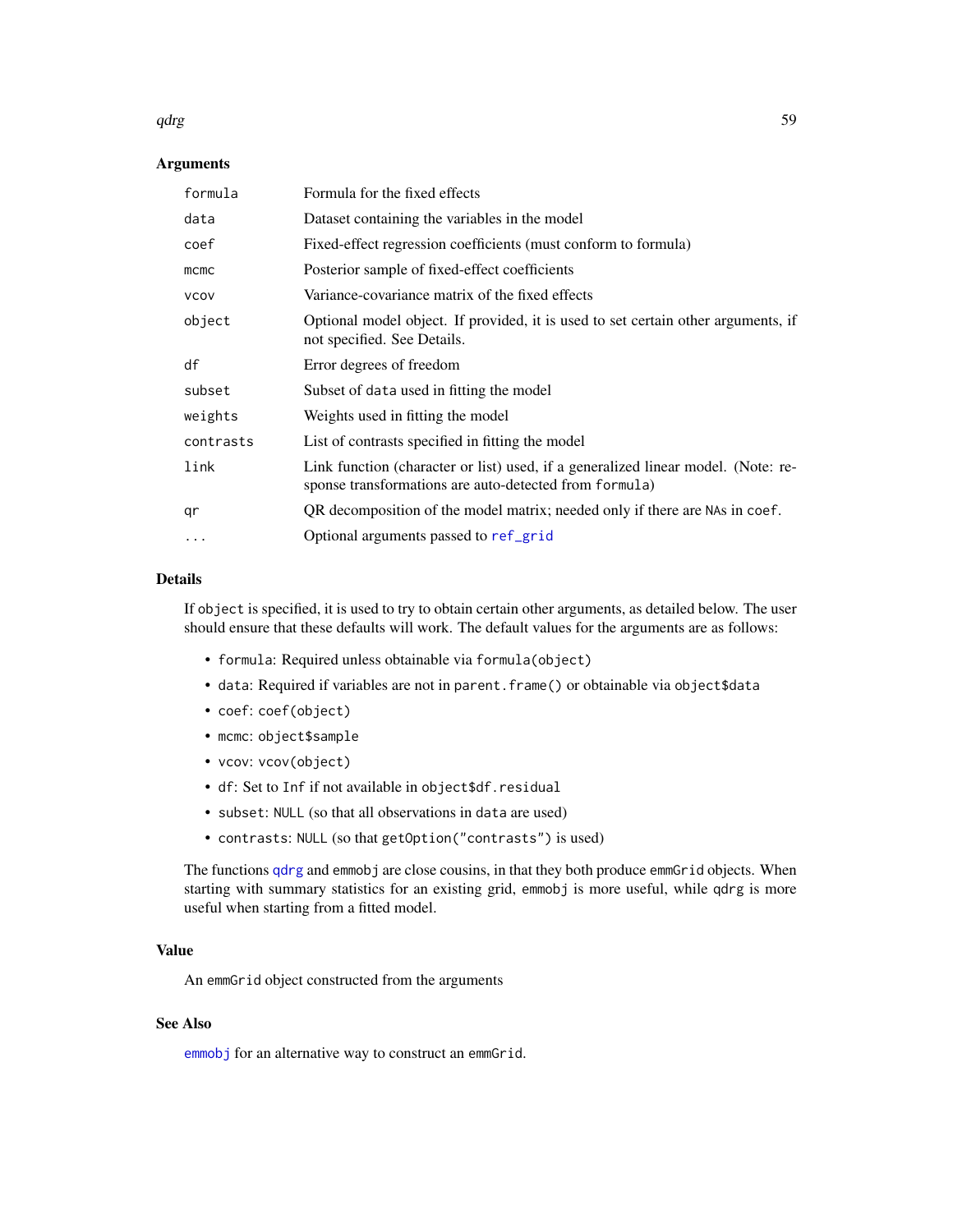### Examples

```
if (require(biglm)) {
 # Post hoc analysis of a "biglm" object -- not supported by emmeans
 bigmod \leq biglm(log(conc) \sim source + factor(percent), data = pigs)
 rg2 <- qdrg(object = bigmod, data = pigs)
 summary(emmeans(rg2, "source"), type = "response")
}
if(require(coda) && require(lme4)) {
 # Use a stored example having a posterior sample
 # Model is based on the data in lme4::cbpp
 post <- readRDS(system.file("extdata", "cbpplist", package = "emmeans"))$post.beta
 rg1 <- qdrg(\sim size + period, data = lme4::cbpp, mcmc = post, link = "logit")
 summary(rg1, type = "response")
}
```
rbind.emmGrid *Combine or subset* emmGrid *objects*

#### Description

These functions provide methods for [rbind](#page-0-0) and [\[](#page-0-0) that may be used to combine emmGrid objects together, or to extract a subset of cases. The primary reason for doing this would be to obtain multiplicity-adjusted results for smaller or larger families of tests or confidence intervals.

### Usage

```
## S3 method for class 'emmGrid'
rbind(..., \text{ deparse. level} = 1, \text{ adjust} = "bonferroni")## S3 method for class 'emmGrid'
e1 + e2## S3 method for class 'emm_list'
rbind(..., which, adjust = "bonferroni")## S3 method for class 'emmGrid'
x[i, addjust, drop.levels = TRUE, ...]## S3 method for class 'emmGrid'
subset(x, subset, ...)
```
#### Arguments

... Additional arguments: In rbind, object(s) of class emmGrid. In "[", it is ignored. In subset, it is passed to [.emmGrid]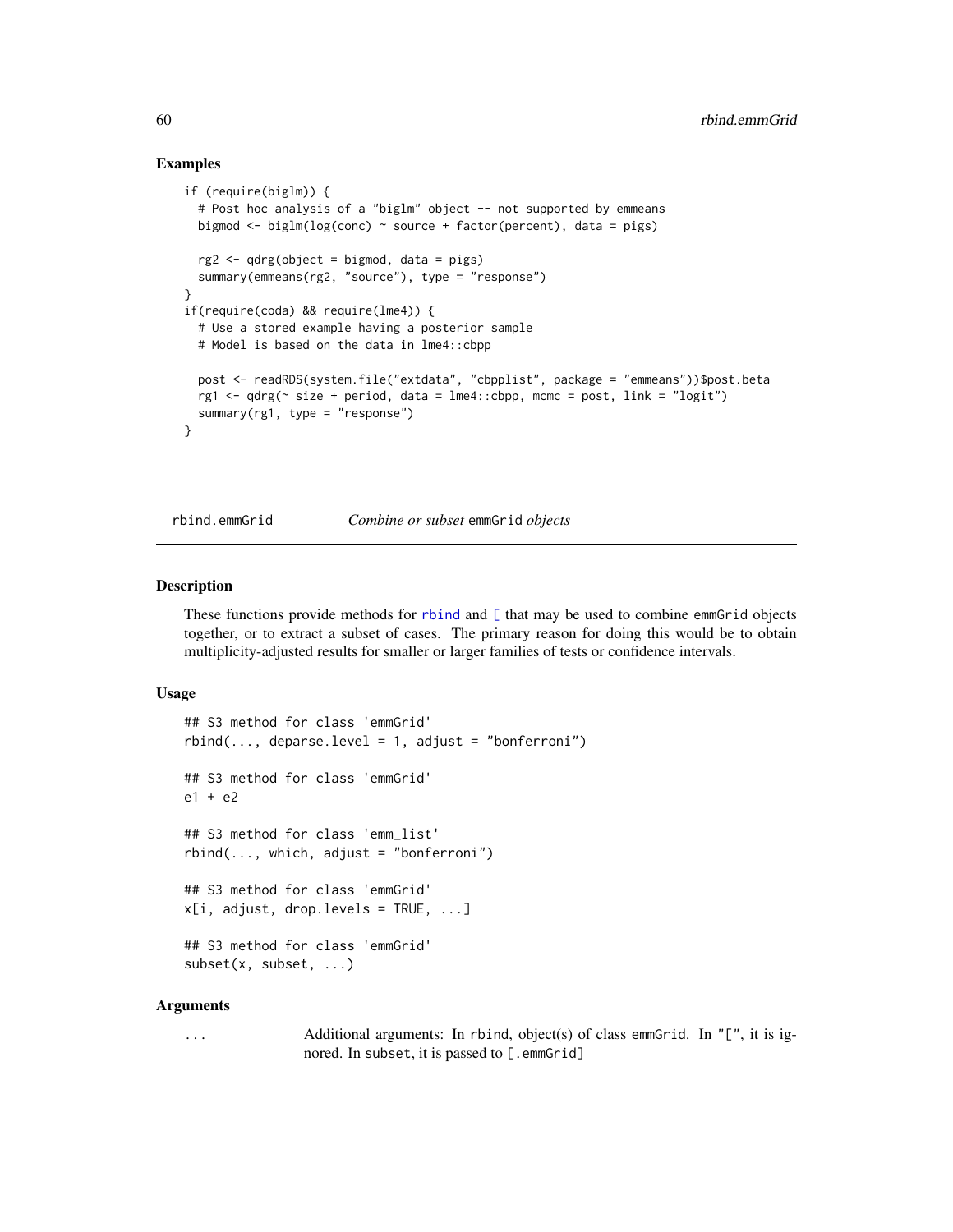# rbind.emmGrid 61

| deparse.level | (required but not used)                                                                                                              |
|---------------|--------------------------------------------------------------------------------------------------------------------------------------|
| adjust        | Character value passed to update.emmGrid                                                                                             |
| e1            | An emmGrid object                                                                                                                    |
| e2            | Another emmGrid object                                                                                                               |
| which         | Integer vector of subset of elements to use; if missing, all are combined                                                            |
| $\times$      | An emmGrid object to be subsetted                                                                                                    |
| $\mathbf{i}$  | Integer vector of indexes                                                                                                            |
| drop.levels   | Logical value. If TRUE, the "levels" slot in the returned object is updated to<br>hold only the predictor levels that actually occur |
| subset        | logical expression indicating which rows of the grid to keep                                                                         |

### Value

A revised object of class emmGrid

The result of  $e1 + e2$  is the same as  $rbind(e1, e2)$ 

The rbind method for emm\_list objects simply combines the emmGrid objects comprising the first element of ....

# Note

rbind throws an error if there are incompatibilities in the objects' coefficients, covariance structures, etc. But they are allowed to have different factors; a missing level '.' is added to factors as needed.

### Examples

```
warp.lm <- lm(breaks ~ wool * tension, data = warpbreaks)
warp.rg <- ref_grid(warp.lm)
# Do all pairwise comparisons within rows or within columns,
# all considered as one faily of tests:
w.t <- pairs(emmeans(warp.rg, ~ wool | tension))
t.w <- pairs(emmeans(warp.rg, ~ tension | wool))
rbind(w.t, t.w, adjust = "mvt")update(w.t + t.w, adjust = "fdr") ## same as above except for adjustment
### Working with 'emm_list' objects
mod <- lm(conc ~ source + factor(percent), data = pigs)
all \leq emmeans(mod, list(src = pairwise \sim source, pct = consec \sim percent))
rbind(all, which = c(2, 4), adjust = "mvt")# Show only 3 of the 6 cases
summary(warp.rg[c(2, 4, 5)])
# After-the-fact 'at' specification
subset(warp.rg, wool == "A") ## or warp.rg |> subset(wool == "A")
```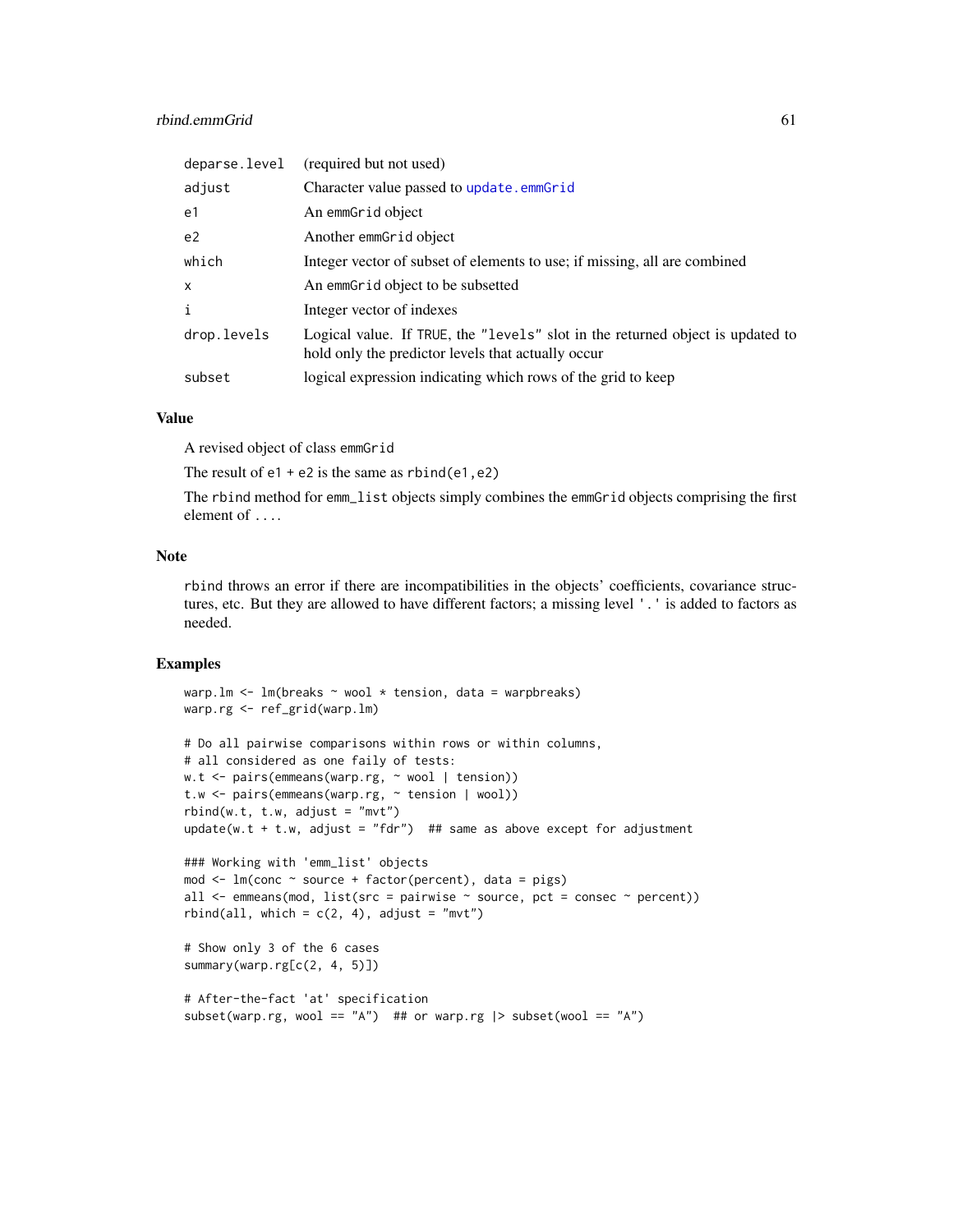<span id="page-61-0"></span>

Using a fitted model object, determine a reference grid for which estimated marginal means are defined. The resulting ref\_grid object encapsulates all the information needed to calculate EMMs and make inferences on them.

# Usage

```
ref_grid(object, at, cov.reduce = mean,
 cov.keep = get_emm_option("cov.keep"), mult.names, mult.levs,
 options = get_emm_option("ref_grid"), data, df, type, transform, nesting,
 offset, sigma, ...)
```
# Arguments

| object     | An object produced by a supported model-fitting function, such as 1m. Many<br>models are supported. See vignette("models", "emmeans").                                                                                                                                                                                                                                 |
|------------|------------------------------------------------------------------------------------------------------------------------------------------------------------------------------------------------------------------------------------------------------------------------------------------------------------------------------------------------------------------------|
| at         | Optional named list of levels for the corresponding variables                                                                                                                                                                                                                                                                                                          |
| cov.reduce | A function, logical value, or formula; or a named list of these. Each covariate<br>not specified in cov. keep or at is reduced according to these specifications. See<br>the section below on "Using cov. reduce and cov. keep".                                                                                                                                       |
| cov.keep   | Character vector: names of covariates that are not to be reduced; these are<br>treated as factors and used in weighting calculations. cov. keep may also in-<br>clude integer value(s), and if so, the maximum of these is used to set a threshold<br>such that any covariate having no more than that many unique values is auto-<br>matically included in cov. keep. |
| mult.names | Character value: the name(s) to give to the pseudo-factor(s) whose levels delin-<br>eate the elements of a multivariate response. If this is provided, it overrides the<br>$default name(s) used for class(object) when it has a multivariate response$<br>(e.g., the default is "rep. meas" for "mlm" objects).                                                       |
| mult.levs  | A named list of levels for the dimensions of a multivariate response. If there<br>is more than one element, the combinations of levels are used, in expand.grid<br>order. The (total) number of levels must match the number of dimensions. If<br>mult.name is specified, this argument is ignored.                                                                    |
| options    | If non-NULL, a named list of arguments to pass to update.emmGrid, just after<br>the object is constructed.                                                                                                                                                                                                                                                             |
| data       | A data. frame to use to obtain information about the predictors (e.g. factor<br>levels). If missing, then recover_data is used to attempt to reconstruct the<br>data. See the note with recover_data for an important precaution.                                                                                                                                      |
| df         | Numeric value. This is equivalent to specifying options(df = df). See update.emmGrid.                                                                                                                                                                                                                                                                                  |
| type       | Character value. If provided, this is saved as the "predict.type" setting. See<br>update.emmGrid and the section below on prediction types and transformations.                                                                                                                                                                                                        |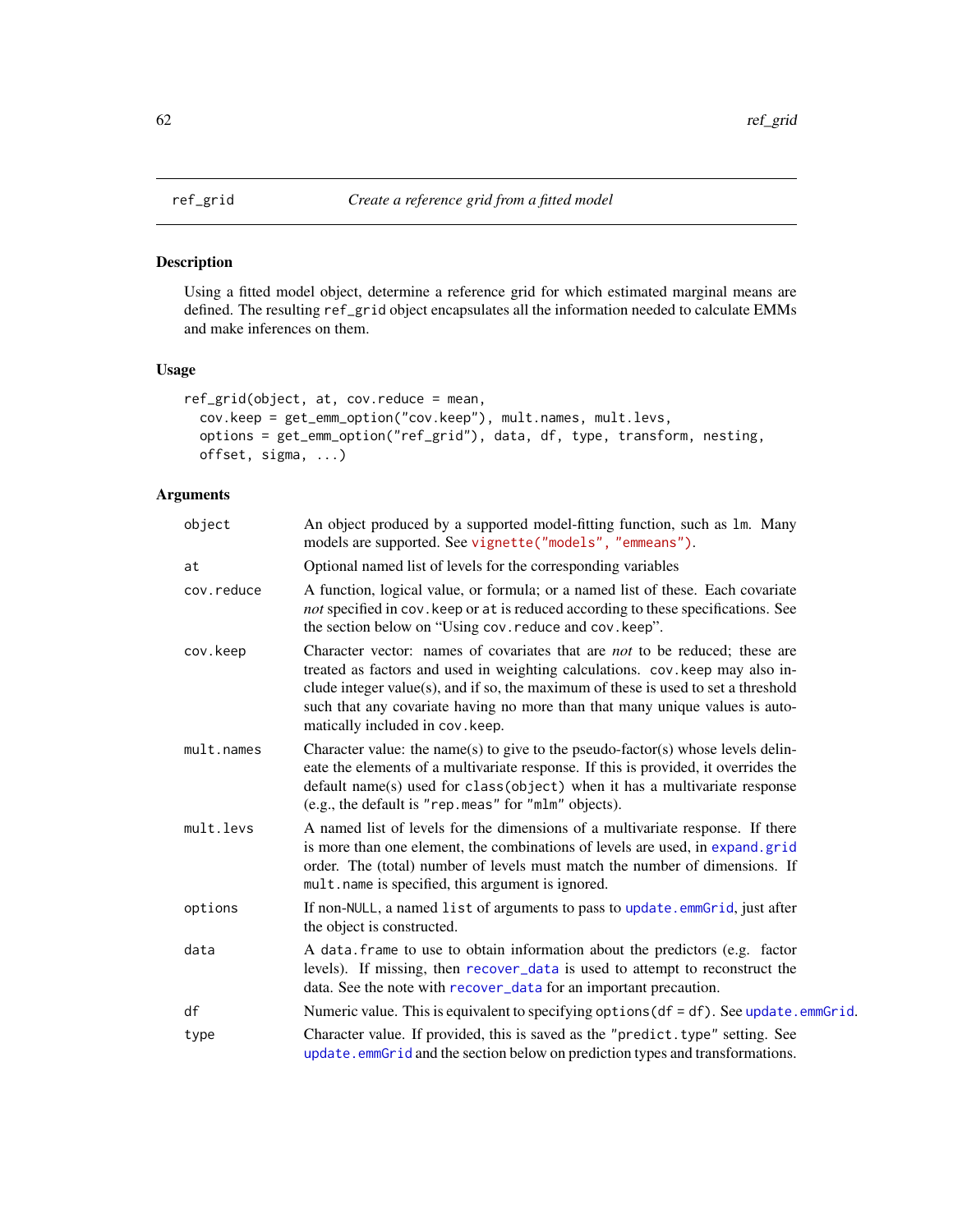| transform | Character, logical, or list. If non-missing, the reference grid is reconstructed via<br>regrid with the given transform argument. See the section below on predic-<br>tion types and transformations.                                                                                                                                                             |
|-----------|-------------------------------------------------------------------------------------------------------------------------------------------------------------------------------------------------------------------------------------------------------------------------------------------------------------------------------------------------------------------|
| nesting   | If the model has nested fixed effects, this may be specified here via a character<br>vector or named list specifying the nesting structure. Specifying nesting<br>overrides any nesting structure that is automatically detected. See the section<br>below on Recovering or Overriding Model Information.                                                         |
| offset    | Numeric scalar value (if a vector, only the first element is used). This may<br>be used to add an offset, or override offsets based on the model. A common<br>usage would be to specify of fset $= 0$ for a Poisson regression model, so that<br>predictions from the reference grid become rates relative to the offset that had<br>been specified in the model. |
| sigma     | Numeric value to use for subsequent predictions or back-transformation bias<br>adjustments. If not specified, we use sigma(object), if available, and NULL<br>otherwise.                                                                                                                                                                                          |
| $\ddots$  | Optional arguments passed to summary.emmGrid, emm_basis, and recover_data,<br>such as params, vcov. (see Covariance matrix below), or options such as mode<br>for specific model types (see vignette("models", "emmeans")).                                                                                                                                       |

### Details

To users, the ref\_grid function itself is important because most of its arguments are in effect arguments of [emmeans](#page-19-0) and related functions, in that those functions pass their ... arguments to ref\_grid.

The reference grid consists of combinations of independent variables over which predictions are made. Estimated marginal means are defined as these predictions, or marginal averages thereof. The grid is determined by first reconstructing the data used in fitting the model (see [recover\\_data](#page-35-0)), or by using the data.frame provided in data. The default reference grid is determined by the observed levels of any factors, the ordered unique values of character-valued predictors, and the results of cov.reduce for numeric predictors. These may be overridden using at. See also the section below on recovering/overriding model information.

### Value

An object of the S4 class "emmGrid" (see [emmGrid-class](#page-23-0)). These objects encapsulate everything needed to do calculations and inferences for estimated marginal means, and contain nothing that depends on the model-fitting procedure.

### Using cov.reduce and cov.keep

The cov. keep argument was not available in **emmeans** versions 1.4.1 and earlier. Any covariates named in this list are treated as if they are factors: all the unique levels are kept in the reference grid. The user may also specify an integer value, in which case any covariate having no more than that number of unique values is implicitly included in cov.keep. The default for cove.keep is set and retrieved via the [emm\\_options](#page-30-0) framework, and the system default is "2", meaning that covariates having only two unique values are automatically treated as two-level factors. See also the Note below on backward compatibility.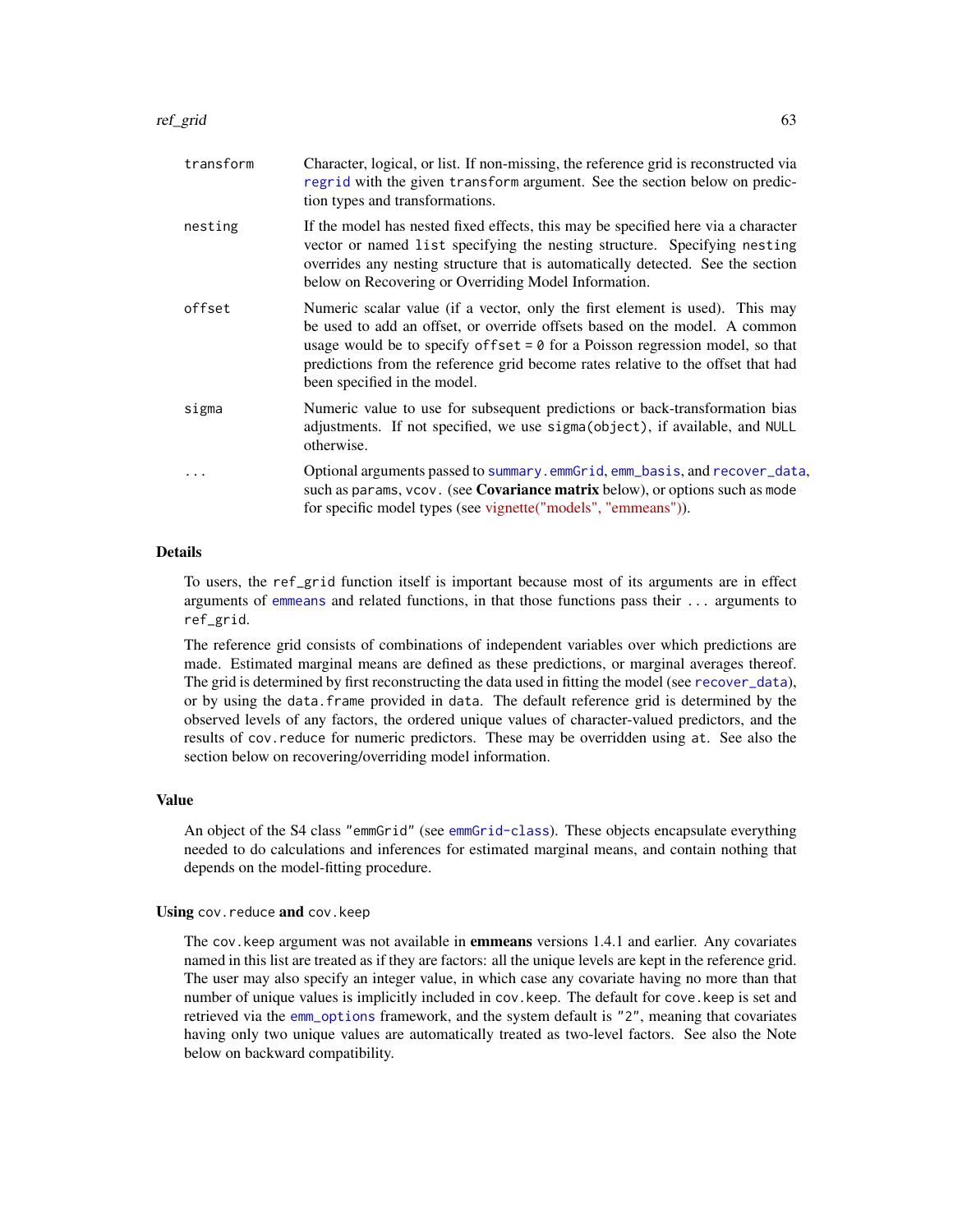There is a subtle distinction between including a covariate in cov.keep and specifying its values manually in at: Covariates included in cov.keep are treated as factors for purposes of weighting, while specifying levels in at will not include the covariate in weighting. See the mtcars.lm example below for an illustration.

cov.reduce may be a function, logical value, formula, or a named list of these. If a single function, it is applied to each covariate. If logical and TRUE, mean is used. If logical and FALSE, it is equivalent to including all covariates in cov.keep. Use of 'cov.reduce = FALSE' is inadvisable because it can result in a huge reference grid; it is far better to use cov.keep.

If a formula (which must be two-sided), then a model is fitted to that formula using  $\text{Im}$ ; then in the reference grid, its response variable is set to the results of [predict](#page-0-0) for that model, with the reference grid as newdata. (This is done *after* the reference grid is determined.) A formula is appropriate here when you think experimental conditions affect the covariate as well as the response.

To allow for situations where a simple lm() call as described above won't be adequate, a formula of the form  $ext$   $\sim$  fcnname is also supported, where the left-hand side may be ext, extern, or external (and must *not* be a predictor name) and the right-hand side is the name of an existing function. The function is called with one argument, a data frame with columns for each variable in the reference grid. The function is expected to use that frame as new data to be used to obtain predictions for one or more models; and it should return a named list or data frame with replacement values for one or more of the covariates.

If cov.reduce is a named list, then the above criteria are used to determine what to do with covariates named in the list. (However, formula elements do not need to be named, as those names are determined from the formulas' left-hand sides.) Any unresolved covariates are reduced using "mean".

Any cov.reduce of cov.keep specification for a covariate also named in at is ignored.

### Interdependent covariates

Care must be taken when covariate values depend on one another. For example, when a polynomial model was fitted using predictors x,  $x^2$  (equal to  $x^2$ ), and x3 (equal to  $x^3$ ), the reference grid will by default set x2 and x3 to their means, which is inconsistent. The user should instead use the at argument to set these to the square and cube of mean $(x)$ . Better yet, fit the model using a formula involving poly(x, 3) or  $I(x^2)$  and  $I(x^3)$ ; then there is only x appearing as a covariate; it will be set to its mean, and the model matrix will have the correct corresponding quadratic and cubic terms.

### Matrix covariates

Support for covariates that appear in the dataset as matrices is very limited. If the matrix has but one column, it is treated like an ordinary covariate. Otherwise, with more than one column, each column is reduced to a single reference value – the result of applying cov. reduce to each column (averaged together if that produces more than one value); you may not specify values in at; and they are not treated as variables in the reference grid, except for purposes of obtaining predictions.

### Recovering or overriding model information

Ability to support a particular class of object depends on the existence of recover\_data and emm\_basis methods – see [extending-emmeans](#page-35-1) for details. The call methods("recover\_data") will help identify these.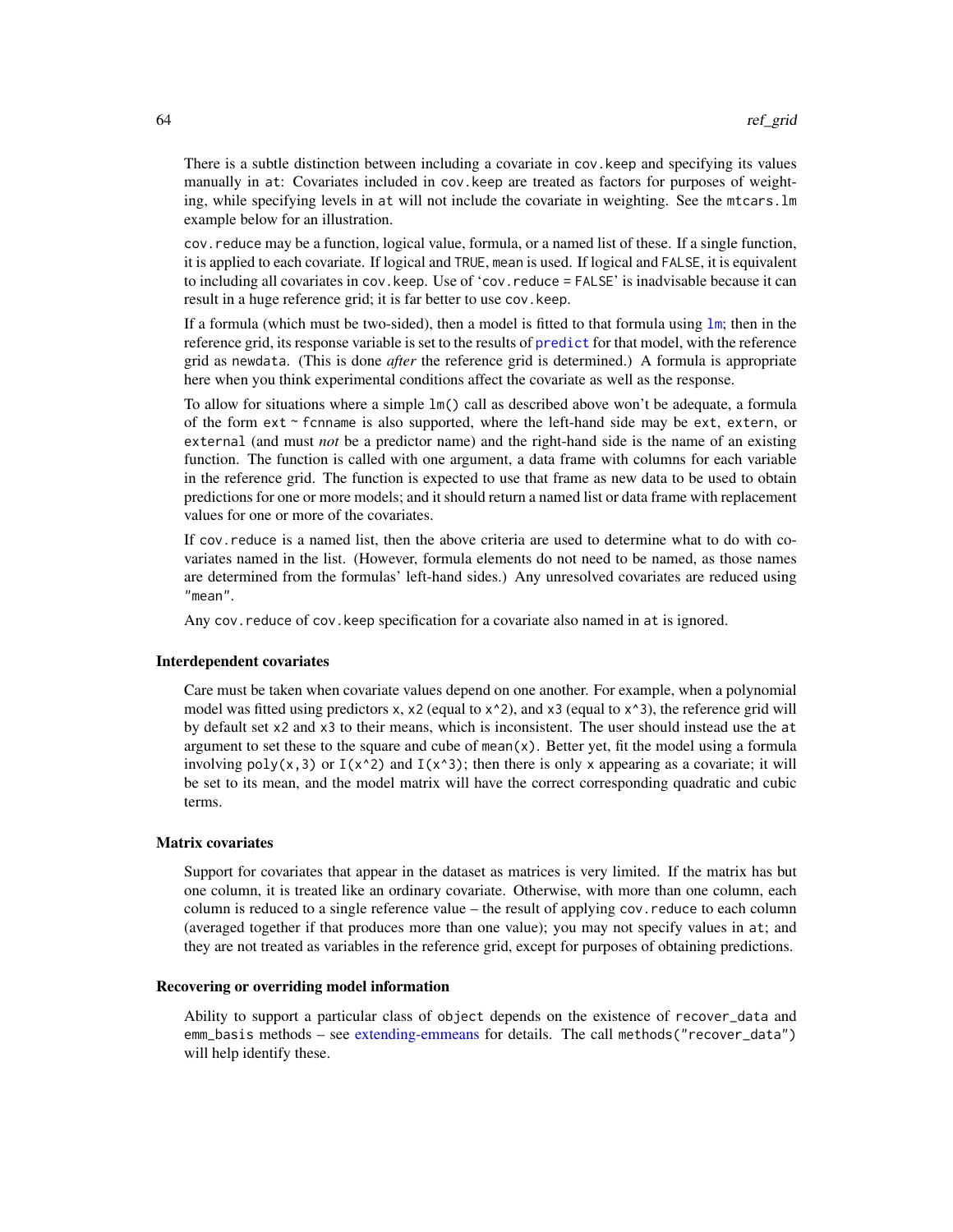### ref\_grid 65

**Data.** In certain models, (e.g., results of [glmer.nb](#page-0-0)), it is not possible to identify the original dataset. In such cases, we can work around this by setting data equal to the dataset used in fitting the model, or a suitable subset. Only the complete cases in data are used, so it may be necessary to exclude some unused variables. Using data can also help save computing, especially when the dataset is large. In any case, data must represent all factor levels used in fitting the model. It *cannot* be used as an alternative to at. (Note: If there is a pattern of NAs that caused one or more factor levels to be excluded when fitting the model, then data should also exclude those levels.)

Covariance matrix. By default, the variance-covariance matrix for the fixed effects is obtained from object, usually via its [vcov](#page-0-0) method. However, the user may override this via a vcov. argument, specifying a matrix or a function. If a matrix, it must be square and of the same dimension and parameter order of the fixed effects. If a function, must return a suitable matrix when it is called with object as its only argument.

Nested factors. Having a nesting structure affects marginal averaging in emmeans in that it is done separately for each level (or combination thereof) of the grouping factors. ref\_grid tries to discern which factors are nested in other factors, but it is not always obvious, and if it misses some, the user must specify this structure via nesting; or later using [update.emmGrid](#page-77-0). The nesting argument may be a character vector, a named list, or NULL. If a list, each name should be the name of a single factor in the grid, and its entry a character vector of the name(s) of its grouping factor(s). nested may also be a character value of the form "factor1 %in% (factor2\*factor3)" (the parentheses are optional). If there is more than one such specification, they may be appended separated by commas, or as separate elements of a character vector. For example, these specifications are equivalent: nesting = list(state = "country",city = c("state","country"), nesting = "state %in% country,city %in% (state\*country)", and nesting = c("state %in% country","city %in% state\*country").

### Predictors with subscripts and data-set references

When the fitted model contains subscripts or explicit references to data sets, the reference grid may optionally be post-processed to simplify the variable names, depending on the simplify. names option (see [emm\\_options](#page-30-0)), which by default is TRUE. For example, if the model formula is data1\$resp  $\sim$  data1\$trt + data2[[3]] + data2[["cov"]], the simplified predictor names (for use, e.g., in the specs for [emmeans](#page-19-0)) will be trt, data2[[3]], and cov. Numerical subscripts are not simplified; nor are variables having simplified names that coincide, such as if data2\$trt were also in the model.

Please note that this simplification is performed *after* the reference grid is constructed. Thus, nonsimplified names must be used in the at argument (e.g., at = list( $\text{data2}$ ["cov"] = 2:4).

If you don't want names simplified, use emm\_options(simplify.names = FALSE).

#### Prediction types and transformations

Transformations can exist because of a link function in a generalized linear model, or as a response transformation, or even both. In many cases, they are auto-detected, for example a model formula of the form sqrt(y)  $\sim \ldots$  Even transformations containing multiplicative or additive constants, such as  $2 \star \sqrt{(y + pi)} \sim \ldots$ , are auto-detected. A response transformation of  $y + 1 \sim \ldots$  is *not* autodetected, but I(y + 1)  $\sim$  ... is interpreted as identity(y + 1)  $\sim$  ... A warning is issued if it gets too complicated. Complex transformations like the Box-Cox transformation are not auto-detected; but see the help page for [make.tran](#page-45-0) for information on some advanced methods.

There is a subtle difference between specifying 'type = "response"' and 'transform = "response"'. While the summary statistics for the grid itself are the same, subsequent use in [emmeans](#page-19-0) will yield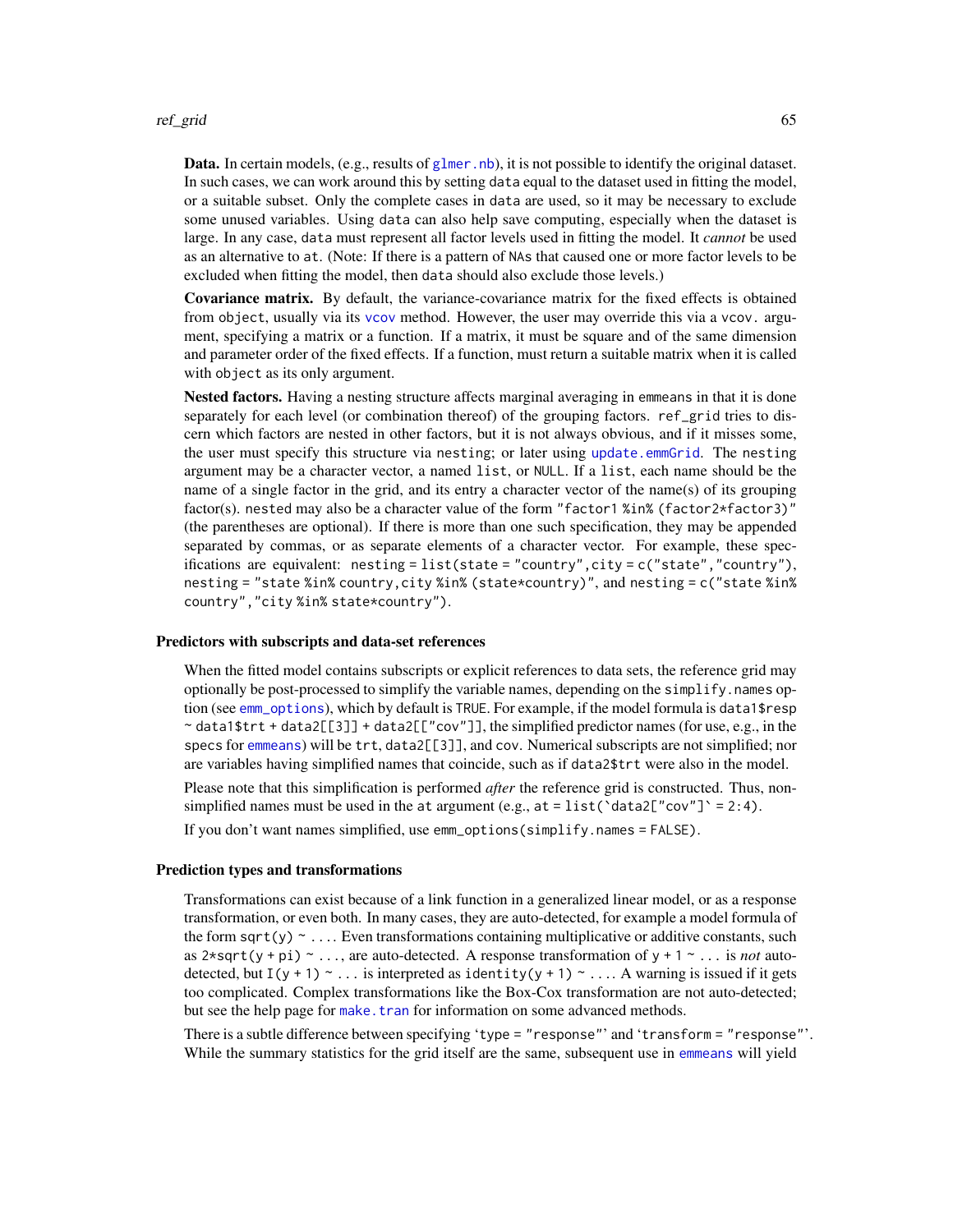different results if there is a response transformation or link function. With 'type = "response"', EMMs are computed by averaging together predictions on the *linear-predictor* scale and then backtransforming to the response scale; while with 'transform = "response"', the predictions are already on the response scale so that the EMMs will be the arithmetic means of those response-scale predictions. To add further to the possibilities, *geometric* means of the response-scale predictions are obtainable via 'transform = "log", type = "response"'. See also the help page for [regrid](#page-66-0).

### Optional side effect

If the save.ref\_grid option is set to TRUE (see [emm\\_options](#page-30-0)), The most recent result of ref\_grid, whether called directly or indirectly via [emmeans](#page-19-0), [emtrends](#page-33-0), or some other function that calls one of these, is saved in the user's environment as .Last.ref\_grid. This facilitates checking what reference grid was used, or reusing the same reference grid for further calculations. This automatic saving is disabled by default, but may be enabled via 'emm\_options(save.ref\_grid = TRUE)'.

### Note

The system default for cov.keep causes models containing indicator variables to be handled differently than in **emmeans** version 1.4.1 or earlier. To replicate older analyses, change the default via  $'emm\_options(cov.keep = character(0))'.$ 

Some earlier versions of **emmeans** offer a covnest argument. This is now obsolete; if covnest is specified, it is harmlessly ignored. Cases where it was needed are now handled appropriately via the code associated with cov.keep.

#### See Also

Reference grids are of class [emmGrid](#page-23-0), and several methods exist for them – for example summary. emmGrid. Reference grids are fundamental to [emmeans](#page-19-0). Supported models are detailed in [vignette\("models"](../doc/models.html), ["emmeans"\)](../doc/models.html). See update.emm $Grid$  for details of arguments that can be in options (or in ...).

### Examples

```
fiber.lm \leq lm(strength \sim machine*diameter, data = fiber)
ref_grid(fiber.lm)
ref\_grid(fiber.lm, at = list(diameter = c(15, 25)))## Not run:
# We could substitute the sandwich estimator vcovHAC(fiber.lm)
# as follows:
summary(ref_grid(fiber.lm, vcov. = sandwich::vcovHAC))
## End(Not run)
# If we thought that the machines affect the diameters
# (admittedly not plausible in this example), then we should use:
ref\_grid(fiber.lm, cov.readuce = diameter ~ machine)### Model with indicator variables as predictors:
mtcars.lm <- lm(mpg \sim disp + wt + vs * am, data = mtcars)(rg.default <- ref_grid(mtcars.lm))
```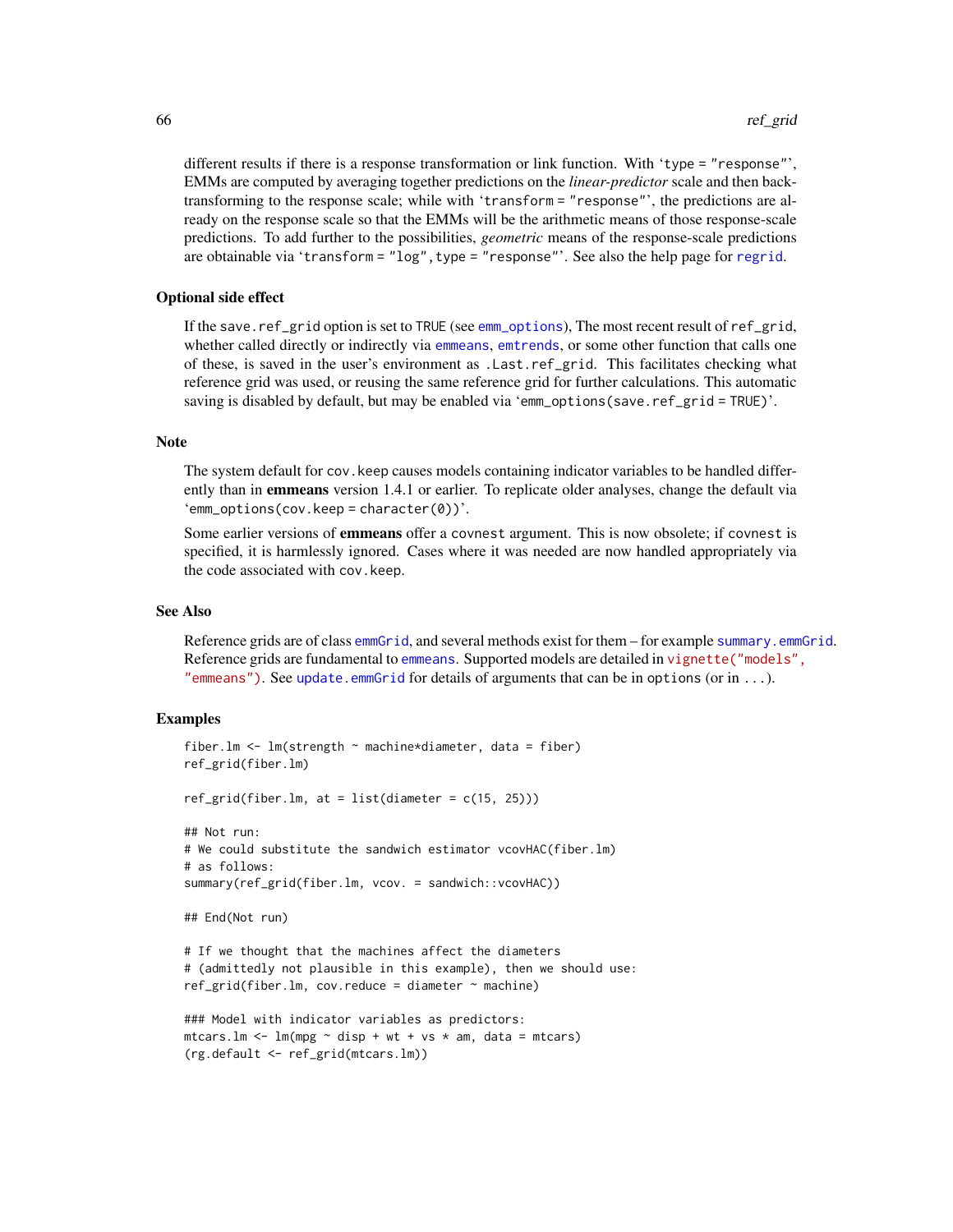### regrid 67

```
(rg.nokeep <- ref_grid(mtcars.lm, cov.keep = character(0)))
(rg.at < -ref\_grid(mtcars.lm, at = list(vs = 0:1, am = 0:1)))# Two of these have the same grid but different weights:
rg.default@grid
rg.at@grid
### Using cov.reduce formulas...
# Above suggests we can vary disp indep. of other factors - unrealistic
rg.alt \leq ref_grid(mtcars.lm, at = list(wt = c(2.5, 3, 3.5)),
    cov.readuce = disp \sim vs \star wt)rg.alt@grid
# Alternative to above where we model sqrt(disp)
disp.mod \leq lm(sqrt(disp) \sim vs \star wt, data = mtcars)
disp.fun <- function(dat)
    list(disp = predict(disp.mod, newdata = dat)^2)rg.alt2 \leftarrow ref\_grid(mtcars.lm, at = list(wt = c(2.5, 3, 3.5)),cov. reduce = external \sim disp. fun)
rg.alt2@grid
# Multivariate example
MOats.lm = lm(yield ~ Block + Variety, data = MOats)ref_grid(MOats.lm, mult.names = "nitro")
# Silly illustration of how to use 'mult.levs' to make comb's of two factors
ref_grid(MOats.lm, mult.levs = list(T=LETTERS[1:2], U=letters[1:2]))
# Using 'params'
require("splines")
my.knots = c(2.5, 3, 3.5)mod = lm(Sepal.Length ~ Species * ns(Sepal.Width, knots = my.knots), data = iris)
## my.knots is not a predictor, so need to name it in 'params'
ref_grid(mod, params = "my.knots")
```
regrid *Reconstruct a reference grid with a new transformation or simulations*

# Description

The typical use of this function is to cause EMMs to be computed on a different scale, e.g., the back-transformed scale rather than the linear-predictor scale. In other words, if you want backtransformed results, do you want to average and then back-transform, or back-transform and then average?

#### Usage

```
regrid(object, transform = c("response", "mu", "unlink", "none", "pass",
  links), inv.link.lbl = "response", predict.type,
```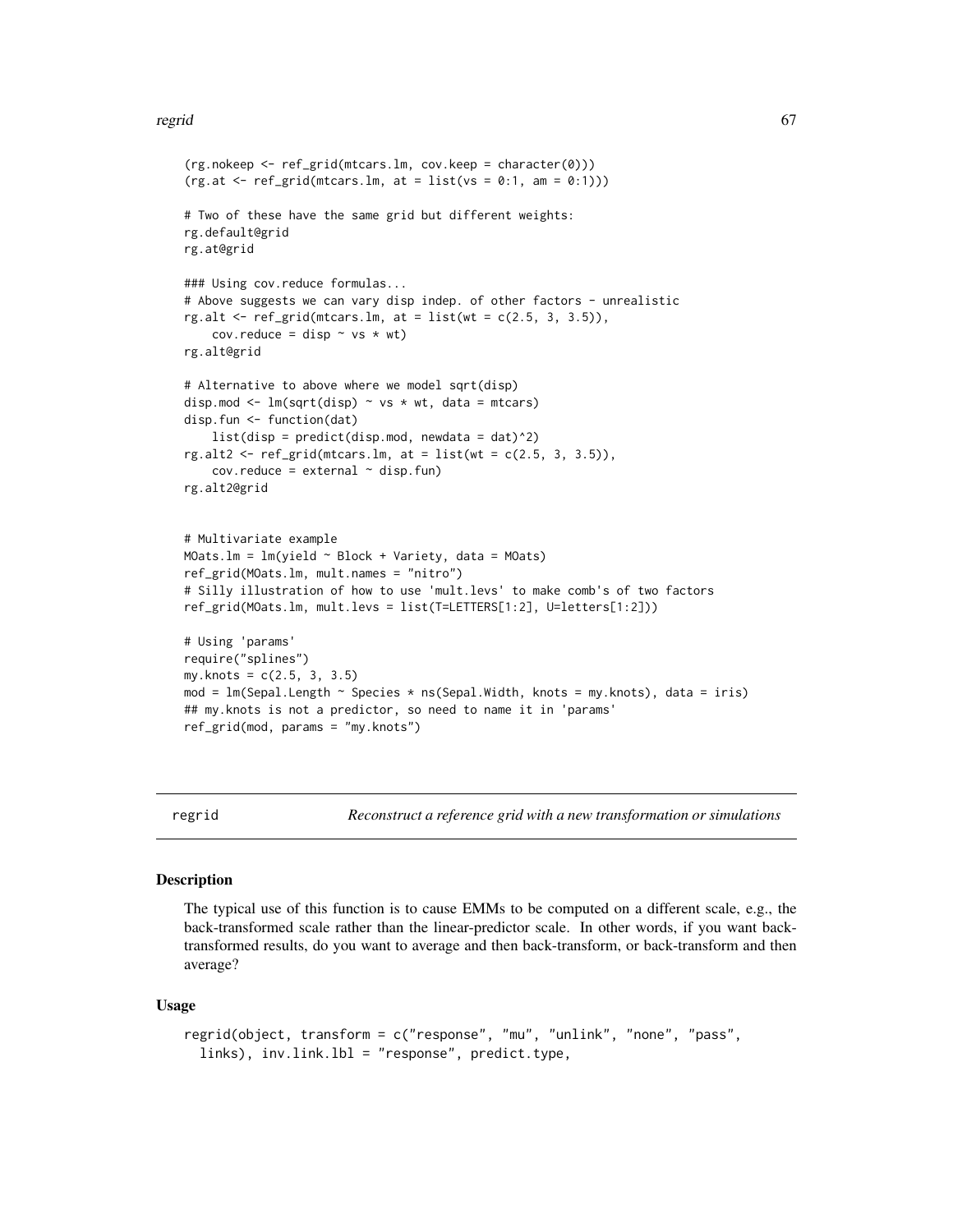68 regrid

```
bias.adjust = get_emm_option("back.bias.adj"), sigma, N.sim,
sim = mvtnorm::rmvnorm, ...)
```
### Arguments

| object       | An object of class emmGrid                                                                                                                                                                                                                                                                                                                                                                                                                                                                                                                                                                                                                                                                                                                                                                                                                                                                                    |
|--------------|---------------------------------------------------------------------------------------------------------------------------------------------------------------------------------------------------------------------------------------------------------------------------------------------------------------------------------------------------------------------------------------------------------------------------------------------------------------------------------------------------------------------------------------------------------------------------------------------------------------------------------------------------------------------------------------------------------------------------------------------------------------------------------------------------------------------------------------------------------------------------------------------------------------|
| transform    | Character, list, or logical value. If "response", "mu", or TRUE, the inverse<br>transformation is applied to the estimates in the grid (but if there is both a<br>link function and a response transformation, "mu" back-transforms only the link<br>part); if "none" or FALSE, object is re-gridded so that its bhat slot contains<br>predict(object) and its linfct slot is the identity. Any internal transfor-<br>mation information is preserved. If transform = "pass", the object is not re-<br>gridded in any way (this may be useful in conjunction with N. sim).<br>If transform is a character value in links (which is the set of valid arguments<br>for the make. link function, excepting "identity"), or if transform is a list of<br>the same form as returned by make. links or make. tran, the results are formu-<br>lated as if the response had been transformed with that link function. |
| inv.link.lbl | Character value. This applies only when transform is in links, and is used to<br>label the predictions if subsequently summarized with type = "response".                                                                                                                                                                                                                                                                                                                                                                                                                                                                                                                                                                                                                                                                                                                                                     |
| predict.type | Character value. If provided, the returned object is updated with the given type<br>to use by default by summary.emmGrid (see update.emmGrid). This may be<br>useful if, for example, when one specifies transform = "log" but desires sum-<br>maries to be produced by default on the response scale.                                                                                                                                                                                                                                                                                                                                                                                                                                                                                                                                                                                                        |
| bias.adjust  | Logical value for whether to adjust for bias in back-transforming (transform =<br>"response"). This requires a value of sigma to exist in the object or be speci-<br>fied.                                                                                                                                                                                                                                                                                                                                                                                                                                                                                                                                                                                                                                                                                                                                    |
| sigma        | Error SD assumed for bias correction (when transform = "response" and a<br>transformation is in effect). If not specified, object@misc\$sigma is used, and<br>an error is thrown if it is not found.                                                                                                                                                                                                                                                                                                                                                                                                                                                                                                                                                                                                                                                                                                          |
| N.sim        | Integer value. If specified and object is based on a frequentist model (i.e., does<br>not have a posterior sample), then a fake posterior sample is generated using the<br>function sim.                                                                                                                                                                                                                                                                                                                                                                                                                                                                                                                                                                                                                                                                                                                      |
| sim          | A function of three arguments (no names are assumed). If N. sim is supplied with<br>a frequentist model, this function is called with respective arguments N. sim,<br>object@bhat, and object@V. The default is the multivariate normal distribu-<br>tion.                                                                                                                                                                                                                                                                                                                                                                                                                                                                                                                                                                                                                                                    |
|              | Ignored.                                                                                                                                                                                                                                                                                                                                                                                                                                                                                                                                                                                                                                                                                                                                                                                                                                                                                                      |

# Details

The regrid function reparameterizes an existing ref.grid so that its linfct slot is the identity matrix and its bhat slot consists of the estimates at the grid points. If transform is TRUE, the inverse transform is applied to the estimates. Outwardly, when transform = "response", the result of [summary.emmGrid](#page-69-0) after applying regrid is identical to the summary of the original object using 'type="response"'. But subsequent EMMs or contrasts will be conducted on the new scale – which is the reason this function exists.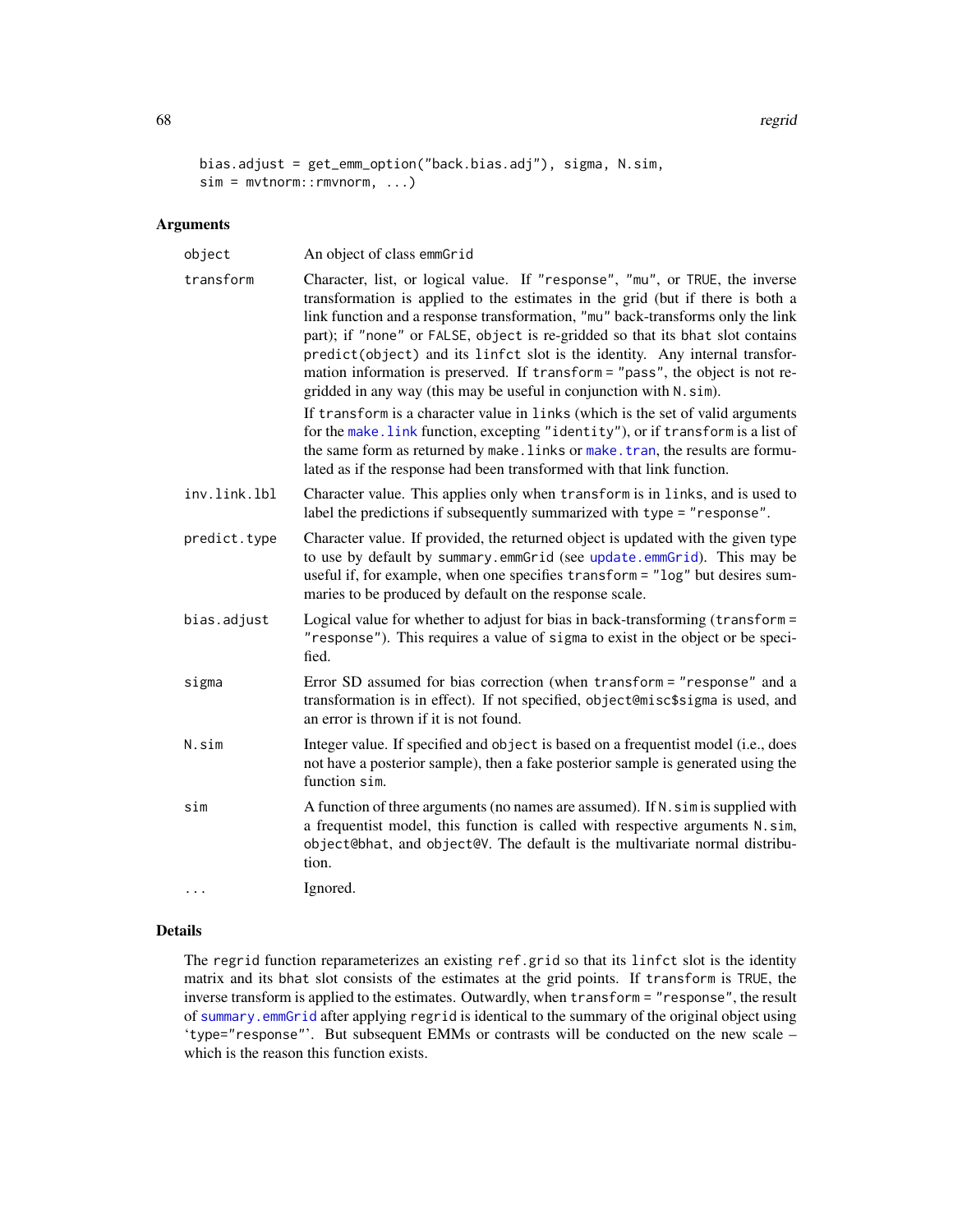### regrid 69 and 200 million and 200 million and 200 million and 200 million and 200 million and 200 million and 200 million and 200 million and 200 million and 200 million and 200 million and 200 million and 200 million and

This function may also be used to simulate a sample of regression coefficients for a frequentist model for subsequent use as though it were a Bayesian model. To do so, specify a value for N.sim and a sample is simulated using the function sim. The grid may be further processed in accordance with the other arguments; or if transform = "pass", it is simply returned with the only change being the addition of the simulated sample.

# Value

An emmGrid object with the requested changes

### Degrees of freedom

In cases where the degrees of freedom depended on the linear function being estimated (e.g., Satterthwaite method), the d.f. from the reference grid are saved, and a kind of "containment" method is substituted in the returned object, whereby the calculated d.f. for a new linear function will be the minimum d.f. among those having nonzero coefficients. This is kind of an *ad hoc* method, and it can over-estimate the degrees of freedom in some cases. An annotation is displayed below any subsequent summary results stating that the degrees-of-freedom method is inherited from the previous method at the time of re-gridding.

### Note

Another way to use regrid is to supply a transform argument to [ref\\_grid](#page-61-0) (either directly of indirectly via [emmeans](#page-19-0)). This is often a simpler approach if the reference grid has not already been constructed.

### Examples

```
pigs.lm <- lm(log(conc) ~ source + factor(percent), data = pigs)
rg <- ref_grid(pigs.lm)
# This will yield EMMs as GEOMETRIC means of concentrations:
(emm1 <- emmeans(rg, "source", type = "response"))
pairs(emm1) ## We obtain RATIOS
# This will yield EMMs as ARITHMETIC means of concentrations:
(emm2 <- emmeans(regrid(rg, transform = "response"), "source"))
pairs(emm2) ## We obtain DIFFERENCES
# Same result, useful if we hadn't already created 'rg'
# emm2 <- emmeans(pigs.lm, "source", transform = "response")
# Simulate a sample of regression coefficients
set.seed(2.71828)
rgb <- regrid(rg, N.sim = 200, transform = "pass")
emmeans(rgb, "source", type = "response") ## similar to emm1
```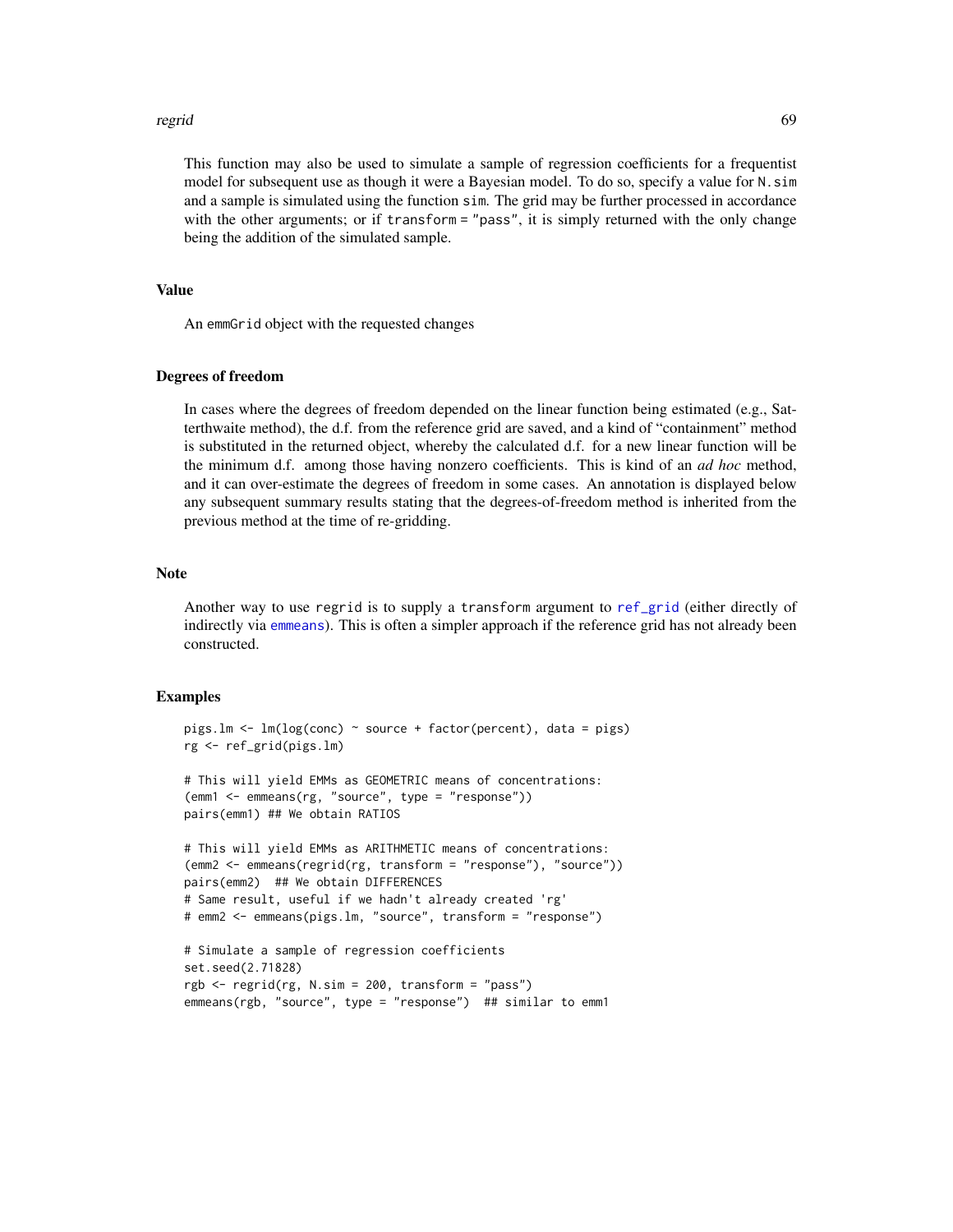Miscellaneous methods for emmGrid objects

# Usage

```
## S3 method for class 'emmGrid'
str(object, ...)
## S3 method for class 'emmGrid'
print(x, ..., export = FALSE)## S3 method for class 'emmGrid'
vcov(object, ...)
```
# Arguments

| object   | An emmGrid object                                                                                                                                                            |
|----------|------------------------------------------------------------------------------------------------------------------------------------------------------------------------------|
| $\cdots$ | (required but not used)                                                                                                                                                      |
| x        | An emmGrid object                                                                                                                                                            |
| export   | Logical value. If FALSE, the object is printed. If TRUE, a list is invisibly returned,<br>which contains character elements named summary and annotations that may           |
|          | be saved or displayed as the user sees fit. summary is a character matrix (or list of<br>such matrices, if a by variable is in effect), annotations is a character vector of |
|          | the annotations that would have been printed below the summary or summaries.                                                                                                 |

# Value

The vcov method returns a symmetric matrix of variances and covariances for predict.emmGrid(object, type  $=$  " $1p$ ")

<span id="page-69-0"></span>summary.emmGrid *Summaries, predictions, intervals, and tests for* emmGrid *objects*

# <span id="page-69-1"></span>Description

These are the primary methods for obtaining numerical or tabular results from an emmGrid object. summary.emmGrid is the general function for summarizing emmGrid objects. It also serves as the print method for these objects; so for convenience, summary() arguments may be included in calls to functions such as [emmeans](#page-19-0) and [contrast](#page-10-0) that construct emmGrid objects. Note that by default, summaries for Bayesian models are diverted to hpd. summary.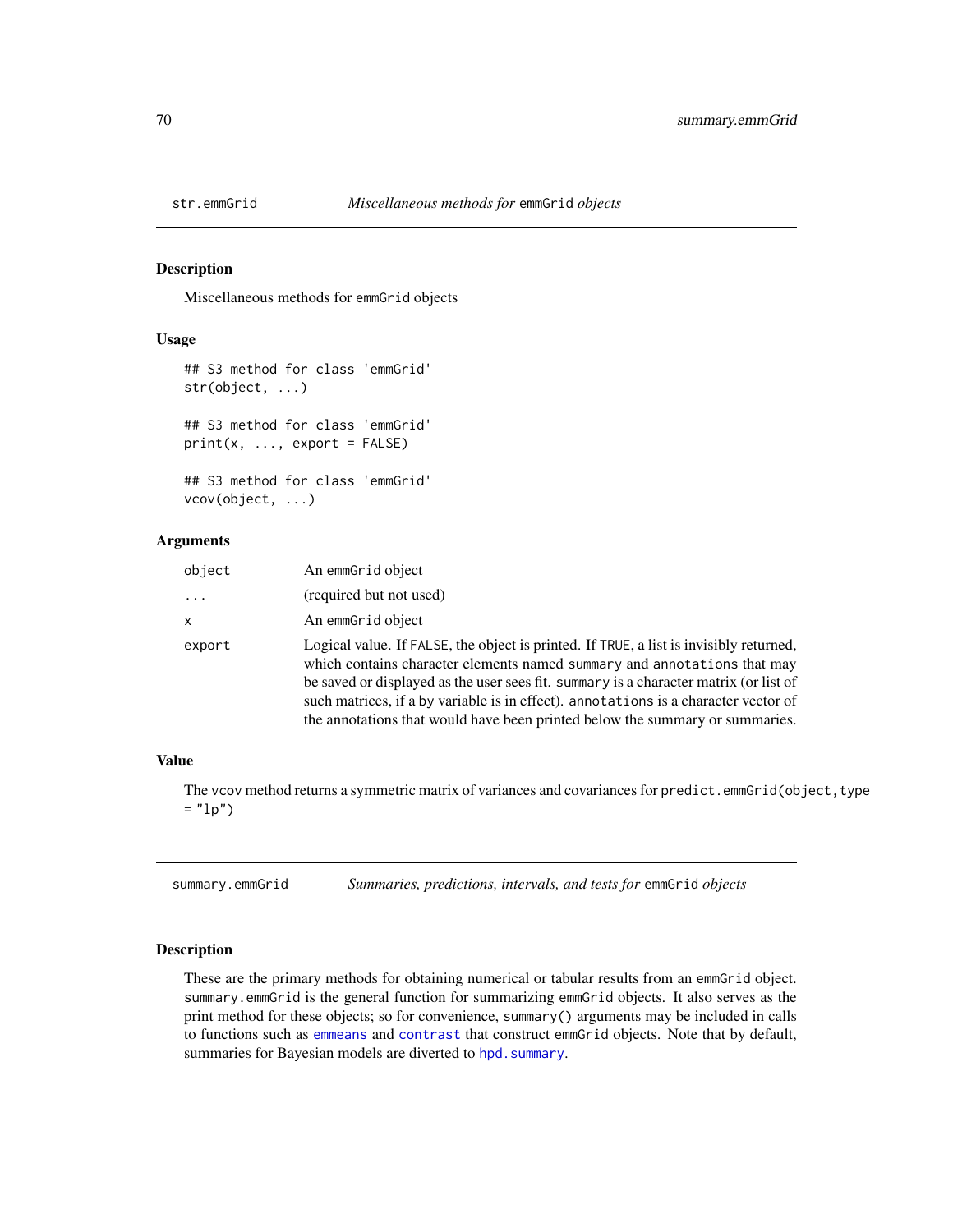# summary.emmGrid 71

### Usage

```
## S3 method for class 'emmGrid'
summary(object, infer, level, adjust, by, type, df, calc,
 null, delta, side, frequentist,
 bias.adjust = get_emm_option("back.bias.adj"), sigma, ...)
## S3 method for class 'emmGrid'
confint(object, parm, level = 0.95, ...)test(object, null, ...)
## S3 method for class 'emmGrid'
test(object, null = 0, joint = FALSE, verbose = FALSE,rows, by, status = FALSE, ...)## S3 method for class 'emmGrid'
predict(object, type, interval = c("none", "confidence",
  "prediction"), level = 0.95,
 bias.adjust = get_emm_option("back.bias.adj"), sigma, ...)
## S3 method for class 'emmGrid'
as.data.frame(x, row.names = NULL, optional = FALSE, ...)
## S3 method for class 'summary_emm'
x[\ldots, as.df = TRUE]
```
#### Arguments

| object | An object of class "emmGrid" (see emmGrid-class)                                                                                                                                                                                                                                                                                                                                                                                                                                                                                                                                                                                                        |
|--------|---------------------------------------------------------------------------------------------------------------------------------------------------------------------------------------------------------------------------------------------------------------------------------------------------------------------------------------------------------------------------------------------------------------------------------------------------------------------------------------------------------------------------------------------------------------------------------------------------------------------------------------------------------|
| infer  | A vector of one or two logical values. The first determines whether confidence<br>intervals are displayed, and the second determines whether $t$ tests and $P$ values<br>are displayed. If only one value is provided, it is used for both.                                                                                                                                                                                                                                                                                                                                                                                                             |
| level  | Numerical value between 0 and 1. Confidence level for confidence intervals, if<br>$infer[1]$ is TRUE.                                                                                                                                                                                                                                                                                                                                                                                                                                                                                                                                                   |
| adjust | Character value naming the method used to adjust $p$ values or confidence limits;<br>or to adjust comparison arrows in plot. See the P-value adjustments section<br>below.                                                                                                                                                                                                                                                                                                                                                                                                                                                                              |
| by     | Character name(s) of variables to use for grouping into separate tables. This<br>affects the family of tests considered in adjusted P values.                                                                                                                                                                                                                                                                                                                                                                                                                                                                                                           |
| type   | Character: type of prediction desired. This only has an effect if there is a<br>known transformation or link function. "response" specifies that the inverse<br>transformation be applied. "mu" (or equivalently, "unlink") is usually the<br>same as "response", but in the case where the model has both a link function<br>and a response transformation, only the link part is back-transformed. Other<br>valid values are "link", "lp", and "linear.predictor"; these are equiva-<br>lent, and request that results be shown for the linear predictor, with no back-<br>transformation. The default is "link", unless the "predict.type" option is |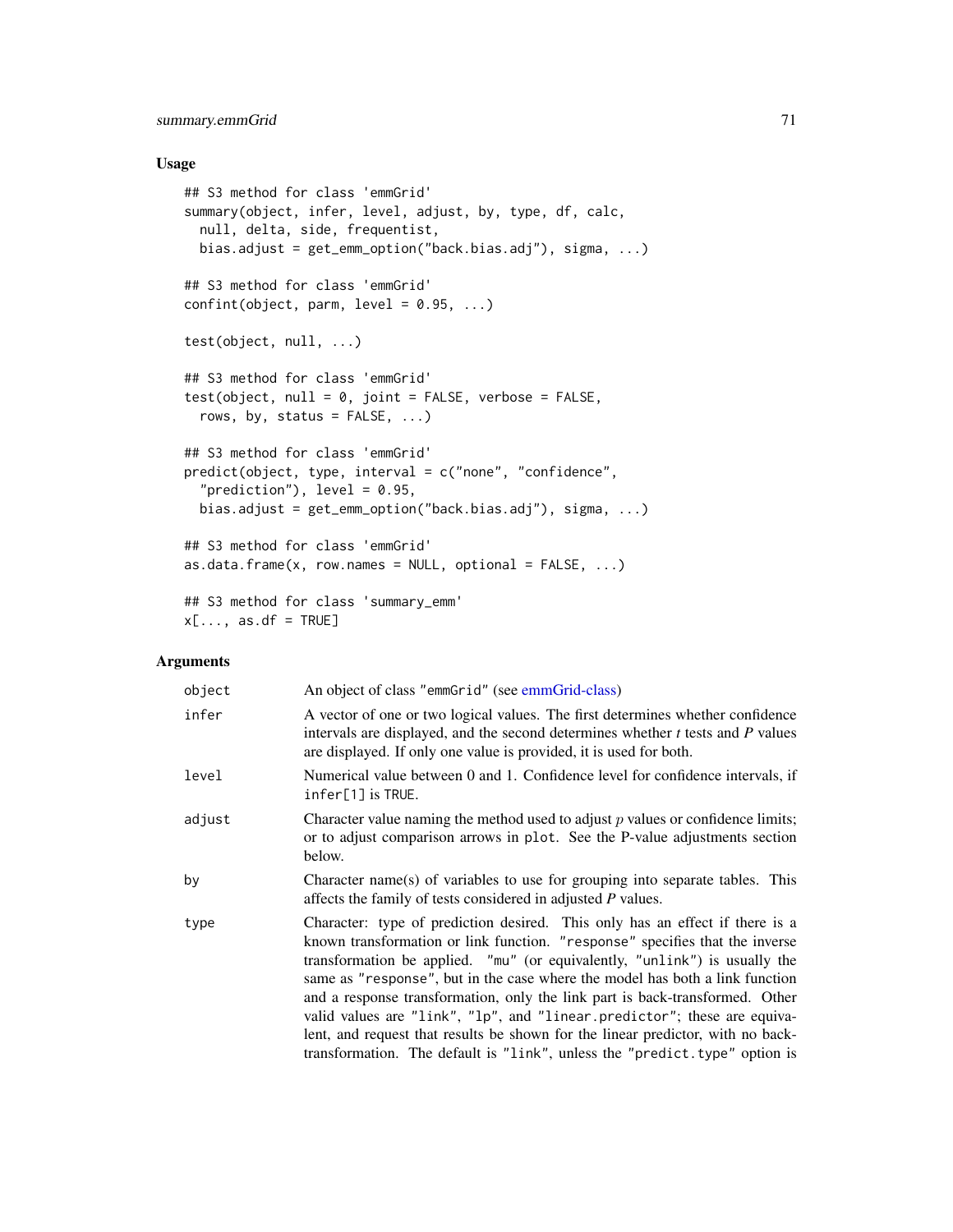in force; see [emm\\_options](#page-30-0), and also the section below on transformations and links.

df Numeric. If non-missing, a constant number of degrees of freedom to use in constructing confidence intervals and *P* values (NA specifies asymptotic results).

- calc Named list of character value(s) or formula(s). The expressions in char are evaluated and appended to the summary, just after the df column. The expression may include any names up through df in the summary, any additional names in object@grid (such as .wgt. or .offset.), or any earlier elements of calc.
- null Numeric. Null hypothesis value(s), on the linear-predictor scale, against which estimates are tested. May be a single value used for all, or a numeric vector of length equal to the number of tests in each family (i.e., by group in the displayed table).
- delta Numeric value (on the linear-predictor scale). If zero, ordinary tests of significance are performed. If positive, this specifies a threshold for testing equivalence (using the TOST or two-one-sided-test method), non-inferiority, or nonsuperiority, depending on side. See Details for how the test statistics are defined.
- side Numeric or character value specifying whether the test is left-tailed  $(-1, "-"$ , code"<", "left", or "nonsuperiority"); right-tailed (1, "+", ">", "right", or "noninferiority"); or two-sided  $(0, 2, "!="", "two-sided", "both", "equivalence",$ or "="). See the special section below for more details.
- frequentist Ignored except if a Bayesian model was fitted. If missing or FALSE, the object is passed to hpd. summary. Otherwise, a logical value of TRUE will have it return a frequentist summary.
- bias.adjust Logical value for whether to adjust for bias in back-transforming (type = "response"). This requires a value of sigma to exist in the object or be specified.
- sigma Error SD assumed for bias correction (when type = "response" and a transformation is in effect), or for constructing prediction intervals. If not specified, object@misc\$sigma is used, and an error is thrown if it is not found. *Note:* sigma may be a vector, as long as it conforms to the number of rows of the reference grid.
- ... Optional arguments such as scheffe.rank (see "P-value adjustments"). In as.data.frame.emmGrid, confint.emmGrid, predict.emmGrid, and test.emmGrid, these arguments are passed to summary.emmGrid.

parm (Required argument for confint methods, but not used)

- joint Logical value. If FALSE, the arguments are passed to [summary.emmGrid](#page-69-0) with infer=c(FALSE,TRUE). If joint = TRUE, a joint test of the hypothesis L beta  $=$  null is performed, where L is object@linfct and beta is the vector of fixed effects estimated by object@betahat. This will be either an *F* test or a chisquare (Wald) test depending on whether degrees of freedom are available. See also [joint\\_tests](#page-42-0).
- verbose Logical value. If TRUE and joint = TRUE, a table of the effects being tested is printed.
- rows Integer values. The rows of L to be tested in the joint test. If missing, all rows of L are used. If not missing, by variables are ignored.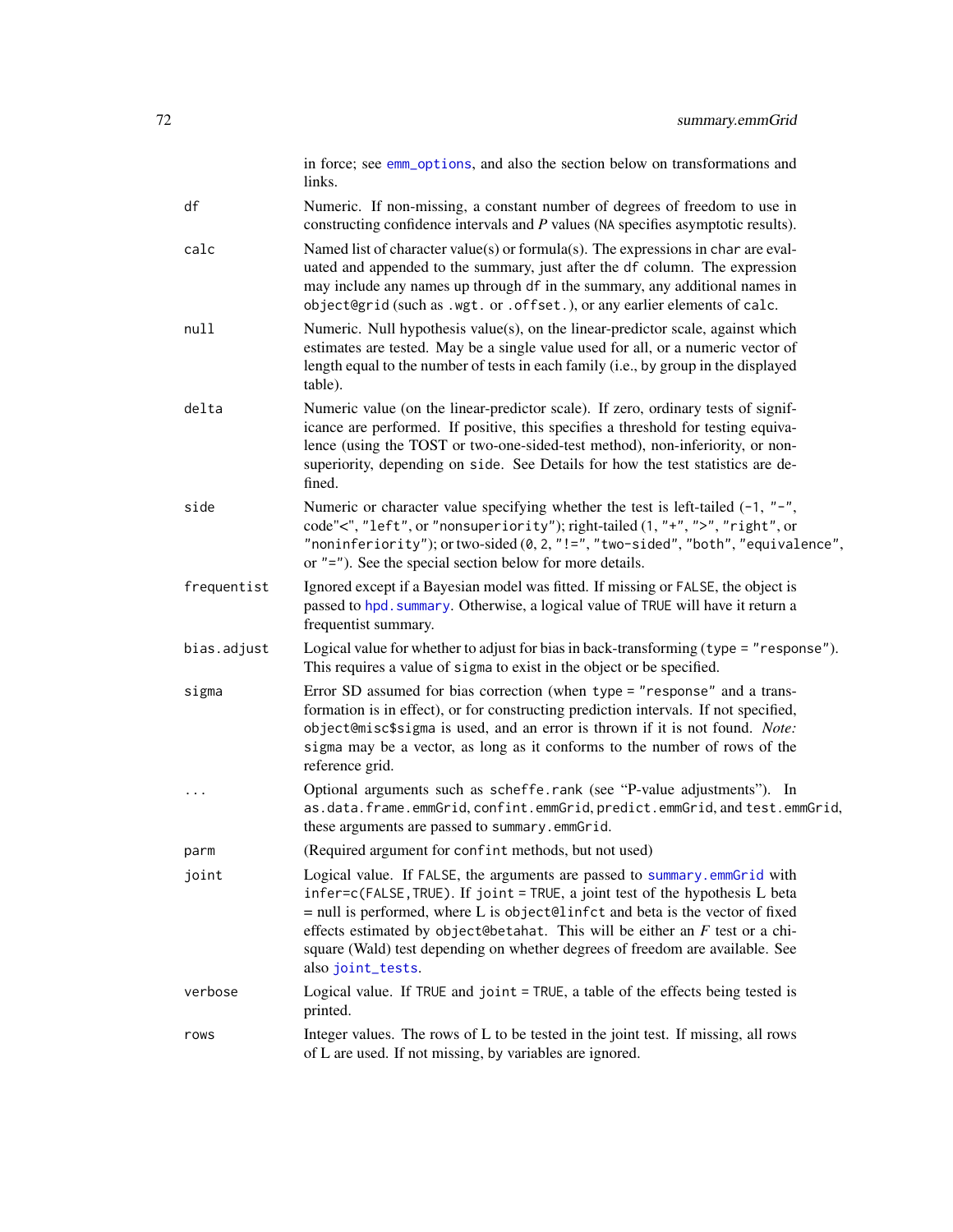<span id="page-72-0"></span>

| status       | logical. If TRUE, a note column showing status flags (for rank deficiencies and<br>estimability issues) is displayed even when empty. If FALSE, the column is in-<br>cluded only if there are such issues. |
|--------------|------------------------------------------------------------------------------------------------------------------------------------------------------------------------------------------------------------|
| interval     | Type of interval desired (partial matching is allowed): "none" for no inter-<br>vals, otherwise confidence or prediction intervals with given arguments, via<br>confint.emmGrid.                           |
| $\mathsf{x}$ | object of the given class                                                                                                                                                                                  |
| row.names    | passed to as.data.frame                                                                                                                                                                                    |
| optional     | passed to as.data.frame                                                                                                                                                                                    |
| as.df        | Logical value. With $x[\dots, as \cdot df = TRUE]$ , the result is object is coerced to an<br>ordinary data. frame; otherwise, it is left as a summary_emm object.                                         |

## Details

confint.emmGrid is equivalent to summary.emmGrid with infer = c(TRUE,FALSE). When called with joint = FALSE, test.emmGrid is equivalent to summary.emmGrid with infer = c(FALSE, TRUE).

With joint = TRUE, test.emmGrid calculates the Wald test of the hypothesis linfct  $%x$  bhat = null, where linfct and bhat refer to slots in object (possibly subsetted according to by or rows). An error is thrown if any row of linfct is non-estimable. It is permissible for the rows of linfct to be linearly dependent, as long as  $null == 0$ , in which case a reduced set of contrasts is tested. Linear dependence and nonzero null cause an error.

## Value

summary.emmGrid, confint.emmGrid, and test.emmGrid return an object of class "summary\_emm", which is an extension of data. frame but with a special print method that displays it with custom formatting. For models fitted using MCMC methods, the call is diverted to [hpd.summary](#page-41-0) (with prob set to level, if specified); one may alternatively use general MCMC summarization tools with the results of as.mcmc.

predict returns a vector of predictions for each row of object@grid.

The as.data.frame method returns a plain data frame, equivalent to as.data.frame(summary(.)).

#### Defaults

The misc slot in object may contain default values for by, calc, infer, level, adjust, type, null, side, and delta. These defaults vary depending on the code that created the object. The [update](#page-0-0) method may be used to change these defaults. In addition, any options set using 'emm\_options(summary = ...)' will trump those stored in the object's misc slot.

## Transformations and links

With type = "response", the transformation assumed can be found in 'object@misc\$tran', and its label, for the summary is in 'object@misc\$inv.lbl'. Any t or z tests are still performed on the scale of the linear predictor, not the inverse-transformed one. Similarly, confidence intervals are computed on the linear-predictor scale, then inverse-transformed.

When bias.adjust is TRUE, then back-transformed estimates are adjusted by adding  $0.5h''(u)\sigma^2$ , where  $h$  is the inverse transformation and  $u$  is the linear predictor. This is based on a second-order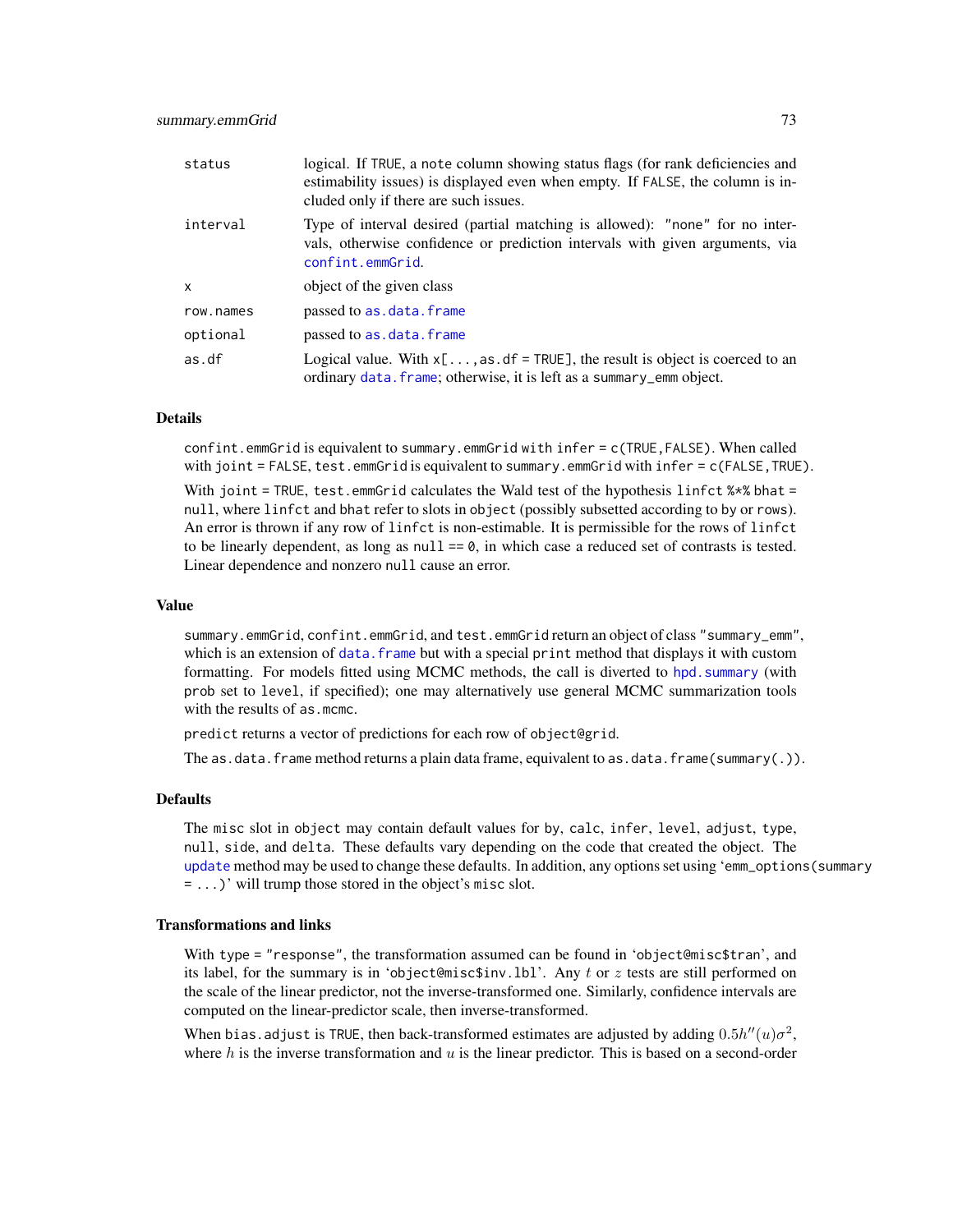<span id="page-73-0"></span>Taylor expansion. There are better or exact adjustments for certain specific cases, and these may be incorporated in future updates.

## P-value adjustments

The adjust argument specifies a multiplicity adjustment for tests or confidence intervals. This adjustment always is applied *separately* to each table or sub-table that you see in the printed output (see [rbind.emmGrid](#page-59-0) for how to combine tables).

The valid values of adjust are as follows:

- "tukey" Uses the Studentized range distribution with the number of means in the family. (Available for two-sided cases only.)
- "scheffe" Computes  $p$  values from the  $F$  distribution, according to the Scheffe critical value of  $\sqrt{rF(\alpha; r, d)}$ , where d is the error degrees of freedom and r is the rank of the set of linear functions under consideration. By default, the value of r is computed from object@linfct for each by group; however, if the user specifies an argument matching scheffe.rank, its value will be used instead. Ordinarily, if there are k means involved, then  $r = k - 1$  for a full set of contrasts involving all k means, and  $r = k$  for the means themselves. (The Scheffe adjustment is available for two-sided cases only.)
- "sidak" Makes adjustments as if the estimates were independent (a conservative adjustment in many cases).
- "bonferroni" Multiplies  $p$  values, or divides significance levels by the number of estimates. This is a conservative adjustment.
- "dunnettx" Uses our own*ad hoc* approximation to the Dunnett distribution for a family of estimates having pairwise correlations of 0.5 (as is true when comparing treatments with a control with equal sample sizes). The accuracy of the approximation improves with the number of simultaneous estimates, and is much faster than "mvt". (Available for two-sided cases only.)
- "mvt" Uses the multivariate t distribution to assess the probability or critical value for the maximum of  $k$  estimates. This method produces the same  $p$  values and intervals as the default summary or confint methods to the results of [as.glht](#page-18-0). In the context of pairwise comparisons or comparisons with a control, this produces "exact" Tukey or Dunnett adjustments, respectively. However, the algorithm (from the mvtnorm package) uses a Monte Carlo method, so results are not exactly repeatable unless the same random-number seed is used (see [set.seed](#page-0-0)). As the family size increases, the required computation time will become noticeable or even intolerable, making the "tukey", "dunnettx", or others more attractive.

"none" Makes no adjustments to the  $p$  values.

For tests, not confidence intervals, the Bonferroni-inequality-based adjustment methods in  $p$ . adjust are also available (currently, these include "holm", "hochberg", "hommel", "bonferroni", "BH", "BY", "fdr", and "none"). If a p.adjust.methods method other than "bonferroni" or "none" is specified for confidence limits, the straight Bonferroni adjustment is used instead. Also, if an adjustment method is not appropriate (e.g., using "tukey" with one-sided tests, or with results that are not pairwise comparisons), a more appropriate method (usually "sidak") is substituted.

In some cases, confidence and  $p$ -value adjustments are only approximate – especially when the degrees of freedom or standard errors vary greatly within the family of tests. The "mvt" method is always the correct one-step adjustment, but it can be very slow. One may use [as.glht](#page-18-0) with methods in the multcomp package to obtain non-conservative multi-step adjustments to tests.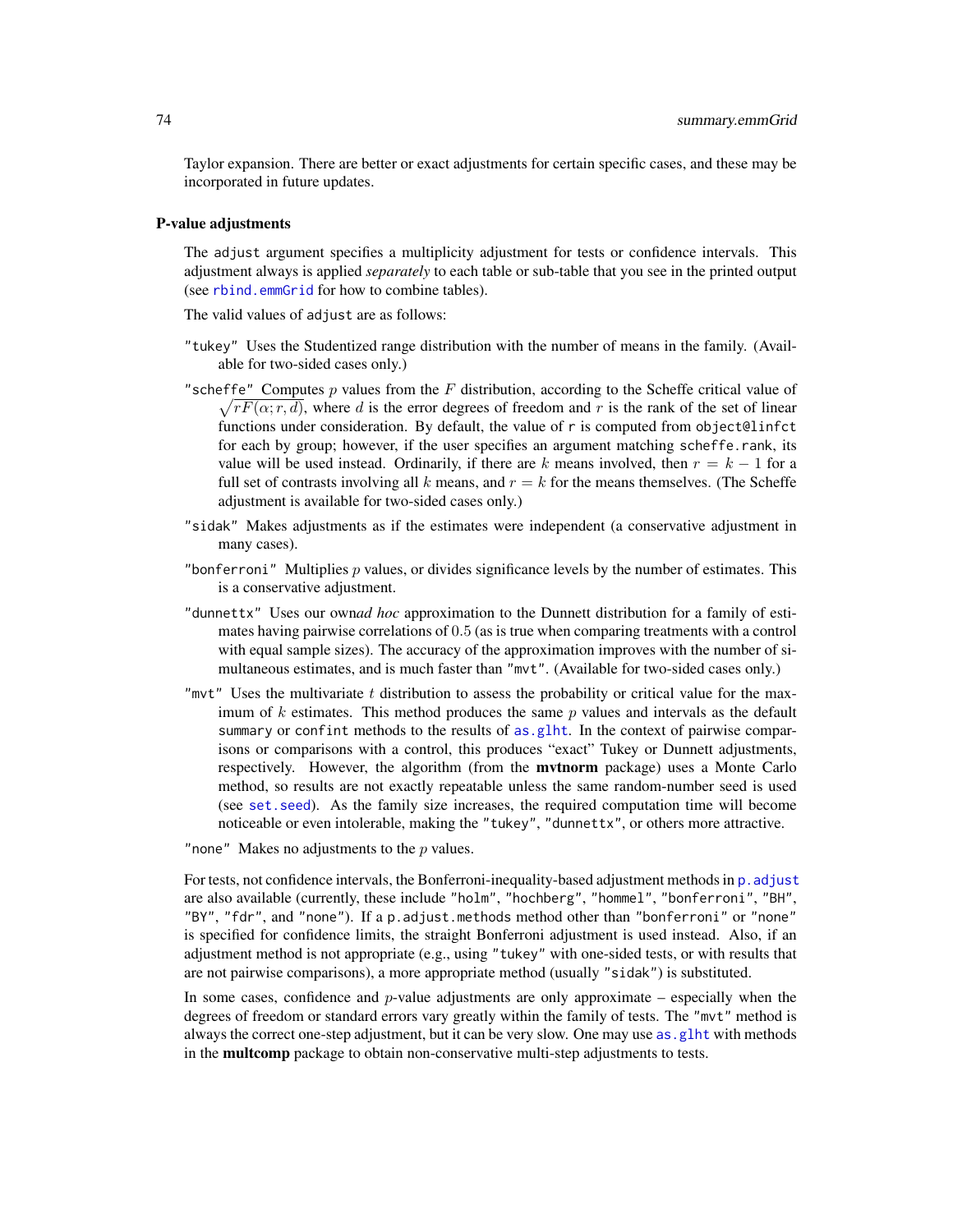#### <span id="page-74-0"></span>Tests of significance, nonsuperiority, noninferiority, or equivalence

When delta  $= 0$ , test statistics are the usual tests of significance. They are of the form '(estimate -null)/SE'. Notationally:

**Significance**  $H_0: \theta = \theta_0$  versus  $H_1$ :  $\theta < \theta_0$  (left-sided), or  $H_1 \theta > \theta_0$  (right-sided), or  $H_1$ :  $\theta \neq \theta_0$  (two-sided) The test statistic is  $t = (Q - \theta_0)/SE$ where Q is our estimate of  $\theta$ ; then left, right, or two-sided p values are produced, depending on side.

When delta is positive, the test statistic depends on side as follows.

**Left-sided (nonsuperiority)**  $H_0: \theta \ge \theta_0 + \delta$  versus  $H_1: \theta < \theta_0 + \delta$  $t = (Q - \theta_0 - \delta)/SE$ The  $p$  value is the lower-tail probability.

**Right-sided (noninferiority)**  $H_0: \theta \leq \theta_0 - \delta$  versus  $H_1: \theta > \theta_0 - \delta$ 

 $t = (Q - \theta_0 + \delta)/SE$ 

The  $p$  value is the upper-tail probability.

**Two-sided (equivalence)**  $H_0: |\theta - \theta_0| \ge \delta$  versus  $H_1: |\theta - \theta_0| < \delta$ 

$$
t = (|Q - \theta_0| - \delta) / SE
$$

The p value is the *lower*-tail probability.

Note that t is the maximum of  $t_{nonsup}$  and  $-t_{noninf}$ . This is equivalent to choosing the less significant result in the two-one-sided-test (TOST) procedure.

#### Non-estimable cases

When the model is rank-deficient, each row x of object's linfct slot is checked for estimability. If sum(x\*bhat) is found to be non-estimable, then the string NonEst is displayed for the estimate, and associated statistics are set to NA. The estimability check is performed using the orthonormal basis N in the nbasis slot for the null space of the rows of the model matrix. Estimability fails when  $\frac{||Nx||^2}{||x||^2}$  exceeds tol, which by default is 1e-8. You may change it via [emm\\_options](#page-30-0) by setting estble.tol to the desired value.

#### Warning about potential misuse of P values

A growing consensus in the statistical and scientific community is that the term "statistical significance" should be completely abandoned, and that criteria such as " $p < 0.05$ " never be used to assess the importance of an effect. These practices are just too misleading and prone to abuse. See [the](../doc/basics.html#pvalues) ["basics" vignette](../doc/basics.html#pvalues) for more discussion.

## **Note**

In doing testing and a transformation and/or link is in force, any null and/or delta values specified must always be on the scale of the linear predictor, regardless of the setting for 'type'. If type = "response", the null value displayed in the summary table will be back-transformed from the value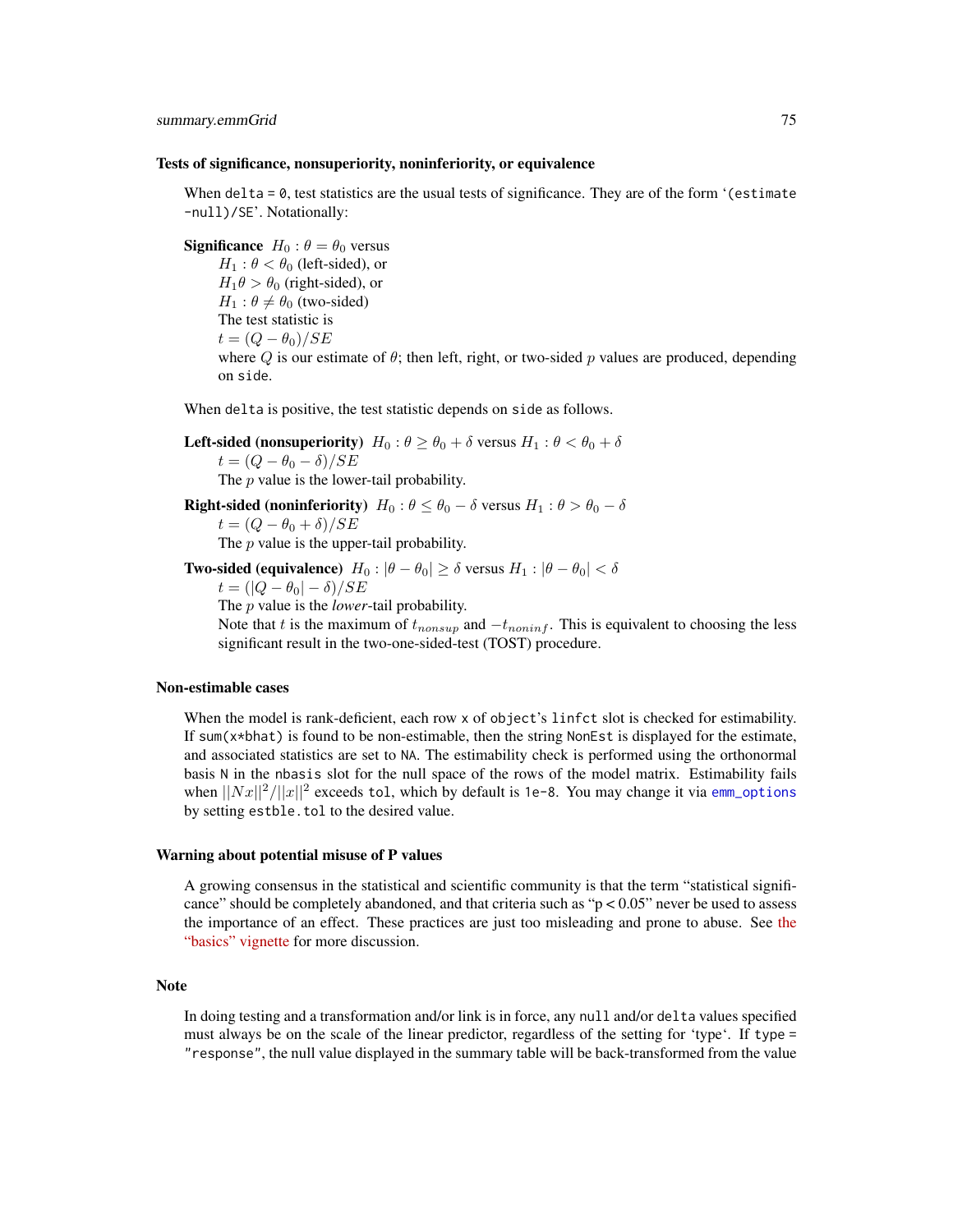supplied by the user. But the displayed delta will not be changed, because there (usually) is not a natural way to back-transform it.

The default show method for emmGrid objects (with the exception of newly created reference grids) is print(summary()). Thus, with ordinary usage of [emmeans](#page-19-0) and such, it is unnecessary to call summary unless there is a need to specify other than its default options.

The as.data.frame method is intended primarily to allow for emmGrid objects to be coerced to a data frame as needed internally. However, we recommend *against* users routinely using as.data.frame; instead, use summary, confint, or test, which already return a special data.frame with added annotations. Those annotations display important information such as adjustment methods and confidence levels. If you need to see more digits, use print(summary(object),digits = ...); and if you *always* want to see more digits, use emm\_options(opt.digits = FALSE).

#### See Also

[hpd.summary](#page-41-0)

```
warp.lm <- lm(breaks ~ wool * tension, data = warpbreaks)
warp.emm <- emmeans(warp.lm, ~ tension | wool)
warp.emm # implicitly runs 'summary'
confint(warp.emm, by = NULL, level = .90)
# --------------------------------------------------------------
pigs.lm <- lm(log(conc) ~ source + factor(percent), data = pigs)
pigs.emm <- emmeans(pigs.lm, "percent", type = "response")
summary(pigs.emm) # (inherits type = "response")
summary(pigs.emm, calc = c(n = " . wgt." ) # Show sample size
# For which percents is EMM non-inferior to 35, based on a 10% threshold?
# Note the test is done on the log scale even though we have type = "response"
test(pigs.emm, null = log(35), delta = log(1.10), side = ">")
con <- contrast(pigs.emm, "consec")
test(con)
test(con, joint = TRUE)
# default Scheffe adjustment - rank = 3
summary(con, infer = c(TRUE, TRUE), adjust = "scheffe")
# Consider as some of many possible contrasts among the six cell means
summary(con, infer = c(TRUE, TRUE), adjust = "scheffe", scheffe.rank = 5)
# Show estimates to more digits
print(test(con), digits = 7)
```
<span id="page-75-0"></span>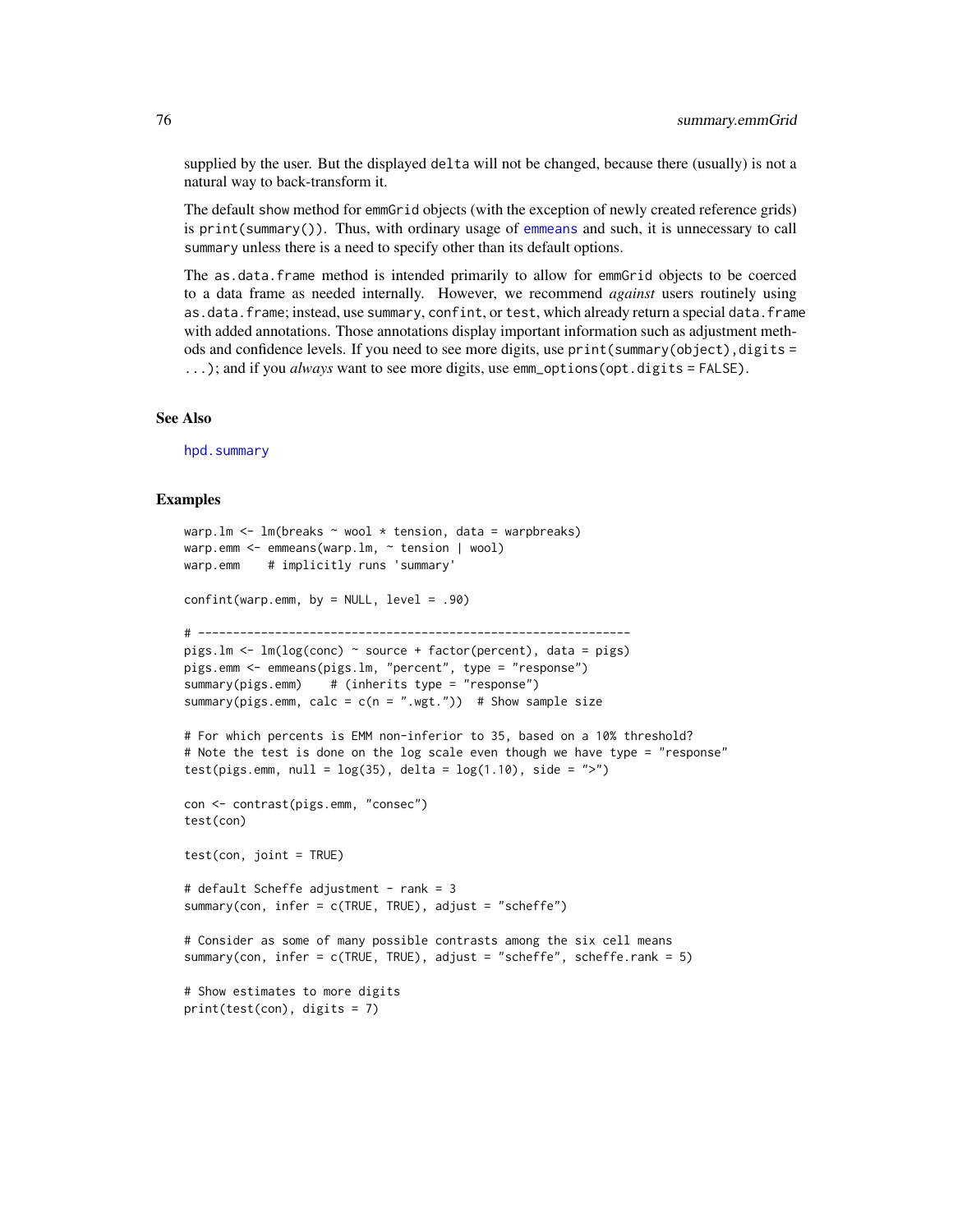<span id="page-76-0"></span>

## Description

This is a simulated unbalanced dataset with three factors and two numeric variables. There are true relationships among these variables. This dataset can be useful in testing or illustrating messydata situations. There are no missing data, and there is at least one observation for every factor combination; however, the "cells" attribute makes it simple to construct subsets that have empty cells.

#### Usage

ubds

## Format

A data frame with 100 observations, 5 variables, and a special "cells" attribute:

- A Factor with levels 1, 2, and 3
- B Factor with levels 1, 2, and 3
- C Factor with levels 1, 2, and 3
- x A numeric variable
- y A numeric variable

In addition, attr(ubds,"cells") consists of a named list of length 27 with the row numbers for each combination of A, B, C. For example,  $attr(ubds, "cells")$ [["213"]] has the row numbers corresponding to levels  $A = 2$ ,  $B = 1$ ,  $C = 3$ . The entries are ordered by length, so the first entry is the cell with the lowest frequency.

```
# Omit the three lowest-frequency cells
low3 <- unlist(attr(ubds, "cells")[1:3])
messy.lm <- lm(y \sim (x + A + B + C)^3), data = ubds, subset = -low3)
```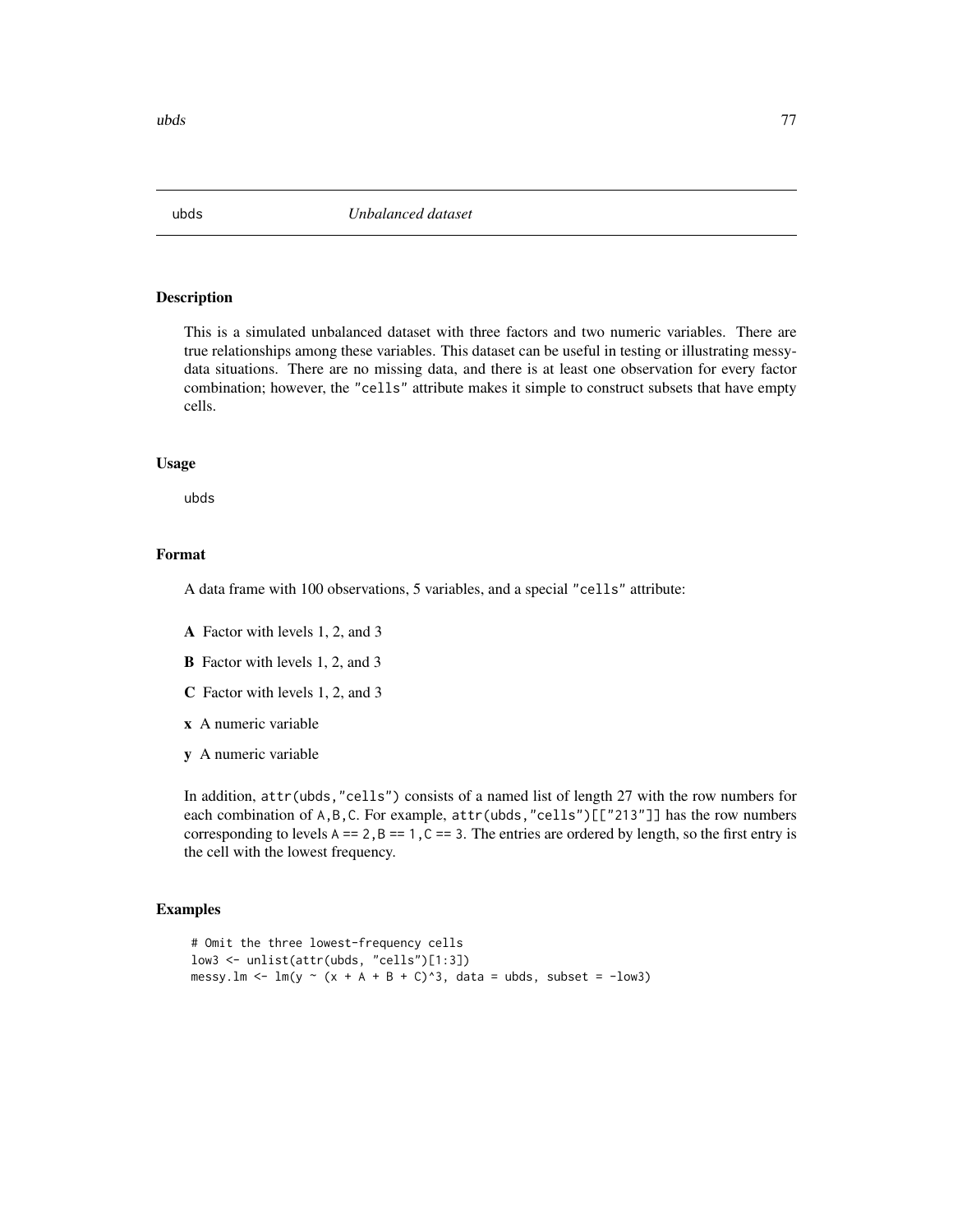<span id="page-77-0"></span>

#### Description

Objects of class emmGrid contain several settings that affect such things as what arguments to pass to [summary.emmGrid](#page-69-1). The update method allows safer management of these settings than by direct modification of its slots.

## Usage

```
## S3 method for class 'emmGrid'
update(object, ..., silent = FALSE)
```

```
## S3 replacement method for class 'emmGrid'
levels(x) <- value
```
## Arguments

| object              | An emmGrid object                                                                                                                                     |
|---------------------|-------------------------------------------------------------------------------------------------------------------------------------------------------|
| $\cdot \cdot \cdot$ | Options to be set. These must match a list of known options (see Details)                                                                             |
| silent              | Logical value. If FALSE (the default), a message is displayed if any options are<br>not matched. If TRUE, no messages are shown.                      |
| $\mathsf{x}$        | an emmGrid object                                                                                                                                     |
| value               | list or replacement levels. See the documentation for update.emmGrid with<br>the levels argument, as well as the section below on "Replaciong levels" |

# Value

an updated emmGrid object.

levels<- replaces the levels of the object in-place. See the section on replacing levels for details.

#### Details

The names in ... are partially matched against those that are valid, and if a match is found, it adds or replaces the current setting. The valid names are

tran, tran2 (list or character) specifies the transformation which, when inverted, determines the results displayed by [summary.emmGrid](#page-69-1), [predict.emmGrid](#page-69-0), or [emmip](#page-24-0) when type="response". The value may be the name of a standard transformation from make. link or additional ones supported by name, such as "log2"; or, for a custom transformation, a list containing at least the functions linkinv (the inverse of the transformation) and mu.eta (the derivative thereof). The make, tran function returns such lists for a number of popular transformations. See the help page of [make.tran](#page-45-0) for details as well as information on the additional named transformations that are supported. tran2 is just like tran except it is a second transformation (i.e., a response transformation in a generalized linear model).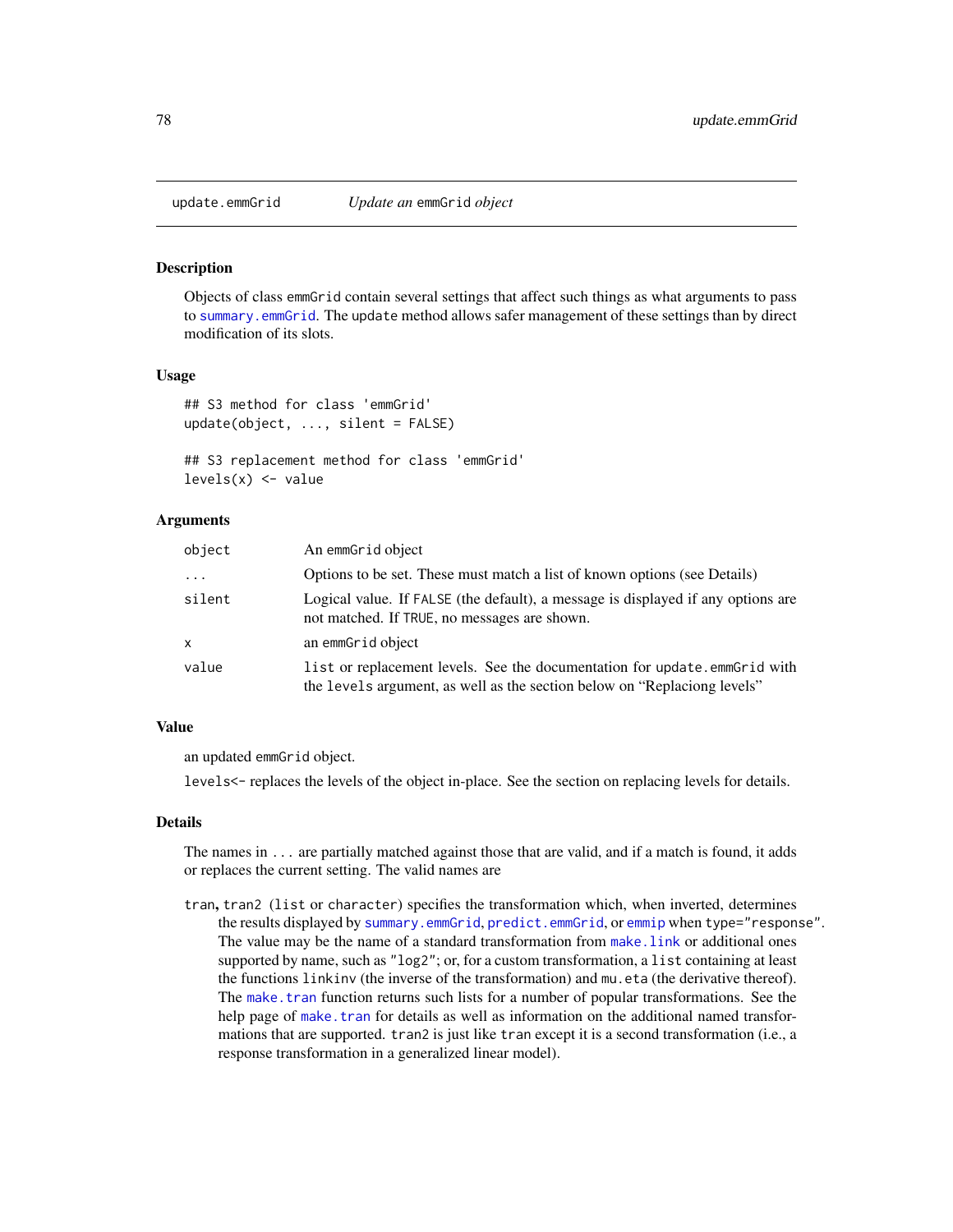- <span id="page-78-0"></span>tran.mult Multiple for tran. For example, for the response transformation '2\*sqrt(y)' (or 'sqrt(y) + sqrt(y + 1)', for that matter), we should have tran = "sqrt" and tran.mult = 2. If absent, a multiple of 1 is assumed.
- tran.offset Additive constant before a transformation is applied. For example, a response transformation of  $\log(y + \pi)$  has tran.offset = pi. If no value is present, an offset of 0 is assumed.
- estName (character) is the column label used for displaying predictions or EMMs.
- inv.lbl (character)) is the column label to use for predictions or EMMs when type="response".
- by.vars (character) vector or NULL) the variables used for grouping in the summary, and also for defining subfamilies in a call to [contrast](#page-10-0).
- pri.vars (character vector) are the names of the grid variables that are not in by.vars. Thus, the combinations of their levels are used as columns in each table produced by [summary.emmGrid](#page-69-1).
- alpha (numeric) is the default significance level for tests, in [summary.emmGrid](#page-69-1) as well as [plot.emmGrid](#page-52-0) when 'CIs = TRUE'. Be cautious that methods that depend on specifying alpha are prone to abuse. See the discussion in [vignette\("basics", "emmeans"\)](../doc/basics.html#pvalues).
- adjust (character)) is the default for the adjust argument in [summary.emmGrid](#page-69-1).
- famSize (integer) is the number of means involved in a family of inferences; used in Tukey adjustment
- infer (logical vector of length 2) is the default value of infer in [summary.emmGrid](#page-69-1).
- level (numeric) is the default confidence level, level, in [summary.emmGrid](#page-69-1). *Note:* You must specify all five letters of 'level' to distinguish it from the slot name 'levels'.
- df (numeric) overrides the default degrees of freedom with a specified single value.
- calc (list) additional calculated columns. See [summary.emmGrid](#page-69-1).
- null (numeric) null hypothesis for summary or test (taken to be zero if missing).
- side (numeric or character) side specification for for summary or test (taken to be zero if missing).
- sigma (numeric) Error SD to use in predictions and for bias-adjusted back-transformations
- delta (numeric) delta specification for summary or test (taken to be zero if missing).
- predict. type or type (character) sets the default method of displaying predictions in summary. emmGrid, [predict.emmGrid](#page-69-0), and [emmip](#page-24-0). Valid values are "link" (with synonyms "lp" and "linear"), or "response".
- bias.adjust, frequentist (character) These are used by summary if the value of these arguments are not specified.
- estType (character) is used internally to determine what adjust methods are appropriate. It should match one of 'c("prediction","contrast","pairs")'. As an example of why this is needed, the Tukey adjustment should only be used for pairwise comparisons (estType = "pairs"); if estType is some other string, Tukey adjustments are not allowed.
- avgd.over (character) vector) are the names of the variables whose levels are averaged over in obtaining marginal averages of predictions, i.e., estimated marginal means. Changing this might produce a misleading printout, but setting it to character(0) will suppress the "averaged over" message in the summary.
- initMesg (character) is a string that is added to the beginning of any annotations that appear below the [summary.emmGrid](#page-69-1) display.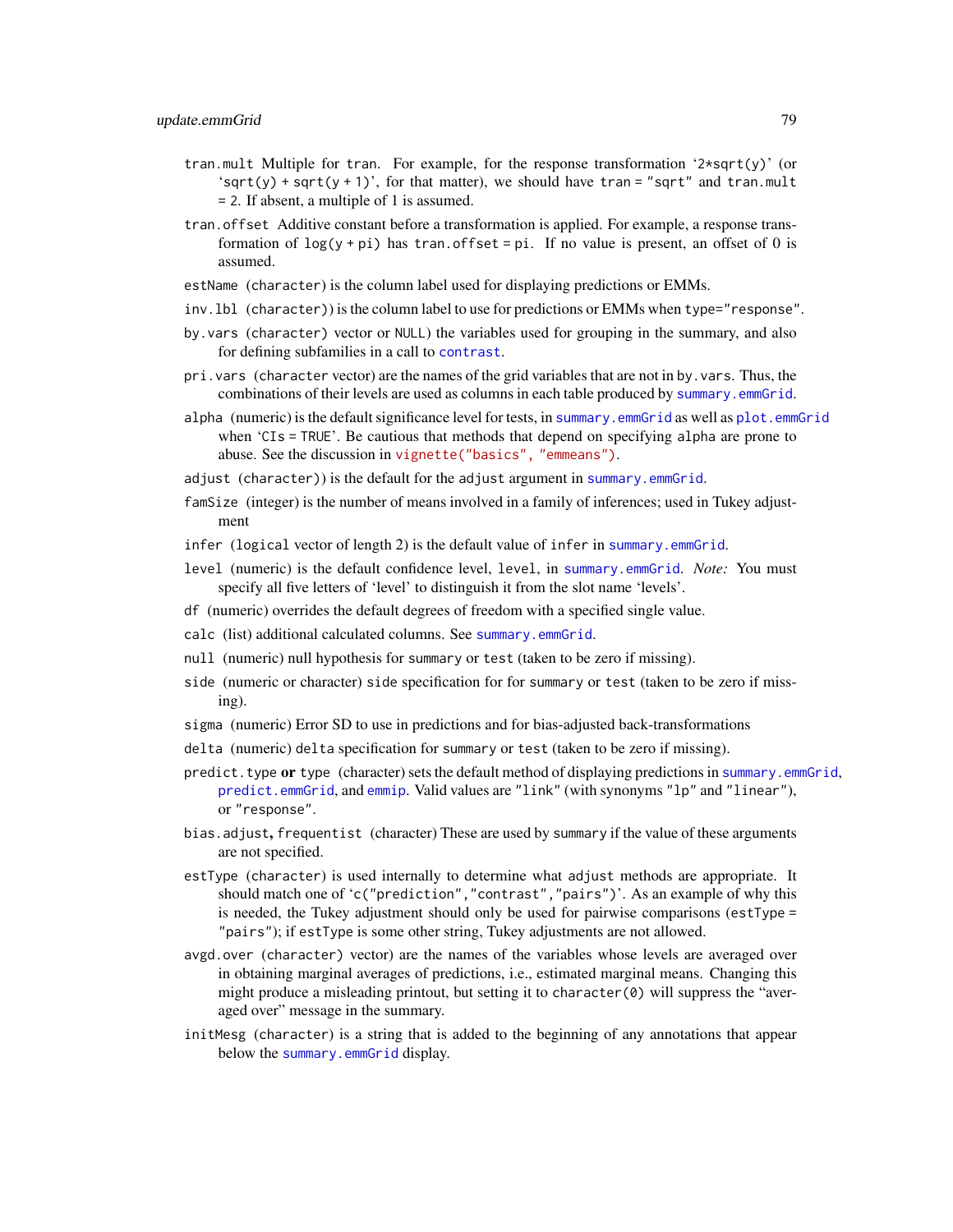<span id="page-79-0"></span>methDesc (character) is a string that may be used for creating names for a list of emmGrid objects.

- nesting (Character or named list) specifies the nesting structure. See "Recovering or overriding model information" in the documentation for [ref\\_grid](#page-61-0). The current nesting structure is displayed by [str.emmGrid](#page-69-2).
- levels named list of new levels for the elements of the current emmGrid. The list name(s) are used as new variable names, and if needed, the list is expanded using expand.grid. These results replace current variable names and levels. This specification changes the levels, grid, roles, and misc slots in the updated emmGrid, and resets pri.vars, by.vars, adjust, famSize, and avgd.over. In addition, if there is nesting of factors, that may be altered; a warning is issued if it involves something other than mere name changes. *Note:* All six letters of levels is needed in order to distinguish it from level.
- submodel formula or character value specifying a submodel (requires this feature being supported by underlying methods for the model class). When specified, the linfct slot is replaced by its aliases for the specified sub-model. Any factors in the sub-model that do not appear in the model matrix are ignored, as are any interactions that are not in the main model, and any factors associate with multivariate responses. The estimates displayed are then computed as if the sub-model had been fitted. (However, the standard errors will be based on the error variance(s) of the full model.) *Note:* The formula should refer only to predictor names, *excluding* any function calls (such as factor or poly) that appear in the original model formula. See the example.

The character values allowed should partially match "minimal" or "type2". With "minimal", the sub-model is taken to be the one only involving the surviving factors in object (the ones averaged over being omitted). Specifying "type2" is the same as "minimal" except only the highest-order term in the submodel is retained, and all effects not containing it are orthogonalized-out. Thus, in a purely linear situation such as an lm model, the joint test of the modified object is in essence a type-2 test as in car::Anova.

For some objects such as generalized linear models, specifying submodel will typically not produce the same estimates or type-2 tests as would be obtained by actually fitting a separate model with those specifications. The reason is that those models are fitted by iterativereweighting methods, whereas the submodel calculations preserve the final weights used in fitting the full model.

(any other slot name) If the name matches an element of slotNames(object) other than levels, that slot is replaced by the supplied value, if it is of the required class (otherwise an error occurs).

The user must be very careful in replacing slots because they are interrelated; for example, the lengths and dimensions of grid, linfct, bhat, and V must conform.

## Replacing levels

The levels<- method uses update.emmGrid to replace the levels of one or more factors. This method allows selectively replacing the levels of just one factor (via subsetting operators), whereas update(x, levels = list( $\dots$ )) requires a list of *all* factors and their levels. If any factors are to be renamed, we must replace all levels and include the new names in the replacements. See the examples.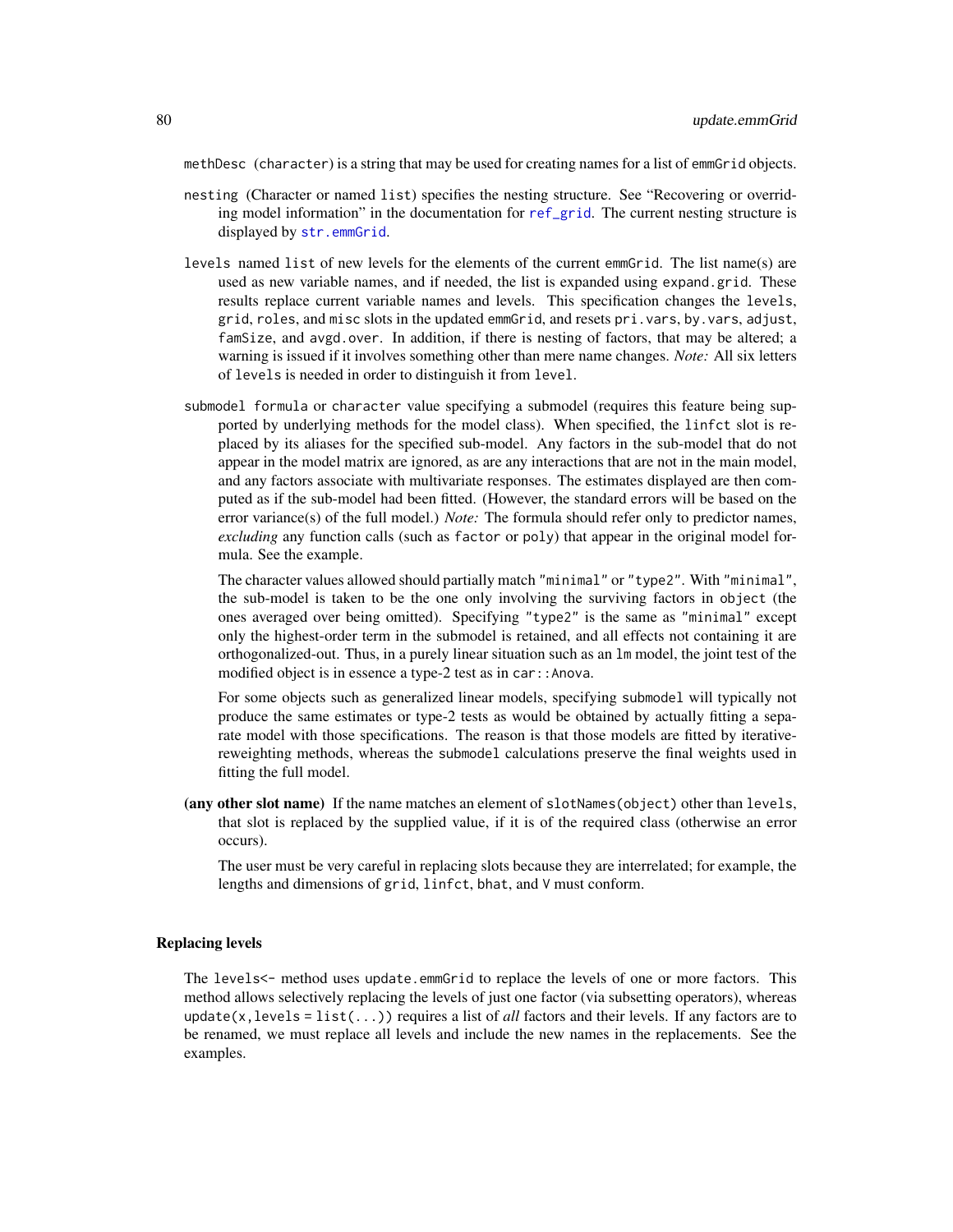## <span id="page-80-0"></span>xtable.emmGrid 81

## Note

When it makes sense, an option set by update will persist into future results based on that object. But some options are disabled as well. For example, a calc option will be nulled-out if contrast is called, because it probably will not make sense to do the same calculations on the contrast results, and in fact the variable(s) needed may not even still exist. factor(percent).

### See Also

[emm\\_options](#page-30-0)

```
# Using an already-transformed response:
pigs.lm <- lm(log(conc) ~ source * factor(percent), data = pigs)
# Reference grid that knows about the transformation
# and asks to include the sample size in any summaries:
pigs.rg <- update(ref_grid(pigs.lm), tran = "log",
                    predict.type = "response",
                    calc = c(n = ~, wgt.))emmeans(pigs.rg, "source")
# Obtain estimates for the additive model
# [Note that the submodel refers to 'percent', not 'factor(percent)']
emmeans(pigs.rg, "source", submodel = ~ source + percent)# Type II ANOVA
joint_tests(pigs.rg, submodel = "type2")
## Changing levels of one factor
newrg <- pigs.rg
levels(newrg)$source <- 1:3
newrg
## Unraveling a previously standardized covariate
zd = scale(fiber$diameter)
fibz.lm <- lm(strength \sim machine * zd, data = fiber)
(fibz.rg \leftarrow ref\_grid(fibz.lm, at = list(zd = -2:2))) ### 2*SD range
lev <- levels(fibz.rg)
levels(fibz.rg) <- list (
   machine = lev$machine,
   diameter = with(attributes(zd),
                    `scaled:center` + `scaled:scale` * lev$zd) )
fibz.rg
```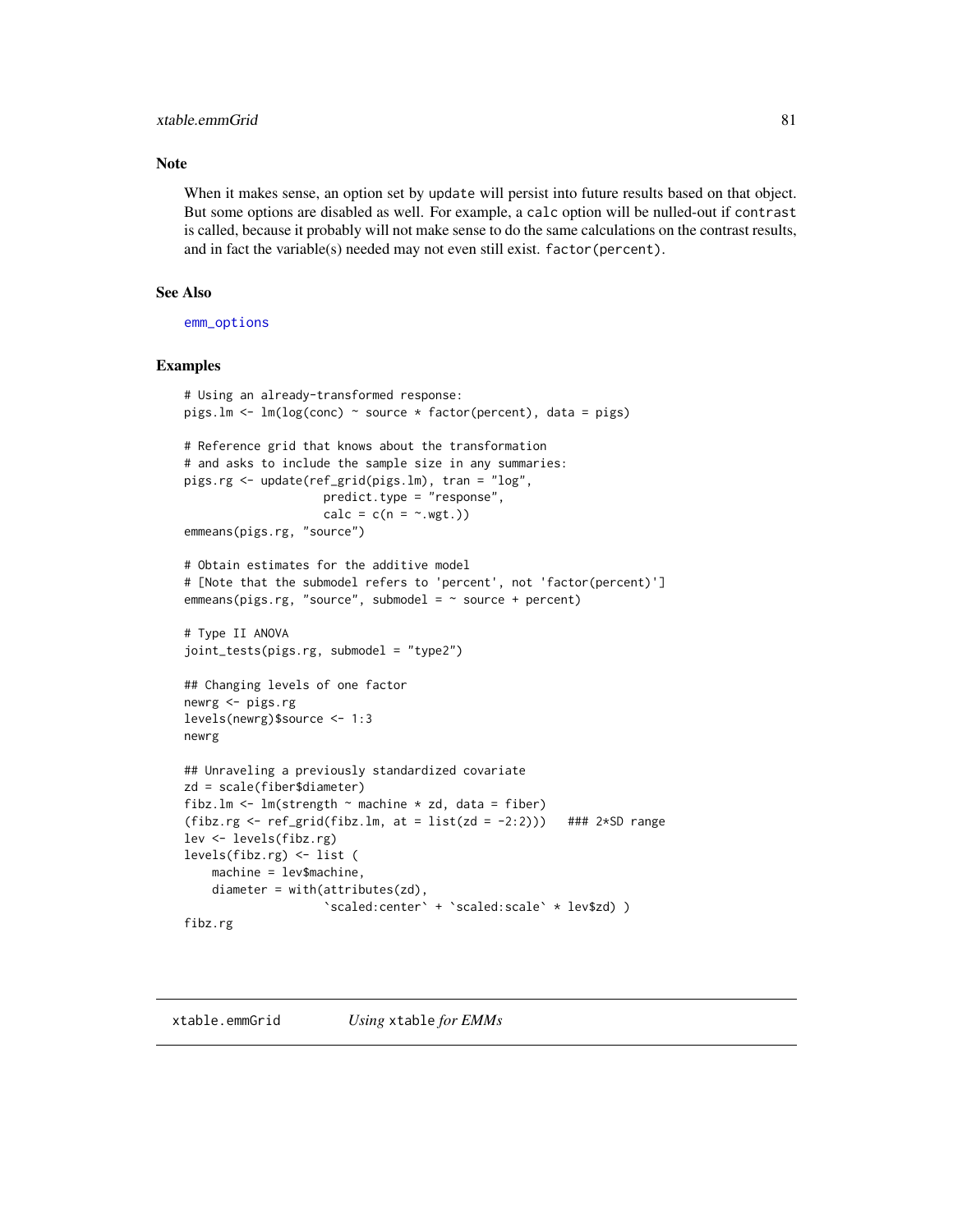### <span id="page-81-0"></span>Description

These methods provide support for the xtable package, enabling polished presentations of tabular output from [emmeans](#page-19-0) and other functions.

#### Usage

```
## S3 method for class 'emmGrid'
xtable(x, caption = NULL, label = NULL, align = NULL,
  digits = 4, display = NULL, auto = FALSE, ...)## S3 method for class 'summary_emm'
xtable(x, caption = NULL, label = NULL,align = NULL, digits = 4, display = NULL, auto = FALSE, ...)
## S3 method for class 'xtable_emm'
print(x, type = getOption("stable-type", "later"),include.rownames = FALSE, sanitize.message.function = footnotesize, ...)
```
## Arguments

| x                         | Object of class emmGrid             |  |
|---------------------------|-------------------------------------|--|
| caption                   | Passed to xtableList                |  |
| label                     | Passed to xtableList                |  |
| align                     | Passed to xtableList                |  |
| digits                    | Passed to xtableList                |  |
| display                   | Passed to xtableList                |  |
| auto                      | Passed to xtableList                |  |
| .                         | Arguments passed to summary.emmGrid |  |
| type                      | Passed to print. xtable             |  |
| include.rownames          |                                     |  |
|                           | Passed to print.xtable              |  |
| sanitize.message.function |                                     |  |
|                           | Passed to print. xtable             |  |

## Details

The methods actually use [xtableList](#page-0-0), because of its ability to display messages such as those for P-value adjustments. These methods return an object of class "xtable\_emm" – an extension of "xtableList". Unlike other xtable methods, the number of digits defaults to 4; and degrees of freedom and *t* ratios are always formatted independently of digits. The print method uses [print.xtableList](#page-0-0), and any ... arguments are passed there.

#### Value

.

The xtable methods return an xtable\_emm object, for which its print method is print.xtable\_emm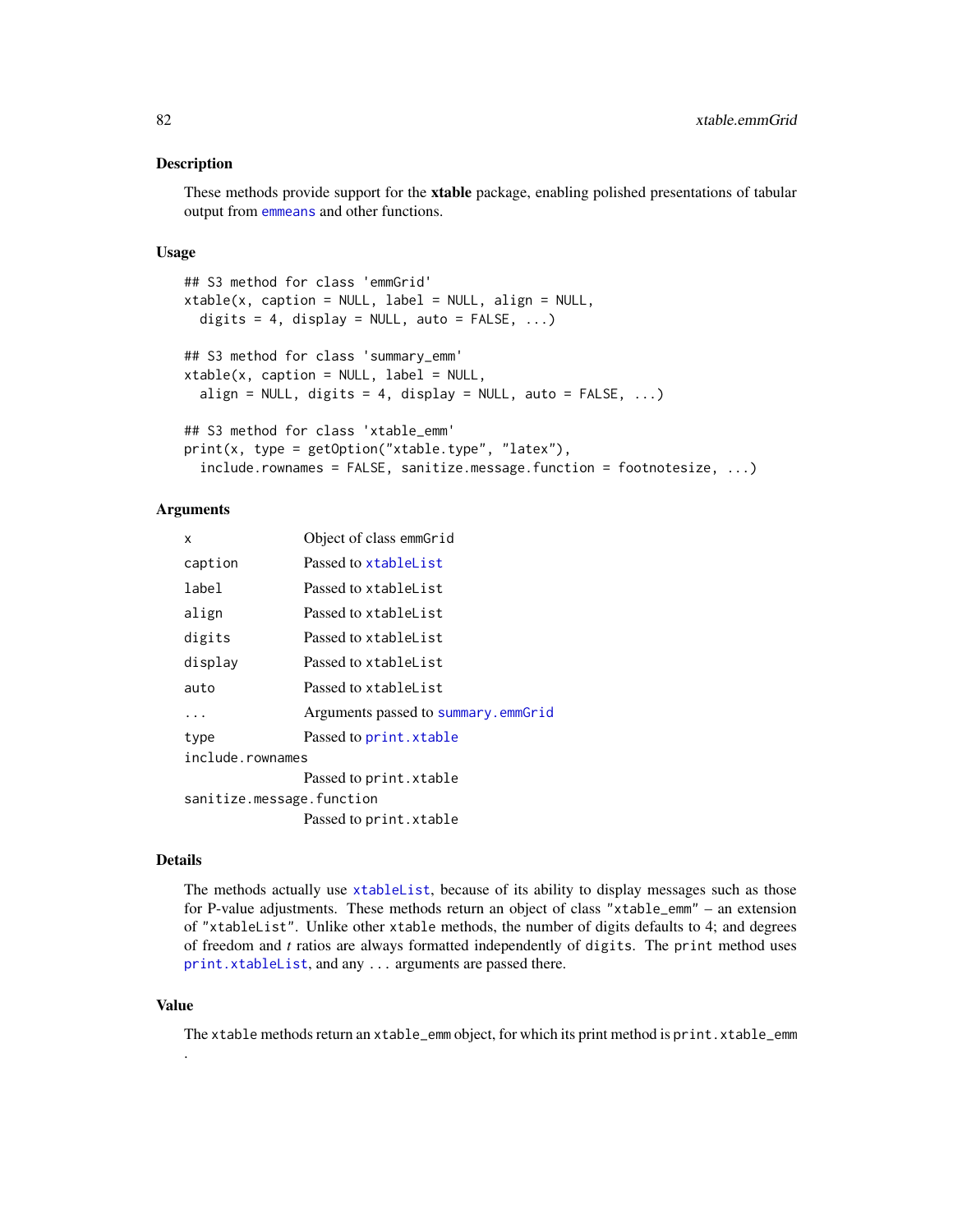# xtable.emmGrid 83

```
pigsint.lm <- lm(log(conc) ~ source * factor(percent), data = pigs)
pigsint.emm <- emmeans(pigsint.lm, ~ percent | source)
xtable::xtable(pigsint.emm, type = "response")
```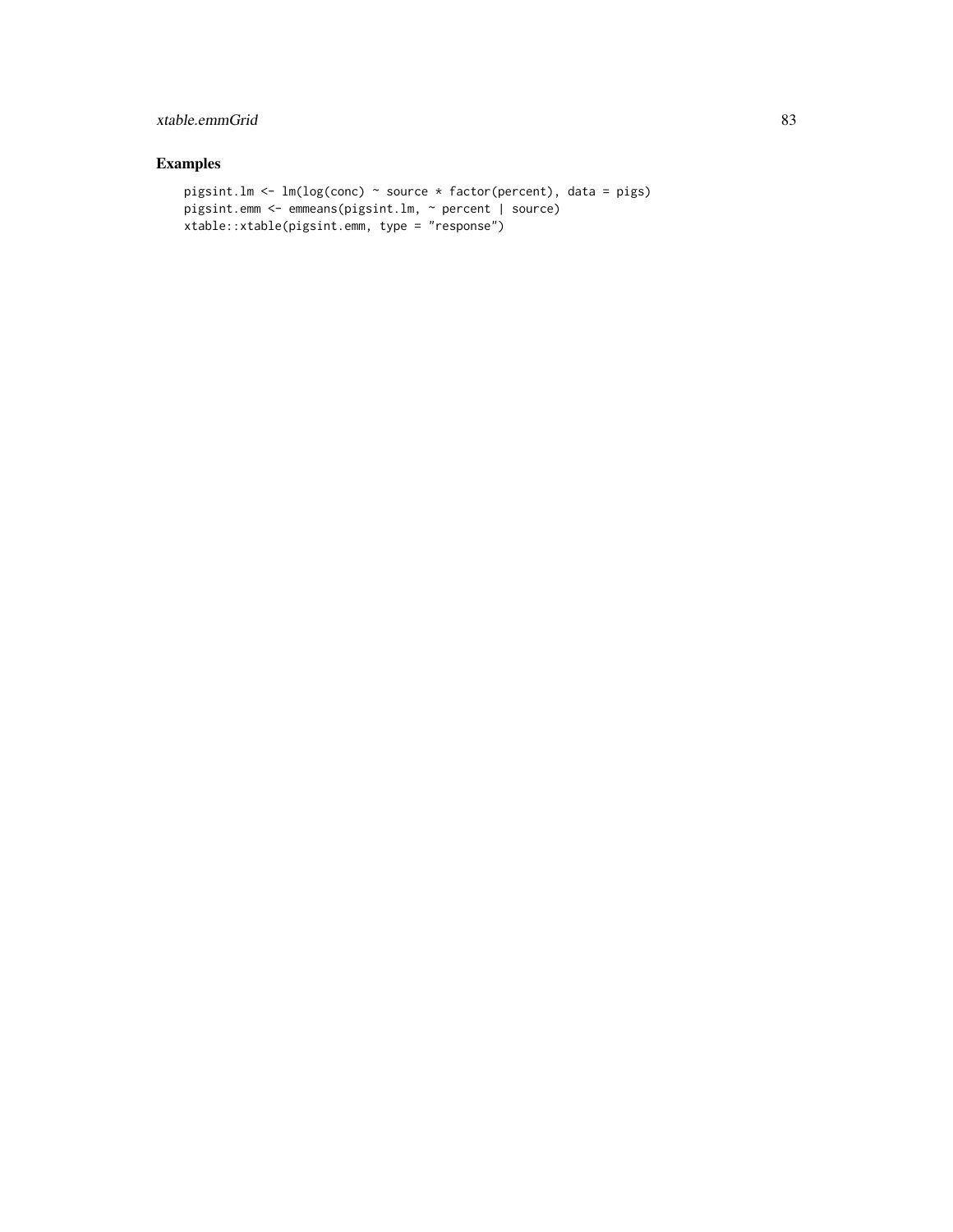# **Index**

```
∗ datasets
    auto.noise, 8
    emm_options, 31
    feedlot, 40
    fiber, 41
    MOats, 48
    neuralgia, 49
    nutrition, 50
    oranges, 51
    pigs, 52
    ubds, 77
+.emmGrid (rbind.emmGrid), 60
.emm_basis (extending-emmeans), 36
.emm_register (extending-emmeans), 36
.recover_data (extending-emmeans), 36
[, 60
[.emmGrid, 25
[.emmGrid (rbind.emmGrid), 60
[.summary_emm (summary.emmGrid), 70
add_grouping, 4
as.data.frame, 73
as.data.frame.emmGrid
        (summary.emmGrid), 70
as.emm_list (as.list.emmGrid), 5
as.emmGrid (as.list.emmGrid), 5
as.glht, 4, 74
as.glht (emm), 19
as.glht.emmGrid, 25
as.list.emmGrid, 5
as.mcmc.emmGrid, 6, 25
as.mcmc.list.emmGrid, 25
as.mcmc.list.emmGrid (as.mcmc.emmGrid),
        6
auto.noise, 8
cld.emmGrid, 9, 25
coef.emmGrid, 25
coef.emmGrid (contrast), 11
confint.emmGrid, 4, 21, 25, 32, 73
```
confint.emmGrid *(*summary.emmGrid*)*, [70](#page-69-3) consec.emmc *(*contrast-methods*)*, [14](#page-13-0) contrast, *[4](#page-3-0)*, *[9,](#page-8-0) [10](#page-9-0)*, [11,](#page-10-1) *[17,](#page-16-0) [18](#page-17-0)*, *[21](#page-20-0)*, *[23](#page-22-0)*, *[32](#page-31-0)*, *[43](#page-42-0)*, *[57](#page-56-0)*, *[70](#page-69-3)*, *[79](#page-78-0)* contrast-methods, [14](#page-13-0) contrast.emmGrid, *[22](#page-21-0)*, *[25](#page-24-1)*, *[32](#page-31-0)*, *[56](#page-55-0)* data.frame, *[37](#page-36-0)*, *[73](#page-72-0)* del.eff.emmc *(*contrast-methods*)*, [14](#page-13-0) delete.response, *[37](#page-36-0)* dotplot, *[54](#page-53-0)* dunnett.emmc *(*contrast-methods*)*, [14](#page-13-0) eff.emmc *(*contrast-methods*)*, [14](#page-13-0) eff\_size, [17](#page-16-0) emm, *[4](#page-3-0)*, [19,](#page-18-1) *[46](#page-45-1)* emm\_basis, *[63](#page-62-0)* emm\_basis *(*extending-emmeans*)*, [36](#page-35-0) emm\_defaults *(*emm\_options*)*, [31](#page-30-1) emm\_list, *[12,](#page-11-0) [13](#page-12-0)*, *[22](#page-21-0)*, [30](#page-29-0) emm\_options, *[26](#page-25-0)*, [31,](#page-30-1) *[42](#page-41-1)*, *[46](#page-45-1)*, *[63](#page-62-0)*, *[65,](#page-64-0) [66](#page-65-0)*, *[72](#page-71-0)*, *[75](#page-74-0)*, *[81](#page-80-0)* emmc-functions, *[11](#page-10-1)* emmc-functions *(*contrast-methods*)*, [14](#page-13-0) emmeans, *[4](#page-3-0)*, *[19](#page-18-1)*, [20,](#page-19-1) *[24](#page-23-0)*, *[26](#page-25-0)[–28](#page-27-0)*, *[30](#page-29-0)*, *[32](#page-31-0)*, *[34,](#page-33-0) [35](#page-34-0)*, *[45,](#page-44-0) [46](#page-45-1)*, *[63](#page-62-0)*, *[65,](#page-64-0) [66](#page-65-0)*, *[69,](#page-68-0) [70](#page-69-3)*, *[76](#page-75-0)*, *[82](#page-81-0)* emmeans-package, [3](#page-2-0) emmGrid, *[13](#page-12-0)*, *[17,](#page-16-0) [18](#page-17-0)*, *[30](#page-29-0)*, *[66](#page-65-0)* emmGrid-class, [24,](#page-23-0) *[71](#page-70-0)* emmip, *[4](#page-3-0)*, [25,](#page-24-1) *[32](#page-31-0)*, *[46](#page-45-1)*, *[78,](#page-77-0) [79](#page-78-0)* emmip\_ggplot *(*emmip*)*, [25](#page-24-1) emmip\_lattice *(*emmip*)*, [25](#page-24-1) emmobj, *[6](#page-5-0)*, *[29](#page-28-0)*, [29,](#page-28-0) *[46](#page-45-1)*, *[59](#page-58-0)* emtrends, *[4](#page-3-0)*, *[21](#page-20-0)*, *[32](#page-31-0)*, [34,](#page-33-0) *[46](#page-45-1)*, *[66](#page-65-0)* expand.grid, *[24](#page-23-0)*, *[29](#page-28-0)*, *[62](#page-61-1)* extending-emmeans, [36,](#page-35-0) *[64](#page-63-0)* feedlot, [40](#page-39-0) fiber, [41](#page-40-0) get, *[39](#page-38-0)*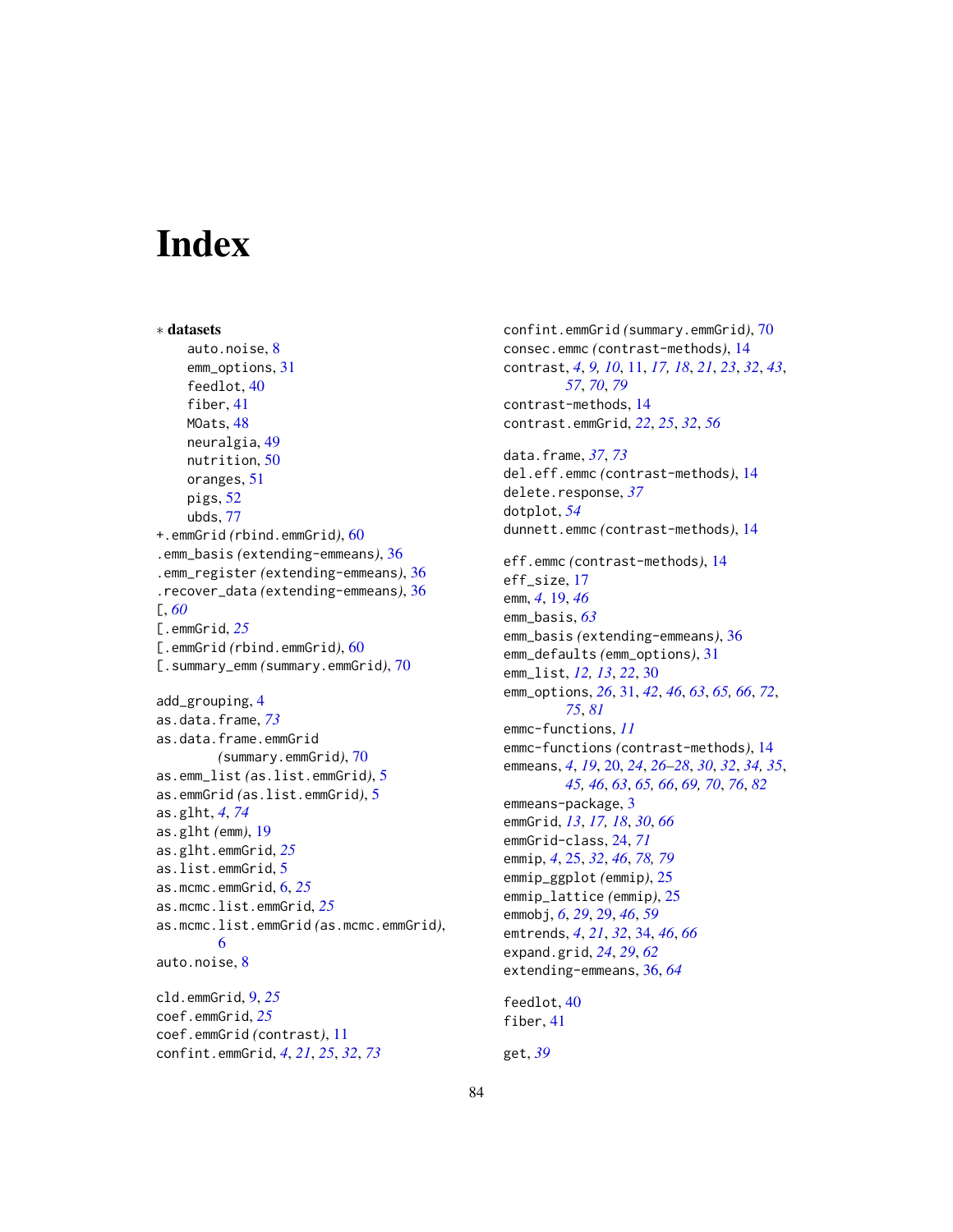## $INDEX$  85

```
get.lsm.option (lsmeans), 44
get_emm_option, 46
get_emm_option (emm_options), 31
glht-support (emm), 19
glht.emmGrid (emm), 19
glht.emmlf (emm), 19
glmer.nb, 65
grep, 12
```
hpd.summary, [42,](#page-41-1) *[70](#page-69-3)*, *[72,](#page-71-0) [73](#page-72-0)*, *[76](#page-75-0)*

identity.emmc *(*contrast-methods*)*, [14](#page-13-0) interaction.plot, *[28](#page-27-0)*

```
joint_tests, 43, 72
```
levels<-.emmGrid *(*update.emmGrid*)*, [78](#page-77-0) lm, *[17](#page-16-0)*, *[64](#page-63-0)* lsm *(*lsmeans*)*, [44](#page-43-0) lsmeans, [44](#page-43-0) lsmip *(*lsmeans*)*, [44](#page-43-0) lsmobj *(*lsmeans*)*, [44](#page-43-0) lstrends *(*lsmeans*)*, [44](#page-43-0)

make.link, *[46,](#page-45-1) [47](#page-46-0)*, *[68](#page-67-0)*, *[78](#page-77-0)* make.tran, [46,](#page-45-1) *[65](#page-64-0)*, *[68](#page-67-0)*, *[78](#page-77-0)* mcmc, *[7](#page-6-0)* mcmc-support *(*as.mcmc.emmGrid*)*, [6](#page-5-0) mcmc.list, *[7](#page-6-0)* mean\_chg.emmc *(*contrast-methods*)*, [14](#page-13-0) MOats, [48](#page-47-0) modelparm.emmwrap *(*emm*)*, [19](#page-18-1) models, [49](#page-48-0)

neuralgia, [49](#page-48-0) nonest.basis, *[38](#page-37-0)* nutrition, [50](#page-49-0)

Oats, *[49](#page-48-0)* offset, *[24](#page-23-0)* oranges, [51](#page-50-0)

p.adjust, *[16](#page-15-0)*, *[74](#page-73-0)* pairs.emmGrid, *[22](#page-21-0)*, *[25](#page-24-1)*, *[32](#page-31-0)*, *[56](#page-55-0)* pairs.emmGrid *(*contrast*)*, [11](#page-10-1) pairwise.emmc *(*contrast-methods*)*, [14](#page-13-0) pigs, [52](#page-51-0) plot.emmGrid, *[4](#page-3-0)*, *[25](#page-24-1)*, *[32](#page-31-0)*, [53,](#page-52-1) *[79](#page-78-0)* plot.summary\_emm *(*plot.emmGrid*)*, [53](#page-52-1) pmm *(*lsmeans*)*, [44](#page-43-0)

pmmeans *(*lsmeans*)*, [44](#page-43-0) pmmip *(*lsmeans*)*, [44](#page-43-0) pmmobj *(*lsmeans*)*, [44](#page-43-0) pmtrends *(*lsmeans*)*, [44](#page-43-0) poly, *[15](#page-14-0)* poly.emmc *(*contrast-methods*)*, [14](#page-13-0) predict, *[64](#page-63-0)* predict.emmGrid, *[25,](#page-24-1) [26](#page-25-0)*, *[32](#page-31-0)*, *[54](#page-53-0)*, *[78,](#page-77-0) [79](#page-78-0)* predict.emmGrid *(*summary.emmGrid*)*, [70](#page-69-3) print.emmGrid, *[25](#page-24-1)*, *[31](#page-30-1)* print.emmGrid *(*str.emmGrid*)*, [70](#page-69-3) print.xtable, *[82](#page-81-0)* print.xtable\_emm *(*xtable.emmGrid*)*, [81](#page-80-0) print.xtableList, *[82](#page-81-0)* pwpm, *[10](#page-9-0)*, [55,](#page-54-0) *[58](#page-57-0)* pwpp, *[10](#page-9-0)*, *[56](#page-55-0)*, [56](#page-55-0)

```
qdrg, 3, 30, 36, 58, 59
```
rbind, *[60](#page-59-1)* rbind.emm\_list *(*rbind.emmGrid*)*, [60](#page-59-1) rbind.emmGrid, *[13](#page-12-0)*, *[25](#page-24-1)*, [60,](#page-59-1) *[74](#page-73-0)* recover\_data, *[62,](#page-61-1) [63](#page-62-0)* recover\_data *(*extending-emmeans*)*, [36](#page-35-0) ref\_grid, *[3](#page-2-0)*, *[21](#page-20-0)[–24](#page-23-0)*, *[29](#page-28-0)*, *[31,](#page-30-1) [32](#page-31-0)*, *[34](#page-33-0)[–36](#page-35-0)*, *[46,](#page-45-1) [47](#page-46-0)*, *[59](#page-58-0)*, [62,](#page-61-1) *[69](#page-68-0)*, *[80](#page-79-0)* regrid, *[18](#page-17-0)*, *[63](#page-62-0)*, *[66](#page-65-0)*, [67](#page-66-0) revpairwise.emmc *(*contrast-methods*)*, [14](#page-13-0)

scale, *[46](#page-45-1)* set.seed, *[74](#page-73-0)* str.emmGrid, *[25](#page-24-1)*, [70,](#page-69-3) *[80](#page-79-0)* subset.emmGrid *(*rbind.emmGrid*)*, [60](#page-59-1) summary.emmGrid, *[4](#page-3-0)*, *[21](#page-20-0)*, *[23](#page-22-0)*, *[25](#page-24-1)*, *[32](#page-31-0)*, *[38](#page-37-0)*, *[42](#page-41-1)*, *[44](#page-43-0)*, *[53](#page-52-1)*, *[56,](#page-55-0) [57](#page-56-0)*, *[63](#page-62-0)*, *[66](#page-65-0)*, *[68](#page-67-0)*, [70,](#page-69-3) *[72](#page-71-0)*, *[78,](#page-77-0) [79](#page-78-0)*, *[82](#page-81-0)*

terms, *[37](#page-36-0)* test, *[43,](#page-42-0) [44](#page-43-0)* test *(*summary.emmGrid*)*, [70](#page-69-3) test.emmGrid, *[4](#page-3-0)*, *[22](#page-21-0)*, *[25](#page-24-1)*, *[32](#page-31-0)* trt.vs.ctrl.emmc *(*contrast-methods*)*, [14](#page-13-0) trt.vs.ctrl1.emmc *(*contrast-methods*)*, [14](#page-13-0) trt.vs.ctrlk.emmc *(*contrast-methods*)*, [14](#page-13-0) tukey.emmc *(*contrast-methods*)*, [14](#page-13-0) ubds, [77](#page-76-0)

update, *[73](#page-72-0)* update.emmGrid, *[6](#page-5-0)*, *[12](#page-11-0)*, *[21](#page-20-0)*, *[25](#page-24-1)*, *[29](#page-28-0)*, *[33](#page-32-0)*, *[46](#page-45-1)*, *[54,](#page-53-0) [55](#page-54-0)*, *[61,](#page-60-0) [62](#page-61-1)*, *[65,](#page-64-0) [66](#page-65-0)*, *[68](#page-67-0)*, [78](#page-77-0)